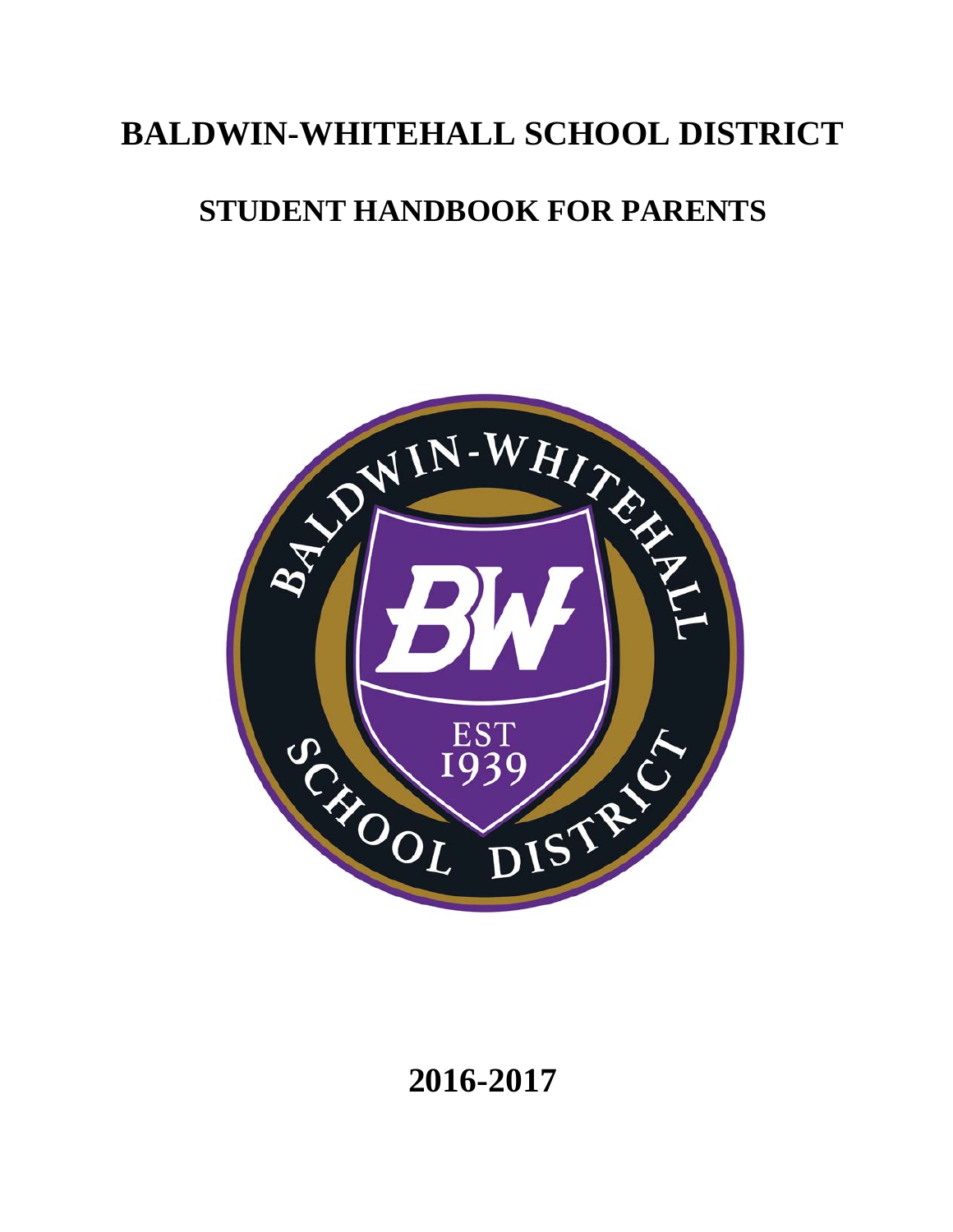# STUDENT HANDBOOK FOR PARENTS **TABLE OF CONTENTS**

| Review of Instructional Material by Parents/Guardians and Students - Policy 105.1  46 |  |
|---------------------------------------------------------------------------------------|--|
|                                                                                       |  |
|                                                                                       |  |
|                                                                                       |  |
|                                                                                       |  |
|                                                                                       |  |
|                                                                                       |  |
|                                                                                       |  |
|                                                                                       |  |
|                                                                                       |  |
|                                                                                       |  |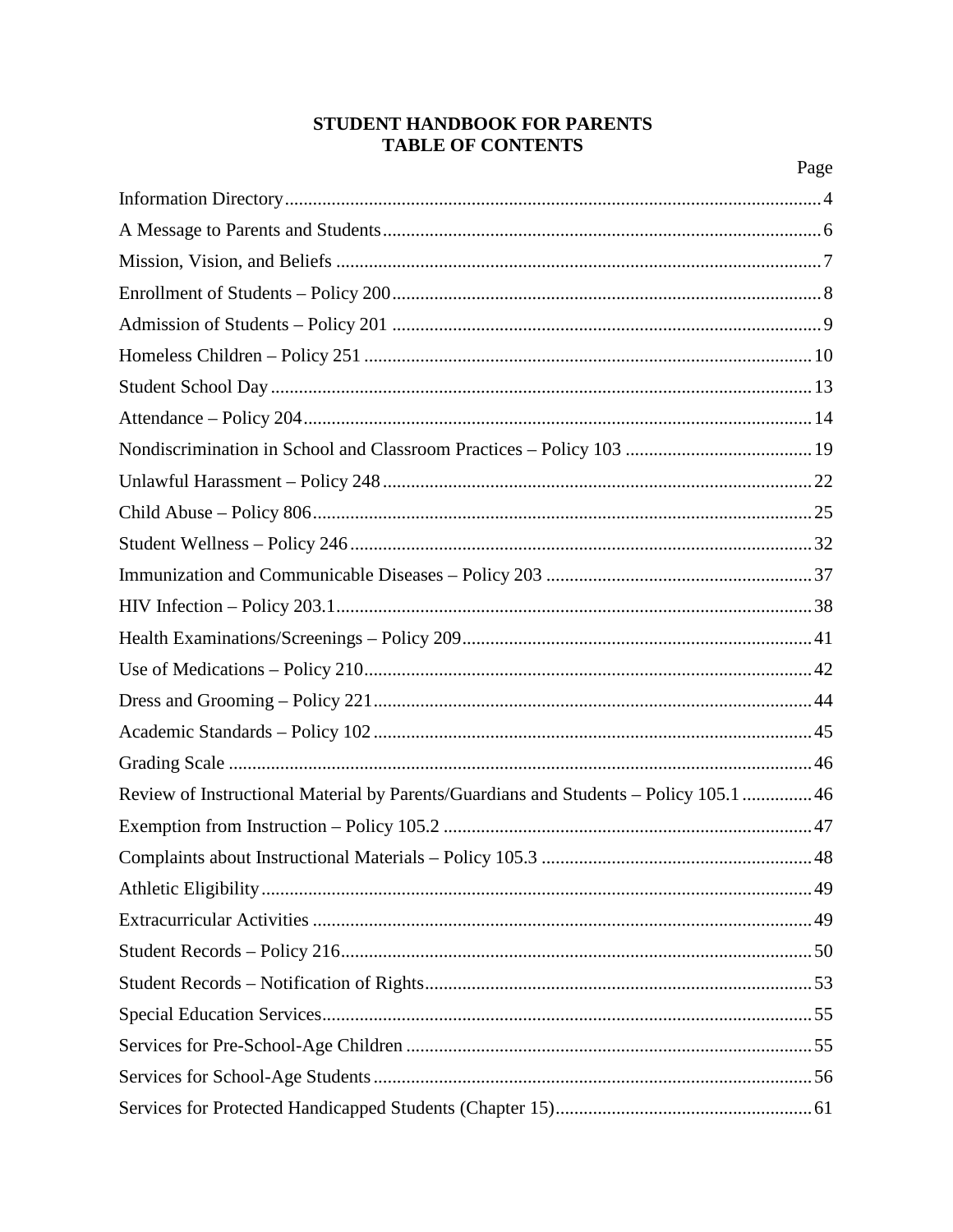| Video Cameras on Transportation Vehicles with Audio Monitoring - Policy 810.3 82 |  |
|----------------------------------------------------------------------------------|--|
|                                                                                  |  |
|                                                                                  |  |
|                                                                                  |  |
|                                                                                  |  |
|                                                                                  |  |
|                                                                                  |  |
|                                                                                  |  |
|                                                                                  |  |
|                                                                                  |  |
|                                                                                  |  |
|                                                                                  |  |
|                                                                                  |  |
|                                                                                  |  |
|                                                                                  |  |
|                                                                                  |  |
|                                                                                  |  |
|                                                                                  |  |
| Suicide Awareness, Prevention and Response - Policy 819 Attachment  120          |  |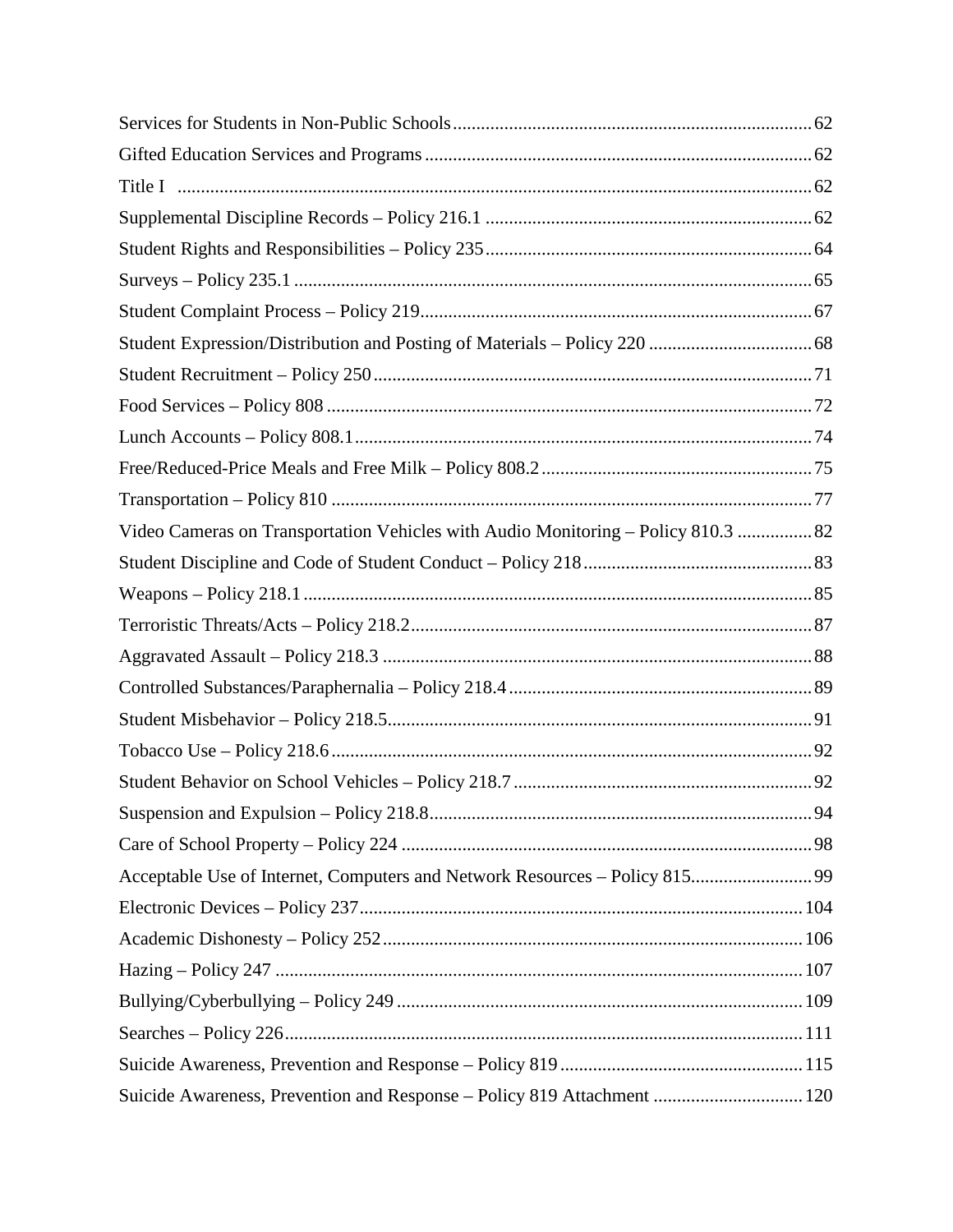#### **Information Directory**

#### **BOARD OF SCHOOL DIRECTORS**

# *President*

Tracy L. Macek

#### *First Vice President* Karen L. Brown

*Second Vice President* David J. Solenday

#### *Directors*

Anthony DiCesaro Dan Knezevich Louis J. Rainaldi, Jr Elliot J. Rambo Martin Michael Schmotzer Janice Tarson

#### **ADMINISTRATION**

| Superintendent of Schools<br>Dr. Randal A. Lutz             | 412.884.6300 Ext. 7241                             |
|-------------------------------------------------------------|----------------------------------------------------|
| <b>Assistant Superintendent</b><br>Denise L. Sedlacek       | 412.884.6300 Ext. 7241                             |
| <b>Supervisor of Pupil Services</b><br>Marissa Gallagher    | 412.884.6300, Ext. 7340                            |
| School Psychologists<br>Dan Pasquarelli<br>Matthew Popowicz | 412.884.6300, Ext. 7340<br>412.884.6300, Ext. 7340 |
| Director of Curriculum<br>Andrea Huffman                    | 412.884.6300 Ext. 7261                             |
| <b>Business Manager</b><br>Mark Cherpak                     | 412.884.6300 Ext. 7475                             |
| Technology Department<br>Dr. Janeen Peretin                 | 412.884.6300 Ext. 7745                             |
| <b>Facilities Manager</b><br>Randy Huddart                  | 412.884.6300 Ext. 7445                             |
| <b>Food Service Director</b><br>Joyce Weber                 | 412.884.6300 Ext. 7441                             |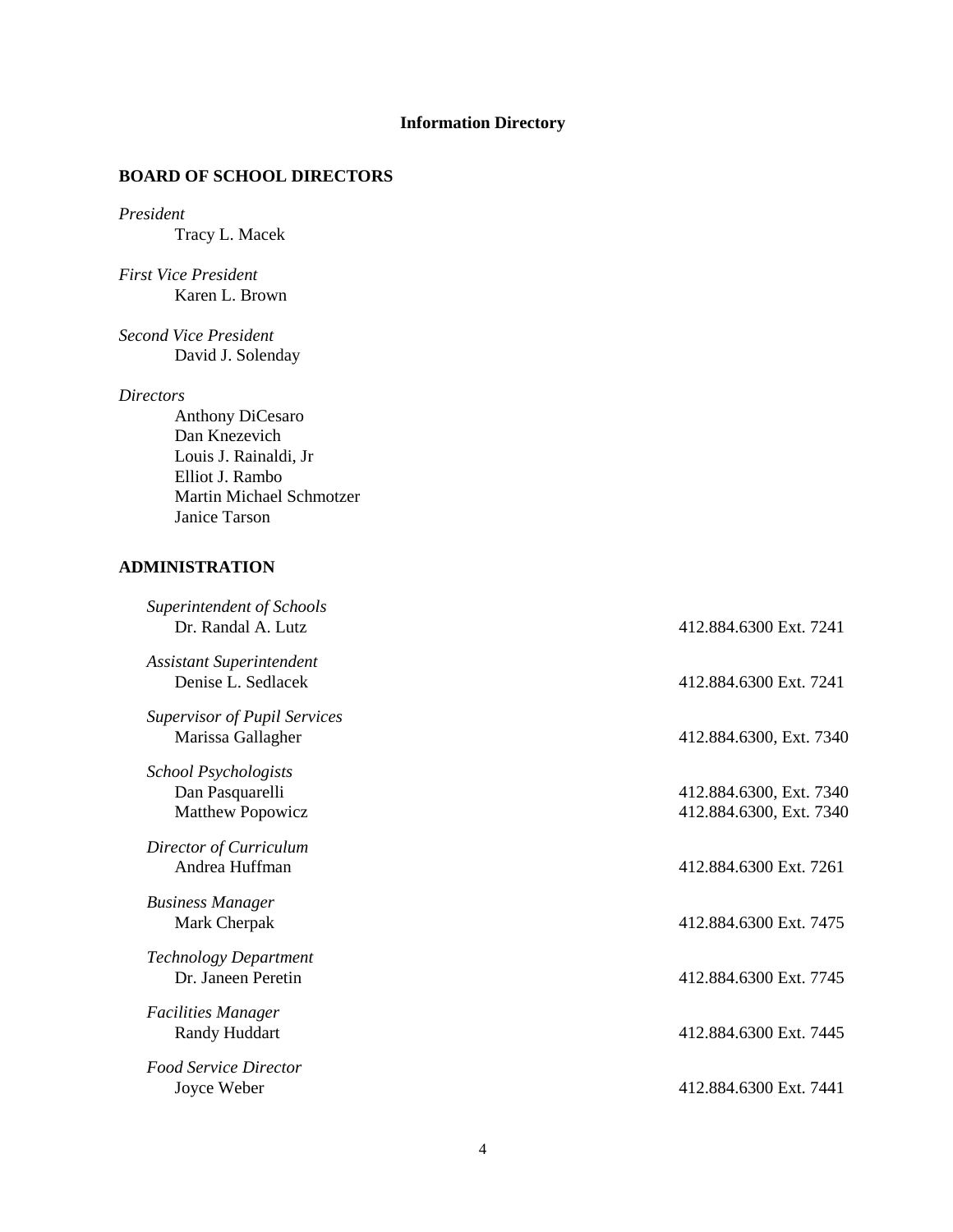#### **SCHOOLS**

5151 McAnnulty Road Pittsburgh, PA 15236-2521 412.714.2020

# *W. Robert Paynter Elementary School* Patricia J. Fusco, Principal 3454 Pleasantvue Drive **Patricia** Heatherlyn Wessel, Assista

Pittsburgh, PA 15227-4334 412.885.7535

*Whitehall Elementary School* Jennifer Marsteller, Principal Pittsburgh, PA 15236-1817 412.885.7525

# *J.E. Harrison Middle School* Jill Fleming-Salopek, Principal 412.885.7530

*Baldwin High School* Walter Graves, Principal

Pittsburgh, PA 15227-3652 412.885.7595

# 41 Macek Drive – Room 107 Pittsburgh, PA 15227-3652 412.885.7592

*McAnnulty Elementary School* Daniel J. Emanuelson, Principal

Heatherlyn Wessel, Assistant Principal

4900 Curry Road Anissa Rosenwald, Assistant Principal

129 Windvale Drive Scott D. Ross, Assistant Principal Pittsburgh, PA 15236-1854 Jonathan Peebles, Assistant Principal

4653 Clairton Boulevard John Saras, Assistant Principal Pittsburgh, PA 15236-2150 Rachel Sprouse, Assistant Principal 412.885.7500 Vincent Sortino, Athletic Director

**Bus Garage** David Tompkins, Transportation Manager Macek Drive Edward Dini, Assistant Transportation Manager

*Wallace Depository* Thomas Mowers, Assistant Facilities Manager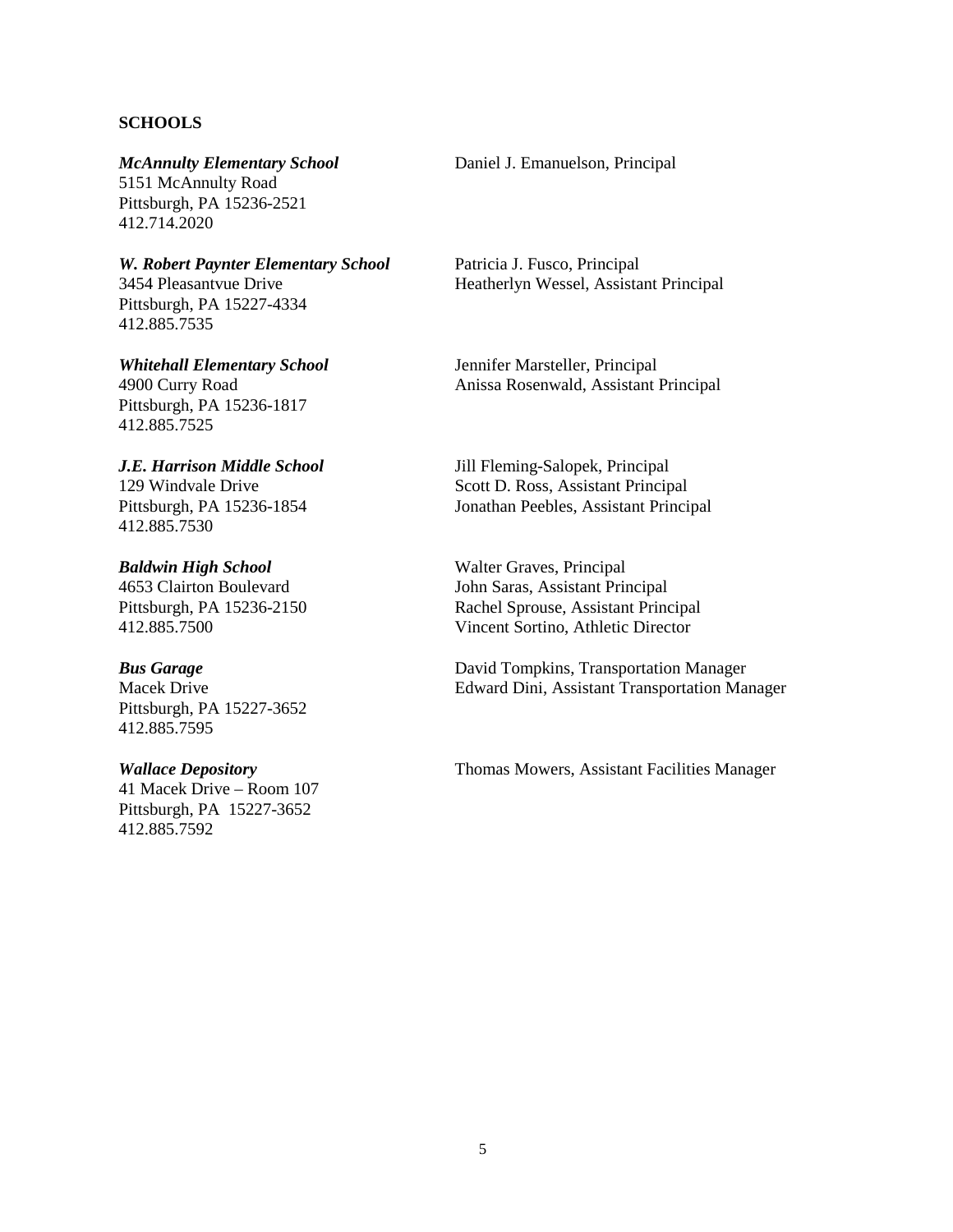#### **Student Handbook for Parents**

…A Message to Parents and Students

Maintaining a positive school environment is an important responsibility. It is a complicated balancing of individual student rights with the collective rights of others. I urge students to take advantage of all the educational opportunities offered to them in the classroom and during school activities. Furthermore, I ask each student to act appropriately to assure that others may benefit from the same programs and activities.

Good policy, applied in a fair and consistent manner, is an indispensible element of a quality school. The Baldwin-Whitehall School District has developed a Student Handbook for Parents that contains District policies and procedures to promote order and nurture appropriate relationships among students and staff.

The District asks you to become familiar with the contents of the Student Handbook for Parents. Take time to discuss it with your child, especially the policies regarding attendance, athletic and extracurricular eligibility. A complete listing of all District policies is available on the District website at **[www.bwschools.net.](http://www.bwschools.net/)** Your support is vital to our efforts.

Students will be required to verify that they have been informed of their "Student Rights and Responsibilities" by electronically acknowledging that they know the rules and regulations governing school behavior. Parents will also be asked to acknowledge that you are aware of the expectations placed upon your child in the school setting.

If you have any questions or concerns, feel free to contact your child's principal.

Randal A. Lutz, Ed.D. Superintendent of Schools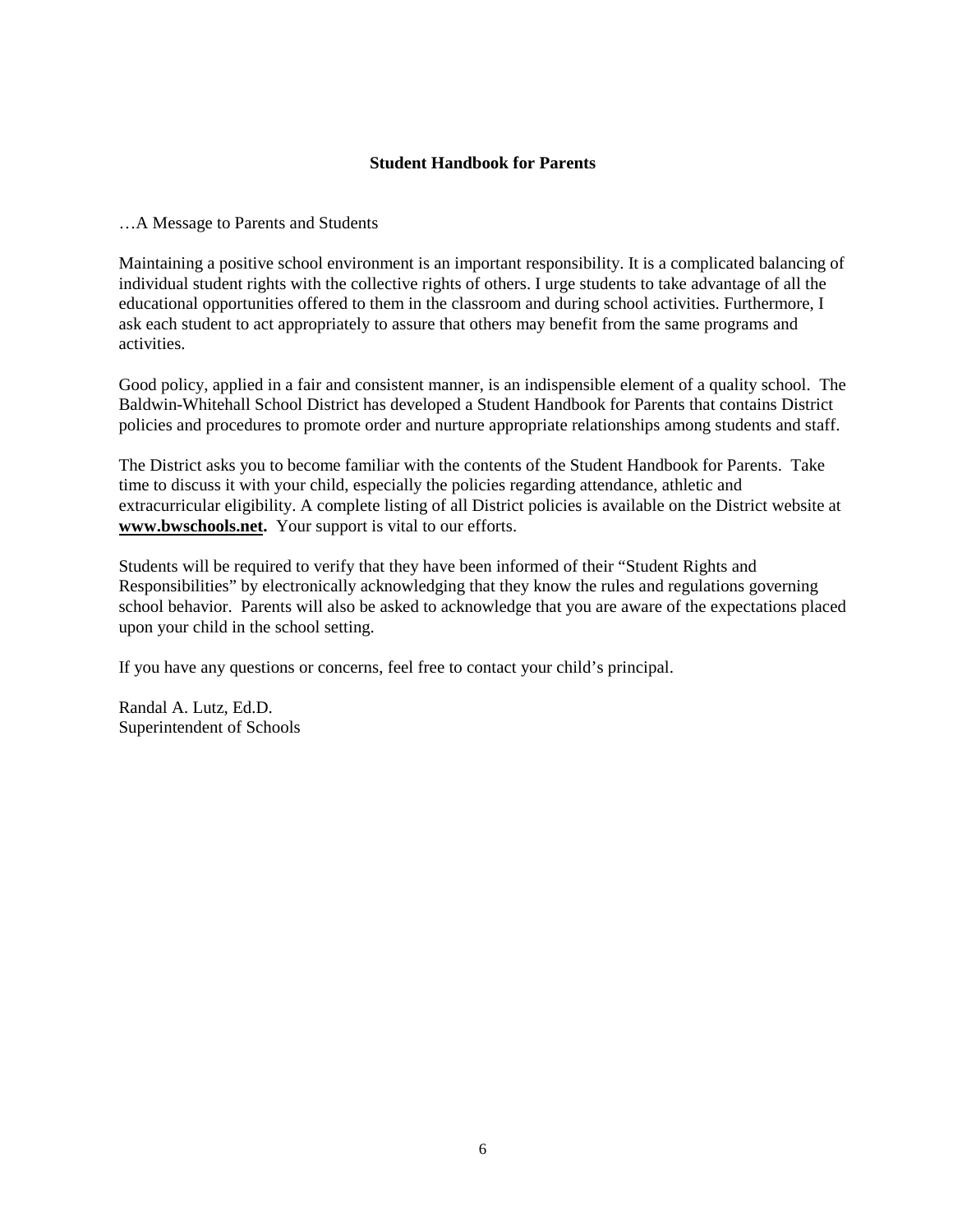# **Baldwin-Whitehall School District**

#### **Mission**

The Baldwin-Whitehall School District is committed to the promotion of excellence through a system of traditional values, a quality educational program, and a world of opportunities.

#### **Vision**

The Baldwin-Whitehall School District recognizes that the pace of change in our world is placing new and more complex demands on students and schools. These demands impact the acquisition and use of knowledge, the nature and speed of communication, the scope of business and finance, and the manner in which people conduct their daily lives. The school's responsibility is to promote the importance of learning and seek the support of the entire community in the education and training of young people. Therefore, our students must

- acquire a significant knowledge base.
- demonstrate the ability to integrate information.
- acquire and apply knowledge.
- **e** effectively use technology.
- develop and use complex thinking skills.
- **COMMUNICATE:** communicate effectively.
- work cooperatively.

The education of our students must be achieved in a cooperative partnership with students, parents, business, and the community in a positive, supportive, and caring school environment which promotes the dignity of all individuals.

#### **Beliefs**

We believe

- that all students can learn and achieve at the highest level.
- that students and staff respect the dignity and self-worth of others.
- that students must develop the skills necessary to function in a global society.
- that change creates the need for life long learning.
- that high expectations be maintained in all areas of the school program.
- that students be challenged to achieve to their potential.
- that instruction should be designed to accommodate individual learning styles and diverse student needs.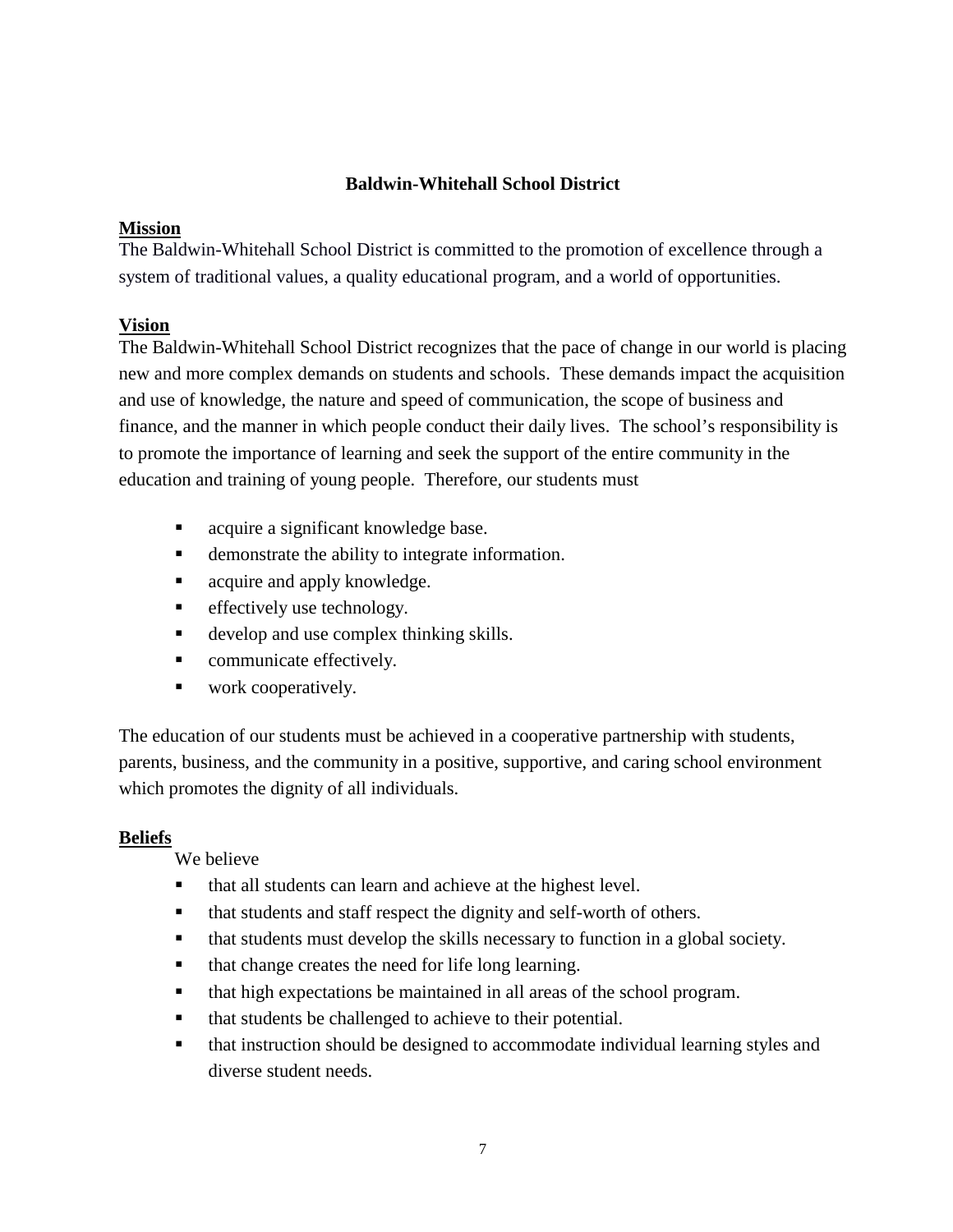- that academic excellence should be promoted in all phases of the instructional program.
- that students must use and apply technology.
- that education is the shared responsibility of the student, the staff, parents, and the community.
- that learning should occur in a caring, supportive, and safe environment.
- that the community should be an active participant in the education of students.
- $\blacksquare$  that the schools are a community resource.

# **Enrollment of Students – Policy 200**

The Board shall enroll school age students eligible to attend district schools, in accordance with applicable laws and regulations, Board policy and administrative regulations.

**School age** shall be defined as the period from the earliest admission age for the district's kindergarten program until graduation from high school or the end of the school term in which a student reaches the age of twenty-one (21) years, whichever occurs first.

**District of residence** shall be defined as the school district in which a student's parents/guardians reside.

School age resident students and eligible nonresident students shall be entitled to attend district schools.

The district shall not enroll a student until the parent/guardian has submitted proof of the student's age, residence, and immunizations and a completed Student Registration Form, as required by law and regulations.

The district shall administer a home language survey to all students enrolling in district schools for the first time.

The district shall normally enroll a school age, eligible student the next business day, but no later than five (5) business days after application.

The district shall immediately enroll identified homeless students, even if the student or parent/guardian is unable to produce the required documents.

The district shall not inquire about the immigration status of a student as part of the enrollment process.

Enrollment requirements and administrative regulations shall apply to nonresident students approved to attend district schools, in accordance with Board policy.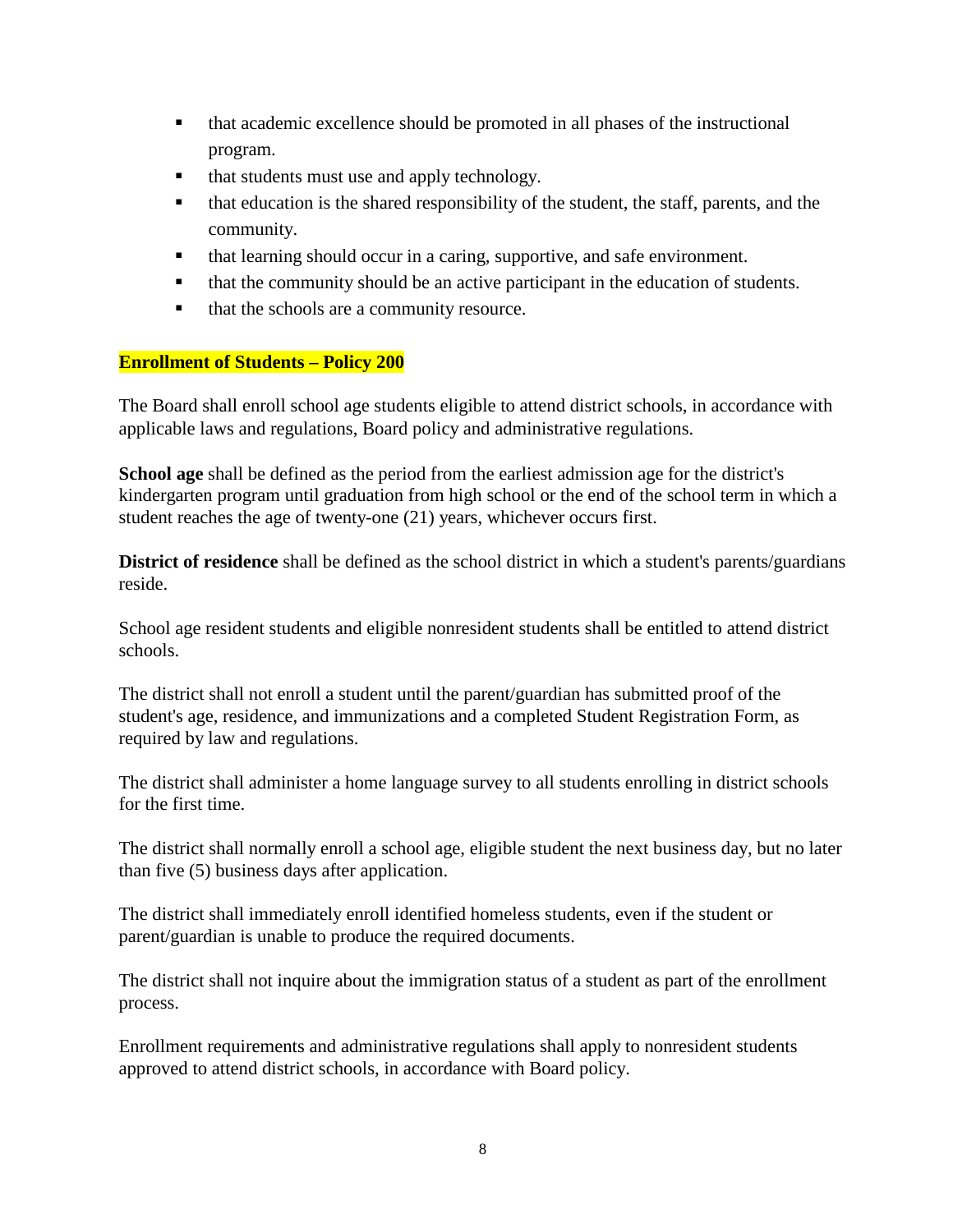The Superintendent or designee shall develop and disseminate administrative regulations for the enrollment of eligible students in district schools.

The Superintendent or designee shall annually notify students, parents/guardians and staff about the district's admissions policy by publishing such policy in the student handbook, parent newsletters, district web site and other efficient methods.

| Adopted: | March 8, 2006 |
|----------|---------------|
| Revised: | June 10, 2009 |

#### **Admission of Students – Policy 201**

The Board shall establish age requirements for the admission of beginning students which are consistent with law and regulations.

#### First Grade

Beginners are students entering the lowest grade of the primary school above the kindergarten level. Beginners shall be admitted to school only during the first two (2) weeks of the annual school term, and thereafter at the district's discretion. A child who is eight (8) years of age shall be admitted to school at any time during the school year.

A student, who has been registered for admission but prevented because of illness or other legitimate reason from attendance, shall be considered to have met the entrance requirement.

A child is eligible for admission to first grade if s/he is not less than five (5) years and seven (7) months old before September 1, nor more than six (6) years and no months old before the first day of the school term.

The Board may admit as a beginner (first grade) a child who is five (5) years old and demonstrates readiness for entry by the first day of the school term, upon the written request of the parent/guardian, recommendation of the school psychologist, and approval of the Superintendent.

The Board is not required to admit as a beginner any child whose age is less than the district's established admission age for beginners.

#### Kindergarten

Admission to kindergarten shall be limited to children who have attained the chronological age of five (5) years before the first day of September.

The Superintendent or designee shall require that the parent/guardian of each student who registers for entrance to school shall submit proof of age, residency, and required immunizations.

Adopted: March 8, 2006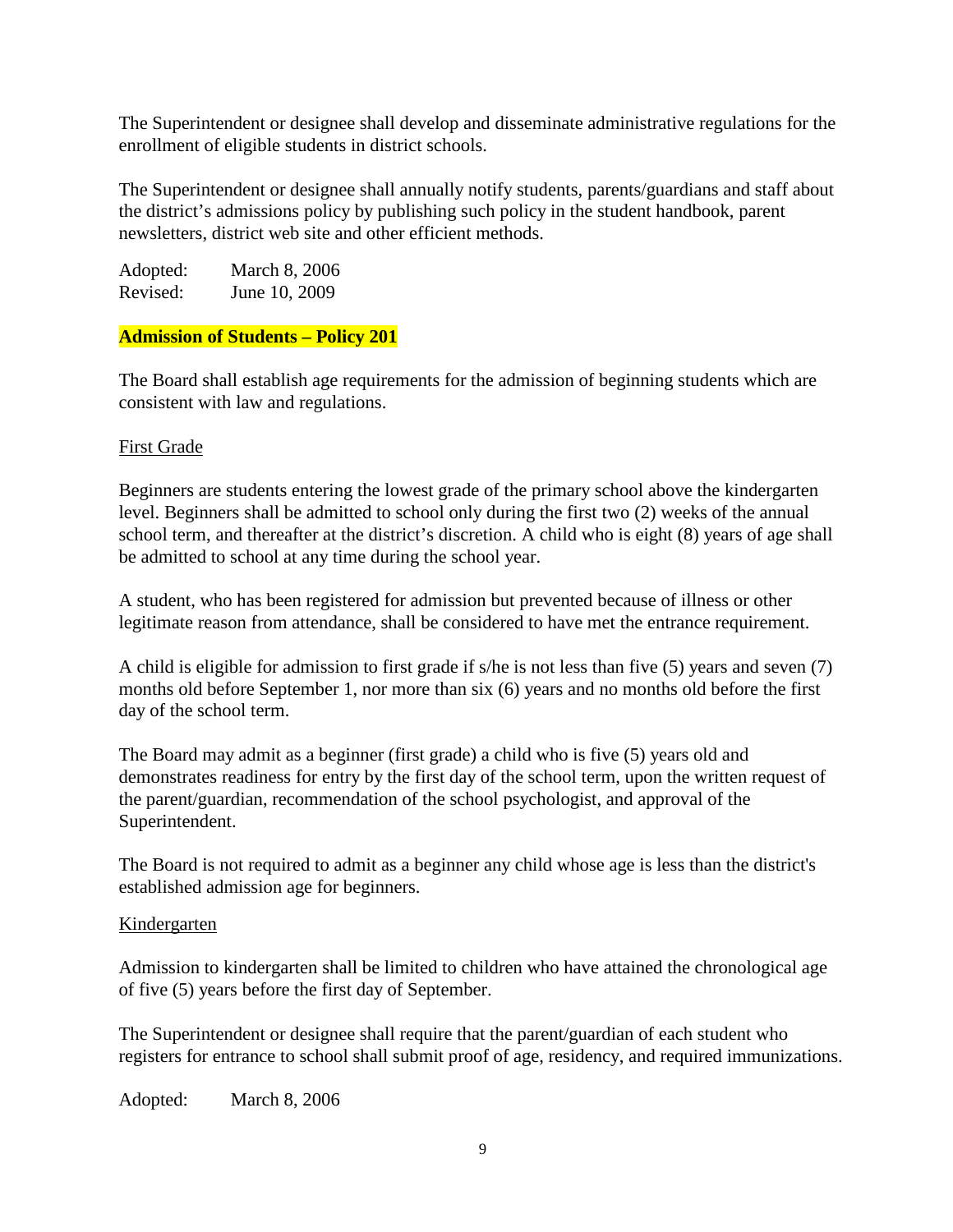Revised: January 19, 2012

#### **Homeless Children – Policy 251**

The Board is committed to educating homeless children and youth. Homeless children and youth shall not be stigmatized or segregated on the basis of their status as homeless.

The district will serve each homeless student according to the student's best interest and shall, to the extent feasible:

- 1. Continue the student's education in the school of origin for the duration of homelessness if the student becomes homeless between academic years or during an academic year; or for the remainder of the academic year, if the student becomes permanently housed during an academic year.
- 2. Enroll the student in the public school that non-homeless students who live in the attendance area in which the student is actually living are eligible to attend.

In determining the best interest of a homeless student, the district shall:

- 1. Keep the student in the school of origin, to the extent feasible, except when doing so is contrary to the wishes of the student's parent/guardian.
- 2. Provide a written explanation, including a statement regarding the right to appeal, to the homeless student's parent/guardian, if the district decides not to continue the student's education in the school of origin or not to enroll the student in a school requested by the parent/guardian.
- 3. Ensure that the district homeless coordinator assists an unaccompanied youth in placement or enrollment decisions regarding the student, considers the views of the unaccompanied youth, and provides notice to the youth of the right to appeal.

The term **homeless student** means an individual who lacks a fixed, regular, and adequate nighttime residence and includes:

- children and youths who are sharing the housing of other persons due to loss of housing, economic hardship, or a similar reason; are living in motels, hotels, trailer parks, or camping grounds due to the lack of alternative adequate accommodations; are living in emergency or transitional shelters; are abandoned in hospitals; or are awaiting foster care placement;
- children and youths who have a primary nighttime residence that is a public or private place not designed for or ordinarily used as a regular sleeping accommodation for human beings;
- children and youths who are living in cars, parks, public spaces, abandoned buildings, substandard housing, bus or train stations, or similar settings; and
- migratory children who qualify as homeless for the purposes of this policy because the children are living in circumstances described above.

The term **migratory child** means a child who is, or whose parent or spouse is, a migratory agricultural worker, including a migratory dairy worker, or a migratory fisher, and who, in the preceding thirty-six (36) months, has moved from one school district to another in order to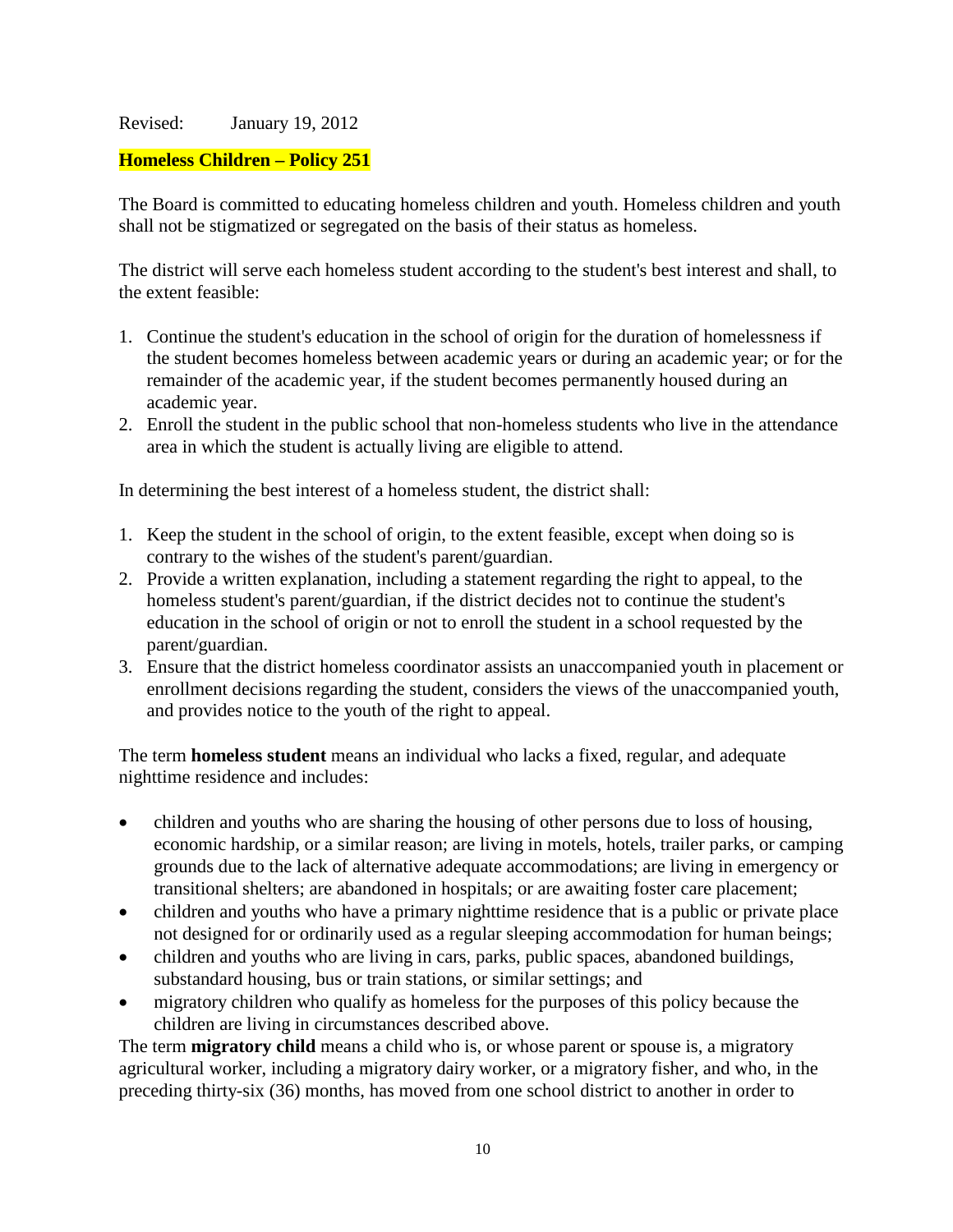obtain, or accompany such parent or spouse in order to obtain, temporary or seasonal employment in agricultural or fishing.

The term **school of origin** means the school that the student attended when permanently housed or the school in which the student was last enrolled.

The term **unaccompanied youth** includes a youth not in the physical custody of a parent/guardian.

The Superintendent will designate at least one (1) district staff member to serve as the district homeless coordinator for homeless children and youth. The district homeless coordinator will ensure that:

- 1. Homeless children and youth are identified by school personnel and through coordination activities with other entities and agencies.
- 2. Homeless children and youth enroll in, and have a full and equal opportunity to succeed in, schools in the district.
- 3. Homeless children and youth receive educational services for which they are eligible, including preschool programs administered by the district and referrals to health care services, dental services, mental health services and other appropriate services.
- 4. The parents/guardians of homeless children and youth are informed of the educational and related opportunities available to their children and are provided with meaningful opportunities to participate in the education of their children.
- 5. Public notice of the educational rights of homeless children and youth is disseminated where such children and youth receive services, such as schools, family shelters and soup kitchens.
- 6. Enrollment disputes are mediated in accordance with law.
- 7. The parent/guardian of a homeless child or youth, and any unaccompanied youth, is fully informed of all transportation services, including transportation to the school of origin, and is assisted in accessing transportation to the school selected.
- 8. Unaccompanied youth will be assisted in placement or enrollment decisions, their views will be considered and they will be provided notice of the right to appeal.
- 9. Children or youth who need to obtain immunization or medical records will receive assistance.

# Enrollment

The school selected in accordance with this policy will immediately enroll the homeless student, even if the student is unable to produce records normally required for enrollment, such as previous academic records, medical records, proof of residency, or other documentation. The district may require a parent/guardian to submit contact information. The enrolling school will immediately contact the school last attended by the student to obtain relevant academic and other records. If the student needs to obtain immunizations or medical records, the enrolling school will refer the parent/guardian of the student to the district homeless coordinator, who will assist in obtaining necessary immunizations or medical records.

The decision regarding placement will be made regardless of whether the student lives with the homeless parents/guardians or has been temporarily placed elsewhere.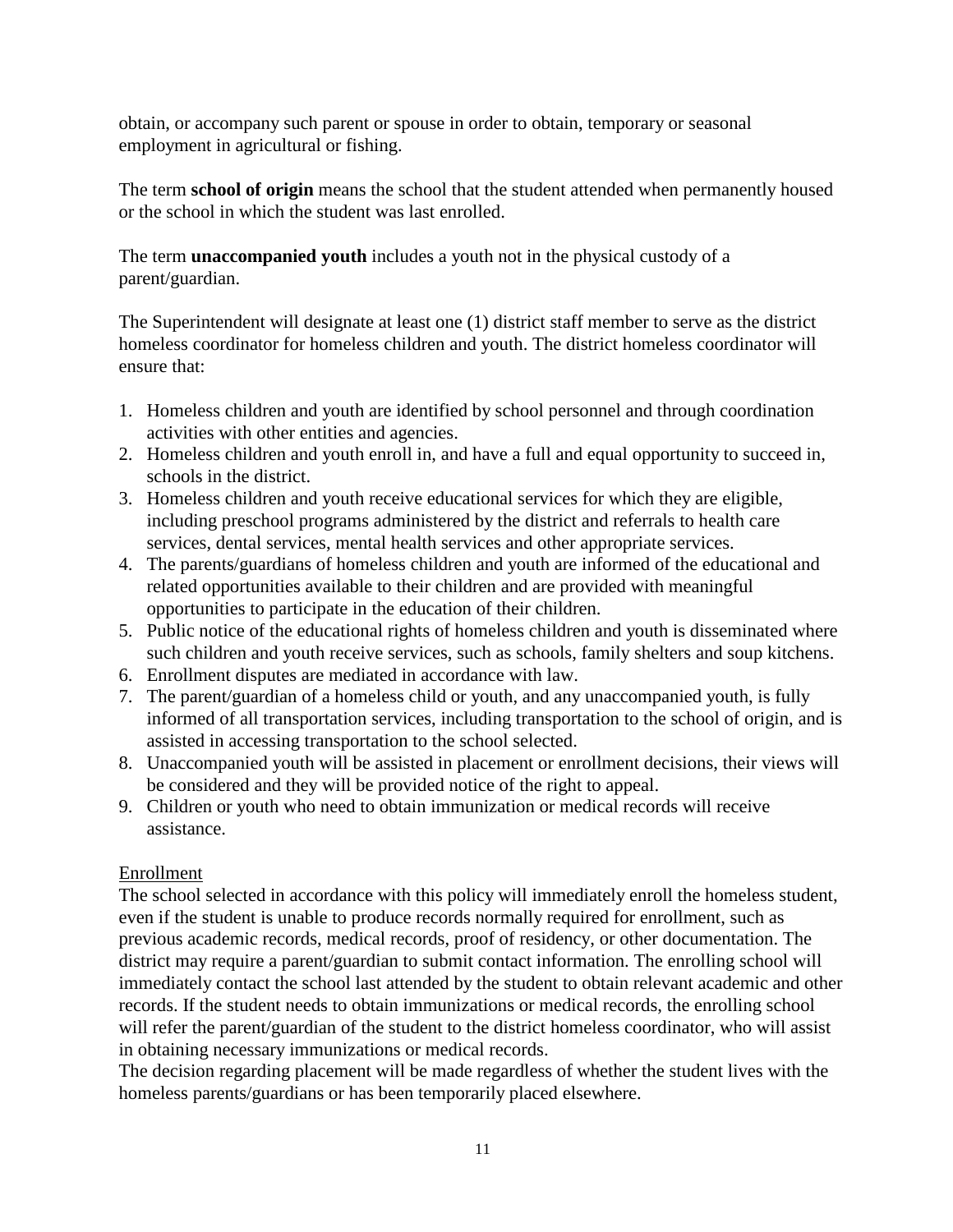#### Enrollment Disputes

If a dispute arises over school selection or enrollment in a school:

- 1. The homeless student will be immediately admitted to the school in which enrollment is sought, pending resolution of the dispute.
- 2. The student's parent/guardian will be provided with a written explanation of the district's decision regarding school selection or enrollment, including the right of the parent/guardian or student to appeal the decision.
- 3. The student or parent/guardian will be referred to the district homeless coordinator, who will carry out the appeal process as expeditiously as possible after receiving notice of the dispute.
- 4. The district homeless coordinator will ensure that an unaccompanied youth is immediately enrolled in school, pending resolution of the dispute.

#### Comparable Services

Each homeless student will be provided services comparable to services offered to other students in the school attended by the homeless student, including the following:

- 1. Educational services for which the student meets the eligibility criteria, such as services provided under Title I, educational programs for children with disabilities, and educational programs for students with limited English proficiency.
- 2. Programs in vocational and technical education.
- 3. Programs for gifted and talented students.
- 4. School nutrition programs.

#### Transportation

If the homeless student continues his/her education in the district school of origin but begins living in an area served by another school district, appropriate transportation service will be provided, pending resolution of responsibility and apportionment of expenses between districts.

#### Appeal Process

In the event that an unaccompanied student or the student's parent/guardian (hereinafter referred to as the complainant) disagrees with a decision regarding the student's eligibility to attend a district school, the complainant may present his/her position to the district homeless coordinator in writing. Within five (5) school days after receiving the written complaint, the district homeless coordinator will reach a decision regarding the contested enrollment and shall provide a written statement of that decision, including the reasons, to the complainant. The district homeless coordinator will inform the Superintendent of the complaint and its resolution.

If the complainant is not satisfied with the written decision of the district homeless coordinator, the complainant may appeal that decision to the Superintendent by filing a written appeal. The district homeless coordinator shall ensure that the Superintendent receives copies of the written complaint and the district homeless coordinator's response. The Superintendent or designee will schedule a conference with the complainant to discuss the complaint. Within five (5) school days of receiving the written appeal, the Superintendent or designee will provide a written decision to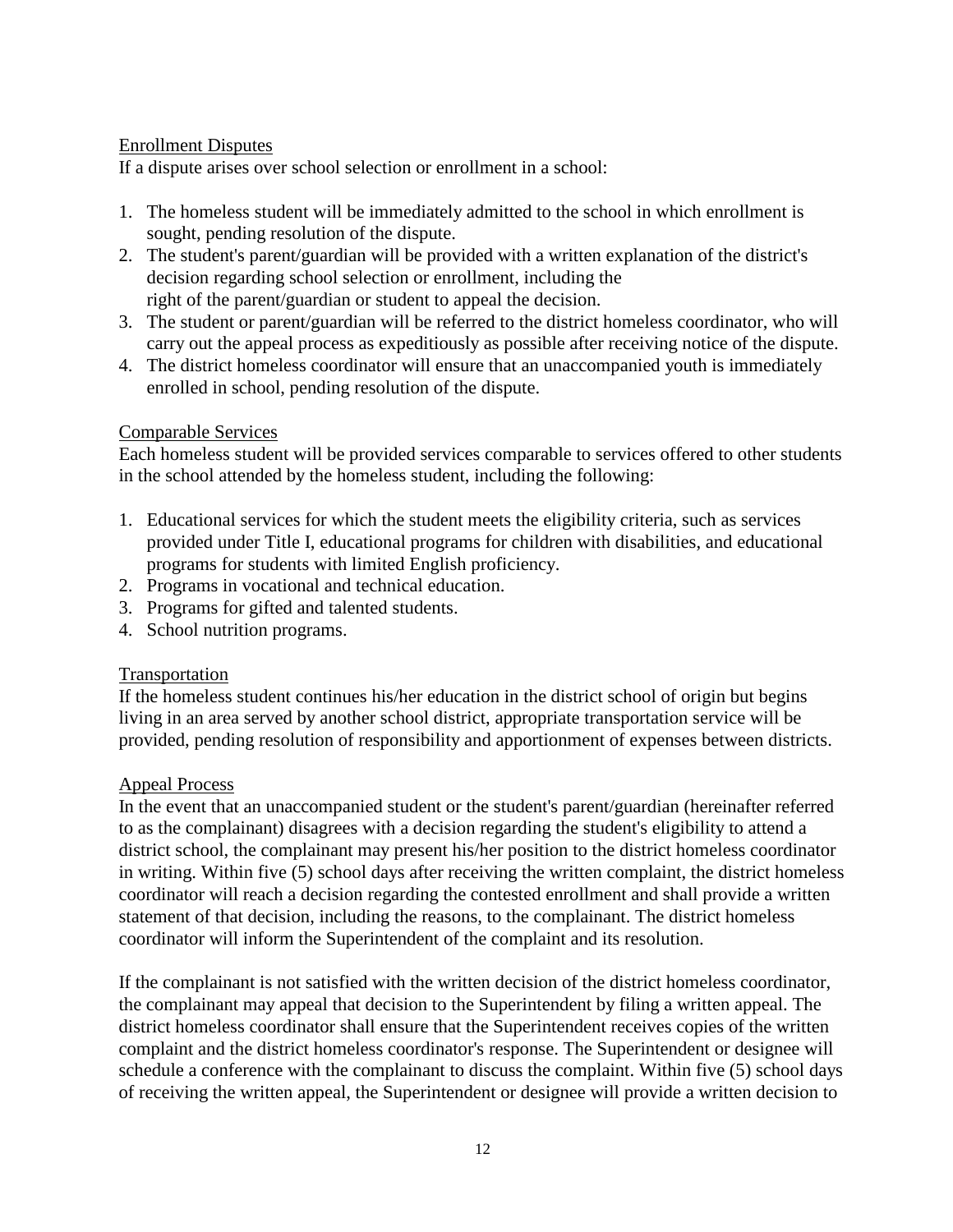the complainant including a statement of the reasons.

Adopted: March 8, 2006

#### **Student School Day**

The student school day for the various instructional levels is as follows:

| Senior High School        | 7:45 a.m. $-2:30$ p.m.   |
|---------------------------|--------------------------|
| Middle School             | $8:20$ a.m. $-3:05$ p.m. |
| <b>Elementary Schools</b> | 9:05 a.m. $-3:50$ p.m.   |

#### School Cancellation and Delays

Occasionally, weather conditions require delaying the opening of school for two hours.

In the event of a delay or cancellation of school, an announcement will be made over the following television and radio stations.

#### KDKA, WTAE, WWSW/3WS, KQV

It is requested that parents listen to the radio for information concerning closing and delays rather than call the school or Central Administration. We request that working parents make other arrangements for their children if an unexpected delay or emergency closing occurs. Children should know which neighbor or relative to report to when parents are not at home.

#### **Skylert**

Baldwin-Whitehall School District has implemented a new district-wide notification system called Skylert. Skylert allows Administrators the ability to send instant communication via phone, SMS text message, and e-mail to parents and staff. Our goal is to utilize this effective and efficient communication system as part of our continuous effort of keeping staff, students and parents informed and safe!

As a parent/guardian, this new notification system allows you the opportunity to identify your notification preferences and opt in/out of specific message types through your Skyward Family Access account. Please note that EVERY parent/guardian in the Baldwin-Whitehall School District has been registered in the Skylert notification system. Changes to your contact information can be done via Skyward Family Access or by contacting your student's school.

# Note: *Only Primary Guardians are able to update the Skylert primary contact information via Family Access*

The Skylert notification system allows the ability to disseminate information to parents and staff by way of three notification types: Emergency, General, and Attendance.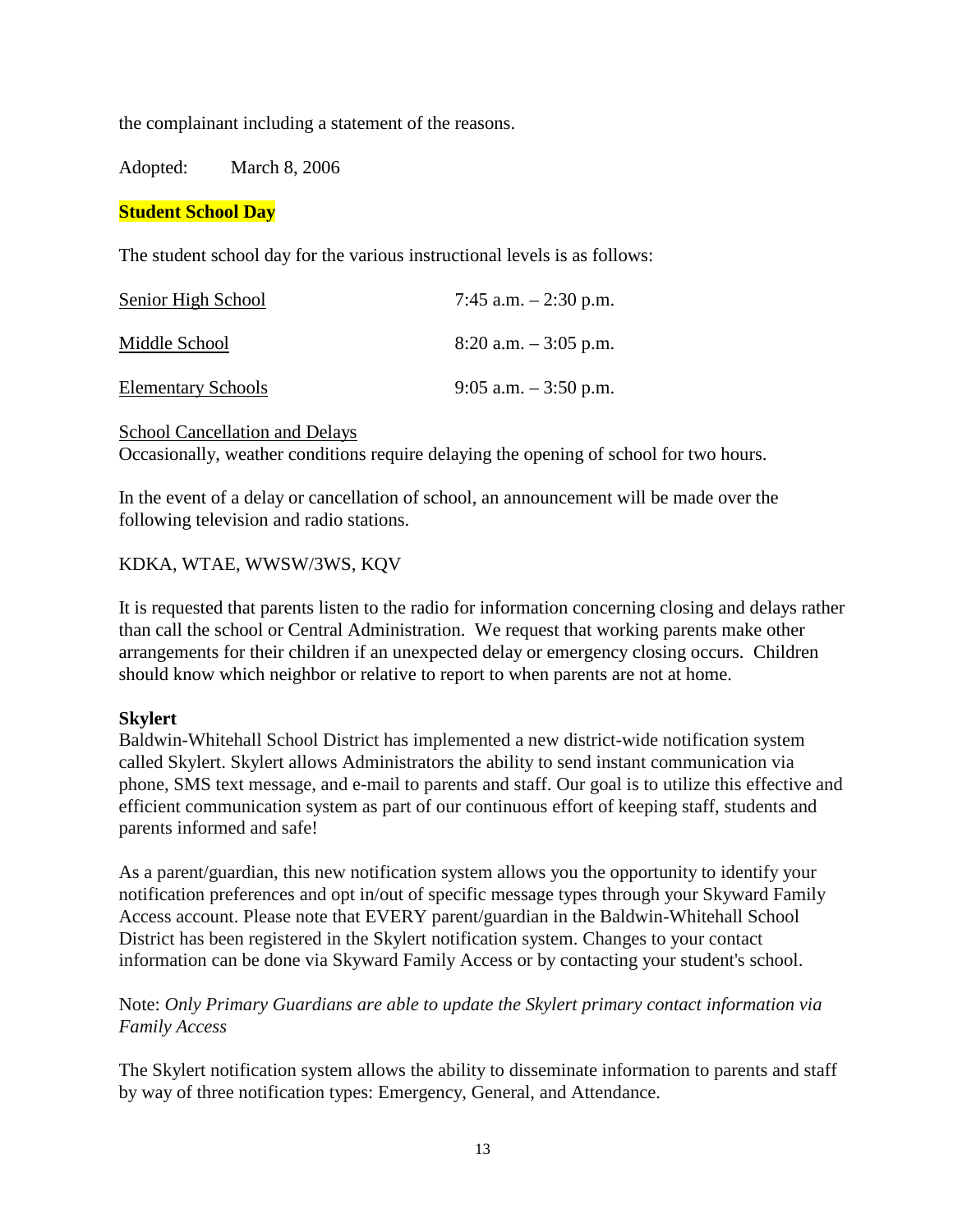- **Emergency** notifications will reference events such as safety related incidents and other emergency notifications determined by district administrators. Emergency notifications will be sent only as needed.
- **General** notifications are for informational purposes only and will reference various district and campus events and information. In addition, General notifications will be utilized to alert parents of school delay and/or closure due to inclement weather.
- **Attendance** notifications will only be generated if your student has an unexcused absence for more than one period during an instructional day. If your student is marked absent, a system generated attendance phone call will be sent between the hours of 9:00AM and 9:00PM depending on the child's grade level.

#### *Forgot your password?*

If you have an email address on file with the school, go to the Family Access login screen and click the link called "Forgotten Login or Password?". Otherwise, send an email to familyaccess@bwschools.net requesting your login information.

#### **Attendance – Policy 204**

The Board requires that school age students enrolled in district schools attend school regularly, in accordance with state laws. The educational program offered by the district is predicated upon the presence of the student and requires continuity of instruction and classroom participation in order for students to achieve academic standards and consistent educational progress.

Attendance shall be required of all students enrolled in district schools during the days and hours that school is in session, except that a principal or teacher may excuse a student for temporary absences when receiving satisfactory evidence of mental, physical, or other urgent reasons that may reasonably cause the student's absence. Urgent reasons shall be strictly construed and do not permit irregular attendance.

The following conditions constitute reasonable causes for absence from school:

- 1. Illness.
- 2. Quarantine.
- 3. Health care appointment.
- 4. Death in immediate family.
- 5. Family educational trips.
- 6. Religious instruction/holiday.
- 7. Other urgent reasons approved by the District.
- 8. Educational tours and trips, with prior approval.

Attendance need not always be within school facilities. A student will be considered in attendance if present at any place where school is in session by authority of the Board; the student is receiving approved tutorial instruction, or health or therapeutic services; the student is engaged in an approved and properly supervised independent study, work-study or career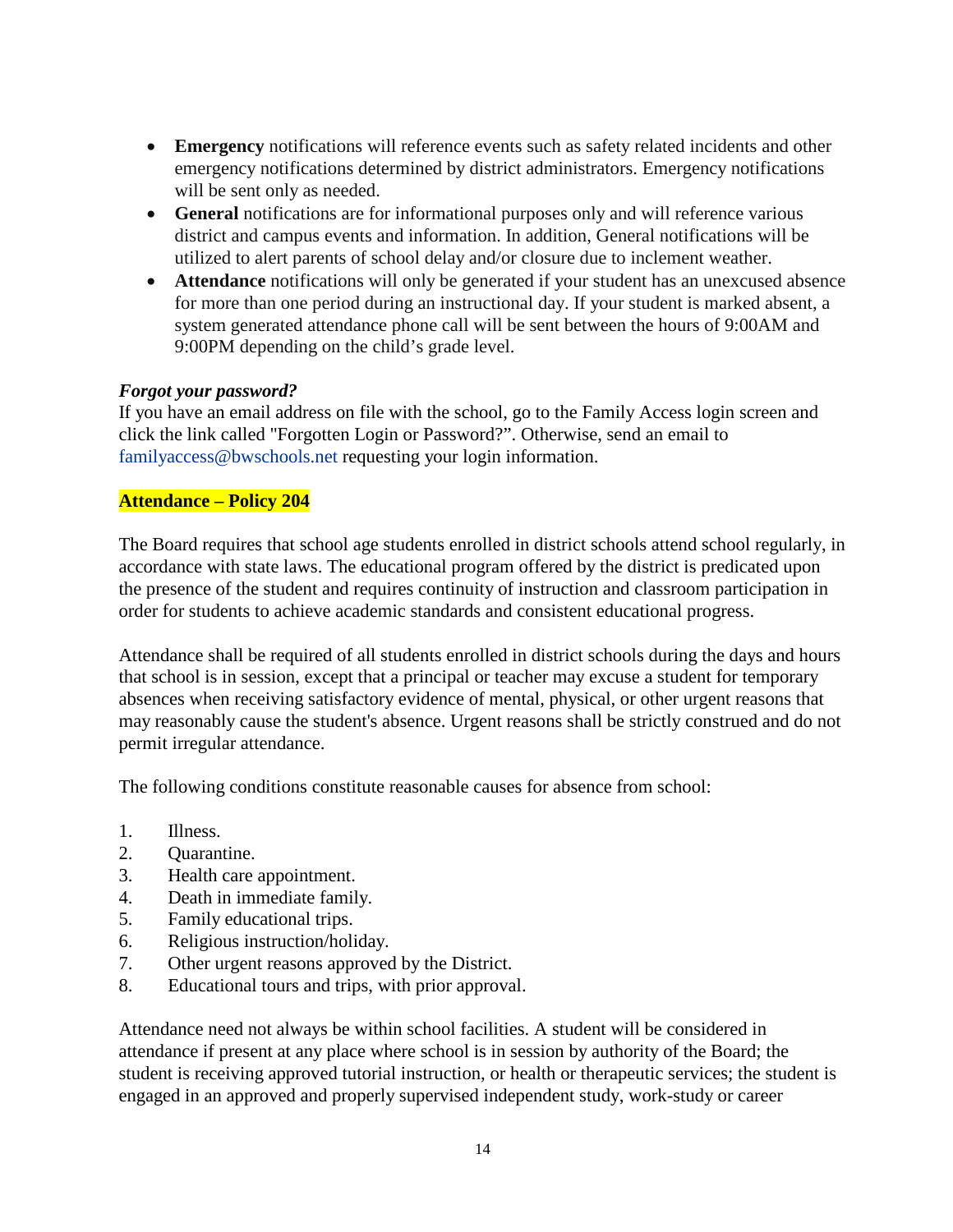education program; the student is receiving approved homebound instruction.

All absences occasioned by observance of the student's religion on a day approved by the District as a religious holiday shall be excused. A penalty shall not be attached to an absence for a religious holiday.

On written request of the parent/guardian, a student may be released from school in order to participate in a religious instruction program. Such instruction shall not require the child's absence from school for more than thirty-six (36) hours per school year, and its organizers must inform the Board of the child's attendance record. The District will not provide transportation to religious instruction. A penalty shall not be attached to an absence for religious instruction.

The Board shall consider each student assigned to a program of independent study to be in regular attendance. Provided the student is under the guidance and reports to an assigned staff member at the place in which s/he is conducting study and regularly demonstrates progress toward the objectives of the course of study.

The Board will permit a student to be excused for participation in a project sponsored by a statewide or countywide 4-H, FFA or combined 4-H and FFA group upon written request prior to the event.

The Board will recognize other justifiable absences for part of the school day. These shall include medical or dental appointments, court appearances, family emergencies, and other urgent reasons.

The Board shall excuse the following students from the requirements of attendance at the schools of this district:

- 1. On certification by a physician or submission of other satisfactory evidence and on approval of the Department of Education, children who are unable to attend school or apply themselves to study for mental, physical or other reasons that preclude regular attendance.
- 2. Students enrolled in nonpublic or private schools in which the subjects and activities prescribed by law are taught, except that such students and students attending college who are also enrolled part-time in the district schools shall be counted as being in part-time attendance in this district.
- 3. Students fifteen (15) or sixteen (16) years of age whose enrollment in private trade or business schools has been approved.
- 4. Students fifteen (15) years of age, and fourteen (14) years of age who have completed sixth grade, who are engaged in farm work or private domestic service under duly issued permits.
- 5. Students sixteen (16) years of age regularly employed during the school session and holding a lawfully issued employment certificate.

The Board may excuse the following students from the requirements of attendance at district schools: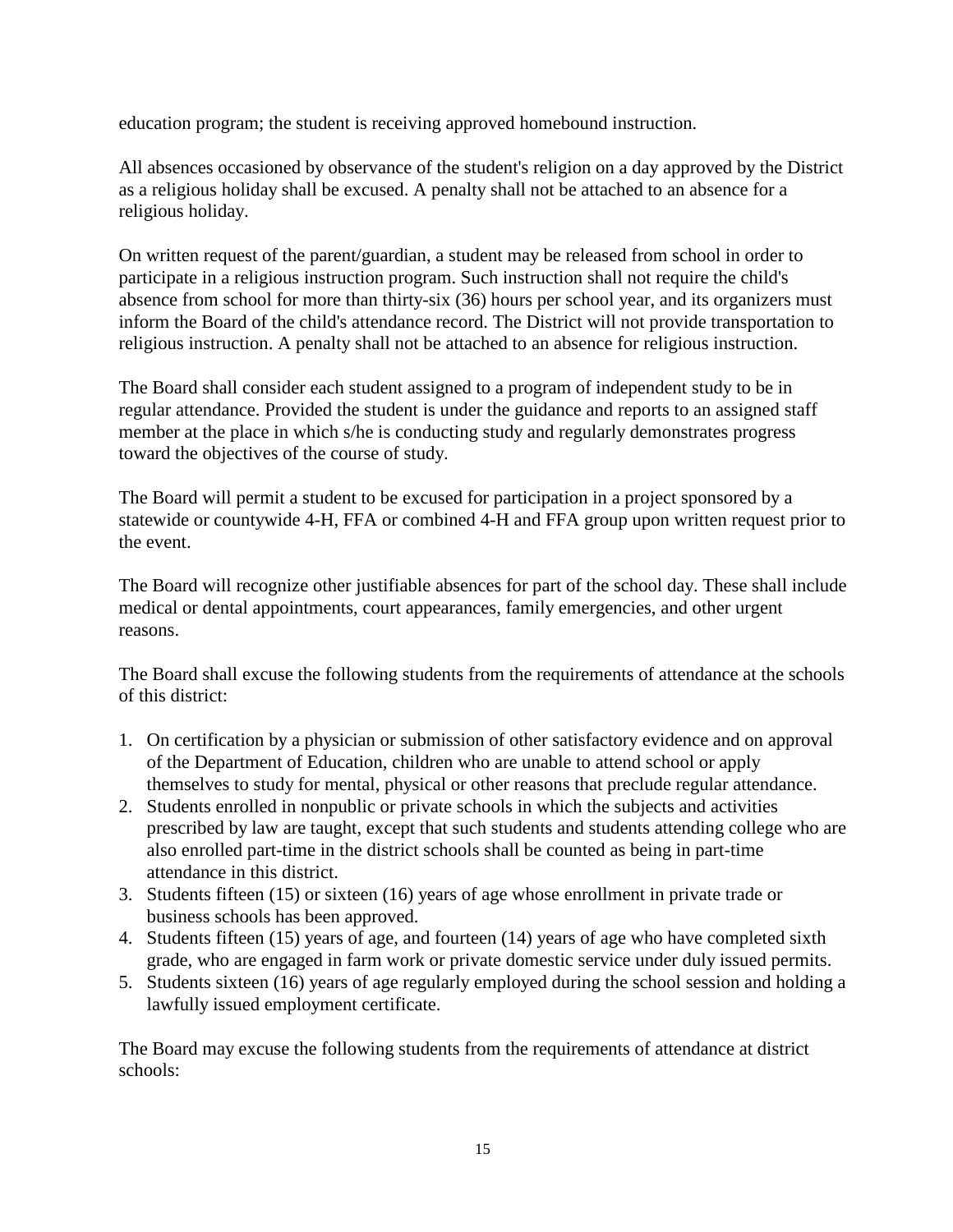- 1. Students receiving tutorial instruction in a field not offered in the district's curricula from a properly qualified tutor approved by the Superintendent, when the excusal does not interfere with the student's regular program of studies.
- 2. Homebound children unable to attend school on the recommendation of the school physician and the school psychologist or a psychiatrist and approval of the Secretary of Education.
- 3. Students enrolled in special schools conducted by the Allegheny Intermediate Unit or the Department of Education.

# Pre-Approved Family Educational Trips, Not School Sponsored

The Board recognizes that students may need to travel with parents for valid educational or family reasons. Students may be excused for non-school-sponsored educational trips when such a trip is determined by the Superintendent or his/her designee to serve an educational purpose. The following conditions must be followed:

- a. Educational trips will be considered for approval if the Superintendent or designee determines that such a trip will be of educational significance to the student. Written request must be submitted to the building principal two (2) weeks in advance of the trip and must include:
	- a statement of the educational value of the trip
	- the destination of the trip
	- the total number of school days to be missed
	- the reason the trip could not be taken on days when school is not in session
- b. The total number of days granted for an educational trip, not school sponsored, will be based upon the student's attendance and academic record and shall not exceed 5 days for any school year.
- c. Trips shall not be approved during the first two (2) weeks and the last two (2) weeks of the school year, or during PA State Assessment windows.
- d. Students are required to make up assignments and tests missed during the excused absence. All work must be completed within **one (1) week** after the student's return to school. Extensions for makeup work may be granted on an individual basis due to unusual circumstances as determined by the school principal.
- e. Failure to follow the conditions for pre-approval will result in the educational trip absence being recorded as unexcused.

The Superintendent or designee may report to appropriate authorities infractions of the law regarding the attendance of students below the age of seventeen (17). The Superintendent or designee shall issue notice to those parents/guardians who fail to comply with the statutory requirements of compulsory attendance that such infractions will be prosecuted according to law.

The Superintendent or designee shall develop procedures for the attendance of students which:

1. Ensure a school session that conforms with requirements of state regulations.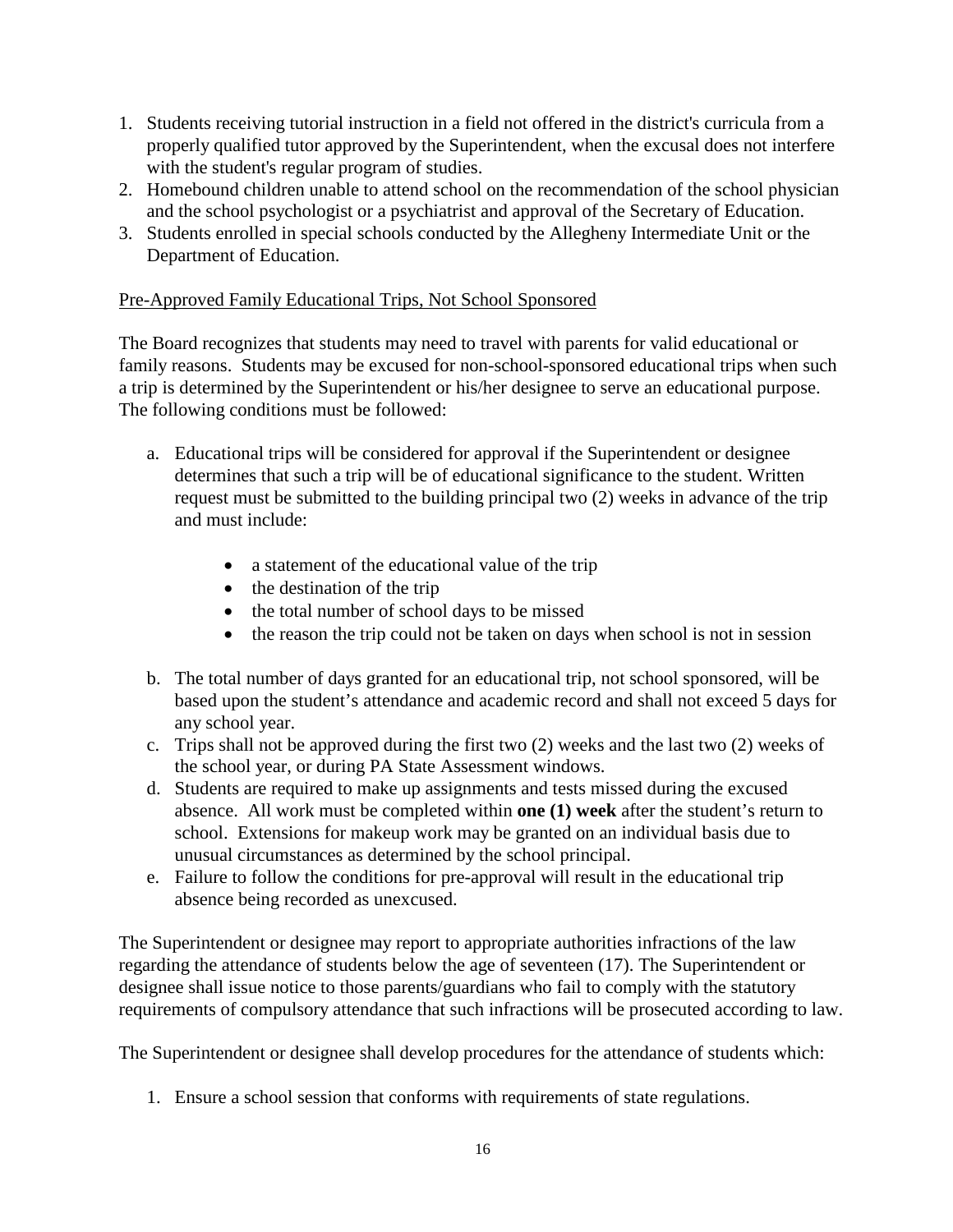- 2. Govern the keeping of attendance records in accordance with state statutes.
- 3. Distribute annually to staff, students, and parents/guardians Board policies and school rules and regulations governing student attendance, absences and excusals.
- 4. Impose on truant students' appropriate incremental disciplinary measures for infractions of school rules, but no penalty may have an irredeemably negative effect on the student's record beyond that which naturally follows absence from classroom learning experiences.
- 5. Identify the habitual truant, investigate the causes of truant behavior, and consider modification of the student's educational program to meet particular needs and interests.
- 6. Ensure that students legally absent have an opportunity to make up work.
- 7. Ensure that appropriate written notice is issued to parents/guardians at least three (3) days in advance of the initial truancy proceeding brought under that statue. Such notice shall inform the parent/guardian of the date(s) the absence occurred, that the absence was unexcused and in violation of law, that the parent/guardian is being notified and informed of his/her liability under law for the absence of the student, and that further violation during the school term will be prosecuted without notice.

Repeated infractions of Board policy requiring the attendance of enrolled students may constitute misconduct and disobedience to warrant the student's suspension or expulsion from the regular school program.

It shall be the policy of the Board to consider alternative educational programs for each child who habitually and repeatedly absents him/herself from the regular educational program.

# Tardiness

Students who are not inside their assigned homerooms or classrooms at the start of the school day are considered tardy. Tardiness is treated as absence and is considered excused or unexcused for the same reasons as excused or unexcused absences.

# Delay of School Bus

A student who arrives at school late or is absent because of the delay of a school bus is regarded as tardy or absent, even though the student may not be responsible for such absence or tardiness. Such absence or tardiness should be excused.

# Excused Absences/Late Arrivals/Early Dismissals

Students will be excused from school as may be required, according to the following procedures:

1. A written request for excused absence submitted either before or after the absence has occurred and signed by the parent/guardian of the student seeking the excused absence; a minor who has made his/her emancipation a matter of duly certified record in the school district; or a student who has reached the age of majority, shall be submitted to the principal or a designee. The written request for an excused absence must be turned into the school within three (3) days of the absence. The absence will be made permanently illegal without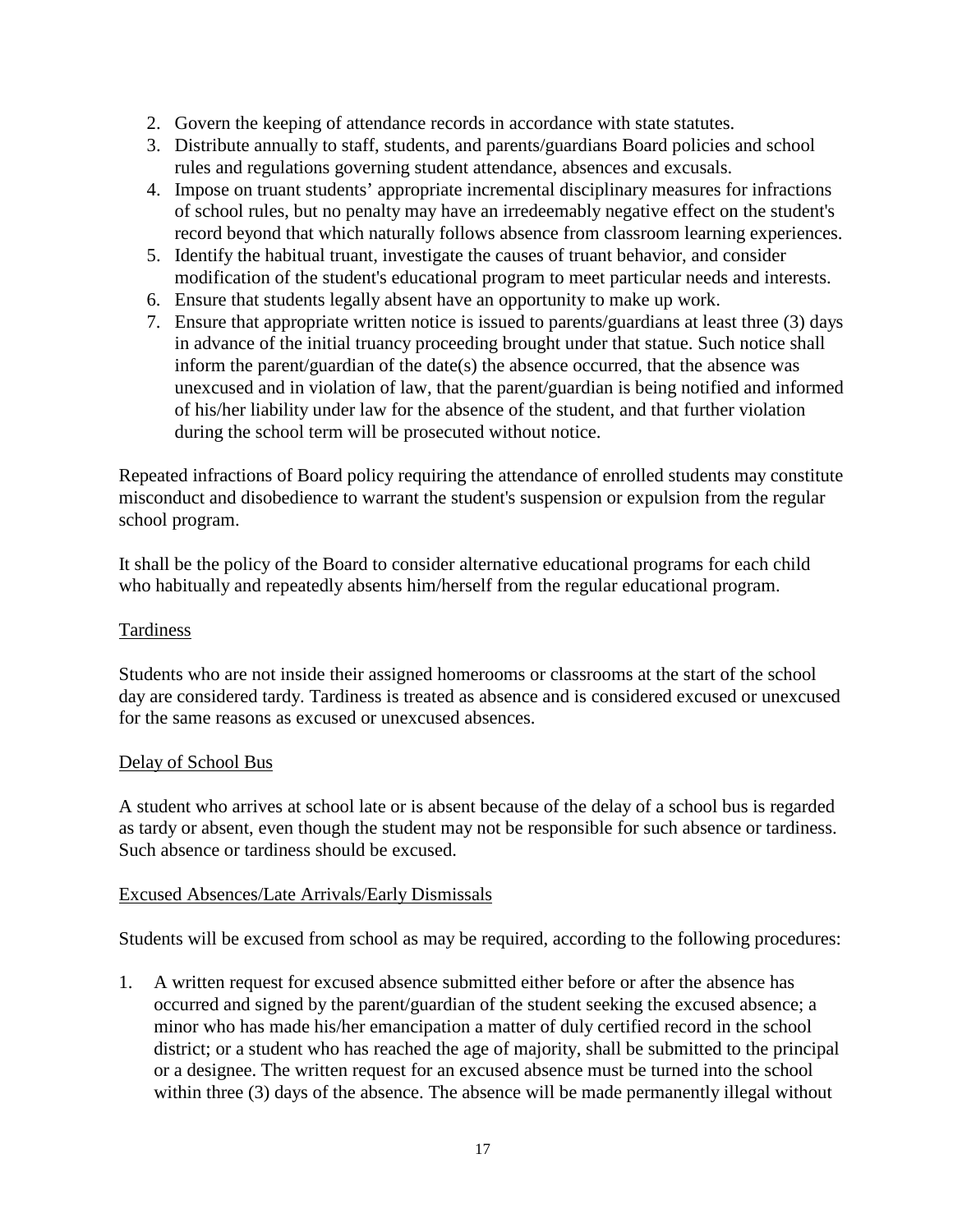appropriate excuse.

The request shall set forth the student's name, homeroom number, and the reason(s) for the requested excused absence. For advance requests, the time requested for the student to leave school and the expected time for return to school shall also be included.

- 2. An advance request, when possible, shall be submitted at least three (3) days prior to the requested date of excusal.
- 3. The principal or a designee shall approve or disapprove the request in writing and shall retain a copy of the approved or disapproved request for a period of at least seven (7) years.
- 4. The responsible administrator shall use appropriate procedures to verify requests for excused absences.
- 5. When permission to be absent is requested from the school principal by the parents/guardians in advance and the principal's approval is granted, the student will be permitted to obtain from teachers the assignments, tests or other activities to be covered during the absence. The student will be expected to complete the assignments and will be held accountable for the material covered during the absence.
- 6. After the tenth absence from school, a letter is sent home to notify parents that a doctor's note will be required for any further absences or the absences will be marked illegal.
- 7. Out of school suspensions are not counted in total days of absence.

# Unexcused/Illegal Absences

The Board considers the following conditions to constitute unexcused absence from school:

- Lack of a valid written excuse from the parent/guardian (or licensed health care provider) – All excuses are to be submitted to the school within three (3) days of absence
- Absence due to parental/guardian neglect
- Unapproved travel
- Oversleeping
- Working at home
- Other reasons not defined by law and policy as reasonable causes for absence from school

Any unexcused absence is also an illegal absence for pupils of compulsory school age.

All absences will be treated unlawful until the school district received a written excuse explaining the reasons for absence. This excuse must be received by the district within three (3) days of the absence; otherwise the absence will be permanently counted as illegal.

The absence of any student who remains out of school with or without parent/guardian permission and is not absent because of illness or other urgent reasons, as defined in the law, shall be unexcused. Such absence will be recorded as unlawful/unexcused for a student who is under the compulsory attendance age and as unexcused for a student who is beyond compulsory school age.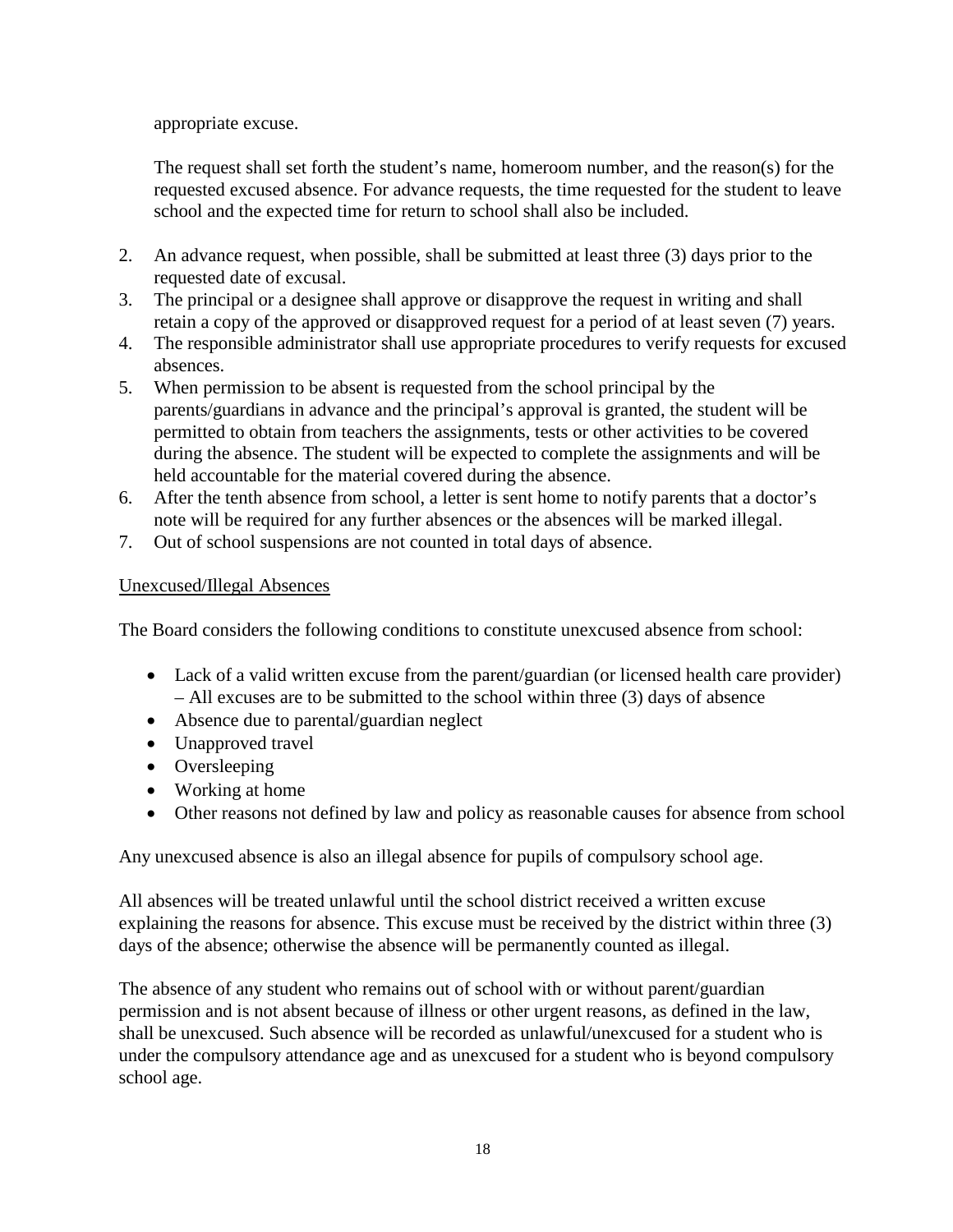A student whose absence is not excused will be expected to make up work, tests, or other academic assignments that were due during the period of unlawful absence. However, no student will receive a grade or credit for any make up work on the unexcused absence dates.

#### Make up Work

Students who are absent from school, whether excused or unexcused, are required to make up school assignments and tests missed in each subject. The scheduling of makeup work is at the reasonable discretion of the principal and faculty.

Adopted: March 8, 2006 Revised: August 12, 2015

# **Nondiscrimination in School and Classroom Practices – Policy 103**

The Board declares it to be the policy of this district to provide an equal opportunity for all students to achieve their maximum potential through the programs offered in the schools regardless of race, color, age, creed, religion, gender, sexual orientation, ancestry, national origin marital status, pregnancy, or handicap/disability.

The district shall provide to all students, without discrimination, course offerings, counseling, assistance, employment, athletics and extracurricular activities. The equitable distribution of district resources is one means the district may use to ensure all students receive a quality education. The district shall make reasonable accommodations for identified physical and mental impairments that constitute handicaps and disabilities, consistent with the requirements of federal and state laws and regulations.

The Board encourages students and third parties who have been subject to discrimination to promptly report such incidents to designated employees.

The Board directs that complaints of discrimination shall be investigated promptly, and corrective action be taken when allegations are substantiated. Confidentiality of all parties shall be maintained, consistent with the district's legal and investigative obligations.

The District prohibits retaliation against any person because he or she has made a report of alleged discrimination or against any person who has testified, provided assistance or otherwise participated in the investigation of a complaint. Violations of this prohibition may subject the retaliating party to disciplinary action.

In order to maintain a program of nondiscrimination practices that is in compliance with applicable laws and regulations, the Board designates the Superintendent as the district's Compliance Officer.

The Compliance Officer shall publish and disseminate this policy and complaint procedure at least annually to students, parents/guardians, employees and the public.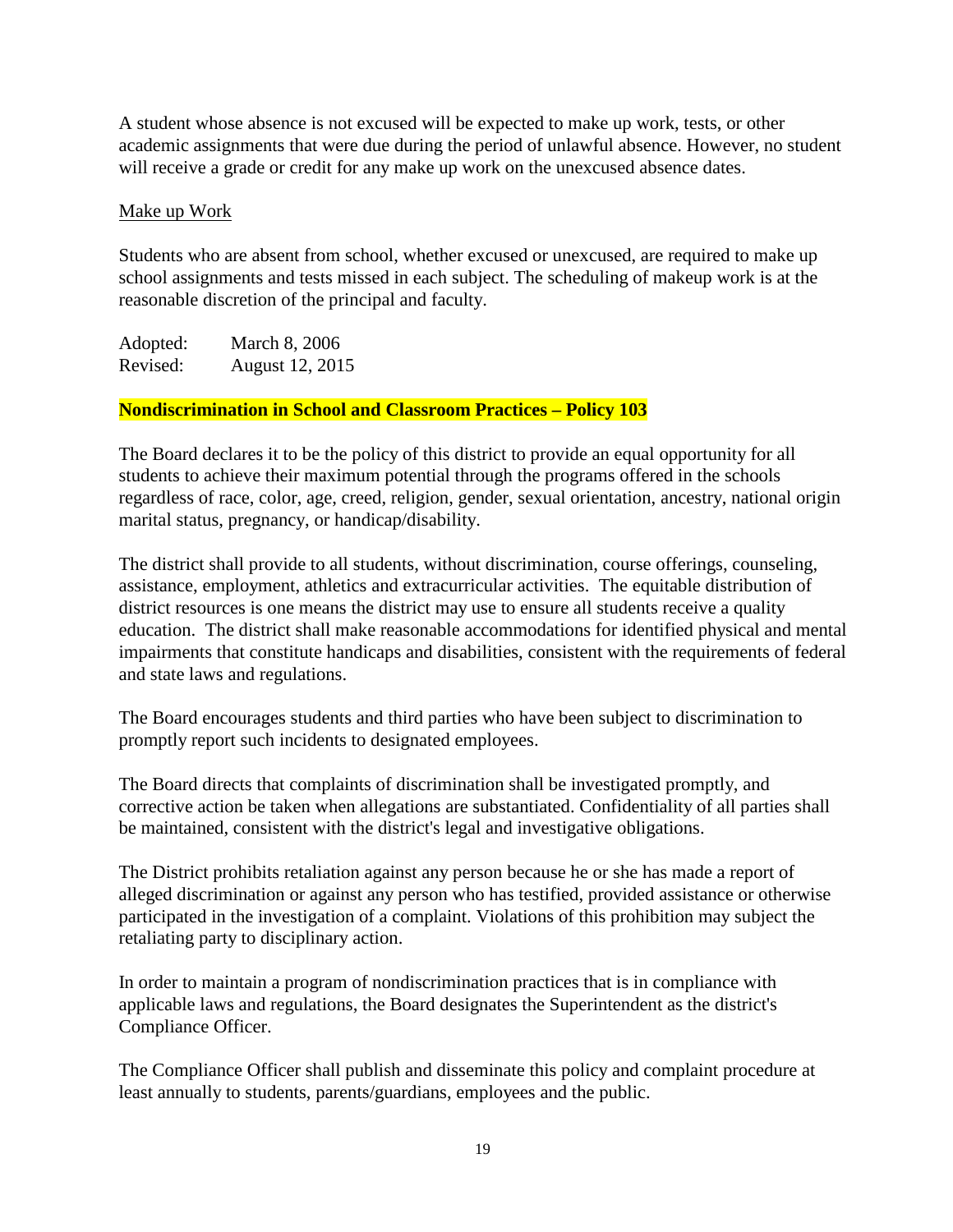Nondiscrimination statements shall include the position, office address and telephone number of the Compliance Officer.

The Compliance Officer is responsible to monitor the implementation of nondiscrimination procedures in the following areas:

- 1. Curriculum and Materials Review of curriculum guides, textbooks and supplemental materials for discriminatory bias.
- 2. Training Provision of training for students and staff to identify and alleviate problems of discrimination.
- 3. Student Access Review of programs, activities and practices to ensure that all students have equal access and are not segregated except when permissible by law or regulation.
- 4. District Support Assurance that like aspects of the school program receive like support as to staffing and compensation, facilities, equipment, and related matters.
- 5. Student Evaluation Review of tests, procedures, and guidance and counseling materials for stereotyping and discrimination.

The building principal or designee shall be responsible to complete the following duties when receiving a complaint of discrimination:

- 1. Inform the student or third party of the right to file a complaint and the complaint procedure.
- 2. Inform the complainant that s/he may be accompanied by a parent/guardian during all steps of the complaint procedure.
- 3. Notify the complainant and the accused of the progress at appropriate stages of the procedure.
- 4. Refer the complainant to the Compliance Officer if the building principal is the subject of the complaint.

# Complaint Procedure – Student/Third Party

# **Step 1 – Reporting**

A student or third party who believes s/he has been subject to conduct that constitutes a violation of this policy is encouraged to immediately report the incident to the building principal.

A school employee who suspects or is notified that a student has been subject to conduct that constitutes a violation of this policy shall immediately report the incident to the building principal.

If the building principal is the subject of a complaint, the student, third party or employee shall report the incident directly to the Compliance Officer.

The complainant or reporting employee is encouraged to use the report form available from the building principal, but oral complaints shall be acceptable.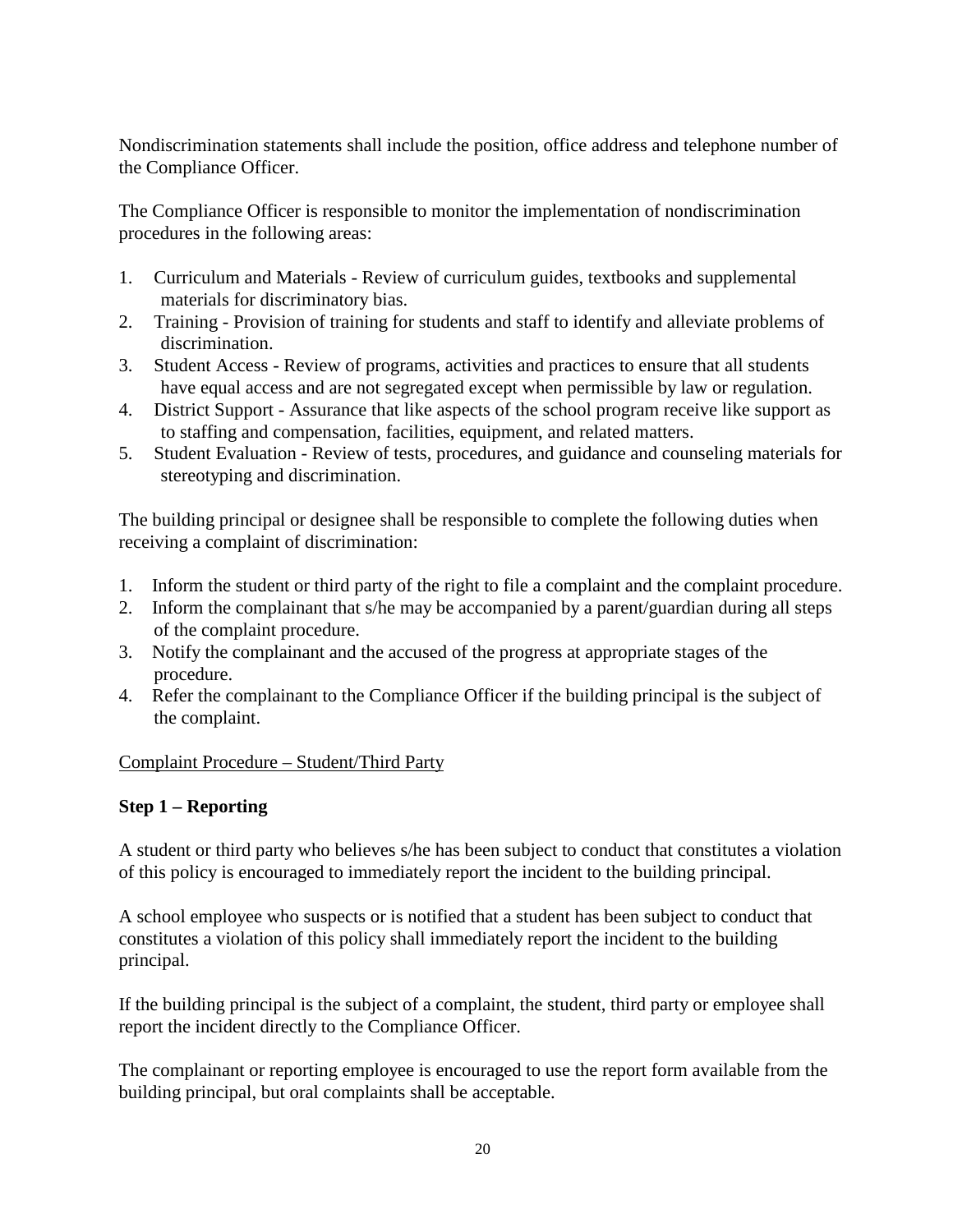# **Step 2 – Investigation**

Upon receiving a complaint of discrimination, the building principal shall immediately notify the Compliance Officer. The Compliance Officer shall authorize the building principal to investigate the complaint, unless the building principal is the subject of the complaint or is unable to conduct the investigation.

The investigation may consist of individual interviews with the complainant, the accused, and others with knowledge relative to the incident. The investigator may also evaluate any other information and materials relevant to the investigation.

The obligation to conduct this investigation shall not be negated by the fact that a criminal investigation of the incident is pending or has been concluded.

# **Step 3 – Investigative Report**

The building principal shall prepare and submit a written report to the Compliance Officer within fifteen (15) days, unless additional time to complete the investigation is required. The report shall include a summary of the investigation, a determination of whether the complaint has been substantiated as factual and whether it is a violation of this policy, and a recommended disposition of the complaint.

The complainant and the accused shall be informed of the outcome of the investigation, including the recommended disposition.

# **Step 4 – District Action**

If the investigation results in a finding that the complaint is factual and constitutes a violation of this policy, the district shall take prompt, corrective action to ensure that such conduct ceases and will not recur. District staff shall document the corrective action taken and, where not prohibited by law, inform the complainant.

Disciplinary actions shall be consistent with the Student Code of Conduct, Board policies and district procedures, applicable collective bargaining agreements, and state and federal laws.

#### **Appeal Procedure**

- 1. If the complainant is not satisfied with a finding of no violation of the policy or with the corrective action recommended in the investigative report, s/he may submit a written appeal to the Compliance Officer within fifteen (15) days.
- 2. The Compliance Officer shall review the investigation and the investigative report and may also conduct a supplemental investigation.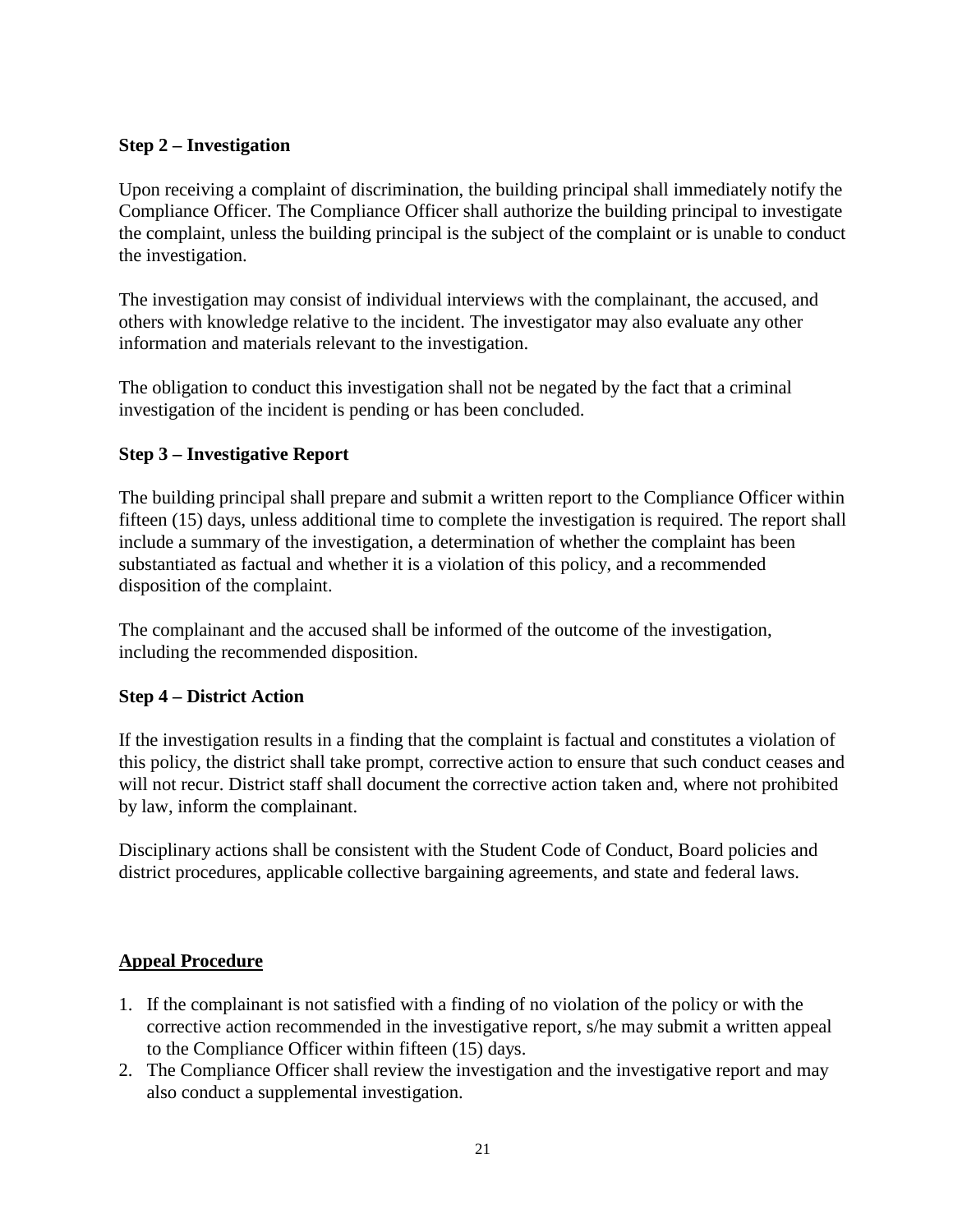3. The Compliance Officer shall prepare a written response to the appeal within fifteen (15) days. Copies of the response shall be provided to the complainant, the accused and the building principal who conducted the initial investigation.

#### Equivalence Between Schools

The Board directs that services in Title I schools and programs, when taken as a whole, shall be substantially comparable to services in schools and programs that do not receive Title I funds.

Curriculum materials, instructional supplies and percentages of highly qualified personnel shall be equivalent between all district schools when compared on a grade-span by grade-span basis or a school-by-school basis.

The Board understands that equivalence between programs and schools shall not be measured by:

- 1. Changes in enrollment after the start of the school year.
- 2. Varying costs associated with providing services to students with disabilities.
- 3. Unexpected changes in personnel assignments occurring after the beginning of the school year.
- 4. Expenditures on language instruction education programs.
- 5. Other expenditures from supplemental state or local funds consistent with the intent of Title I.

The district shall develop administrative regulations to implement this policy and shall maintain records documenting compliance that are updated biannually.

Complaints by individuals and organizations regarding implementation of equivalence between schools shall be processed in accordance with Policy 906 Public Complaints.

Adopted: February 8, 2006 Revised: November 14, 2012

#### **Unlawful Harassment – Policy 248**

The Board strives to provide a safe, positive learning climate for students in the schools. Therefore, it shall be the policy of the district to maintain an educational environment in which harassment in any form is not tolerated.

The Board prohibits all forms of unlawful harassment of students and third parties by all district students and staff members, contracted individuals, vendors, volunteers, and third parties in the schools. The Board encourages students and third parties who have been harassed to promptly report such incidents to the designated employees.

The Board directs that complaints of harassment shall be investigated promptly, and corrective action be taken when allegations are substantiated. Confidentiality of all parties shall be maintained, consistent with the district's legal and investigative obligations.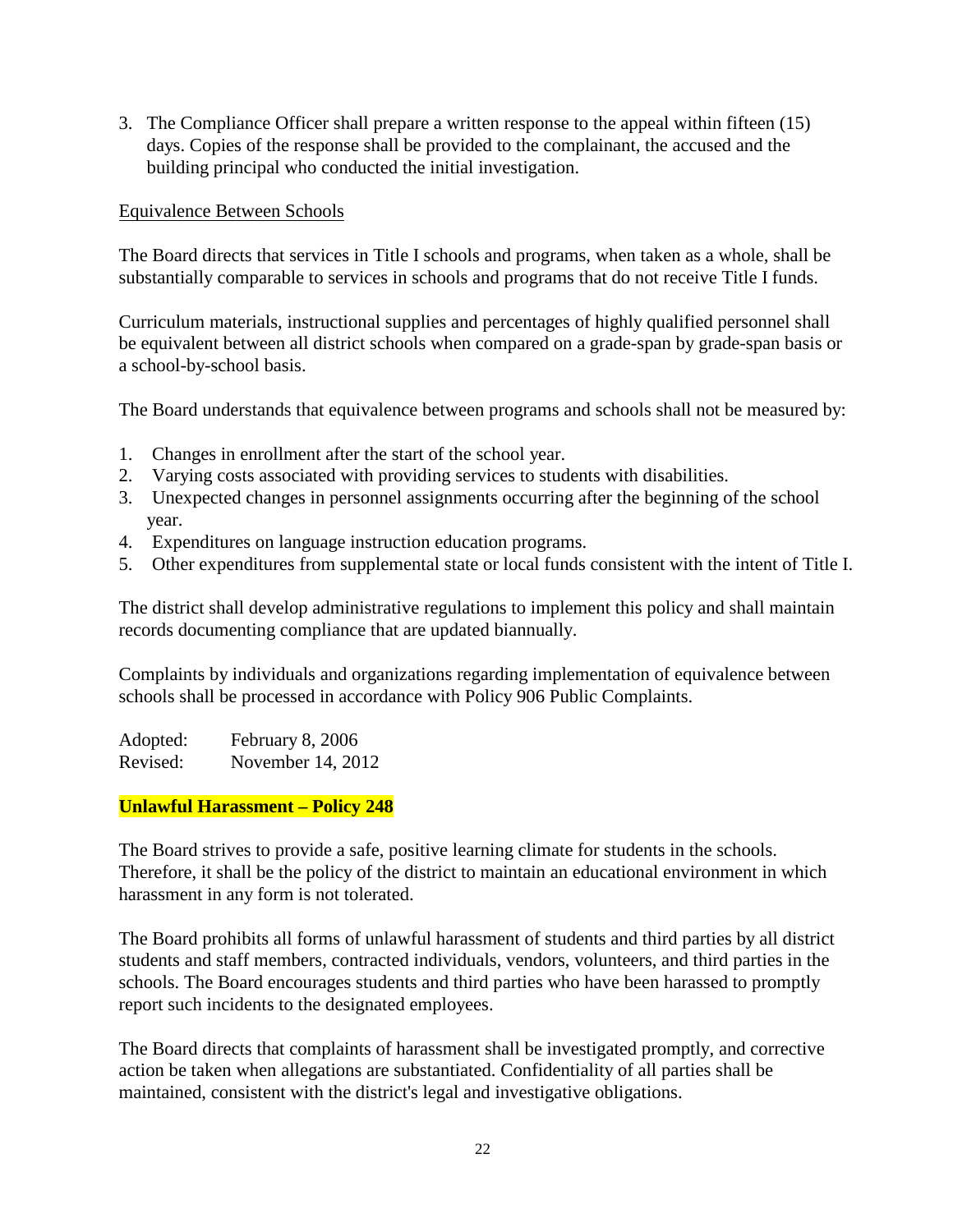The District prohibits retaliation against any person because he or she has made a report of alleged harassment or against any person who has testified, provided assistance or otherwise participated in the investigation of a complaint. Violations of this prohibition may subject the retaliating party to disciplinary action.

For purposes of this policy, harassment shall consist of verbal, written, graphic or physical conduct relating to an individual's race, color, national origin/ethnicity, gender, age, disability, sexual orientation or religion when such conduct:

- 1. Is sufficiently severe, persistent or pervasive that it affects an individual's ability to participate in or benefit from an educational program or activity or creates an intimidating, threatening or abusive educational environment.
- 2. Has the purpose or effect of substantially or unreasonably interfering with an individual's academic performance.
- 3. Otherwise adversely affects an individual's learning opportunities.

For purposes of this policy, sexual harassment shall consist of unwelcome sexual advances; requests for sexual favors; and other inappropriate verbal, written, graphic or physical conduct of a sexual nature when:

- 1. Submission to such conduct is made explicitly or implicitly a term or condition of a student's academic status.
- 2. Submission to or rejection of such conduct is used as the basis for academic or work decisions affecting the individual.
- 3. Such conduct deprives a student of educational aid, benefits, services or treatment.
- 4. Such conduct is sufficiently severe, persistent or pervasive that it has the purpose or effect of substantially interfering with the student's school performance or creating an intimidating, hostile or offensive educational environment.

Examples of conduct that may constitute sexual harassment include but are not limited to sexual flirtations, advances, touching or propositions; verbal abuse of a sexual nature; graphic or suggestive comments about an individual's dress or body; sexually degrading words to describe an individual; jokes; pin-ups; calendars; objects; graffiti; vulgar statements; abusive language; innuendoes; references to sexual activities; overt sexual conduct; or any conduct that has the effect of unreasonably interfering with a student's ability to work or learn or creates an intimidating, hostile or offensive learning or working environment.

In order to maintain an educational environment that discourages and prohibits unlawful harassment, the Board designates the Assistant Superintendent of Elementary Education as the district's Compliance Officer.

The Compliance Officer shall publish and disseminate this policy and the complaint procedure at least annually to students, parents/guardians, employees, independent contractors, vendors, and the public. The publication shall include the position, office address and telephone number of the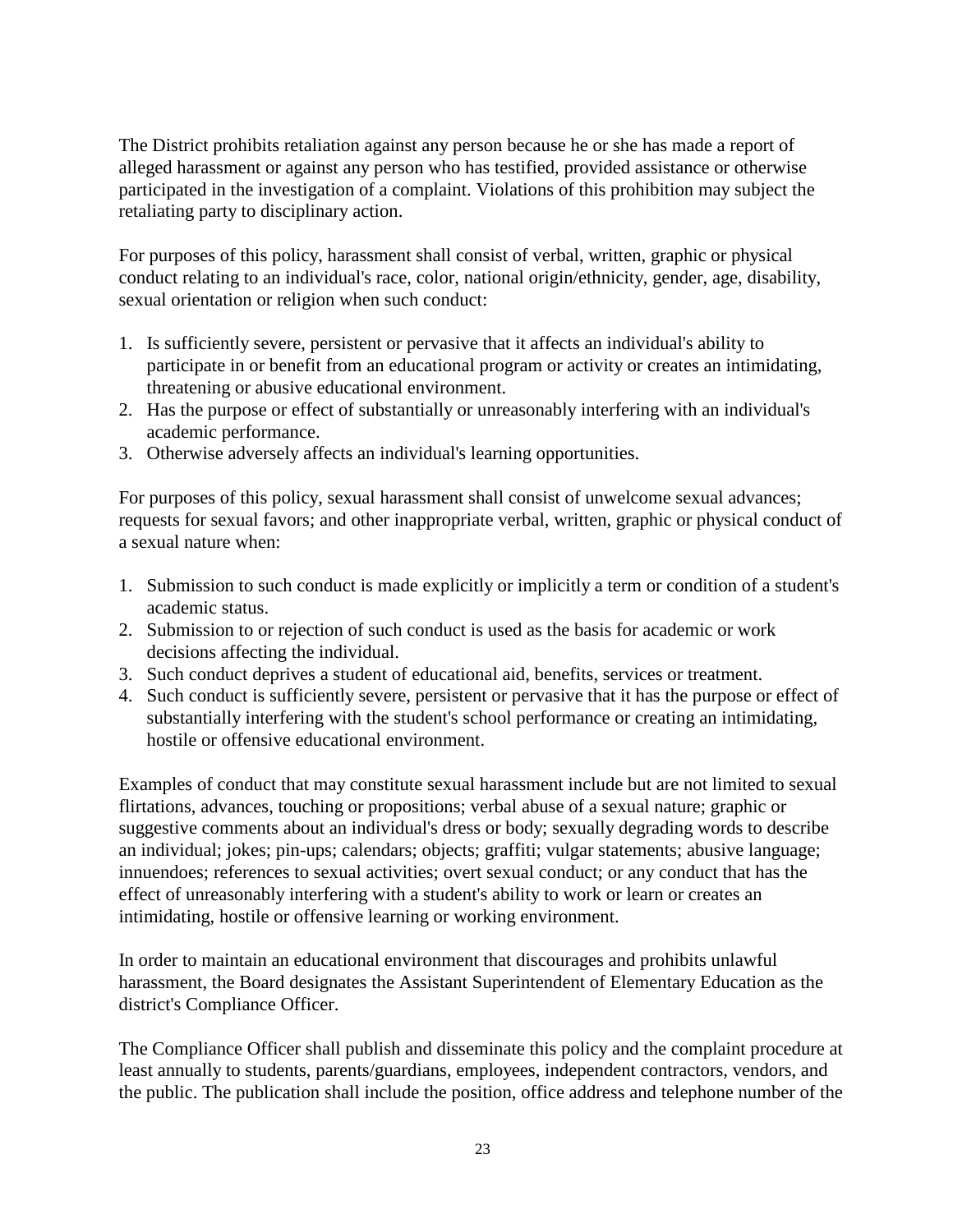Compliance Officer.

Each staff member shall be responsible to maintain an educational environment free from all forms of unlawful harassment.

Each student shall be responsible to respect the rights of their fellow students and district employees and to ensure an atmosphere free from all forms of unlawful harassment.

The building principal or designee shall be responsible to complete the following duties when receiving a complaint of unlawful harassment:

- 1. Inform the student or third party of the right to file a complaint and the complaint procedure.
- 2. Inform the complainant that s/he may be accompanied by a parent/guardian during all steps of the complaint procedure.
- 3. Notify the complainant and the accused of the progress at appropriate stages of the procedure.
- 4. Refer the complainant to the Compliance Officer if the building principal is the subject of the complaint.

# Complaint Procedure – Student/Third Party

# **Step 1 – Reporting**

A student or third party who believes s/he has been subject to conduct that constitutes a violation of this policy is encouraged to immediately report the incident to the building principal or a district employee.

A school employee who suspects or is notified that a student has been subject to conduct that constitutes a violation of this policy shall immediately report the incident to the building principal.

If the building principal is the subject of a complaint, the student, third party or employee shall report the incident directly to the Compliance Officer.

The complainant or reporting employee is encouraged to use the report form available from the building principal, but oral complaints shall be acceptable.

# **Step 2 – Investigation**

Upon receiving a complaint of unlawful harassment, the building principal shall immediately notify the Compliance Officer. The Compliance Officer shall authorize the building principal to investigate the complaint, unless the building principal is the subject of the complaint or is unable to conduct the investigation.

The investigation may consist of individual interviews with the complainant, the accused, and others with knowledge relative to the incident. The investigator may also evaluate any other information and materials relevant to the investigation.

The obligation to conduct this investigation shall not be negated by the fact that a criminal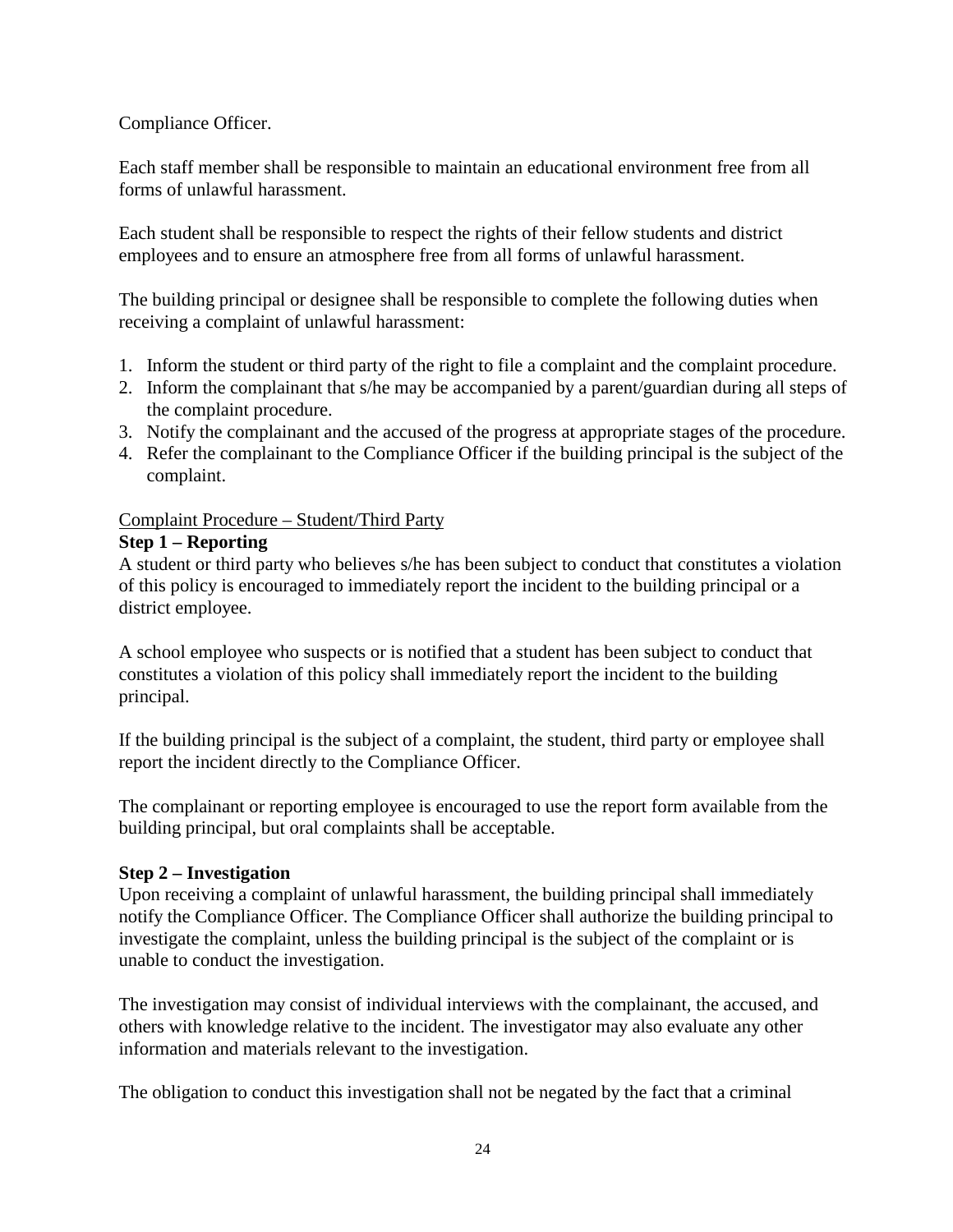investigation of the incident is pending or has been concluded.

# **Step 3 – Investigative Report**

The building principal shall prepare and submit a written report to the Compliance Officer within fifteen (15) days, unless additional time to complete the investigation is required. The report shall include a summary of the investigation, a determination of whether the complaint has been substantiated as factual and whether it is a violation of this policy, and a recommended disposition of the complaint.

The complainant and the accused shall be informed of the outcome of the investigation, including the recommended disposition of the complaint.

# **Step 4 – District Action**

If the investigation results in a finding that the complaint is factual and constitutes a violation of this policy, the district shall take prompt, corrective action to ensure that such conduct ceases and will not recur. District staff shall document the corrective action taken, and where not prohibited by law, inform the complainant.

Disciplinary actions shall be consistent with the Student Code of Conduct, Board policies and district procedures, applicable collective bargaining agreements, and state and federal laws.

If it is concluded that a student has knowingly made a false complaint under this policy, such student shall be subject to disciplinary action.

# Appeal Procedure

- 1. If the complainant is not satisfied with a finding of no violation of the policy or with the corrective action recommended in the investigative report, s/he may submit a written appeal to the Compliance Officer within fifteen (15) days.
- 2. The Compliance Officer shall review the investigation and the investigative report and may also conduct a reasonable investigation.
- 3. The Compliance Officer shall prepare a written response to the appeal within fifteen (15) days. Copies of the response shall be provided to the complainant, the accused and the building principal who conducted the initial investigation.

Adopted: March 8, 2006 Revised: February 9, 2011

# **Child Abuse – Policy 806**

The Board requires district employees, independent contractors and volunteers to comply with identification and reporting requirements for suspected child abuse, as well as the training requirement for recognition and reporting of child abuse in order to comply with the Child Protective Services Law and the School Code.

The following words and phrases, when used in this policy, shall have the meaning given to them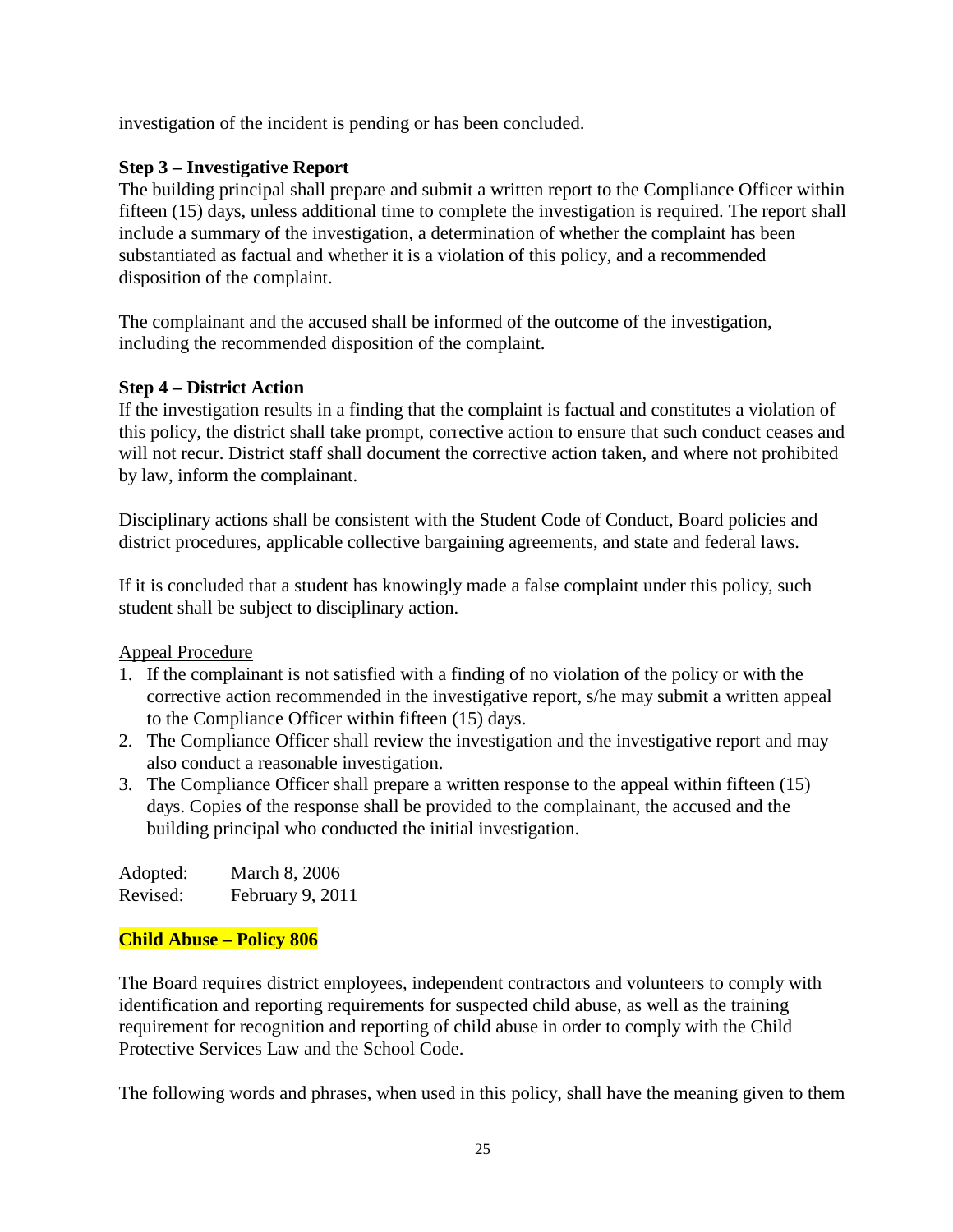in this section:

**Bodily injury** - impairment of physical condition or substantial pain.

**Child** - an individual under eighteen (18) years of age.

**Child abuse** - intentionally, knowingly or recklessly doing any of the following:

- 1. Causing bodily injury to a child through any recent act or failure to act.
- 2. Fabricating, feigning or intentionally exaggerating or inducing a medical symptom or disease which results in a potentially harmful medical evaluation or treatment to the child through any recent act.
- 3. Causing or substantially contributing to serious mental injury to a child through any act or failure to act or a series of such acts or failures to act.
- 4. Causing sexual abuse or exploitation of a child through any act or failure to act.
- 5. Creating a reasonable likelihood of bodily injury to a child through any recent act or failure to act.
- 6. Creating a likelihood of sexual abuse or exploitation of a child through any recent act or failure to act.
- 7. Causing serious physical neglect of a child.
- 8. Engaging in any of the following recent acts:
	- a. Kicking, biting, throwing, burning, stabbing or cutting a child in a manner that endangers the child.
	- b. Unreasonably restraining or confining a child, based on consideration of the method, location or the duration of the restraint or confinement.
	- c. Forcefully shaking a child under one (1) year of age.
	- d. Forcefully slapping or otherwise striking a child under one (1) year of age.
	- e. Interfering with the breathing of a child.
	- f. Causing a child to be present at a location while a violation of 18 Pa. C.S. § 7508.2 (relating to operation of methamphetamine laboratory) is occurring, provided that the violation is being investigated by law enforcement.
	- g. Leaving a child unsupervised with an individual, other than the child's parent, who the actor knows or reasonably should have known: Is required to register as a Tier II or Tier III sexual offender under 42 Pa. C.S. Ch. 97 Subch. H (relating to registration of sexual offenders), where the victim of the sexual offense was under eighteen (18) years of age when the crime was committed; has been determined to be a sexually violent predator under 42 Pa. C.S. § 9799.24 (relating to assessments) or any of its predecessors; or has been determined to be a sexually violent delinquent child as defined in 42 Pa. C.S. § 9799.12 (relating to definitions).
	- 9. Causing the death of the child through any act or failure to act.

The term child abuse does not include physical contact with a child that is involved in normal participation in physical education, athletic, extracurricular or recreational activities. Also excluded from the meaning of the term child abuse is the use of reasonable force by a person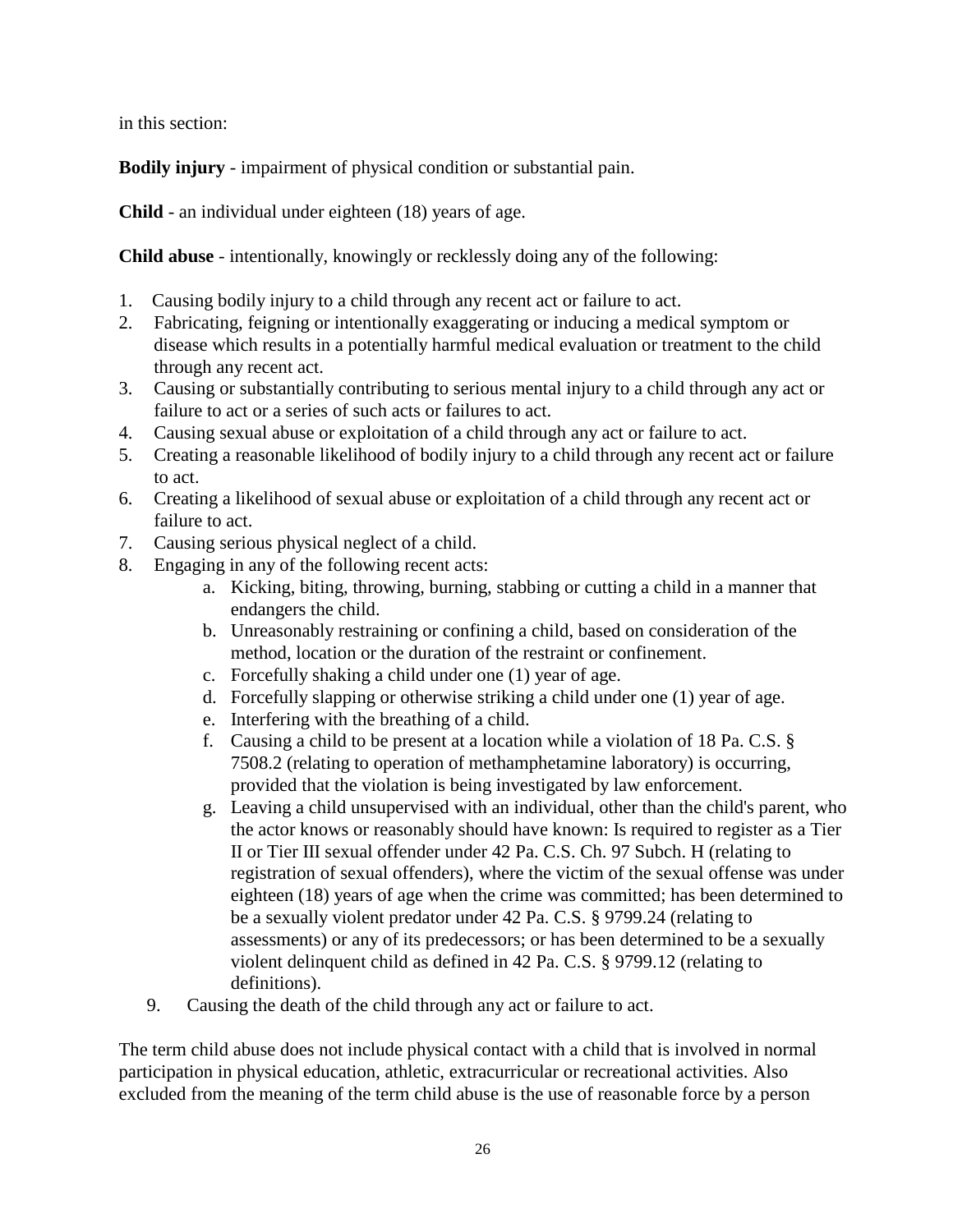responsible for the welfare of a child for purposes of supervision, control or safety, provided that the use of force:

- 1. Constitutes incidental, minor or reasonable physical contact in order to maintain order and control;
- 2. Is necessary to quell a disturbance or remove a child from the scene of a disturbance that threatens property damage or injury to persons;
- 3. Is necessary for self-defense or defense of another;
- 4. Is necessary to prevent the child from self-inflicted physical harm; or
- 5. Is necessary to gain possession of weapons, controlled substances or other dangerous objects that are on the person of the child or in the child's control.

**Direct contact with children** - the possibility of care, supervision, guidance or control of children or routine interaction with children.

**Independent contractor** - an individual who provides a program, activity or service who is otherwise responsible for the care, supervision, guidance or control of children. The term does not include an individual who has no direct contact with children.

**Perpetrator** - a person who has committed child abuse and is a parent/guardian of the child, a spouse or former spouse of the child's parent/guardian, a paramour or former paramour of the child's parent/guardian, a person responsible for the child's welfare, an individual residing in the same home as the child, an individual fourteen (14) years of age or older who is responsible for the child's welfare or who resides in the same home as the child, or an individual eighteen (18) years of age or older who does not reside in the same home as the child but is related within the third degree of consanguinity or affinity by birth or adoption to the child.

**Person responsible for the child's welfare** - a person who provides permanent or temporary care, supervision, mental health diagnosis or treatment, training or control of a child in lieu of parental care, supervision and control. The term includes any such person who has direct or regular contact with a child through any program, activity or service sponsored by a school, forprofit organization or religious or other not-for-profit organization.

**Program, activity or service** - a public or private educational, athletic or other pursuit in which children participate. The term includes, but is not limited to, the following:

- 1. A youth camp or program.
- 2. A recreational camp or program.
- 3. A sports or athletic program.
- 4. An outreach program.
- 5. An enrichment program.
- 6. A troop, club or similar organization.

**Recent act or failure to act** - any act or failure to act committed within two (2) years of the date of the report to the Department of Human Services of the Commonwealth or county agency.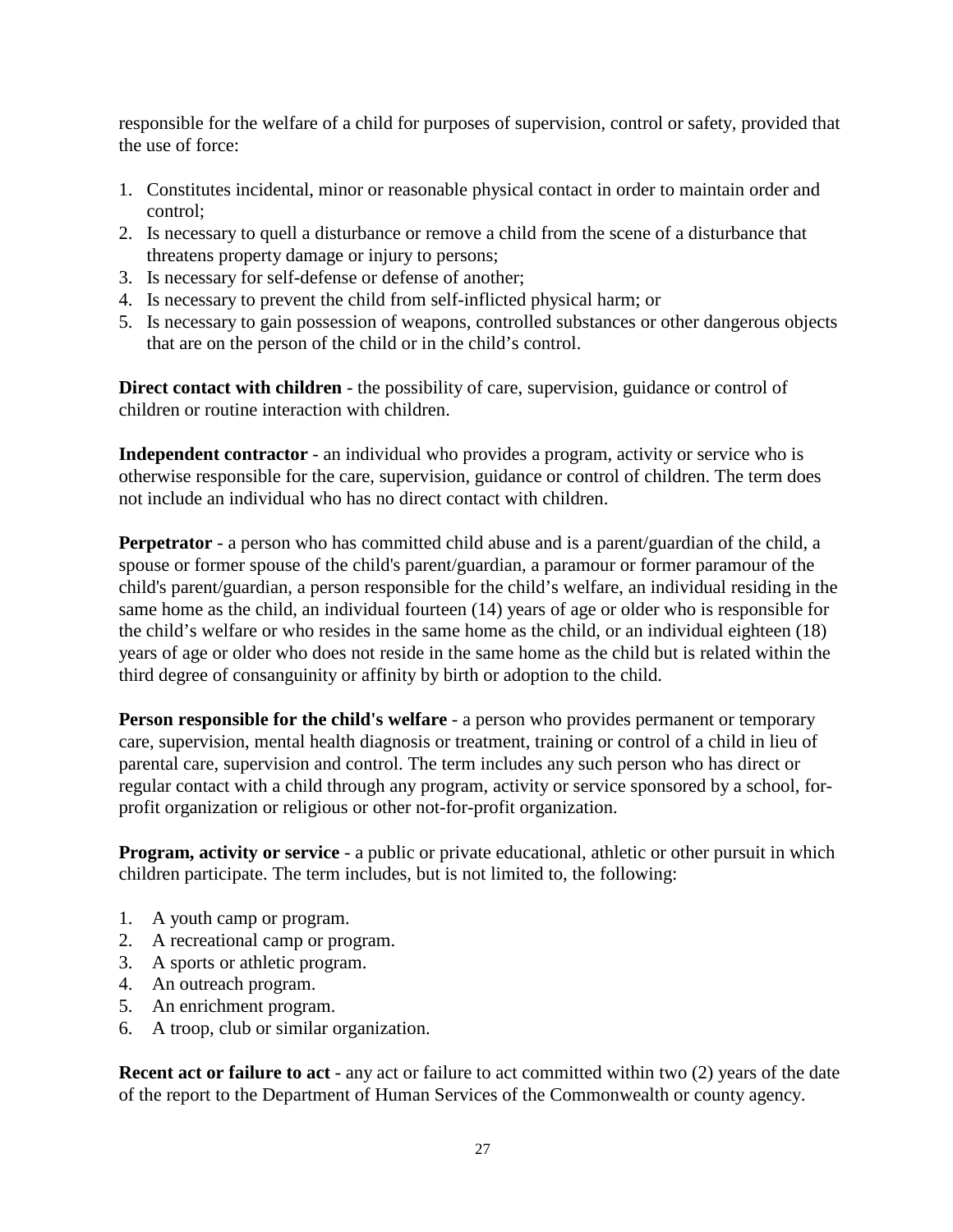**School employee** - an individual who is employed by a school or who provides a program, activity or service sponsored by a school. The term excludes an individual who has no direct contact with children.

**Serious mental injury** - a psychological condition, as diagnosed by a physician or licensed psychologist, including the refusal of appropriate treatment, that:

- 1. Renders a child chronically and severely anxious, agitated, depressed, socially withdrawn, psychotic or in reasonable fear that the child's life or safety is threatened.
- 2. Seriously interferes with a child's ability to accomplish age-appropriate developmental and social tasks.

**Serious physical neglect** - any of the following when committed by a perpetrator that endangers a child's life or health, threatens a child's well-being, causes bodily injury or impairs a child's health, development or functioning:

- 1. A repeated, prolonged or egregious failure to supervise a child in a manner that is appropriate considering the child's developmental age and abilities.
- 2. The failure to provide a child with adequate essentials of life, including food, shelter or medical care.

#### **Sexual abuse or exploitation** - any of the following:

- 1. The employment, use, persuasion, inducement, enticement or coercion of a child to engage in or assist another individual to engage in sexually explicit conduct, which includes, but is not limited to, the following:
	- a. Looking at the sexual or other intimate parts of a child or another individual for the purpose of arousing or gratifying sexual desire in any individual.
	- b. Participating in sexually explicit conversation either in person, by telephone, by computer or by a computer-aided device for the purpose of sexual stimulation or gratification of any individual.
	- c. Actual or simulated sexual activity or nudity for the purpose of sexual stimulation or gratification of any individual.
	- d. Actual or simulated sexual activity for the purpose of producing visual depiction, including photographing, videotaping, computer depicting or filming.

Paragraph 1. Does not include consensual activities between a child who is fourteen (14) years of age or older and another person who is fourteen (14) years of age or older and whose age is within four (4) years of the child's age.

2. Any of the following offenses committed against a child: rape; statutory sexual assault; involuntary deviate sexual intercourse; sexual assault; institutional sexual assault; aggravated indecent assault; indecent assault; indecent exposure; incest; prostitution; sexual abuse; unlawful contact with a minor; or sexual exploitation.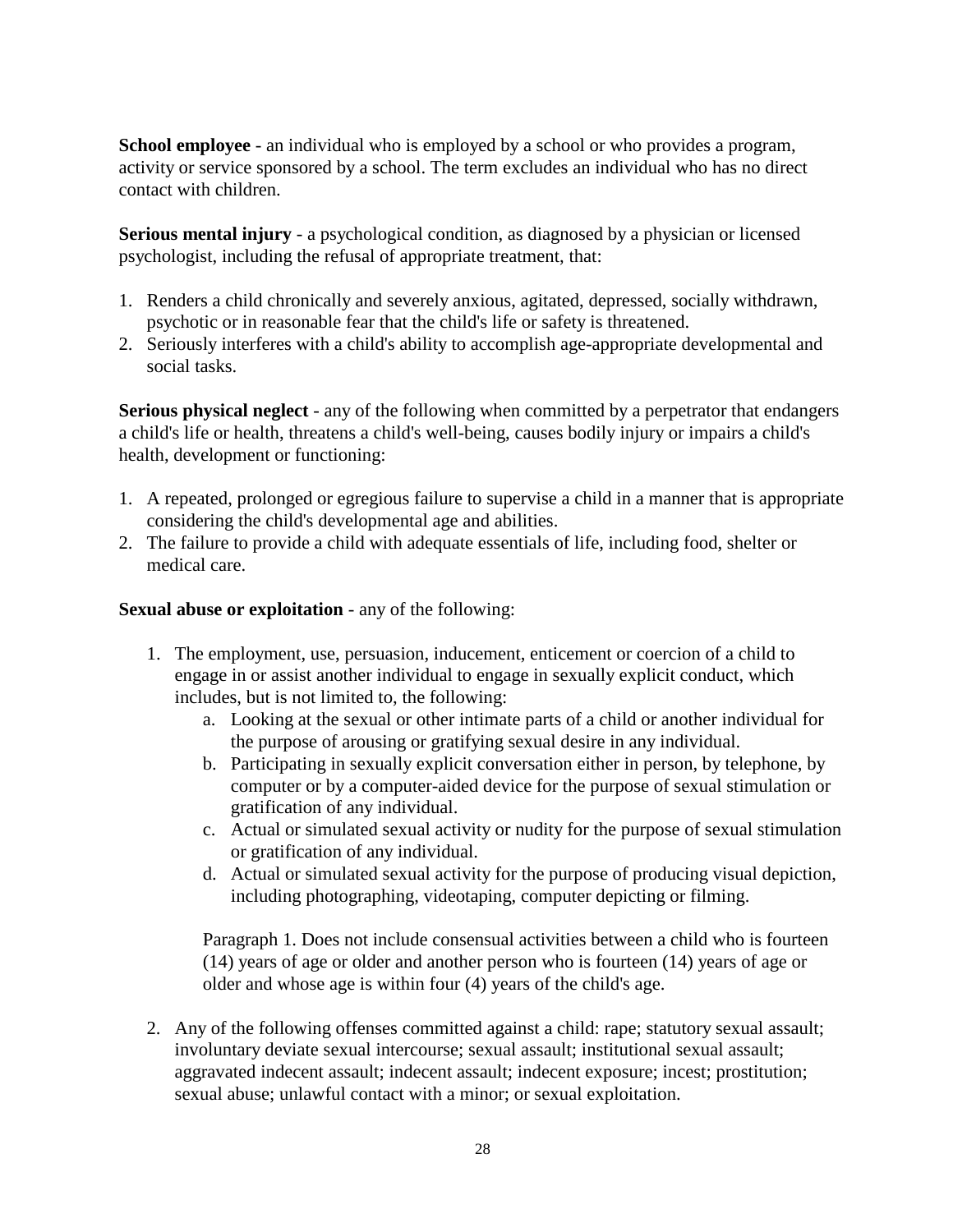**Student** - an individual enrolled in a district school under eighteen (18) years of age.

**Volunteer** - an individual in an unpaid position with a program, activity or service who is individually responsible for the welfare of one or more children or has direct contact with children.

In accordance with Board policy, the Superintendent or designee shall:

- 1. Require each candidate for employment to submit an official child abuse clearance statement and other background checks as required by law.
- 2. Require each applicant for transfer or reassignment to submit an official child abuse clearance statement unless the applicant is applying for a transfer from one position as a district employee to another position as a district employee of this district and the applicant's official child abuse clearance statement is current.
- 3. Require each volunteer to submit an official child abuse clearance statement and other background checks as required by law.

School employees, independent contractors and volunteers shall obtain and submit new background checks and clearances every thirty-six (36) months.

The Superintendent or designee shall annually inform students, parents/guardians, independent contractors, volunteers and staff regarding the contents of this Board policy.

The Superintendent or designee shall annually notify district staff, independent contractors, and volunteers of their responsibility for reporting child abuse in accordance with Board policy and administrative regulations.

# **Training**

The school district, and independent contractors of the school district, shall provide their employees who have direct contact with children with mandatory training on child abuse recognition and reporting. The training shall include, but not be limited to, the following topics:

- 1. Recognition of the signs of abuse and sexual misconduct and reporting requirements for suspected abuse and sexual misconduct.
- 2. Provisions of the Educator Discipline Act, including mandatory reporting requirements.
- 3. District policy related to reporting of suspected abuse and sexual misconduct.
- 4. Maintenance of professional and appropriate relationships with students.

Employees are required to complete a minimum of three (3) hours of training every five (5) years.

# Duty To Report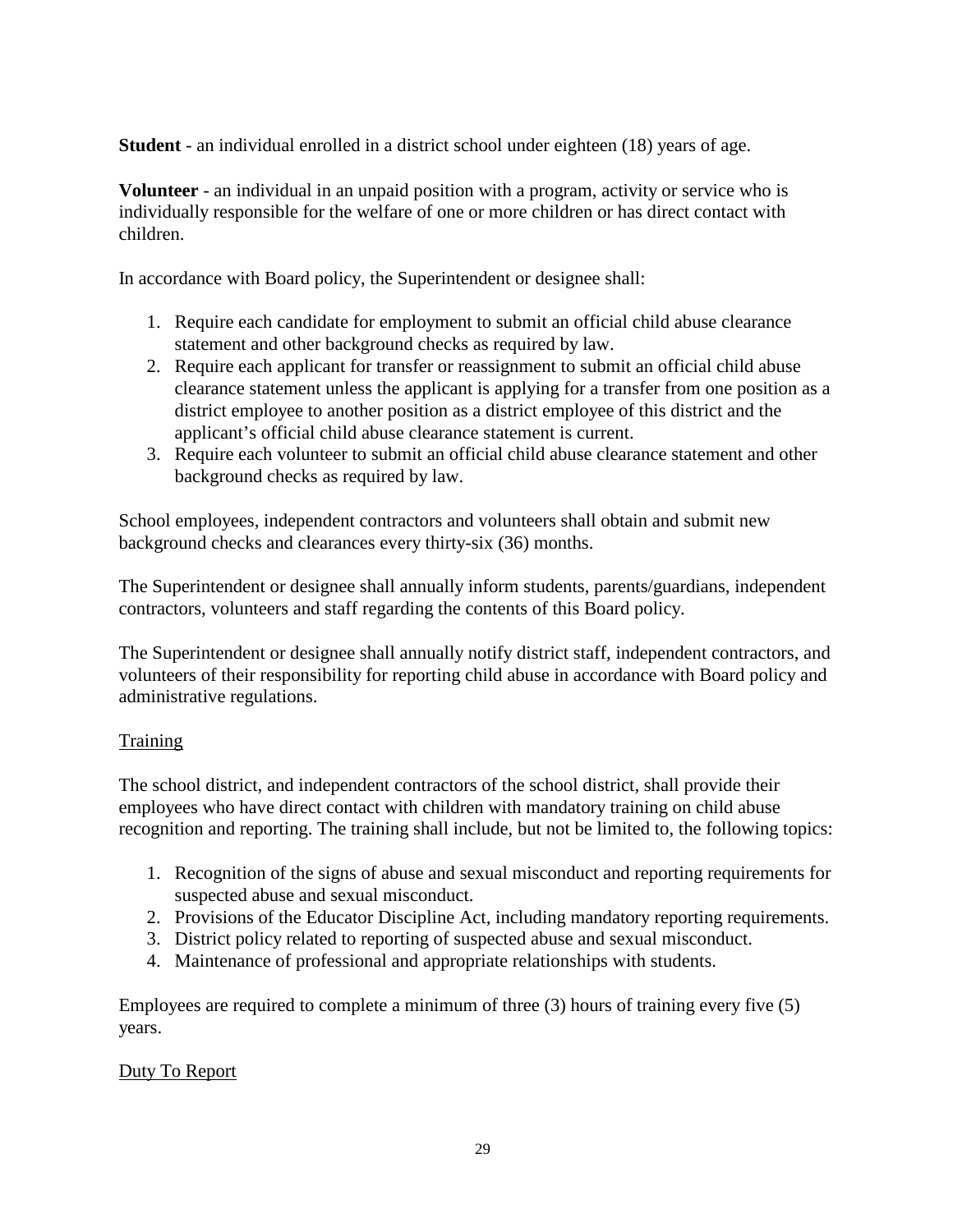School employees, independent contractors and volunteers shall make a report of suspected child abuse if they have reasonable cause to suspect that a child is the victim of child abuse under any of the following circumstances:

- 1. The school employee, independent contractor or volunteer comes into contact with the child in the course of employment, occupation and the practice of a profession or through a regularly scheduled program, activity or service.
- 2. The school employee, independent contractor or volunteer is directly responsible for the care, supervision, guidance or training of the child.
- 3. A person makes a specific disclosure to a school employee, independent contractor or volunteer that an identifiable child is the victim of child abuse.
- 4. An individual fourteen (14) years of age or older makes a specific disclosure to a school employee, independent contractor or volunteer that s/he has committed child abuse.

A child is not required to come before the school employee, independent contractor or volunteer in order for that individual to make a report of suspected child abuse.

A report of suspected child abuse does not require the identification of the person responsible for the child abuse.

Any person who, in good faith, makes a report of suspected child abuse, regardless of whether the report is required, cooperates with an investigation, testifies in a proceeding, or engages in other action authorized by law shall have immunity from civil and criminal liability related to those actions.

Any person required to report child abuse who willfully fails to do so may be subject to disciplinary action and criminal prosecution.

Any person who intentionally or knowingly makes a false report of child abuse or intentionally or knowingly induces a child to make a false claim of child abuse may be subject to disciplinary action and criminal prosecution.

Any person who engages in intimidation, retaliation, or obstruction in the making of a child abuse report or the conducting of an investigation into suspected child abuse may be subject to disciplinary action and criminal prosecution.

The district shall not discriminate or retaliate against any person for making, in good faith, a report of suspected child abuse.

# Reporting Procedures

School employees, independent contractors or volunteers who suspect child abuse shall immediately make a written report of suspected child abuse using electronic technologies or an oral report via the statewide toll-free telephone number. A person making an initial oral report of suspected child abuse must also submit a written electronic report within forty-eight (48) hours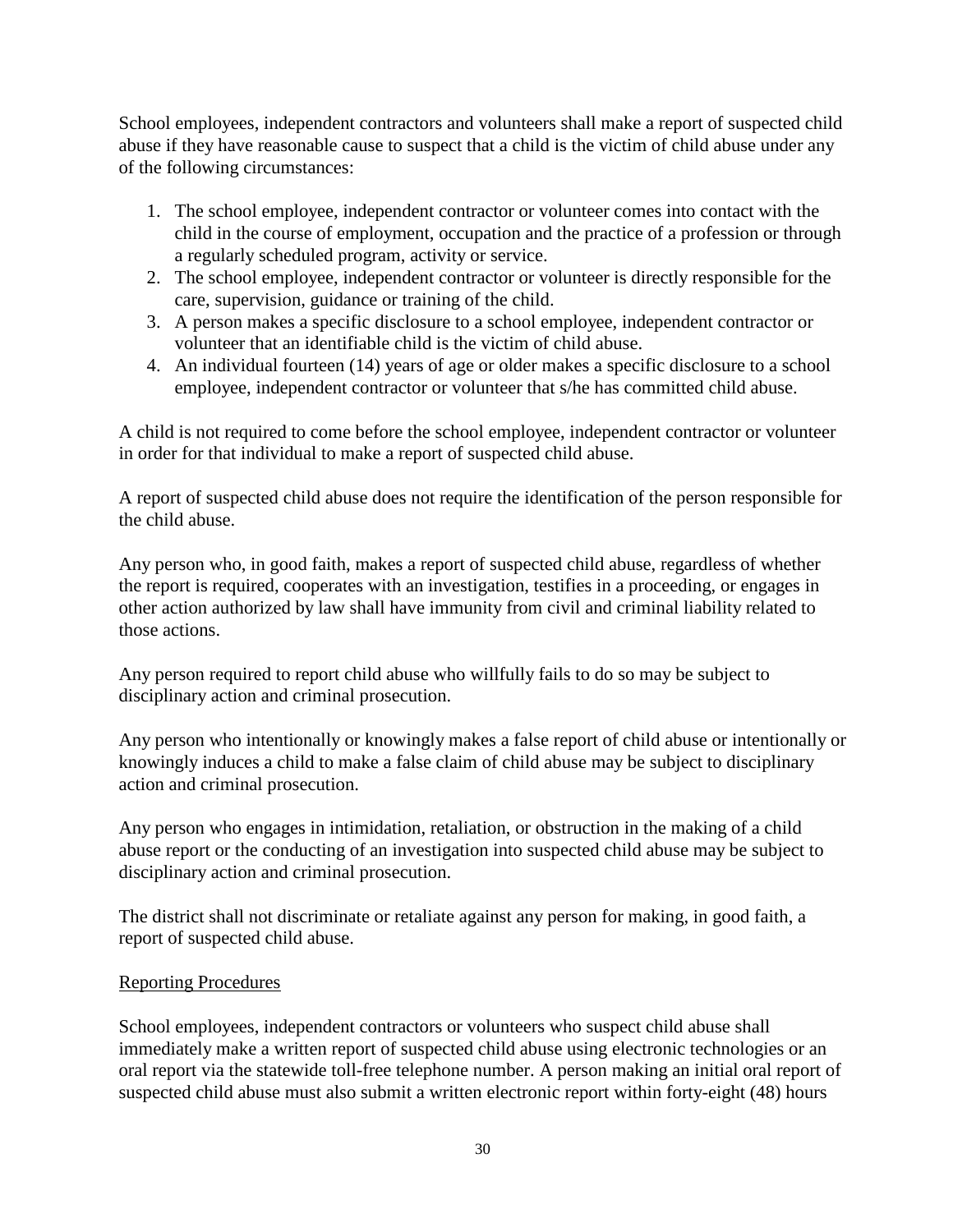after the oral report. Upon receipt of an electronic report, the electronic reporting system will automatically respond with a confirmation, providing the district with a written record of the report.

A school employee, independent contractor or volunteer who makes a report of suspected child abuse shall immediately, after making the initial report, notify the school principal and if the initial report was made electronically, also provide the principal with a copy of the report confirmation. The school principal shall then immediately notify the Superintendent or designee that a child abuse report has been made and if the initial report was made electronically, also provide a copy of the report confirmation.

When a report of suspected child abuse is made by a school employee, independent contractor or volunteer as required by law, the school district is not required to make more than one (1) report. An individual otherwise required to make a report who is aware that an initial report has already been made by a school employee, independent contractor or volunteer is not required to make an additional report. The person making an initial oral report is responsible for making the followup written electronic report within forty-eight (48) hours, and shall provide the school principal with a copy of the report confirmation promptly after the written electronic report has been filed. The principal shall in turn provide a copy of the report confirmation to the Superintendent or designee.

When necessary to preserve potential evidence of suspected child abuse, a school employee may, after the initial report is made, take or cause to be taken photographs of the child who is the subject of the report. Any such photographs shall be sent to the county agency at the time the written report is sent or within forty-eight (48) hours after a report is made by electronic technologies or as soon thereafter as possible. The school principal shall be notified whenever such photographs are taken.

If the Superintendent or designee reasonably suspects that conduct being reported involves an incident required to be reported under the Safe Schools Act, the Superintendent or designee shall inform local law enforcement, in accordance with applicable law, regulations and Board policy.

# Investigation

The school principal shall facilitate the cooperation with the Department of Human Services of the Commonwealth or the county agency investigating a report of suspected child abuse, including permitting authorized personnel to interview the child while in attendance at school.

Upon notification that an investigation involves suspected child abuse by a school employee, the principal shall immediately implement a plan of supervision or alternative arrangement for the school employee under investigation. The plan of supervision or alternative arrangement shall be submitted to the county agency for approval.

Adopted: May 10, 2006 Revised: August 12, 2015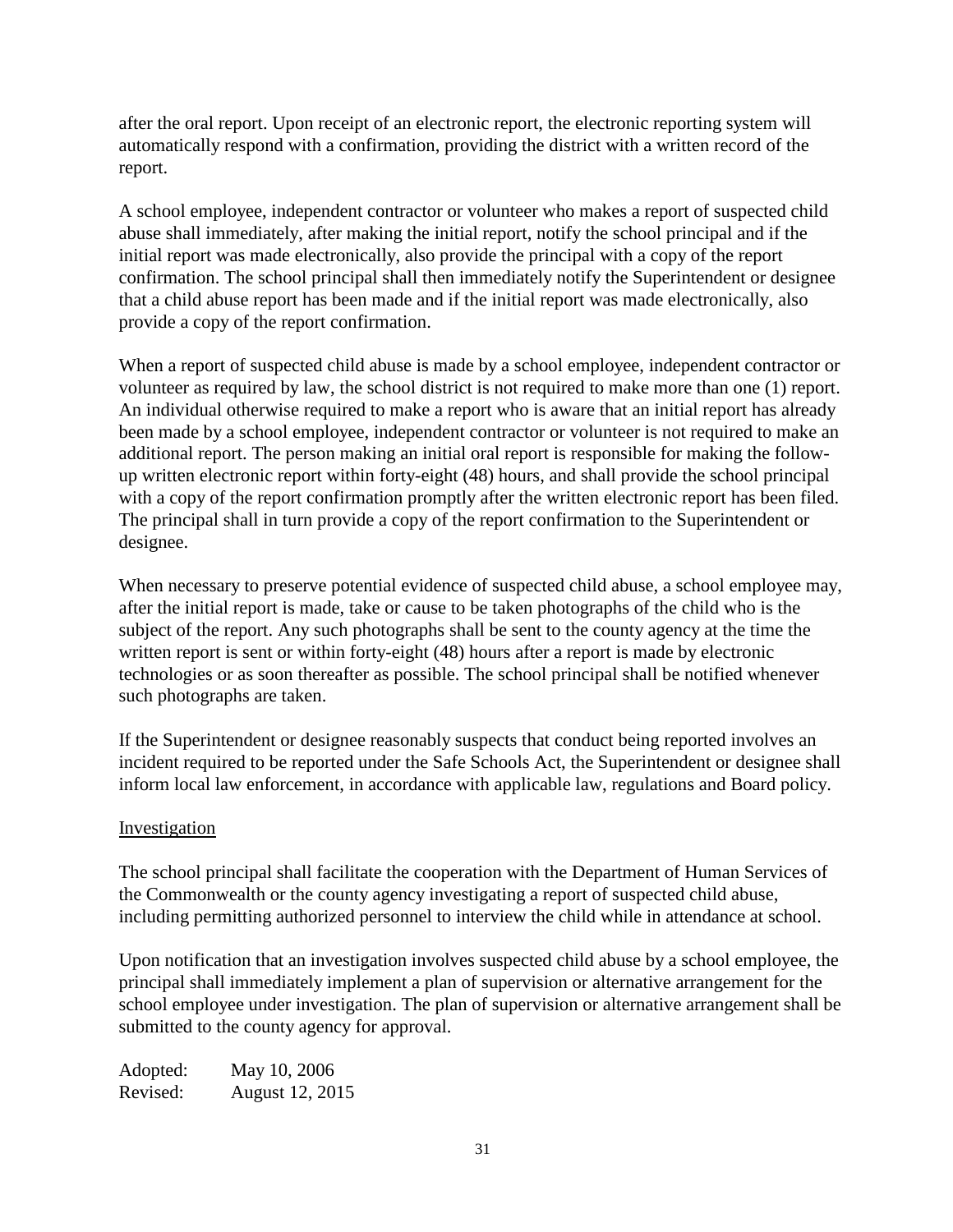#### **Student Wellness – Policy 246**

The Baldwin-Whitehall School District recognizes that student wellness and proper nutrition are related to students' physical well-being, growth, development, and readiness to learn. The Board is committed to providing a school environment that promotes student wellness, proper nutrition, nutrition education, and regular physical activity as part of the total learning experience. In a healthy school environment, students will learn about and participate in positive dietary and lifestyle practices that can improve student achievement.

To ensure the health and well-being of all students, the Board establishes that the district shall provide to students:

- 1. A comprehensive nutrition program consistent with federal and state requirements.
- 2. Access at reasonable cost to foods and beverages that meet established nutritional guidelines.
- 3. Physical education courses and opportunities for developmentally appropriate physical activity during the school day.
- 4. Curriculum and programs for grades K-12 that are designed to educate students about proper nutrition and lifelong physical activity, in accordance with State Board of Education curriculum regulations and academic standards.

The Superintendent or designee shall be responsible to monitor district schools, programs, and curriculum to ensure compliance with this policy, related policies and established guidelines or administrative regulations.

Each building principal or designee shall report to the Superintendent or designee regarding compliance in his/her school.

Staff members responsible for programs related to student wellness shall report to the appropriate supervisor or administrator regarding the status of such programs.

The Superintendent or designee shall (annually) report to the Board on the district's compliance with law and policies related to student wellness. The report may include:

- 1. Assessment of school environment regarding student wellness issues.
- 2. Evaluation of food services program.
- 3. Review of all foods and beverages sold in schools for compliance with established nutrition guidelines.
- 4. Listing of activities and programs conducted to promote nutrition and physical activity.
- 5. Recommendations for policy and/or program revisions.
- 6. Suggestions for improvement in specific areas.
- 7. Feedback received from district staff, students, parents/guardians, community members and Wellness Committee.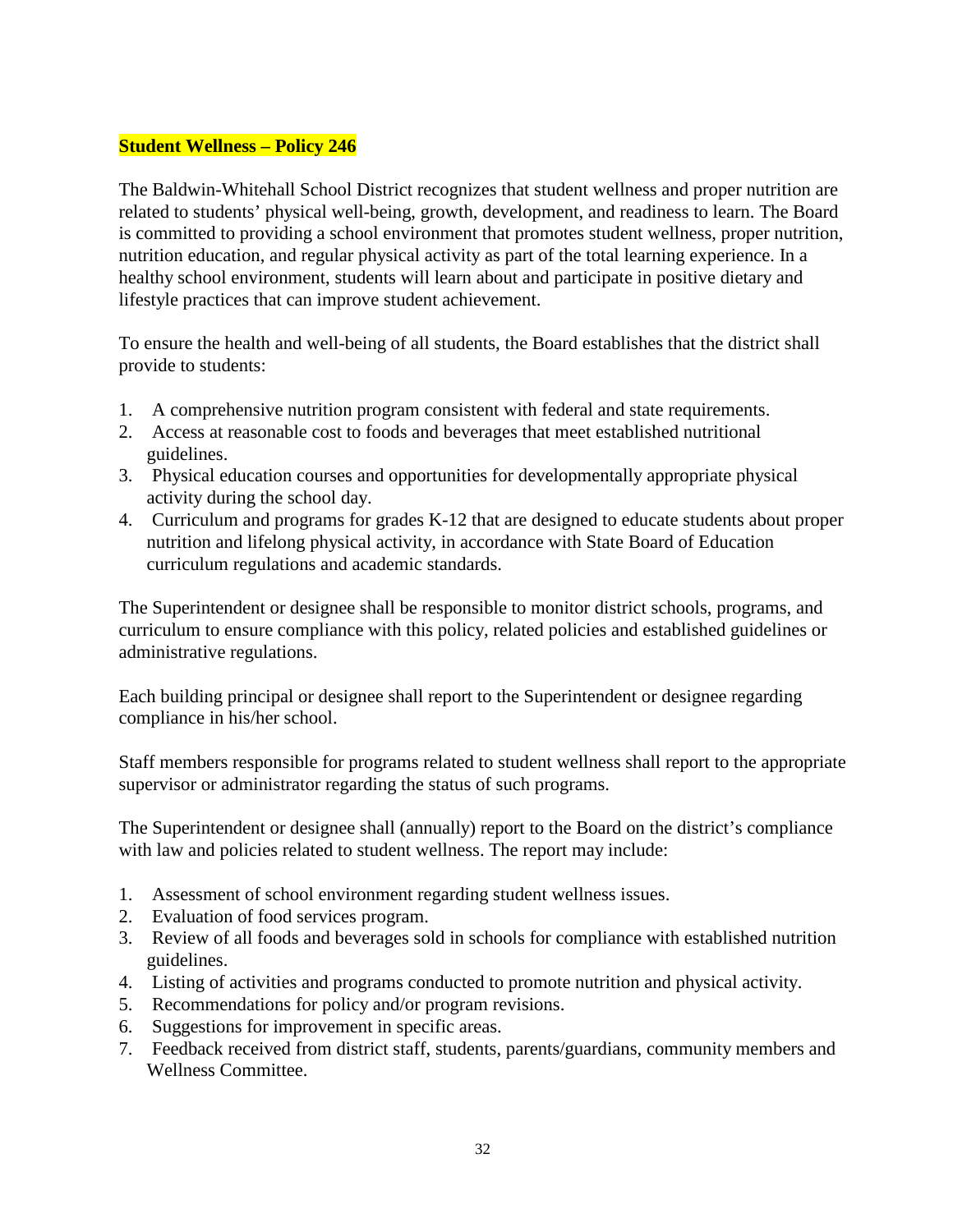An assurance that district guidelines for reimbursable meals are not less restrictive than regulations and guidelines issued for schools in accordance with federal law shall be provided annually by the Director of Finance and Operations or designee.

#### Wellness Committee

The Board shall appoint a Wellness Committee comprised of at least one (1) of each of the following: School Board member, district administrator, teacher, district food service representative, school nurse, student, parent/guardian, and member of the public.

The Wellness Committee shall serve as an advisory committee regarding student health issues and shall be responsible for developing Student Wellness policies, procedures and practices that comply with law to recommend to the Board for adoption.

The Wellness Committee may examine related research and laws, assess student needs and the current school environment, review existing Board policies and administrative regulations, and raise awareness about student health issues. The Wellness Committee may make policy recommendations to the Board related to other health issues necessary to promote student wellness.

The Wellness Committee shall provide periodic reports to the Superintendent or designee regarding the status of its work, as required.

#### Advisory Health Council

An Advisory Health Council may be established by the Superintendent to study student health issues and to assist in organizing follow-up programs.

#### Nutrition Education

The goal of nutrition education is to teach, encourage and support healthy eating by students. Promoting student health and nutrition enhances readiness for learning and increases student achievement.

Nutrition education will be provided within the sequential, comprehensive health education program in accordance with State Board of Education curriculum regulations and the academic standards for Health, Safety and Physical Education, and Family and Consumer Sciences.

Nutrition education shall provide all students and staff with the knowledge and skills needed to lead healthy lives.

Nutrition curriculum shall be behavior focused.

Nutrition education shall be integrated into other subjects to complement but not replace academic standards based on nutrition education when appropriate.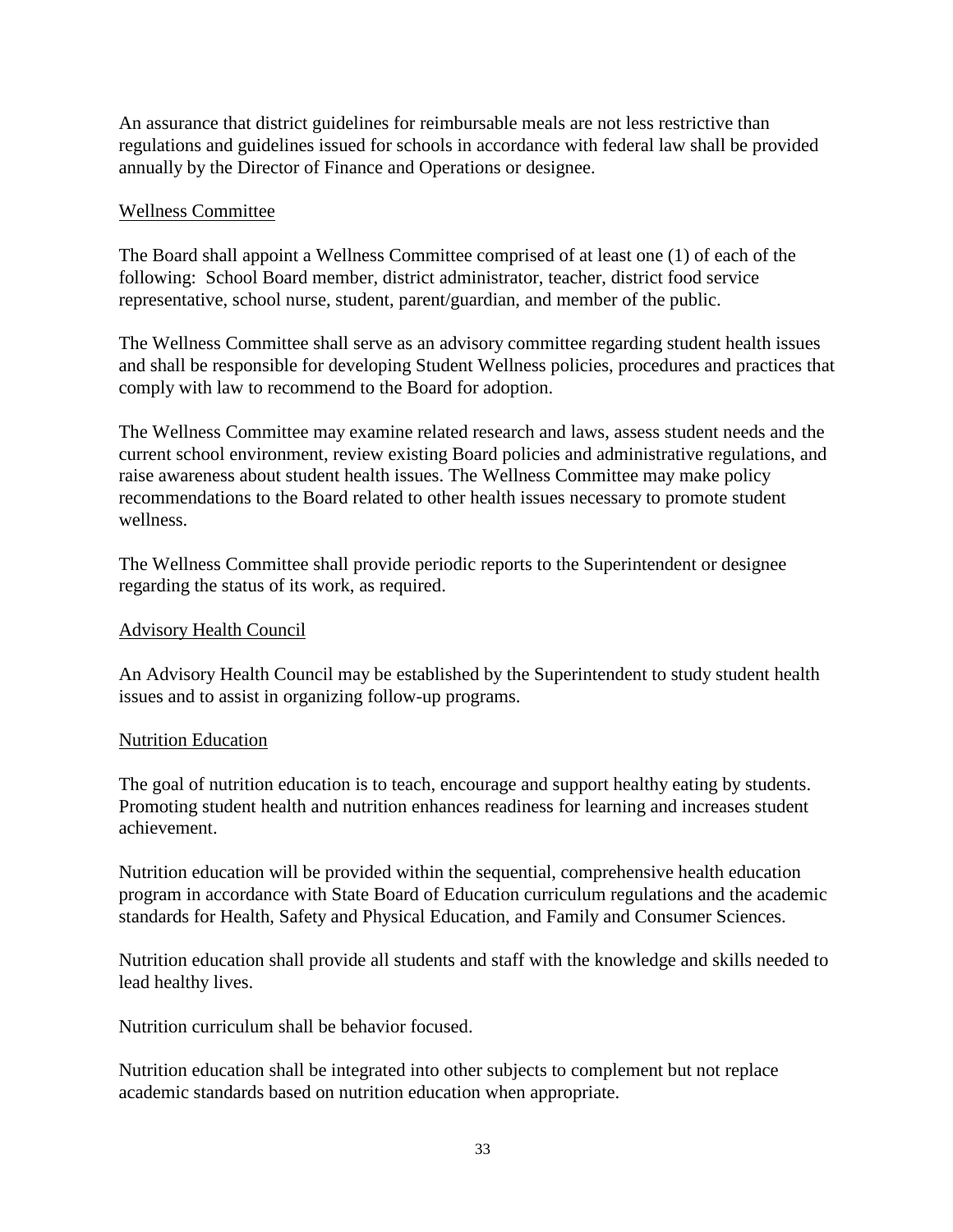Lifelong lifestyle balance shall be reinforced by linking nutrition education and physical activity.

Consistent nutrition messages shall be disseminated throughout the district, schools, classrooms, cafeterias, homes, community and media.

Nutrition education shall extend beyond the school environment by engaging and involving families and communities.

#### Physical Activity

District schools shall strive to provide daily opportunities for developmentally appropriate physical activity during the school day for all students.

- Organized recess
- Lunch
- Physical education
- Activity rewards
- Intramurals
- Athletics/clubs

A physical and social environment that encourages safe and enjoyable activity for all students shall be maintained.

Physical Activity breaks shall be provided for elementary students during classroom hours.

District schools shall partner with parents/guardians and community members to institute programs that support physical activity.

Students and community shall have access to physical activity facilities outside school hours.

# Physical Education

Quality physical education instruction that promotes lifelong physical activity and provides instruction in the skills and knowledge and confidence necessary for lifelong participation shall be provided.

A varied and comprehensive curriculum that leads to students becoming and remaining physically active for a lifetime shall be provided in the physical education program.

A sequential physical education program consistent with State Board of Education curriculum regulations and Health, Safety and Physical Education academic standards shall be developed and implemented. **All district students shall be required to participate in physical education.**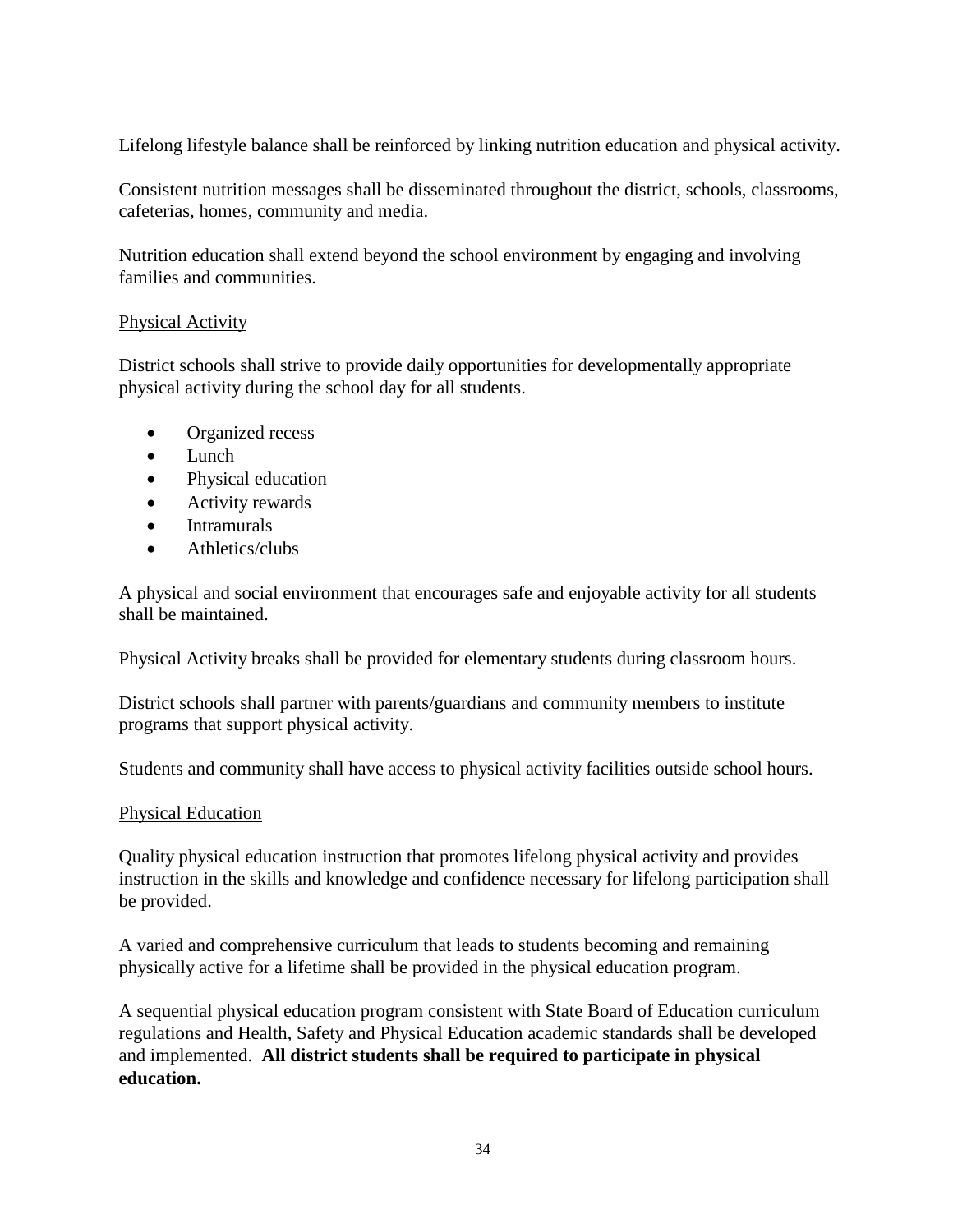Adequate amounts of planned instruction shall be provided in order for students to achieve the proficient level for the Health, Safety and Physical Education academic standards.

A local assessment system shall be implemented to track student progress on the Health, Safety and Physical Education academic standards.

Safe and adequate equipment, facilities and resources shall be provided for physical education courses.

Physical education shall be taught by certified health and physical education teachers.

Physical education classes shall have an appropriate safe teacher-student ratio to provide a healthy and safe environment.

Physical activity shall not be used as a form of punishment.

#### Other School Based Activities

Students shall be provided a clean and safe meal environment with adequate space, as defined by the district, for eating and serving school meals.

Students shall be provided adequate time to eat: ten (10) minutes sit down time for breakfast where applicable; twenty (20) minutes sit down time for lunch.

Meal periods shall be scheduled at appropriate hours, as defined by the district.

Drinking water shall be available at all meal periods and throughout the school day.

Students shall have access to hand washing or sanitizing before meals and snacks.

Nutrition professionals who meet criteria established by the district shall administer the school meals program and provide professional development for district nutrition staff.

Access to the food service operation shall be limited to authorized staff.

Nutrition content of school meals shall be available to students and parents/guardians.

The Food Service Director, cafeteria managers, students and parents/guardians will be involved in menu selections through various means.

To the extent possible, the district shall utilize available funding and outside programs to enhance student wellness.

Food shall not be used in the schools as a reward or punishment.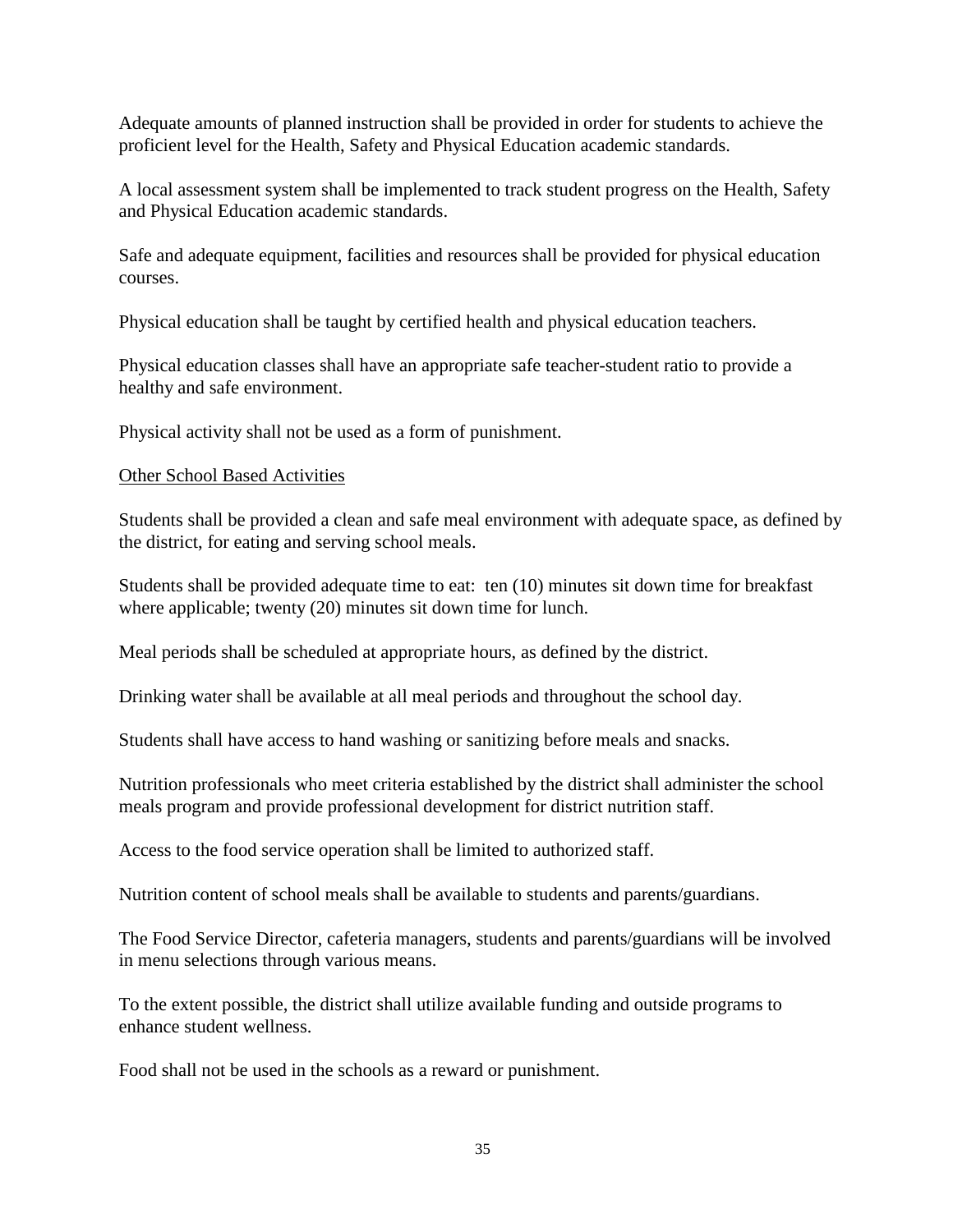The district shall provide appropriate training to all staff on the components of the Student Wellness Policy.

Goals of the Student Wellness Policy shall be considered in planning all school based activities.

Fundraising projects submitted for approval that target students and include the sale of food or beverages for individual consumption must comply with the nutrition standards.

Administrators, teachers, food service personnel, students, parents/guardians, and community members shall be encouraged to serve as positive role models through district programs, communications and outreach efforts.

The district shall support the efforts of parents/guardians to provide a healthy diet and daily physical activity for children by communicating relevant information through various methods.

The district will supply a list of healthy party ideas and food selections for use in classroom celebrations throughout the school year. As an alternative, the school cafeterias will provide healthy choice party selections which parents may purchase.

#### Nutrition Guidelines

All foods available in district schools during the school day shall be offered to students with consideration for promoting student health and reducing childhood obesity.

Foods provided through the National School Lunch or School Breakfast Programs shall comply with federal nutrition standards under the School Meals Initiative.

Competitive foods are defined as foods offered at school other than through the National School Lunch or School Breakfast Programs and include a la carte foods, snacks and beverages; vending food, snacks and beverages; school store food, snacks and beverages; fundraisers; classroom parties; holiday celebrations; and food from other sources.

All competitive foods available to students in district schools shall comply with the modified version of the Nutritional Standards for Competitive Foods in Pennsylvania Schools**,** as applicable.

All competitive foods available to students in district schools shall comply with the established nutrition guidelines, as listed in the Student Wellness Plan, guidelines, and procedures.

#### Safe Routes to School

The district shall assess and, to the extent possible, implement improvements to make walking to school safer and easier for students.

The district shall cooperate with local municipalities, public safety agency, police departments,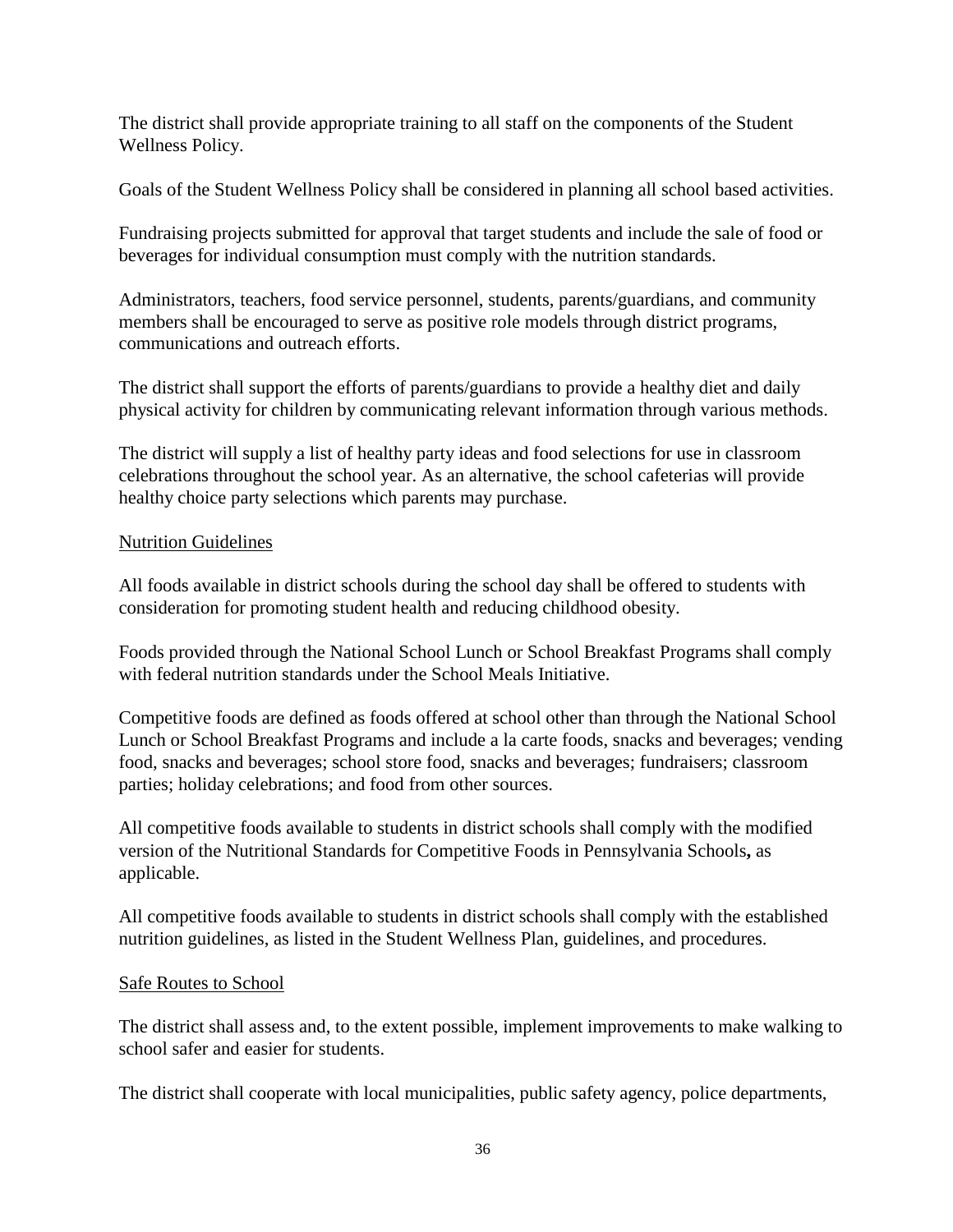and community organizations to develop and maintain safe routes to school.

District administrators shall seek and utilize available federal and state funding for safe routes to school, when appropriate.

Adopted: June 7, 2006 Revised: August 12, 2015

## **Immunization and Communicable Diseases – Policy 203**

In order to safeguard the school community from the spread of certain communicable diseases, the Board requires that established policy and administrative regulations be followed by students, parents/guardians and district staff.

## Immunization

All students shall be immunized against specific diseases in accordance with state law and regulations, unless specifically exempt for religious or medical reasons.

A certificate of immunization shall be maintained as part of the health record for each student, as required by the Pennsylvania Department of Health.

A student who has not been immunized in accordance with state regulations shall not be admitted to or permitted to attend district schools, unless exempted for medical or religious reasons or provisionally admitted by the Superintendent.

A student shall be exempt from immunization requirements whose parent/guardian objects in writing to such immunization on religious grounds or whose physician certifies that the student's physical condition contraindicates immunization.

Monitoring of immunization requirements shall be the responsibility of the Superintendent or designee and the head nurse.

Students attending child care group settings located in a school, a pre-kindergarten program or an early intervention program operated by the district shall be immunized in accordance with the Advisory Committee on Immunization Practices (ACIP) standards.

The Superintendent or designee shall:

- 1. Annually review state standards for immunization and direct the responsible district personnel accordingly.
- 2. Ensure that parents/guardians are informed prior to a student's admission to school of the requirements for immunization, the requisite proof of immunization, exemption available for religious or medical reasons, and means by which such exemptions may be claimed.
- 3. Investigate and recommend to the Board district-sponsored programs of immunization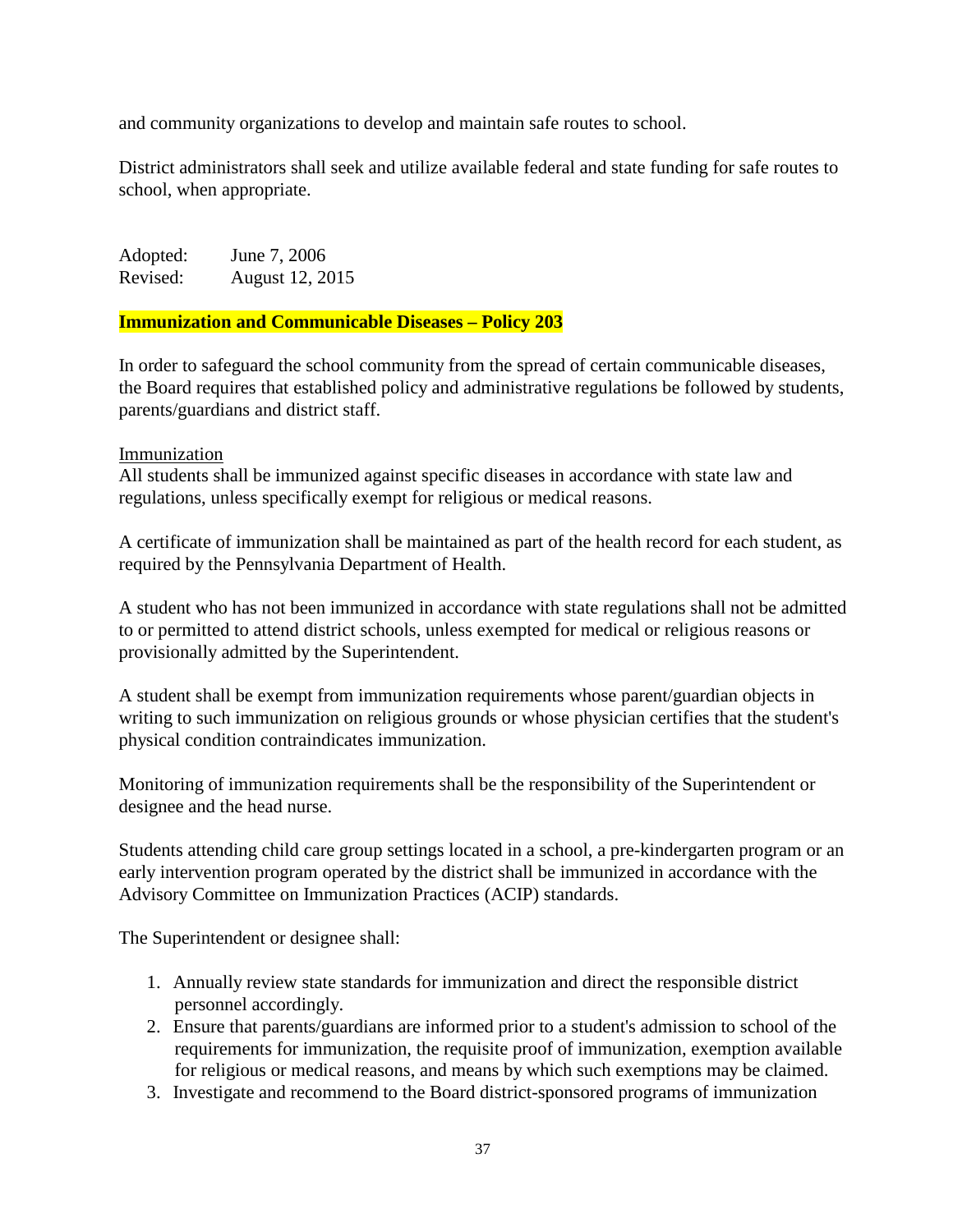that may be warranted to safeguard the health of the school community. Such program shall be subject to Board approval and may be conducted in cooperation with local health agencies.

The Superintendent or designee shall report immunization data on the required form to the Department of Health by October 15 of each year.

#### Communicable Diseases

The Board authorizes that students who have been diagnosed by a physician or are suspected of having a disease by the school nurse shall be excluded from school for the period indicated by regulations of the Department of Health for certain specified diseases and infectious conditions.

The school nurse shall report the presence of suspected communicable diseases to the appropriate local health authority, as required by the Department of Health.

The Superintendent or designee shall direct that health guidelines and universal precautions designed to minimize the transmission of communicable diseases be implemented in district schools.

Instruction regarding prevention of communicable and life threatening diseases shall be provided by the schools in the educational program for all levels, in accordance with state regulations.

Parents/Guardians shall be informed of and be provided opportunities during school hours to review all curriculum materials used in instruction relative to communicable and life threatening diseases.

## Health Records

A comprehensive health record shall be maintained for each student enrolled in the district. The record shall include the results of required tests, measurements, screenings, regular and special examinations, and medical questionnaires.

All health records shall be confidential, and their contents shall be divulged only when necessary for the health of the student or to a physician at the written request of the parent/guardian.

| Adopted: | March 8, 2006 |  |
|----------|---------------|--|
| Revised: | May 11, 2011  |  |

## **HIV Infection – Policy 203.1**

The Board is committed to providing a safe, healthy environment for its students and employees. The purpose of this policy shall be to safeguard the health and well-being of students and staff while protecting the rights of the individual.

This policy is based on current evidence that the HIV virus is not normally transmissible by infected individuals within the school setting, except as noted in this policy.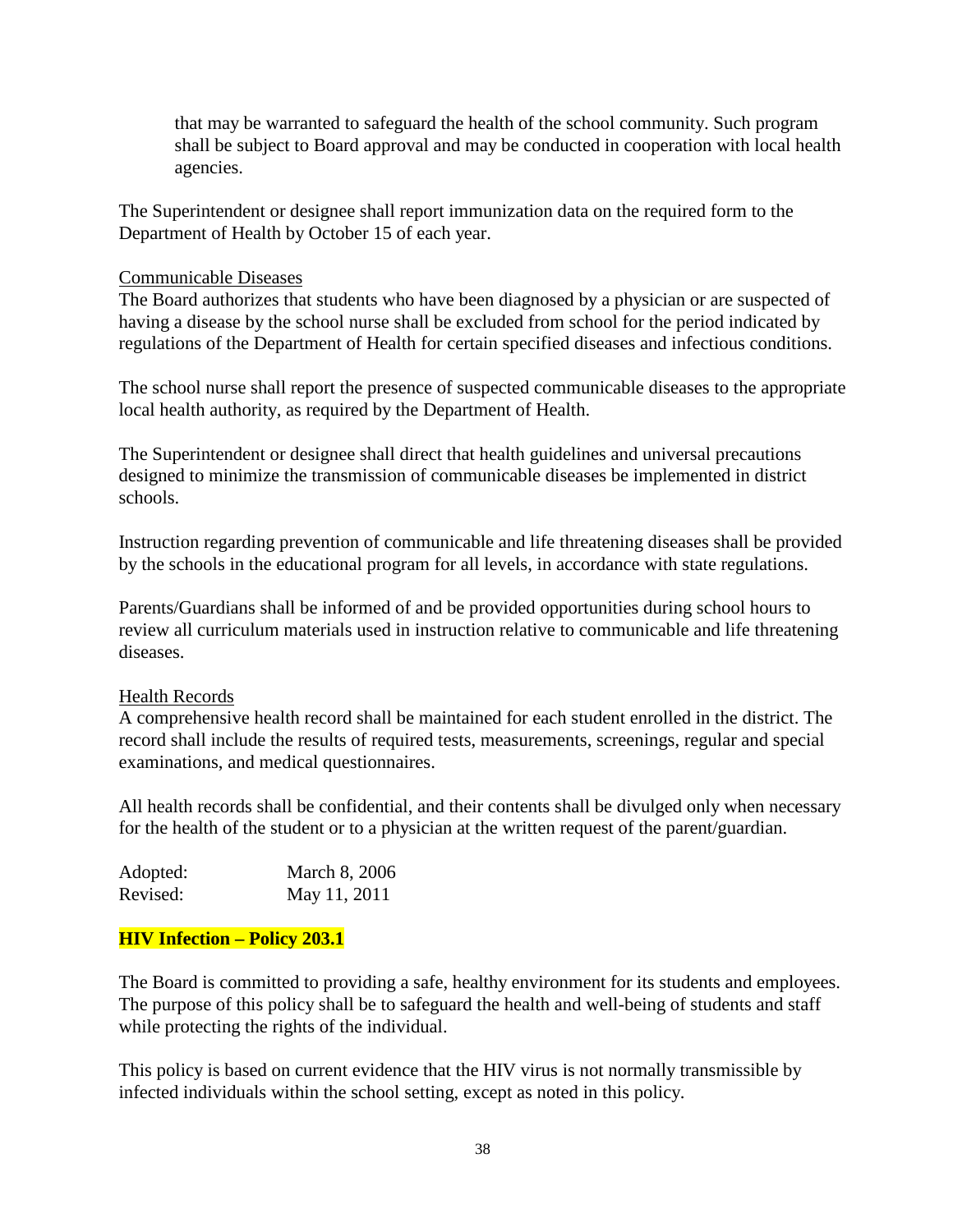HIV infection - refers to the disease caused by the HIV or human immunodeficiency virus.

AIDS - Acquired Immune Deficiency Syndrome.

CDCP - United States Public Health Service Centers for Disease Control and Prevention. Infected students - refers to students diagnosed as having the HIV virus, including those who are asymptomatic.

This policy shall apply to all students in all programs conducted by the school district. The Board directs that the established school rules relative to illnesses and other diseases among students shall also apply to infected students.

The Board shall not require routine screening tests for HIV infection in the school setting, nor will such tests be a condition for school attendance.

The Superintendent or designee shall be responsible for handling and releasing all information concerning infected students.

All district employees shall strive to maintain a respectful school climate and to prohibit physical or verbal harassment of any individual or group, including infected students.

All employees shall be required to consistently follow infection control/universal precautions in all settings and at all times, including playgrounds and school buses. Employees shall notify the school nurse of all incidents of exposure to bodily fluids and when a student's health condition or behavior presents a reasonable risk of transmitting an infection.

Building administrators shall notify students, parents/guardians and employees about current Board policies concerning HIV infection and shall provide reasonable opportunities to discuss the policy and related concerns.

#### Attendance

Infected students have the same right to attend school and receive services as other students and shall be subject to the same policies and rules. HIV infection shall not factor into decisions concerning class assignments, privileges or participation in any school-sponsored activity.

School authorities shall determine the educational placement of infected students on a case-bycase basis by following policies and procedures established for students with chronic health problems and students with disabilities.

When an infected student's parent/guardian voluntarily discloses information regarding the student's condition, the district employee who receives the information shall obtain the written consent of the parent/guardian to disclose the information to members of the Screening Team.

A Screening Team comprised of the Superintendent or designee, building principal, school nurse,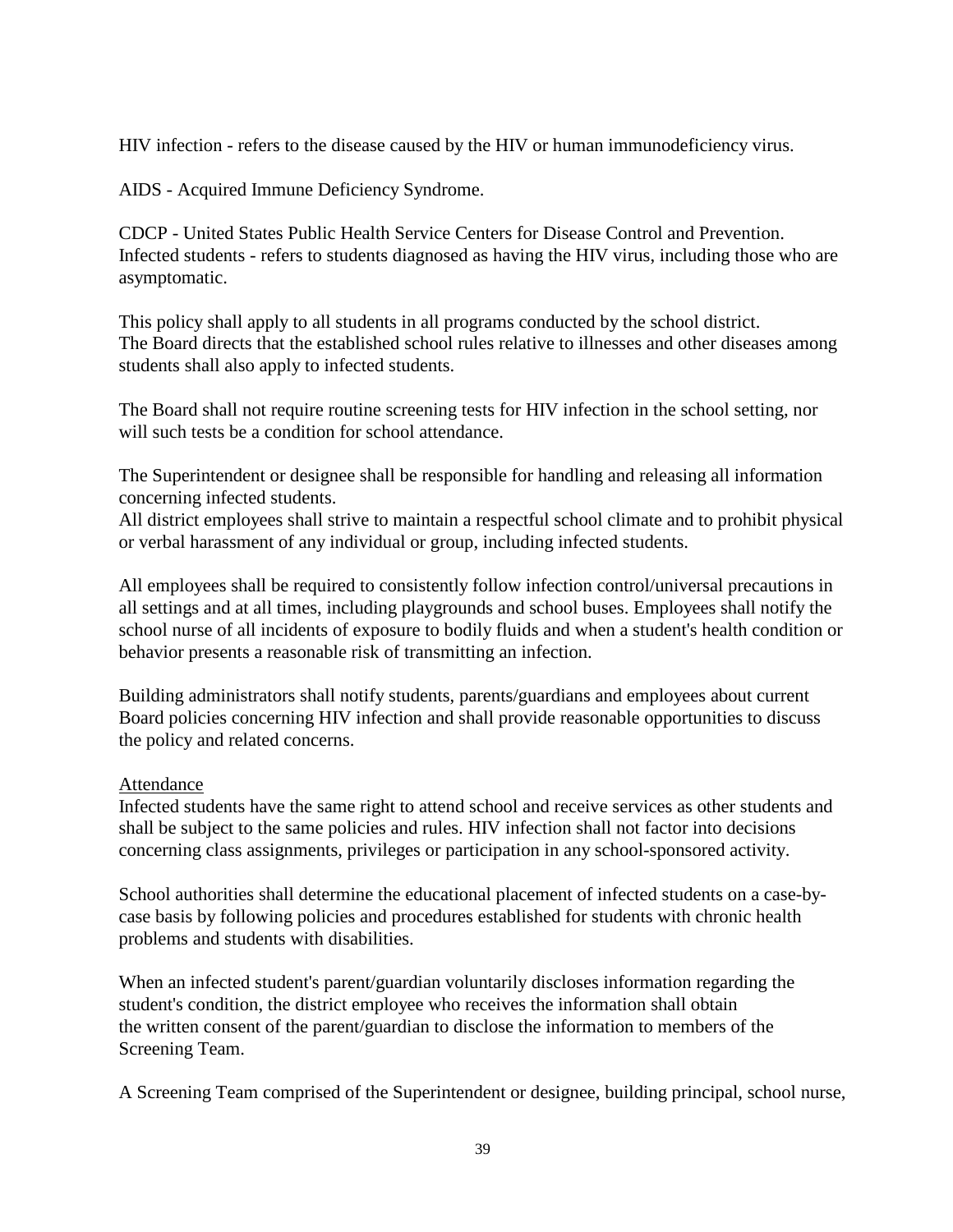district physician, student's parent/guardian, and attending physician shall evaluate the infected student's educational placement. Placement decisions shall be based on the student's need for accommodations or services.

First consideration must be given to maintaining the infected student in a regular assignment. Any decision for an alternative placement must be supported by specific facts and data.

An infected student who is unable to attend school, as determined by a medical examination, shall be considered for homebound instruction or an alternative placement.

An infected student may be excused from school attendance if the parent/guardian seeks such excusal based on the advice of medical or psychological experts treating the student.

An infected student's placement shall be reassessed if there is a change in the student's need for accommodations or services.

#### Confidentiality

District employees who have knowledge of an infected student's condition shall not disclose any information without prior written consent of the student's parent/ guardian, consistent with the requirements of the Pennsylvania Confidentiality of HIV-Related Information Act.

All health records, notes and other documents referring to an infected student's condition shall be secured and kept confidential.

#### Infection Control

Employees shall treat all bodily fluids as hazardous and shall follow universal precautions for any exposure to bodily fluids.

The school district shall maintain reasonably accessible equipment and supplies necessary for infection control.

#### Staff Development

All district employees shall participate in a planned HIV education program.

Designated district employees shall receive additional, specialized training appropriate to their positions and responsibilities.

#### Prevention Education

The goals of HIV prevention education shall be to promote healthy living and discourage the behaviors that put people at risk of acquiring HIV infection. Prevention education shall be taught at every level, be appropriate to students' developmental maturity, and include accurate information about reducing the risk of HIV infection.

Prior to HIV/AIDS instruction, the district shall inform parents/guardians that curriculum outlines and materials used in the instruction shall be available for review.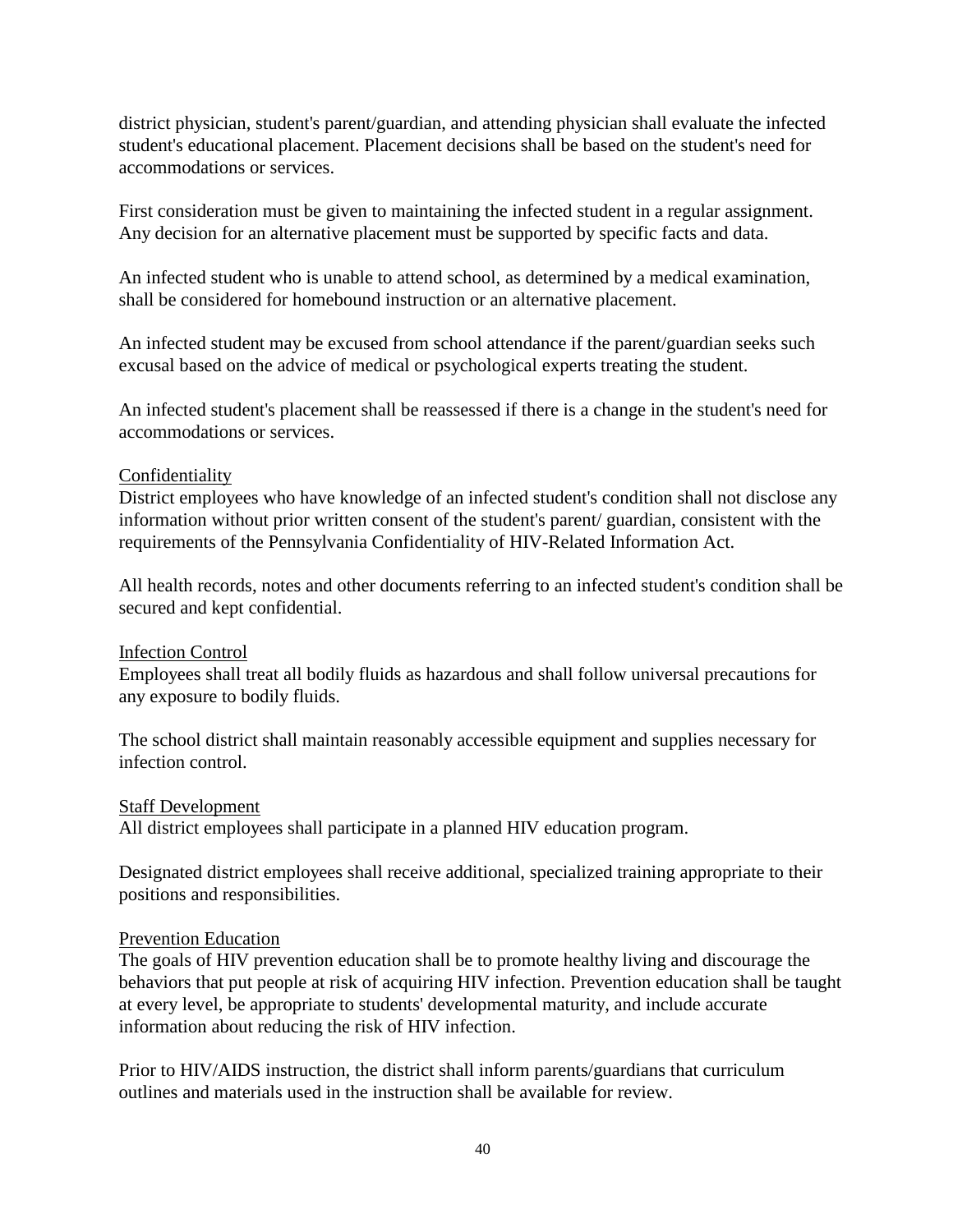A student shall be excused from HIV/AIDS education when the instruction conflicts with the religious beliefs or principles of the student or parent/guardian, upon the written request of the parent/guardian.

Adopted: March 8, 2006

### **Health Examinations/Screenings – Policy 209**

In compliance with the School Code, the Board shall require that district students submit to health and dental examinations in order to protect the school community from the spread of communicable disease, to ensure that the student's participation in health, safety and physical education courses meets his/her individual needs, and to ensure that the learning potential of each student is not lessened by a remediable physical disability.

Each student shall receive a comprehensive health examination upon original entry, in sixth grade, and in eleventh grade, conducted by the school physician.

Each student shall receive a comprehensive dental examination upon original entry, in third grade, and in seventh grade, conducted by the school dentist.

A private health and/or dental examination conducted at the parents'/guardians' request and expense will be accepted in lieu of the school examination.

The district will accept reports of privately conducted physical and dental examinations completed within one (1) year prior to a student's entry into the grade where an exam is required.

The school nurse or medical technician will administer to each student vision tests, hearing tests, tuberculosis tests, other tests deemed advisable, and height and weigh measurements, at intervals established by the district. Height and weight measurements will be used to calculate the student's weight–for–height ratio.

The individual records of health examinations shall be maintained as a confidential record, subject to statute and Board policy.

A student who presents a statement signed by the parent/guardian that a medical examination is contrary to his/her religious beliefs shall be examined only when the Secretary of Health determines that the student presents a substantial menace to the health of others.

Where it appears to school health officials or teachers that a student deviates from normal growth and development, or where school examinations reveal conditions requiring health or dental care, the parent/guardian shall be informed; and a recommendation shall be made that the parent/guardian consult a private physician or dentist. The parent/guardian shall be required to report to the school the action taken subsequent to such notification. When the parent/guardian informs the school of financial inability to provide an examination, the school shall advise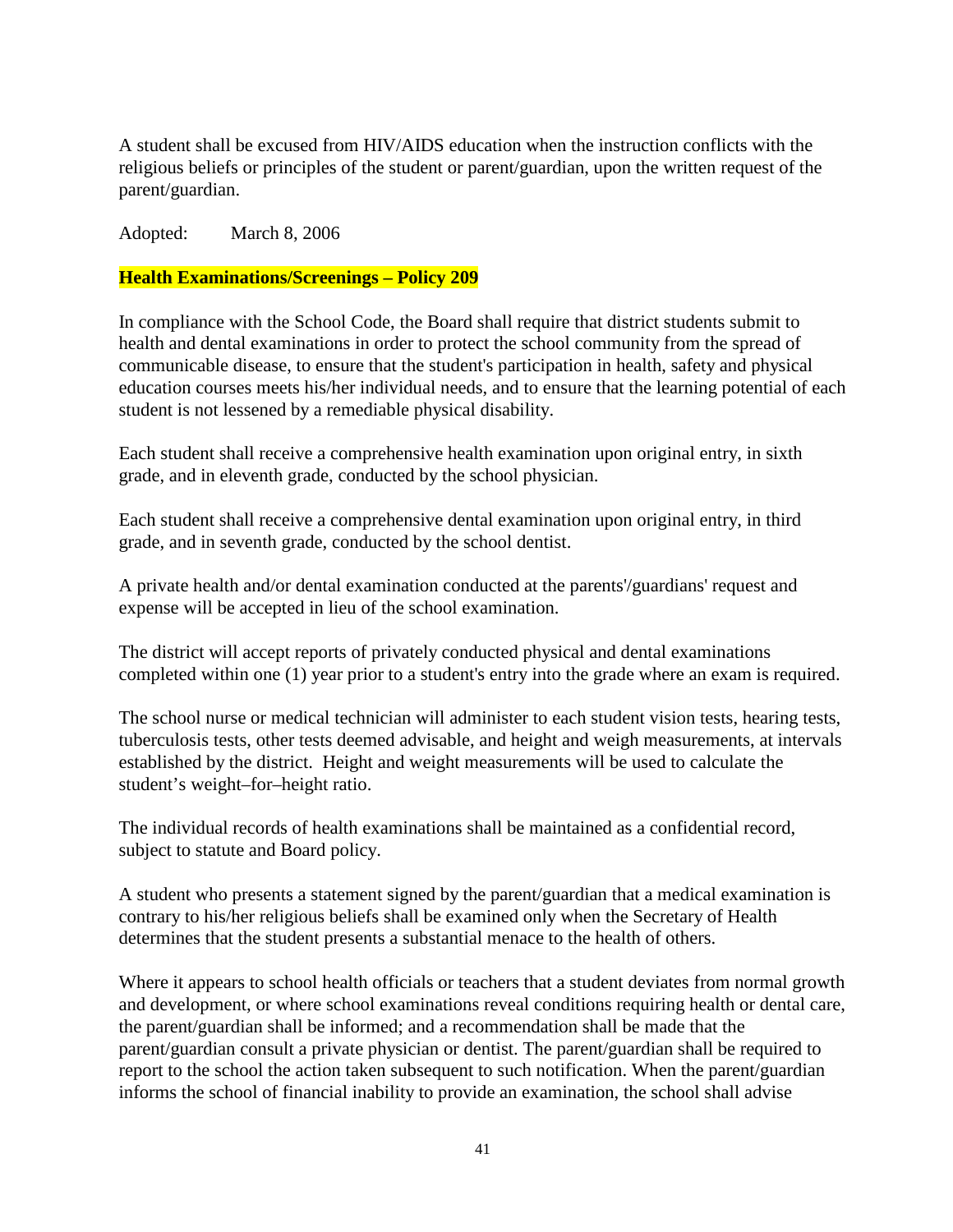him/her of the availability of public assistance. Where no action is taken, the school may conduct further examinations.

Parents/Guardians of students who are to receive physical and dental examinations or screenings shall be notified. The notice shall include the date and location of the examination or screening and notice that the parent/guardian may attend or may have the examination or screening conducted privately at the parent's/guardian's expense. Such statement may also include notification that the student may be exempted from such examination or screening if it is contrary to the parent's/ guardian's religious beliefs.

The Superintendent or designee shall instruct all staff members to continually observe students for conditions that indicate health problems or disability and to promptly report such conditions to the school nurse.

The Superintendent or designee shall request an adequate health record from the transferring school for each student transferring into the district.

The Superintendent or designee shall ensure that notice is provided to all parents/ guardians regarding the existence of and eligibility for the Children's Health Insurance Program (CHIP).

Adopted: March 8, 2006 Revised: November 15, 2007

## **Use of Medications – Policy 210**

The Board shall not be responsible for the diagnosis and treatment of student illness. The administration of prescribed medication to a student during school hours in accordance with the direction of a parent/guardian or family physician will be permitted only when failure to take such medicine would jeopardize the health of the student or the student would not be able to attend school if the medicine were not available during school hours.

For purposes of this policy, medication shall include all medicines prescribed by a physician and any over-the-counter medicines.

Before any medication may be administered to or by any student during school hours, the Board shall require the written request of the parent/guardian, giving permission for such administration and relieving the Board and its employees of liability for administration of medication and the written order of the prescribing physician, which shall include the purpose of the medication, dosage, time at which or special circumstances under which the medication shall be administered, length of period for which medication is prescribed, and possible side effects of medication.

The Superintendent or designee, in conjunction with the head nurse, shall develop procedures for the administration and self-administration of students' medications.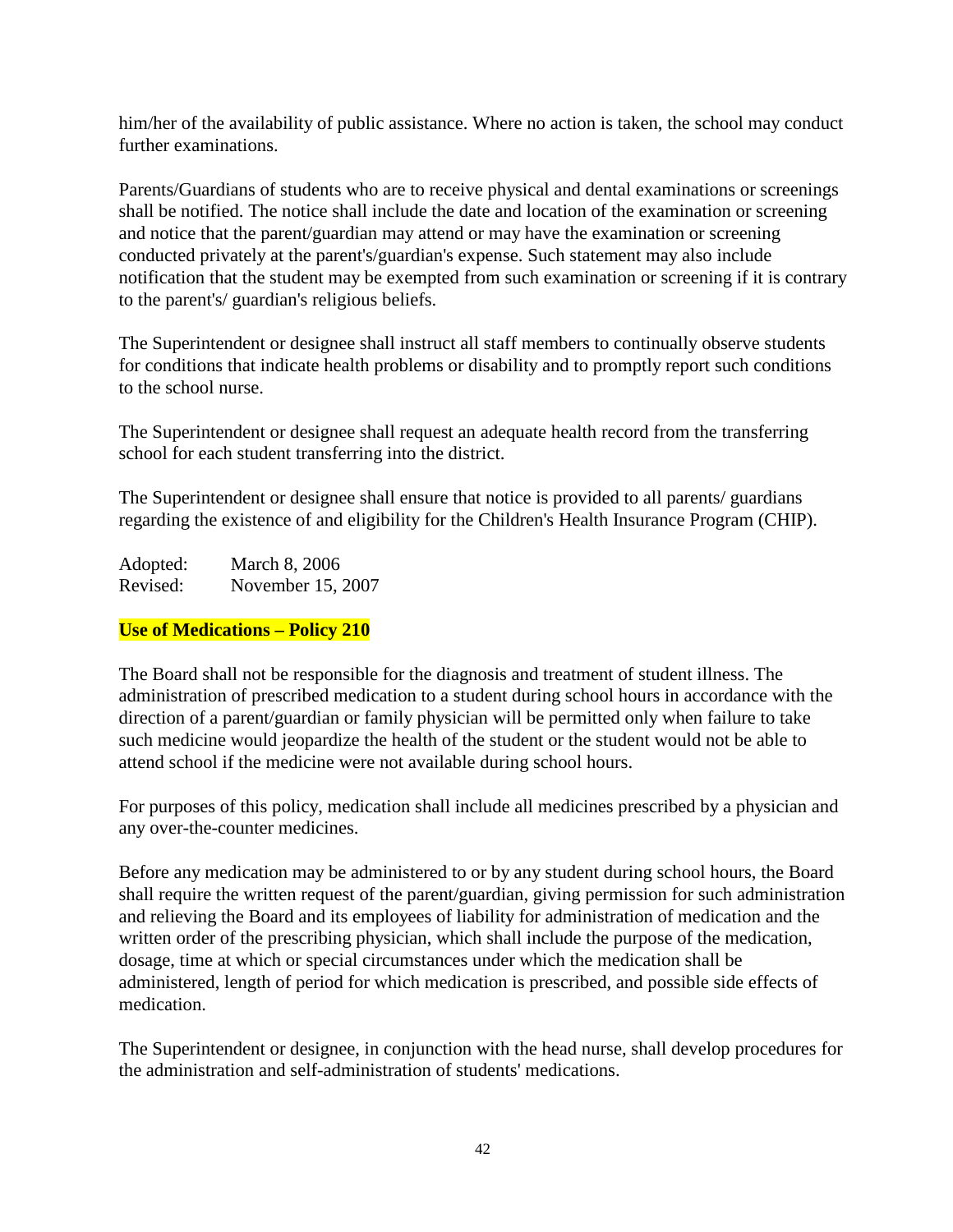All medications shall be administered by the school nurse or designee, or self-administered by the student upon written request.

All district employees involved in administering or supervising of self-administration of medication shall receive appropriate training from the school nurse before performing this responsibility.

Building administrators and the head nurse shall review regularly the procedures for administration and self-administration of medications and shall evaluate recordkeeping, safety practices, and effectiveness of this policy.

The district shall inform all parents/guardians, students and staff about the policy and procedures governing the administration of medications.

When any medication prescribed for a student is initially brought to school, it shall be the responsibility of the certified school nurse to complete the following:

- 1. Obtain written permission from the physician or parent/guardian for administration or selfadministration of medication, which shall be kept confidential and on file in the office of the school nurse.
- 2. Review pertinent information with the student and/or parent/guardian, specifically:
	- a. Reason for taking this medication.
	- b. How often and length of time.
	- c. What will happen if medication is not taken or is taken incorrectly?
	- d. Physician comments about the medication.
- 3. Determine the student's ability to self-administer medication and the need for care and supervision.
- 4. Observe and evaluate the student's ability to self-administer during the initial administration.
- 5. Maintain an individual medication log for all students taking medication during school hours. The log shall be kept in a central place and shall include:
	- a. Name of student.
	- b. Name of medication.
	- c. Medication dosage.
	- d. Time of administration.
	- e. Route of administration.
	- f. Signature of student and the monitor of self-administration.
	- g. Initiation and expiration date of drug.

#### Student Self-Administration

To self-administer medication, the student must be able to:

- 1. Respond to and visually recognize his/her name.
- 2. Identify his/her medication.
- 3. Measure, pour and administer the prescribed dosage.
- 4. Sign his/her medication sheet to acknowledge having taken the medication.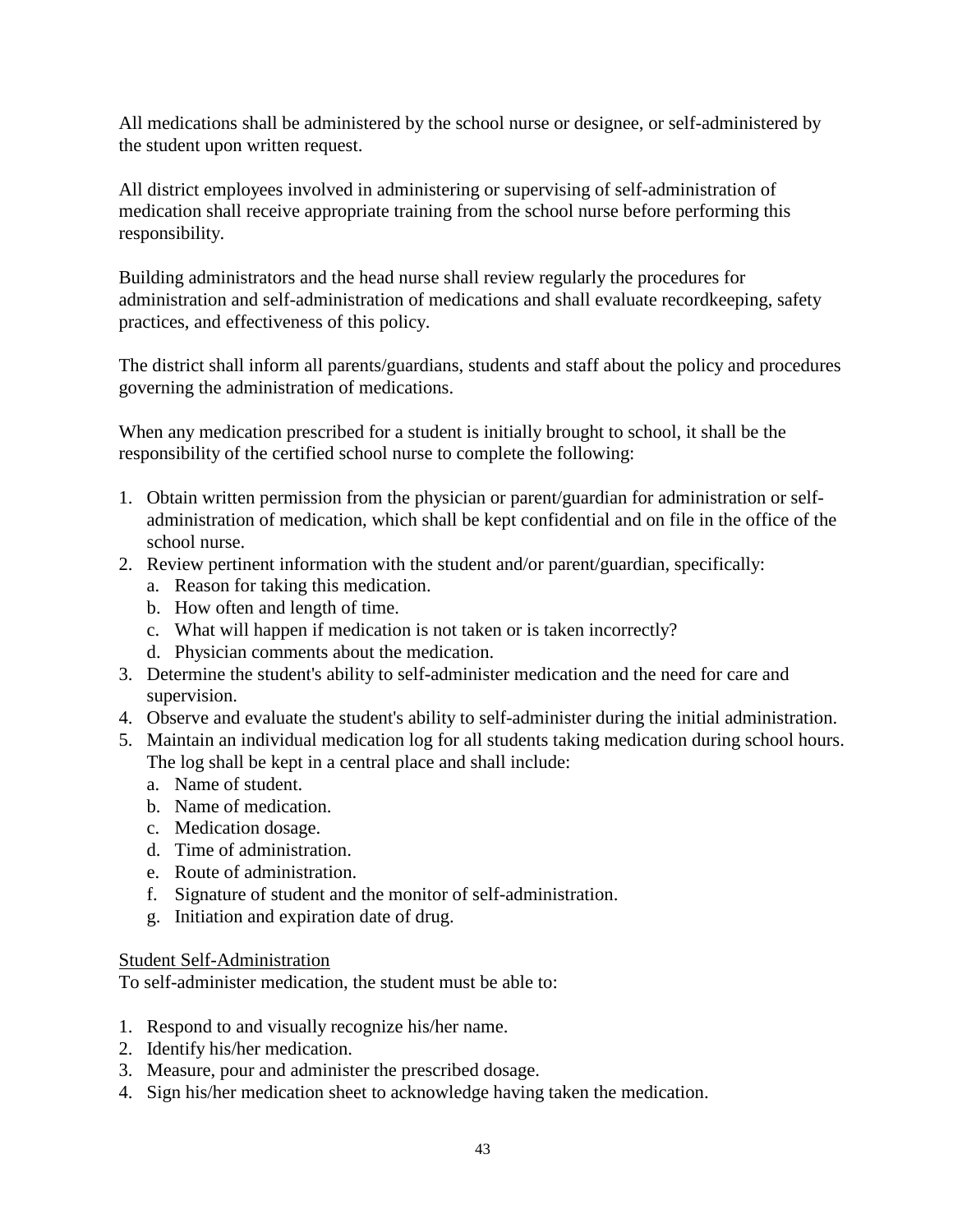5. Demonstrate a cooperative attitude in all aspects of self-administration.

| Adopted:   | March 8, 2006  |
|------------|----------------|
| Effective: | April 11, 2007 |

### **Dress and Grooming – Policy 221**

The Board recognizes that each student's mode of dress and grooming is a manifestation of personal style and individual preference. The Board has the authority to impose limitations on students' dress in school.

The Board will not interfere with the right of students and their parents/ guardians to make decisions regarding their appearance, except when their choices disrupt the educational program of the schools or affect the health and safety of others.

When student dress may constitute student expression, Policy 220 Student Expression shall apply.

Students may be required to wear certain types of clothing while participating in physical education classes, technical education, extracurricular activities, or other situations where special attire may be required to ensure the health or safety of the student.

The building principal or designee shall be responsible to monitor student dress and grooming and enforce school rules governing student dress and grooming. The Superintendent or designee shall ensure that all rules implementing this policy impose only the minimum necessary restrictions on the exercise of the student's taste and individuality.

Staff members shall be instructed to demonstrate by example positive attitudes toward neatness, cleanliness, propriety, modesty, and good sense in attire and appearance.

Students should be encouraged to take pride in their appearance. In an age of changing styles and freedom of dress, students should select clothing which is complimentary to them. When students come to school inappropriately dressed, the staff and administration will take necessary steps to correct the situation.

T-shirts or other clothing promoting obscene, profane and other content likely to disrupt the educational process, and messages promoting drugs or alcohol are not permitted.

Baggy pants or clothing that can conceal items and/or pose a safety hazard are not permitted. Pants, skirts, skorts, and shorts must be secured and worn no lower than the waist.

Torn or ripped clothing is not permitted.

Spandex or other tight fitting apparel, tank tops, halter tops, bare chests or midriffs, or half-shirts and other provocative apparel are not permitted. Tops must be long enough to tuck into pants,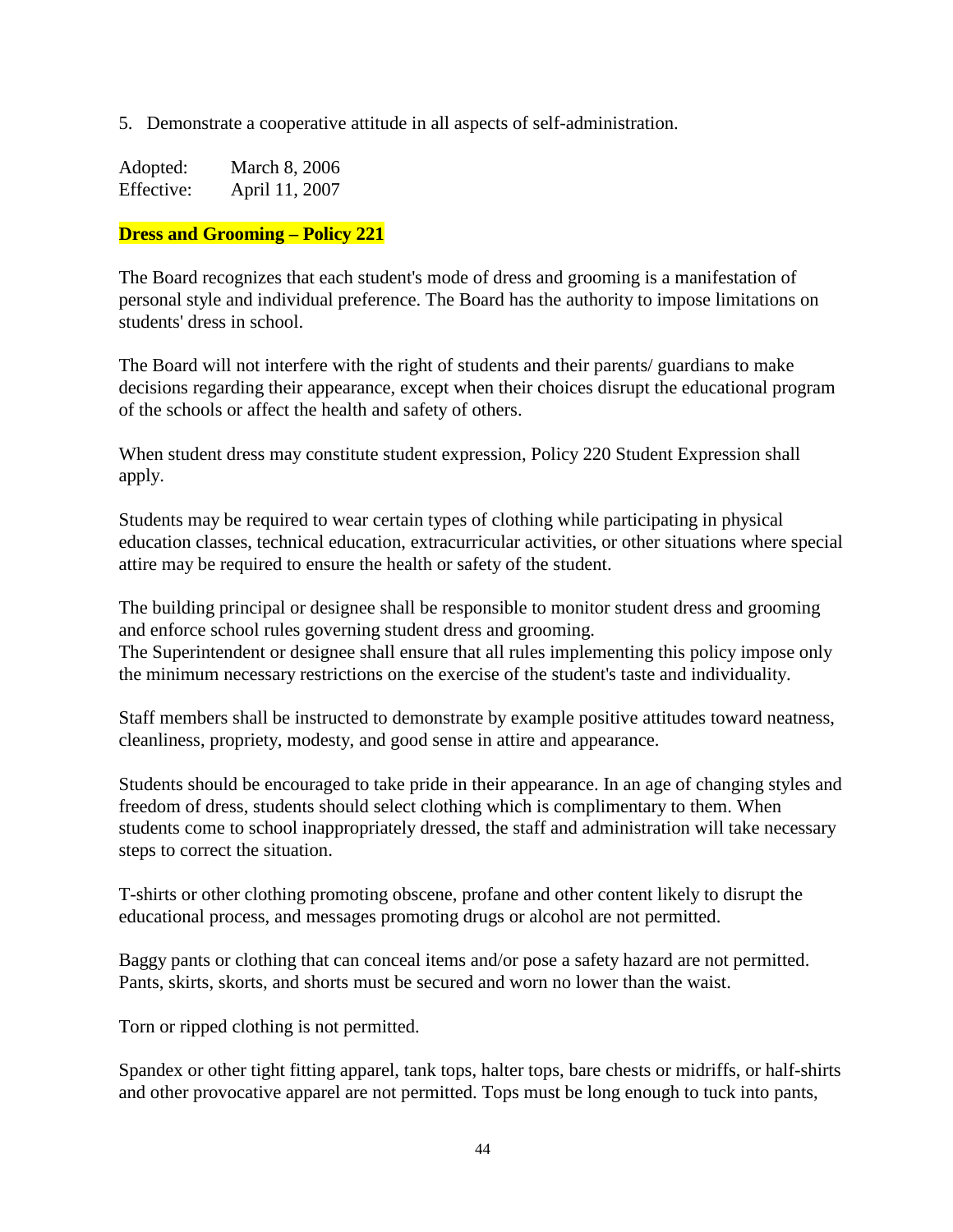skirts, skorts, and shorts. Undergarments are not to be exposed.

Extremely short skirts, skorts, and shorts are not permitted.

The wearing of hats, hoods, or other headwear in a school building is not permitted. An exception to the wearing of headwear may be granted to an individual student by the administration for medical or religious reasons.

| Adopted: | March 8, 2006  |
|----------|----------------|
| Revised: | April 11, 2007 |

#### **Academic Standards – Policy 102**

The Board recognizes that education is a vital function of the state and community. The school community, through the strategic planning process, shall be encouraged to participate in the development of the educational goals and academic standards established for this school district.

**Academic standards** - shall be defined as what a student should know and be able to do at a specified grade level; they shall describe the knowledge and skills students will be expected to demonstrate in order to graduate**.** For purposes of Board policy, the term academic standards shall be deemed to encompass Pennsylvania Core Standards, state academic standards and local academic standards.

The Board shall approve academic standards for district students to attain, in the following content areas:

- 1. English Language Arts
- 2. Mathematics.
- 3. Science and Technology to include reading in science and technology, and writing for science and technology
- 4. Environment and Ecology.
- 5. Social Studies (history, geography, civics and government, and economics**) -** to include reading in history and social studies, and writing for history and social studies.
- 6. Arts and Humanities.
- 7. Career Education and Work.
- 8. Health, Safety and Physical Education.
- 9. Family and Consumer Science.
- 10. World Languages.

The district's curriculum shall be designed to provide students with the planned instruction needed to attain established academic standards.

The district shall assess individual student attainment of established academic standards and provide assistance for students having difficulty attaining academic standards.

Students with disabilities may attain academic standards by completion of their Individualized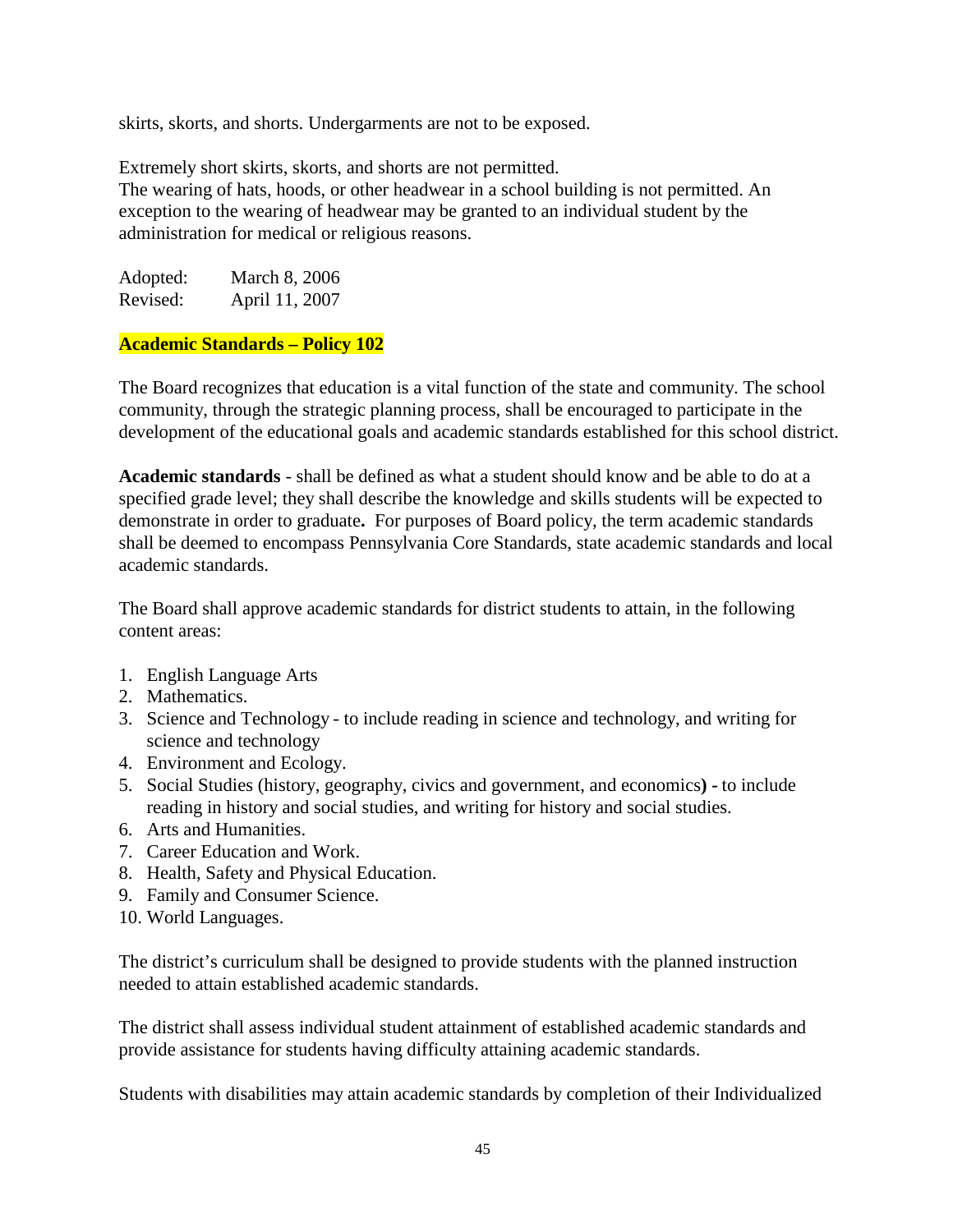Education Programs in accordance with law, regulations and Board policy.

Adopted: August 12, 2015

### **Grading Scale**

The grading scale was approved by the Board of School Directors. The following percentages will relate to each of the letter grades:

#### **Grades 6 - 12**

| A |                | $90\% - 100\%$              |
|---|----------------|-----------------------------|
|   | <del>. .</del> | $\sim$ $\sim$ $\sim$ $\sim$ |

- B 80% 89%
- $C = 70\% 79\%$
- D  $60\% 69\%$
- $F = 0\% -59\%$
- I Incomplete Work (becomes an "F" if not made up within two weeks of the next report period)

#### **Grades 1 – 5 (Content Areas)**

| Advanced          | $90\% - 100\%$ |
|-------------------|----------------|
| Proficient        | $80\% - 89\%$  |
| Satisfactory      | 70% - 79%      |
| Needs Improvement | $0\% - 69\%$   |

## **Grades 1 – 5** (**ENCORE)**

| <b>Exceeds Expectations</b> | EЕ |
|-----------------------------|----|
| <b>Expectations Met</b>     | EM |
| <b>Making Progress</b>      | MP |
| Needs Improvement           | NI |

#### **Kindergarten**

| EM |
|----|
| MP |
| NI |
|    |

## **Review of Instructional Material by Parents/Guardians and Students – Policy 105.1**

The Board adopts this policy to ensure that parents/guardians and students have an opportunity to review instructional materials and have access to information about the curriculum, including academic standards to be achieved, instructional materials and assessment techniques.

Upon request by a parent/guardian or student, the district will make available existing information about the curriculum, including academic standards to be achieved, instructional materials and assessment techniques.

The following conditions shall apply to any request: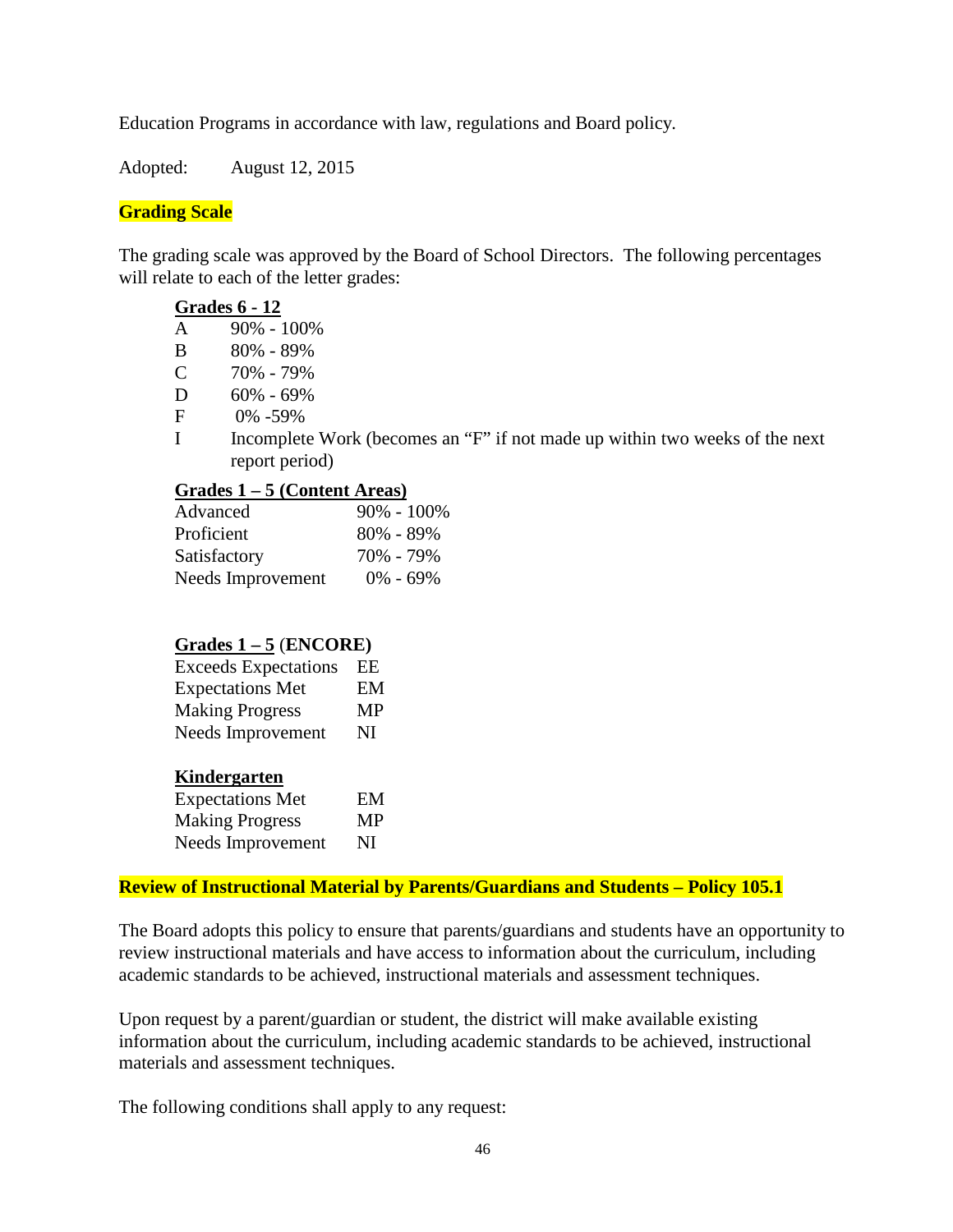- 1. No more than one (1) request per semester may be made by any parent/guardian or student for each enrolled child.
- 2. To assist the school district in providing the correct records to meet the needs of the requesting party, the request must be in writing, setting forth the specific material being sought for review.
- 3. The written request will be sent to the building principal.
- 4. The district will respond to the parent/guardian or student within ten (10) school days by designating the time and location for the review.
- 5. The district may take necessary action to protect its materials from loss, damage or alteration and to ensure the integrity of the files, including the provision of a designated employee to monitor the review of the materials.
- 6. No parent/guardian or student shall be permitted to remove the material provided for review or photocopy the contents of such file. The taking of notes by parents/ guardians and students is permitted.

Under federal law, the rights provided to parents/guardians to inspect any instructional materials used as part of the student's educational curriculum transfer to the student when the student turns eighteen (18) years old or is an emancipated minor. These rights do not transfer under state law; therefore, parents/guardians retain their rights to access information about the curriculum and to review instructional materials.

The Superintendent or designee shall notify parents/guardians and students of this policy and its availability. This notification shall be given at least annually, at the beginning of each school year, and within a reasonable time after any substantive changes regarding the contents of this policy.

Adopted: February 8, 2006 Revised: August 12, 2015

## **Exemption from Instruction – Policy 105.2**

The Board adopts this policy to ensure that parents/guardians have the right to have their children excused from specific instruction that conflicts with their religious beliefs.

The rights granted by this policy are granted to parents/guardians of students enrolled in this district when the students are under the age of eighteen (18) and to the students themselves when the student is eighteen (18) or over.

The district shall excuse any student from specific instruction, subject to the following conditions:

1. To assist the school district in ensuring that the student is excused from the correct specific instruction, the request must be made in writing and must detail the specific instruction from which the student is to be excused.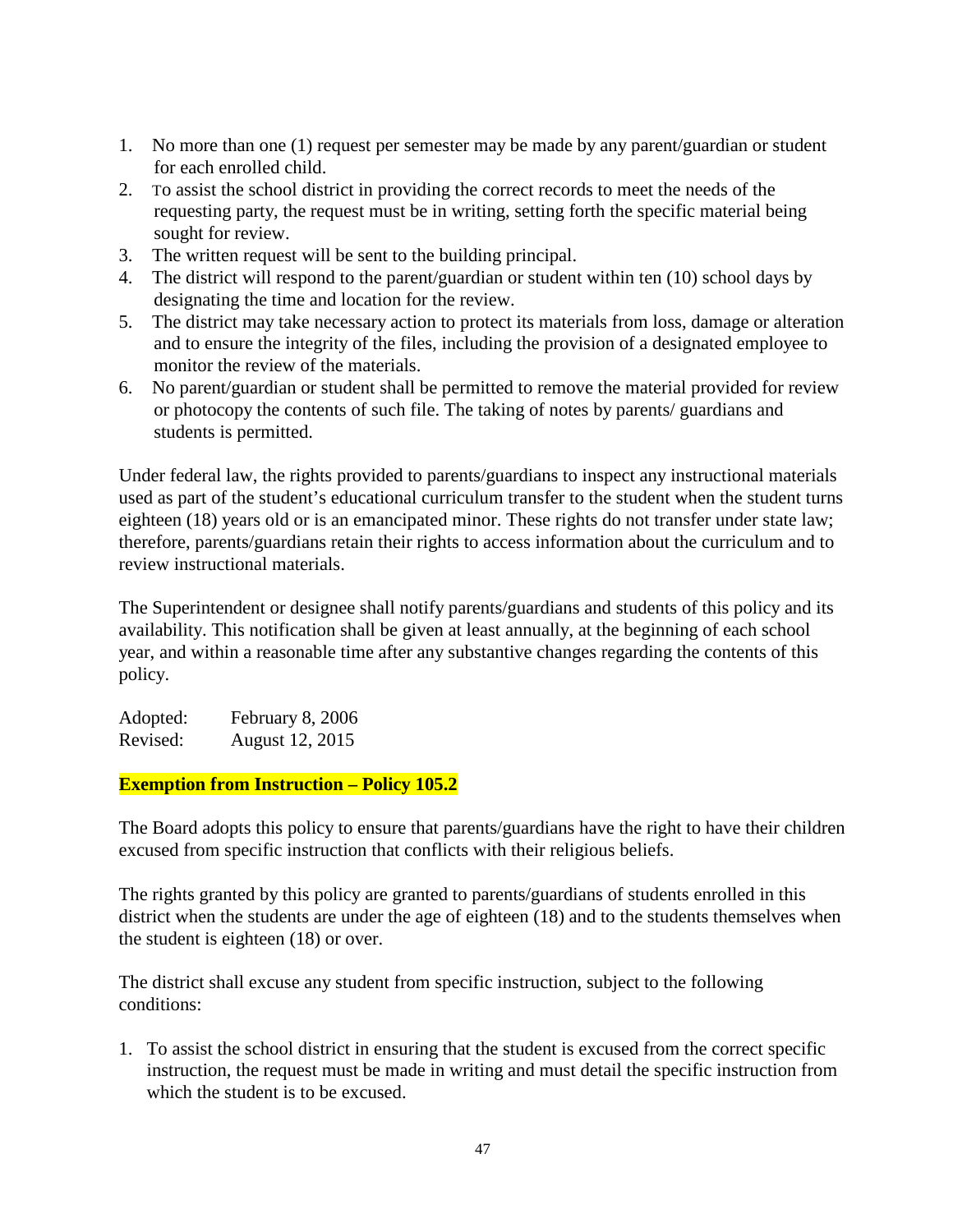- 2. The written request to be excused shall be sent by the parent/guardian or student to the building principal. One (1) copy of the request shall be retained in the student's permanent school records, one (1) copy kept by the school principal, and one (1) copy submitted to the teacher from whose instruction the student is to be excused.
- 3. It shall not be the responsibility of the district or any of its employees to ensure that the student exercises his/her right to be excused in accordance with a parental request. It shall be the responsibility of the student to request permission to leave class when the specific instruction objected to is presented. When the student seeks to be excused, the teacher shall excuse the student if the teacher or principal has a copy of the written request and the written request adequately describes the specific instruction.
- 4. The written request must contain a statement that the specific instruction described conflicts with the religious beliefs of the student or of the parents/ guardians.
- 5. The parent/guardian and/or student may request suggested replacement educational activities. The only permissible educational activity for this purpose shall be in the nature of replacement instruction that is consistent with the goals set for the course and does not require the provision of any extra resources by the district.
- 6. The building principal shall determine where the student shall report during the time the student is excused.
- 7. All students excused from specific instruction shall be required to achieve the academic standards established by the district as necessary for graduation.

Adopted: February 8, 2006

## **Complaints About Instructional Materials – Policy 105.3**

A total education in a free society requires that students be exposed to a broad range of subject matter. Intellectual growth is stimulated by an open environment in which the free and open exchange of ideas is permitted and encouraged. The arbitrary suppression of instructional material defeats the goals of our educational system and is contrary to the constitutional principles upon which our government rests.

Therefore, censorship of instructional material should be undertaken with extreme care and caution, and only where such action is essential to the well-being of students or the school district. Within this context, the district recognizes the following basic principles which are to be applied in resolving complaints about instructional material:

- 1. The Board retains the final authority and responsibility with respect to the selection and the censorship of all instructional material.
- 2. No student, parent/guardian or citizen has the right to determine the nature or content of instructional material used in the educational program, except to the extent that such material affects them personally.
- 3. The school district recognizes the right of the individual student and parent/ guardian to criticize instructional material and to initiate complaints which are intended to benefit the educational program. Matters of personal taste and preference cannot be permitted to compromise the educational goals of the district. However, accommodations may be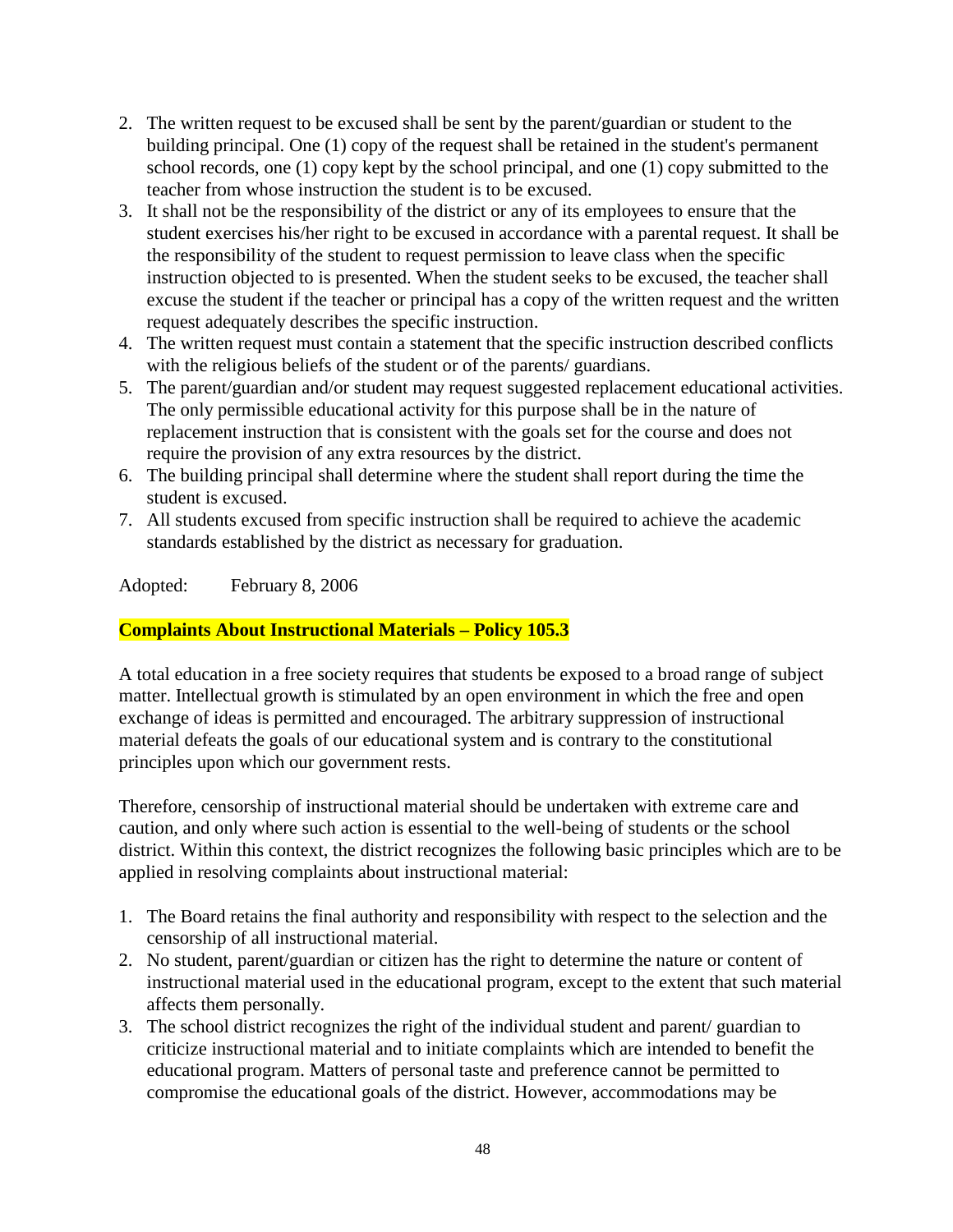achieved on an individual basis where such resolution is otherwise appropriate.

Adopted: February 8, 2006

### **Athletic Eligibility**

In order to be eligible for interscholastic athletic competition, a student must pursue a curriculum defined and approved by the principal as full time curriculum. A student shall be placed on academic probation if they fail to maintain a 2.0 overall grade point average and passing grades in English, mathematics, social studies, and science (if scheduled). A student on academic probation shall have their academic progress monitored by the principal or designee on a weekly basis and shall remain on academic probation for the remainder of the season for the sport in which the student is participating.

A student will be declared academically ineligible for interscholastic athletics if they fail to maintain a minimum of passing grades in at least four full-credit subjects, or the equivalent, as of each Friday during a grading period. Additionally, any student on academic probation that is not making adequate progress as determined by the principal or designee shall also be declared ineligible as of each Friday during a grading period.

In cases where a student's cumulative work from the beginning of the grading period does not, as of any Friday, meet the above standards, the student shall be ineligible from the immediately following Sunday through the Saturday immediately following the next Friday as of which the student's cumulative work from the beginning of the grading period meets the above standards.

In cases where a student's work in any preceding grading period does not meet the above standards, the student shall be ineligible to participate in interscholastic athletics for at least fifteen (15) school days of the next grading period.

At the end of the school year, the student's final grades in the student's subjects rather than the student's grades for the last grading period shall be used to determine the student's eligibility for the next grading period.

A student who is absent from school during a semester for a total of 20 or more school days shall not be eligible to participate in any athletic contest until he or she has been in attendance for a total of 45 school days following the  $20<sup>th</sup>$  day of absence.

## **Extracurricular Activities**

In order to be eligible for extracurricular activities, a student must pursue a curriculum defined and approved by the principal as full time curriculum. A student shall be placed on academic probation if they fail to maintain a 2.0 overall grade point average and passing grades in English, mathematics, social studies, and science (if scheduled). A student on academic probation shall have their academic progress monitored by the principal or designee on a weekly basis and shall remain on academic probation for the remainder of the season for the activity in which the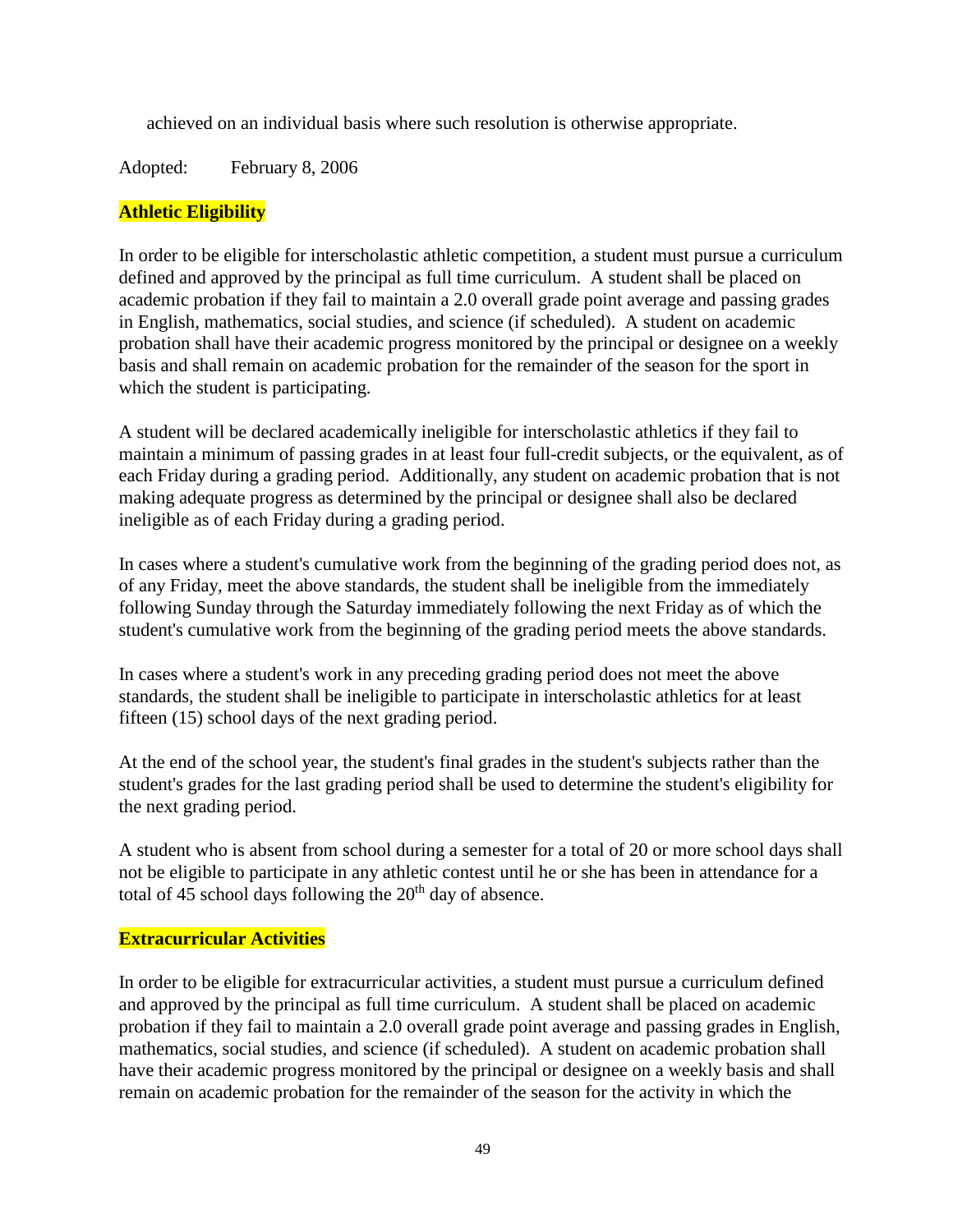student is participating.

A student will be declared academically ineligible for extracurricular activities if they fail to maintain a minimum of passing grades in at least four full-credit subjects, or the equivalent, as of each Friday during a grading period. Additionally, any student on academic probation that is not making adequate progress as determined by the principal or designee shall also be declared ineligible as of each Friday during a grading period.

### **Student Records – Policy 216**

The Board recognizes its responsibility for the collection, retention, disclosure and protection of student records. The Board also recognizes the legal requirement to maintain the confidentiality of student records and prohibits the unauthorized access, reproduction, and/or disclosure of student education records and personally identifiable information from such records.

The Board shall adopt a comprehensive plan for the collection, maintenance and dissemination of student education records that complies with federal and state laws and regulations and state guidelines. Copies of the adopted student records plan shall be maintained by the district and revised as required by changes in federal or state law and regulations.

Copies of the student records plan shall be submitted to the Department of Education, upon request.

Attendance - includes, but is not limited to, attendance in person or by paper correspondence, videoconference, satellite, Internet, or other electronic information and telecommunications technologies for students who are not physically present in the classroom; and the period during which a person is working under a work-study program.

Directory information - information contained in an education record of a student that would not generally be considered harmful or an invasion of privacy if disclosed. Directory information includes, but is not limited to, the student's name; address; telephone listing; electronic mail address; photograph; date and place of birth; major field of study; grade level; enrollment status; dates of attendance; participation in officially recognized school activities and sports; weight and height of members of athletic teams; degrees, honors and awards received; and the most recent educational agency or institution attended.

Directory information does not include a student's Social Security Number; or student identification (ID) number, except that directory information may include a student ID number, user ID, or other unique personal identifier displayed on a student ID card/badge or used by the student for purposes of accessing or communicating in electronic systems, but only if the identifier cannot be used to gain access to education records except when used in conjunction with one or more factors that authenticate the user's identity, such as a personal identification number (PIN), password, or other factor known or possessed only by the authorized user.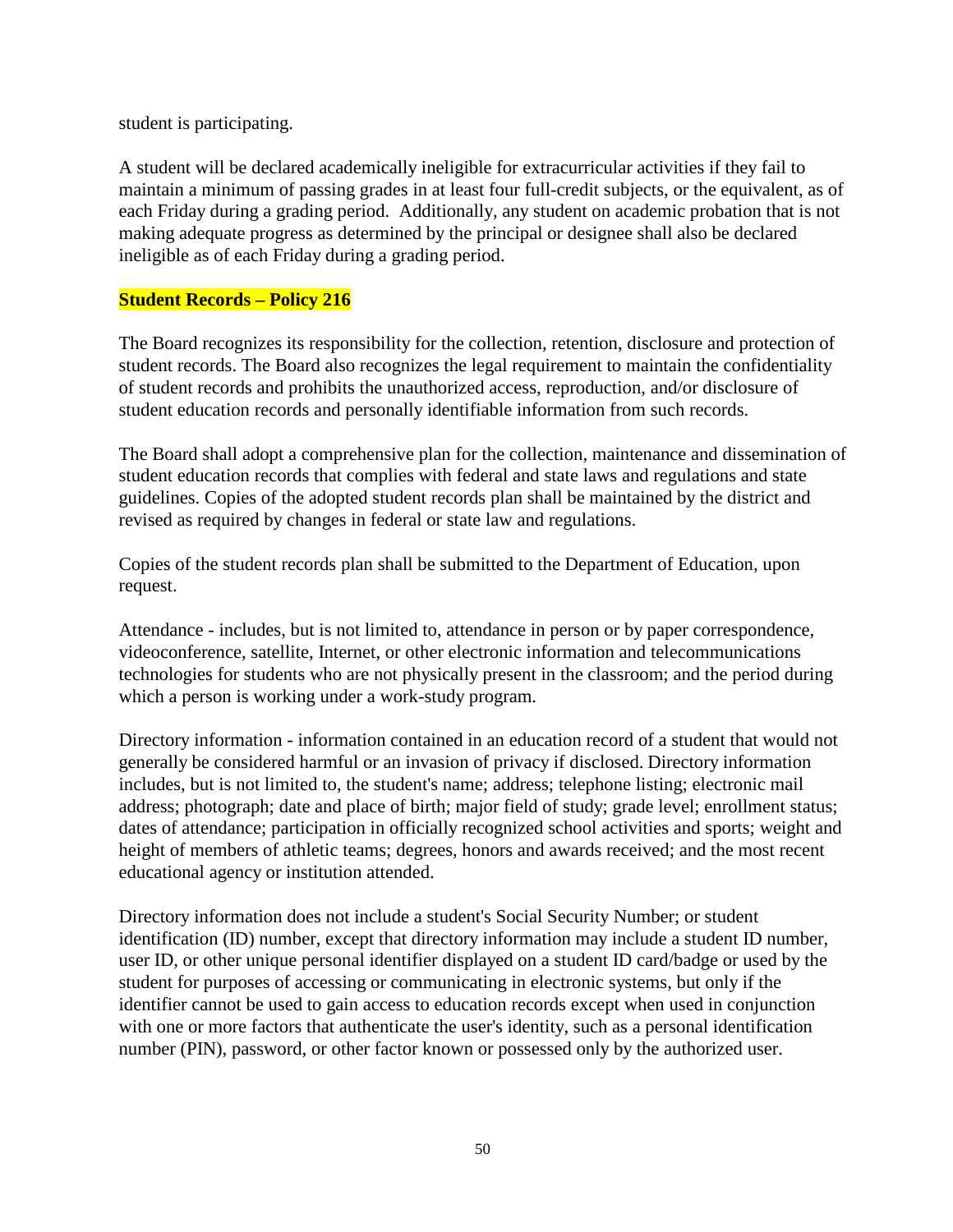Disclosure - permitting access to or the release, transfer or other communication of personally identifiable information contained in education records by any means, including oral, written, or electronic means, to any party, except the party that provided or created the record.

Education records - records that are directly related to a student, maintained by the school district or by a party acting for the school district.

The term does not include:

- 1. Records kept in the sole possession of the maker, are used only as a personal memory aid, and are not accessible or revealed to another individual except a temporary substitute for the maker of the record.
- 2. Records created or received by the district after an individual is no longer a student in attendance and that are not directly related to the individual's attendance as a student.
- 3. Grades on peer-graded papers before they are collected and recorded by a teacher.
- 4. Other records specifically excluded from the definition of education records under the Family Educational Rights and Privacy Act (FERPA) and its implementing regulations.

Eligible student - a student who has attained eighteen (18) years of age or is attending an institution of postsecondary education. All rights accorded to and consent required of the parent of the student shall thereafter only be accorded to and required of the eligible student. In cases where an eligible student is dependent upon the parent as defined in the Internal Revenue Code, the district shall make the education records accessible to the parent of said student.

Parent - includes a natural parent, a guardian or an individual acting as a parent of a student in the absence of a parent/guardian. The district shall give full rights to either parent unless the district has been provided with evidence that there is a state law, court order, or a legally binding document governing such matters as divorce, separation, or custody that specifically revokes these rights.

Personally identifiable information - includes, but is not limited to:

- 1. The name of a student, the student's parents or other family members.
- 2. The address of the student or student's family.
- 3. A personal identifier, such as the student's Social Security Number, student number, or biometric record.
- 4. Other indirect identifiers, such as the student's date of birth, place of birth, and mother's maiden name.
- 5. Other information that, alone or in combination, is linked or linkable to a specific student that would allow a reasonable person in the school community, who does not have personal knowledge of the relevant circumstances, to identify the student with reasonable certainty.
- 6. Information requested by a person who the district reasonably believes knows the identity of the student to whom the education record relates.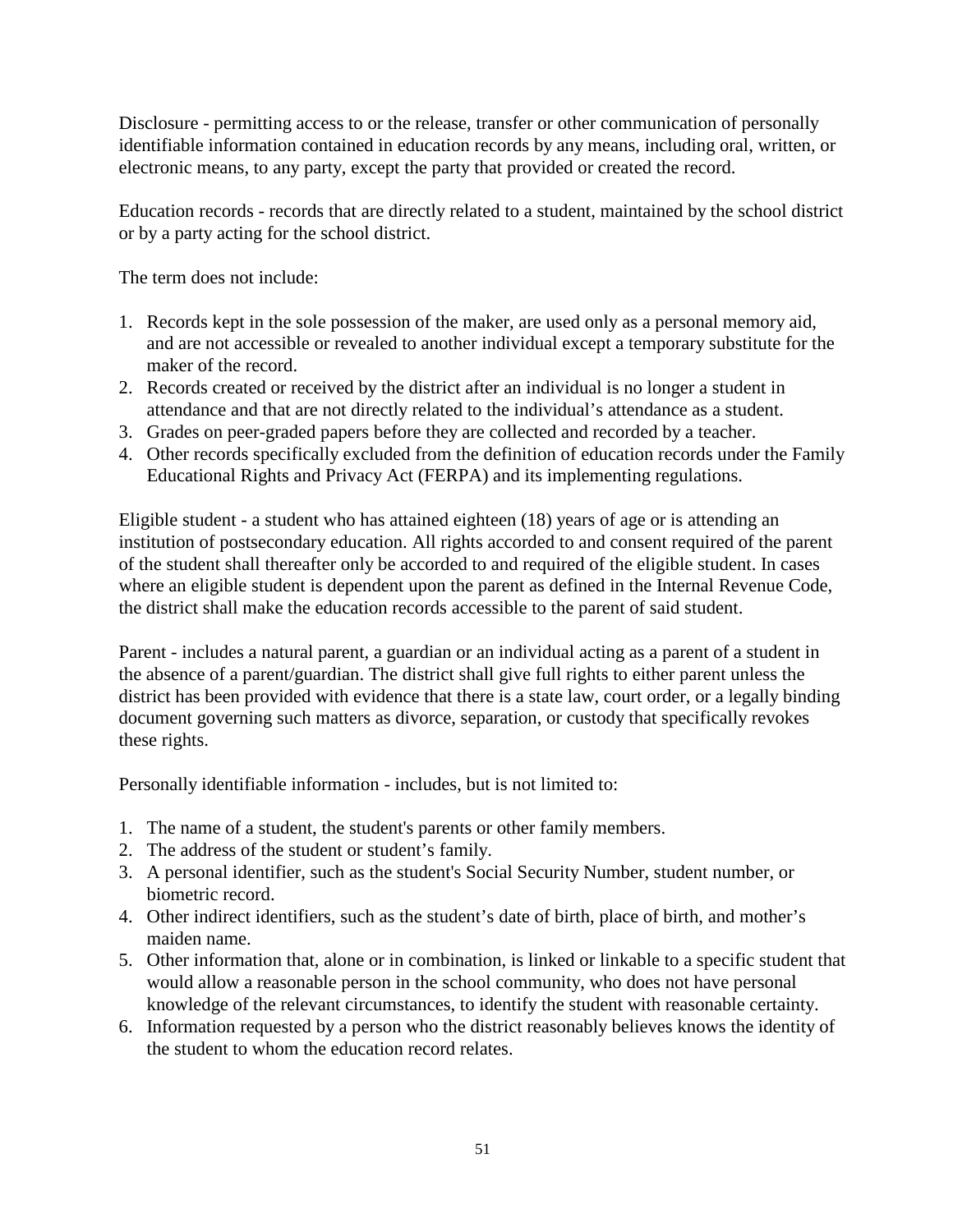Student - includes any individual who is or has been in attendance at the district and regarding whom the district maintains education records.

The Superintendent or designee shall be responsible for developing, implementing, and monitoring the student records plan.

All district personnel having access to student education records shall receive training in the requirements of Board policy, student records plan, and applicable federal and state laws and regulations as directed by the Superintendent.

Each district teacher shall prepare and maintain a record of the work and progress of each student, including the final grade and a recommendation for promotion or retention.

The district's plan for the collection, retention, disclosure and protection of student records shall provide for the following:

- 1. Safeguards to protect the student records when collecting, retaining and disclosing personally identifiable information.
- 2. Ensuring that parents and eligible students, including those who are disabled or have a primary language other than English, are effectively notified of their rights and the procedures to implement those rights, annually and upon enrollment.
- 3. Procedures for the inspection, review, and copying of a student's education records by parents and eligible students. The district may charge a fee for copies of records that are made for parents so long as the fee does not effectively prevent parents from exercising their right to inspect and review those records. The district shall not charge a fee to search for or to retrieve information in response to a parental request.
- 4. Procedures for requesting the amendment of a student's education records that the parent or eligible student believes to be inaccurate, misleading, or otherwise in violation of the student's privacy rights.
- 5. Procedures for requesting and conducting hearings to challenge the content of the student's education records.
- 6. Enumerating and defining the types, locations and persons responsible for education records maintained by the district.
- 7. Determining the types of personally identifiable information designated as directory information.
- 8. Establishing guidelines for the disclosure and redisclosure of student education records and personally identifiable information from student records.
- 9. Reasonable methods to ensure that school district officials obtain access to only those education records in which they have a legitimate educational interest. Such methods shall include criteria for determining who constitutes a school district official and what constitutes a legitimate educational interest.
- 10. Maintaining required records of requests for access and each disclosure of personally identifiable information from each student's education records.
- 11. Ensuring appropriate review, retention, disposal and protection of student records.
- 12. Transferring education records and appropriate disciplinary records to other school districts.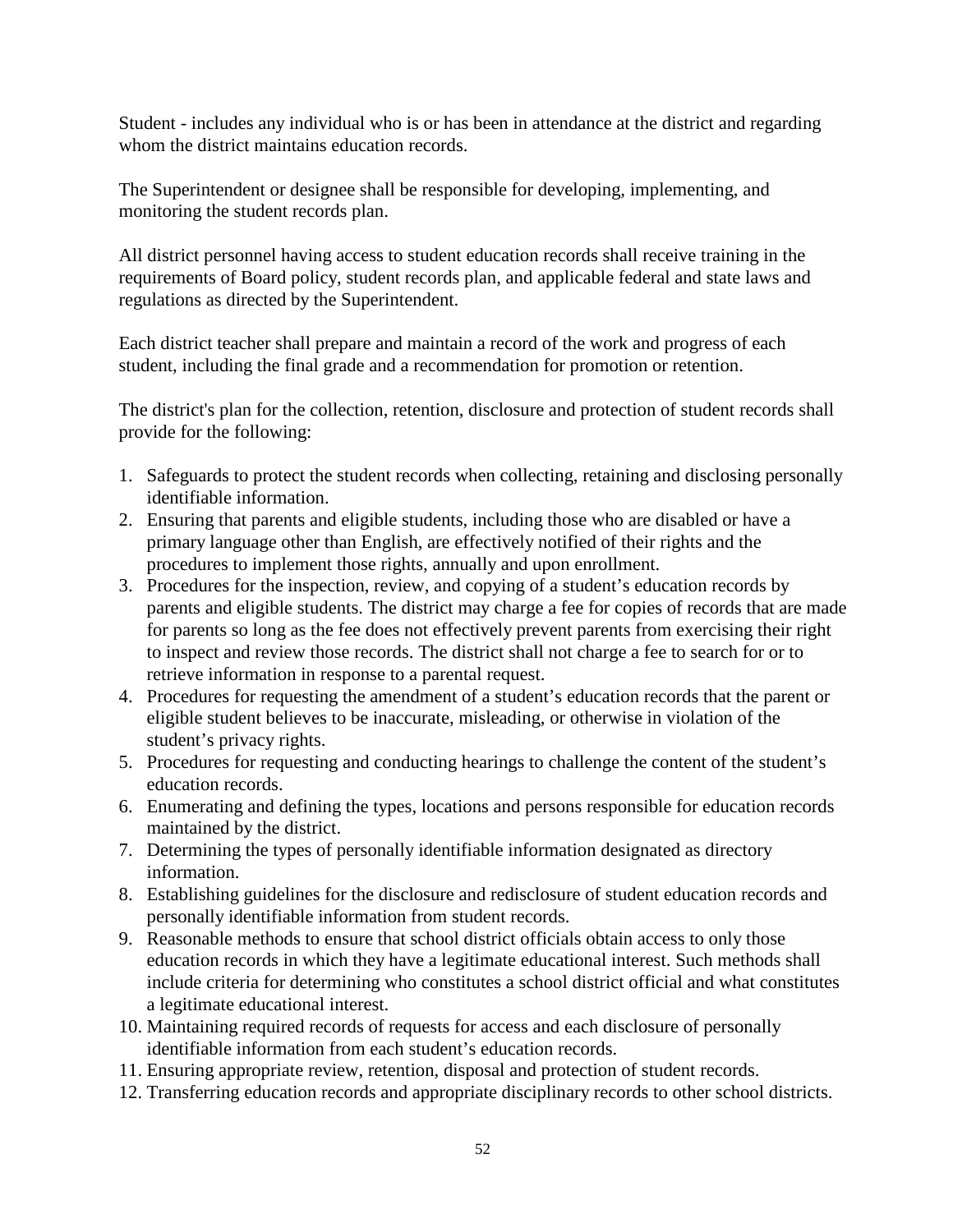### Student Recruitment

Procedures for disclosure of student records and personally identifiable information shall apply equally to military recruiters and postsecondary institutions and shall comply with law and Board policy.

### Missing Child Registration

A missing child notation shall be placed on school records of a student under the age of eighteen (18) reported as missing to school officials by a law enforcement agency. Such notation shall be removed when the school district is notified by the appropriate law enforcement agency that a missing child has been recovered.

In the event the district receives a request for information from the school records of a missing child, the district shall:

- 1. Attempt to obtain information on the identity of the requester.
- 2. Contact the appropriate law enforcement agency to coordinate a response.

No information in the records shall be released to the requester without first contacting the appropriate law enforcement agency.

Adopted: March 8, 2011 Revised: September 12, 2012

## **Student Records – Notification of Rights**

Baldwin-Whitehall School District maintains a cumulative student record for each child. This information is kept in order to assist in the day-to-day operation of the educational programs and to meet the requirements of federal and state laws. The information regarding each child includes student identification and attendance data, information on academic progress and performance and results of standardized group achievement and cognitive ability tests. Records of standardized tests taken by secondary students on a voluntary basis, usually for college entrance purposes, are also recorded. Disciplinary records, certain juvenile history record information and student health records also are maintained as required by state law.

The Family Educational Rights and Privacy Act (FERPA) affords parents and students over 18 years of age ("eligible students") certain rights with respect to the student's education records. They are:

1. The right to inspect and review the student's education records within forty-five (45) days of the day the District receives a request for access.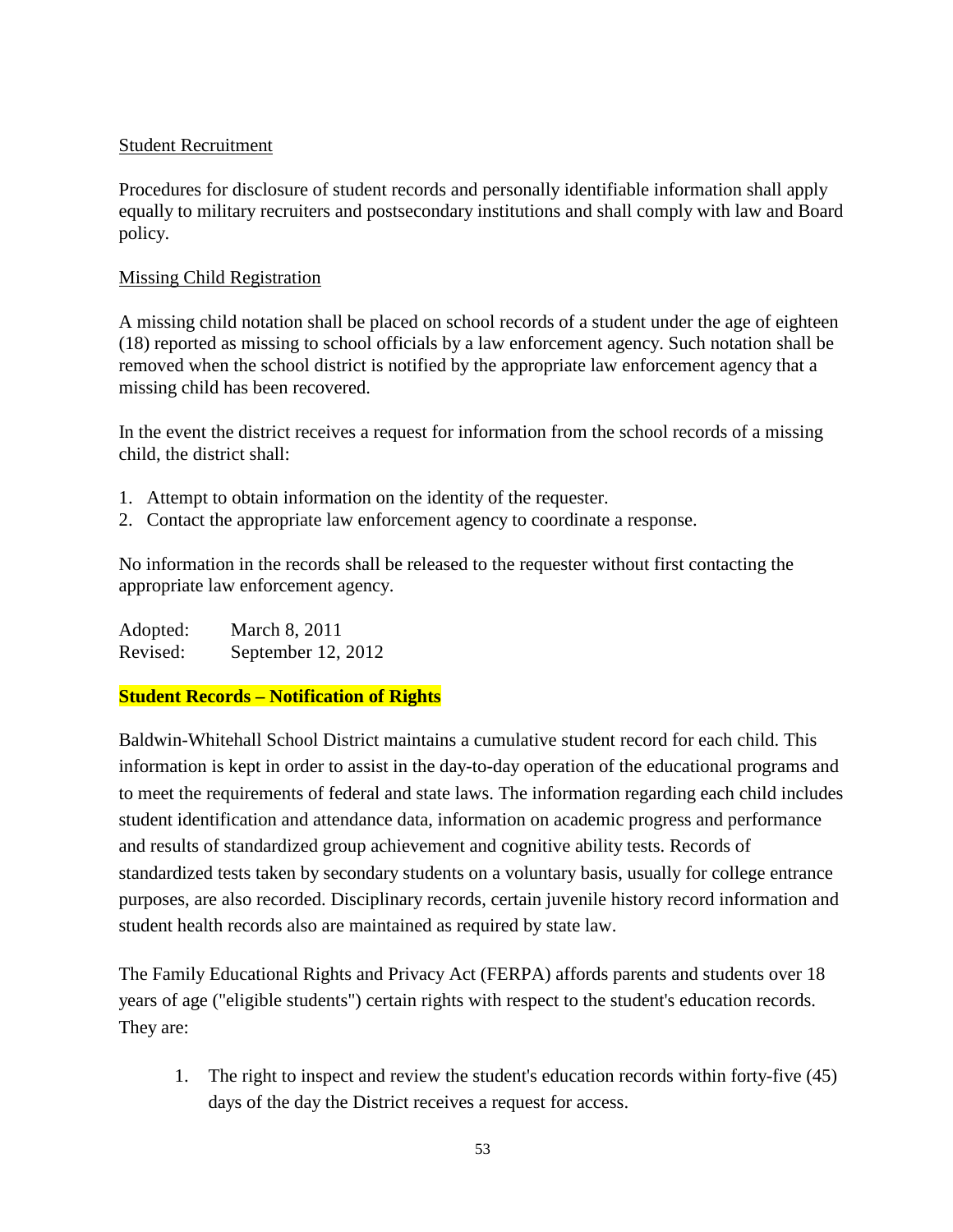Parents or eligible students should submit to the school principal a written request that identifies the record(s) they wish to inspect. The principal will make arrangements for access and notify the parent or eligible student of the time and place where the records may be inspected.

2. The right to request the amendment of the student's education records that the parent or eligible student believes are inaccurate or misleading.

Parents or eligible students may ask the District to amend a record that they believe is inaccurate or misleading. They should write the school principal, clearly identify the part of the record they want changed, and specify why it is inaccurate or misleading.

If the District decides not to amend the record as requested by the parent or eligible student, the District will notify the parent or eligible student of the decision and advise them of their right to a hearing regarding the request for amendment. Additional information regarding the hearing procedures will be provided to the parent or eligible student when notified of the right to a hearing.

3. The right to consent to disclosures of personally identifiable information contained in the student's education records, except to the extent that FERPA authorizes disclosure without consent.

One exception which permits disclosure without consent is disclosure to school officials with legitimate educational interests. A school official is a person employed by the District as an administrator, supervisor, instructor, or support staff member (including health or medical staff); a person serving on the School Board; a school probation officer; a person or company with whom the District has contracted to perform a special task (such as an attorney, auditor, medical consultant, or therapist); or a parent or student serving on an official committee, such as a disciplinary or grievance committee, or assisting another school official in performing his or her tasks. A school official has a legitimate educational interest if the official needs to review an education record in order to fulfill his or her professional responsibility.

Upon request, the District discloses education records without consent to officials of another school district or educational agency in which a student seeks or intends to enroll.

Under FERPA, the District also may disclose without consent "directory information" concerning a student. For example, directory information may be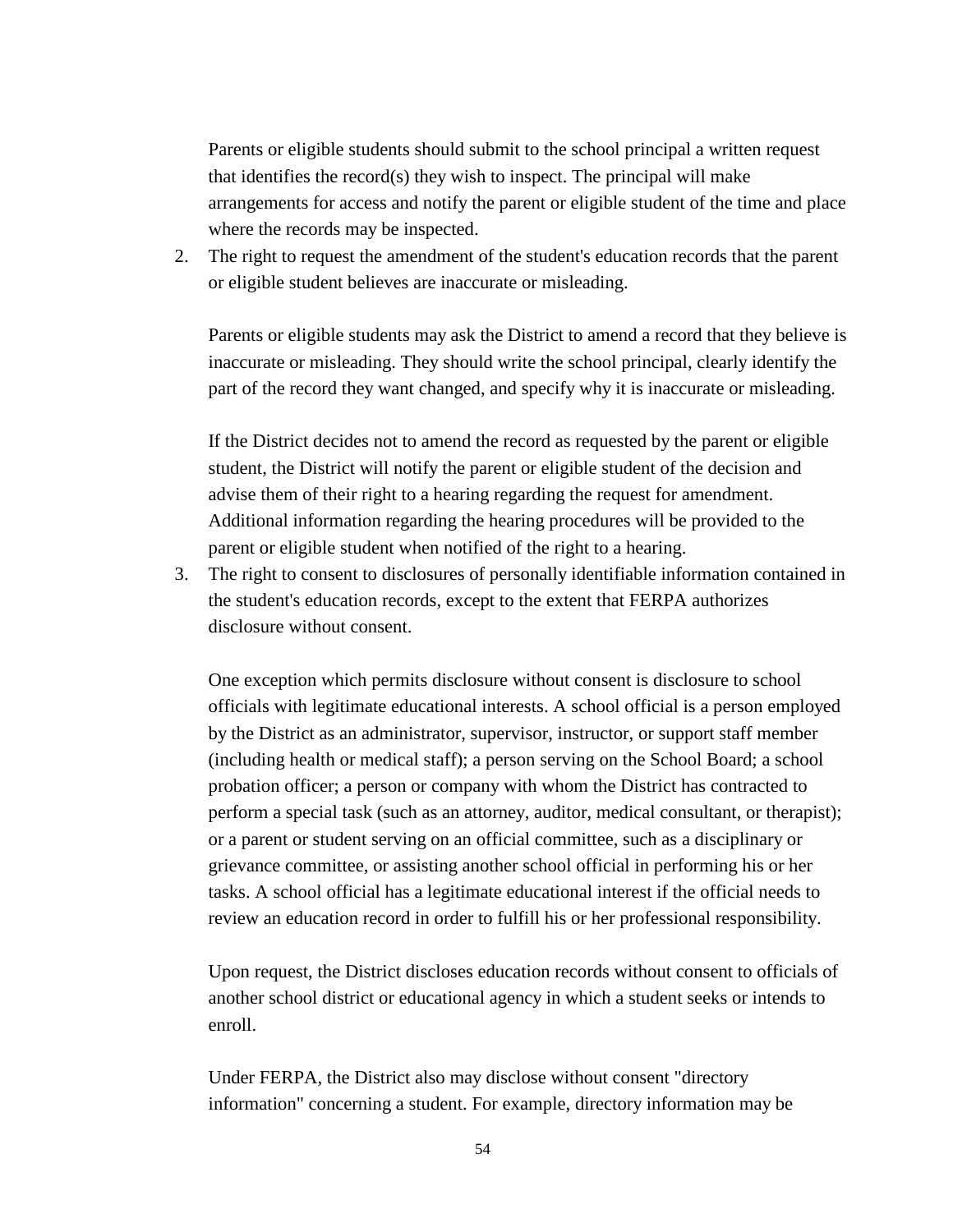included in publications such as sports programs, newspapers, radio and television news releases, awards and graduation programs, yearbooks, musical and play programs and other school publications. Certain directory information also may be disclosed, upon request, to colleges and universities and military recruiters. Directory information is information not generally considered harmful or an invasion of privacy if disclosed, including but not limited to the student's name, address, telephone number, e-mail address, photographs, videotapes and other visual images, date and place of birth, major fields of study, grade level, participation in school activities and sports, weight and height of members of athletic teams, dates of attendance, degrees and awards received and other similar information. Parents who wish to have their children exempted from publication or other disclosure of directory information may do so by letter to the school principal. This includes the right to request that information about their children not be disclosed to military recruiters. The letter must be received by the school principal at least thirty (30) days prior to the date of publication or other disclosure of information.

4. The right to file a complaint with the U.S. Department of Education concerning alleged failures by the District to comply with the requirements of FERPA. The name and address of the office that administers FERPA:

> Family Policy Compliance Office U.S. Department of Education 400 Maryland Avenue, SW Washington, DC 20202-8520

#### **Special Education Services – Policy 113**

The Baldwin-Whitehall School District is responsible for locating, identifying and educating children who are in need of special educational programming. If anyone in the community is aware of a child with a disability such as mental retardation, blindness or deafness or with a physical disability who needs special placement and is not receiving it, please notify the school district at 412-884-6300.

#### **Services for Pre-School-Age Children**

Services for pre-school age children with disabilities, who reside in suburban Allegheny County, are provided through two different systems linked by a transition process. Birth through age two programming is provided through the Pennsylvania Department of Welfare and is coordinated by the Alliance for Infants and Toddlers, Inc. Students who are three years old to entry age are serviced through the Pennsylvania Department of Education funding. This preschool program is presently coordinated by the Allegheny Intermediate Unit's Early Childhood and Family Support Services program, DART.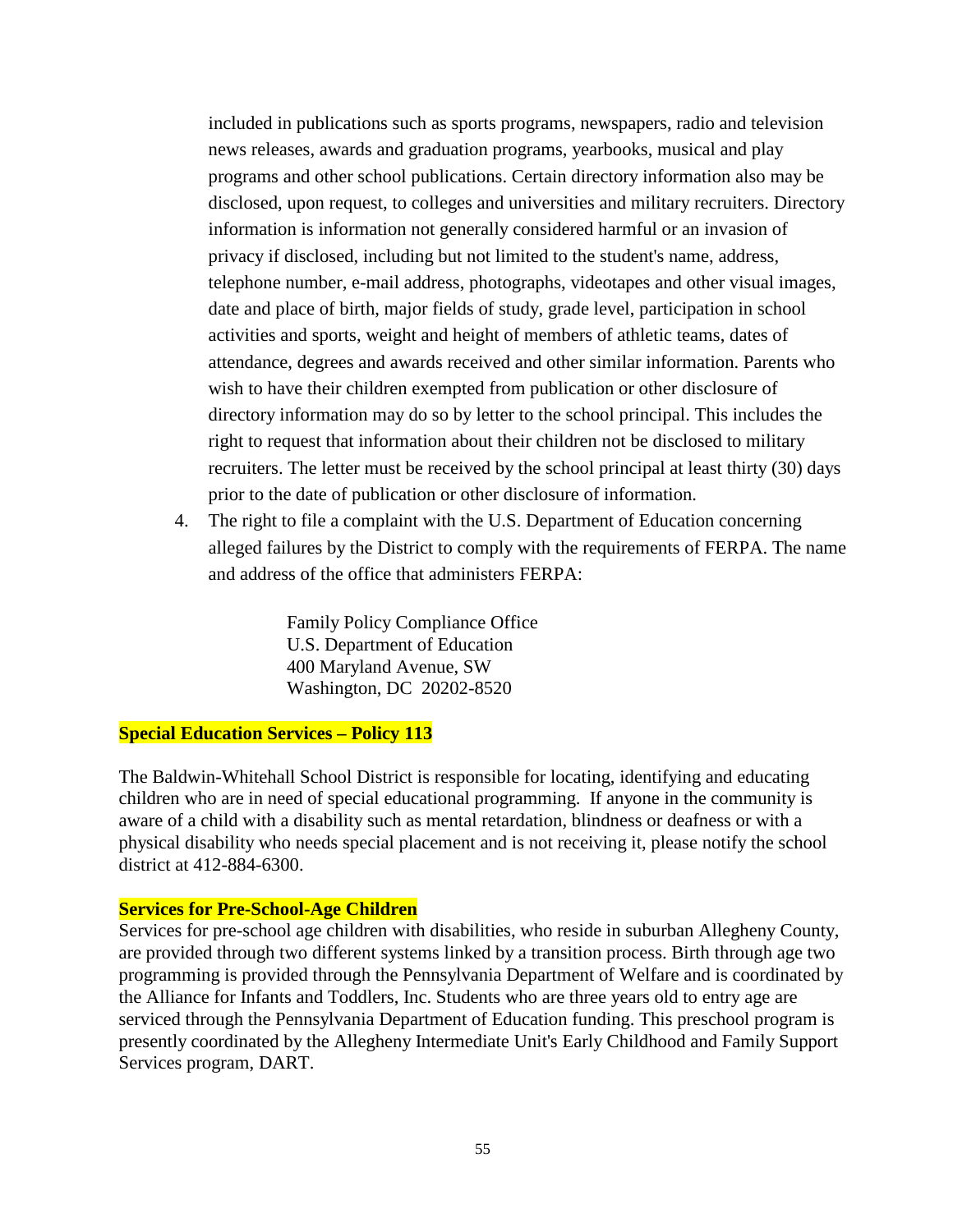For more information, please contact the Alliance for Infants and Toddlers, Inc. at 412-885-6000 or the Allegheny Intermediate Unit/DART Program at 412-394-5736.

### **Services for School-Age Students**

Baldwin-Whitehall School District provides a free, appropriate public education for students according to state and federal mandates. To be eligible, the child must be of school-age, need specially designed instruction, and meet eligibility criteria for one or more of the following physical or mental disabilities as set forth in the Individual with Disabilities Education Act which was re-authorized in 2004:

- Autism
- Visual Impairment including Blindness
- Deaf-Blindness
- Deafness
- Hearing Impairment
- Emotional Disturbance
- Specific Learning Disability
- Speech and Language Impairment
- **Intellectual Disability**
- Multiple Disabilities
- Orthopedic Impairment
- Traumatic Brain Injury
- Other Health Impairment

Students who are eligible for special education are provided with a continuum of services designed to meet their individual needs. These services may include supportive intervention in the regular class, supplemental intervention in the special education class in a regular school, or placement in a special education class outside of the regular school. The extent of special education services and the location for the delivery of such services are determined by the parents and staff at the IEP team meeting and is based on the student's identified needs and abilities, chronological age, and the intensity of the specified intervention. The school district also provides related services, such as transportation, physical therapy, and occupational therapy, that are required to enable the student to derive educational benefits. Special education services within the school district include: learning support, emotional support, life skills support, speech and language support, vision support and hearing support.

## **The Multidisciplinary Evaluation (MDE)**

The Multidisciplinary Evaluation (MDE) is a process to gather information to determine if a child has a disability and needs special education and, if so, the types of services needed. Prior to an MDE, the District must obtain permission via the Permission to Evaluate form. Before an evaluation can occur, the form must be signed by the parent or legal guardian. Multidisciplinary evaluations are coordinated by a certified school psychologist. Team members including the parents, classroom teacher, principal, social worker, school psychologist, persons familiar with the student's educational experience and cultural background, and other pertinent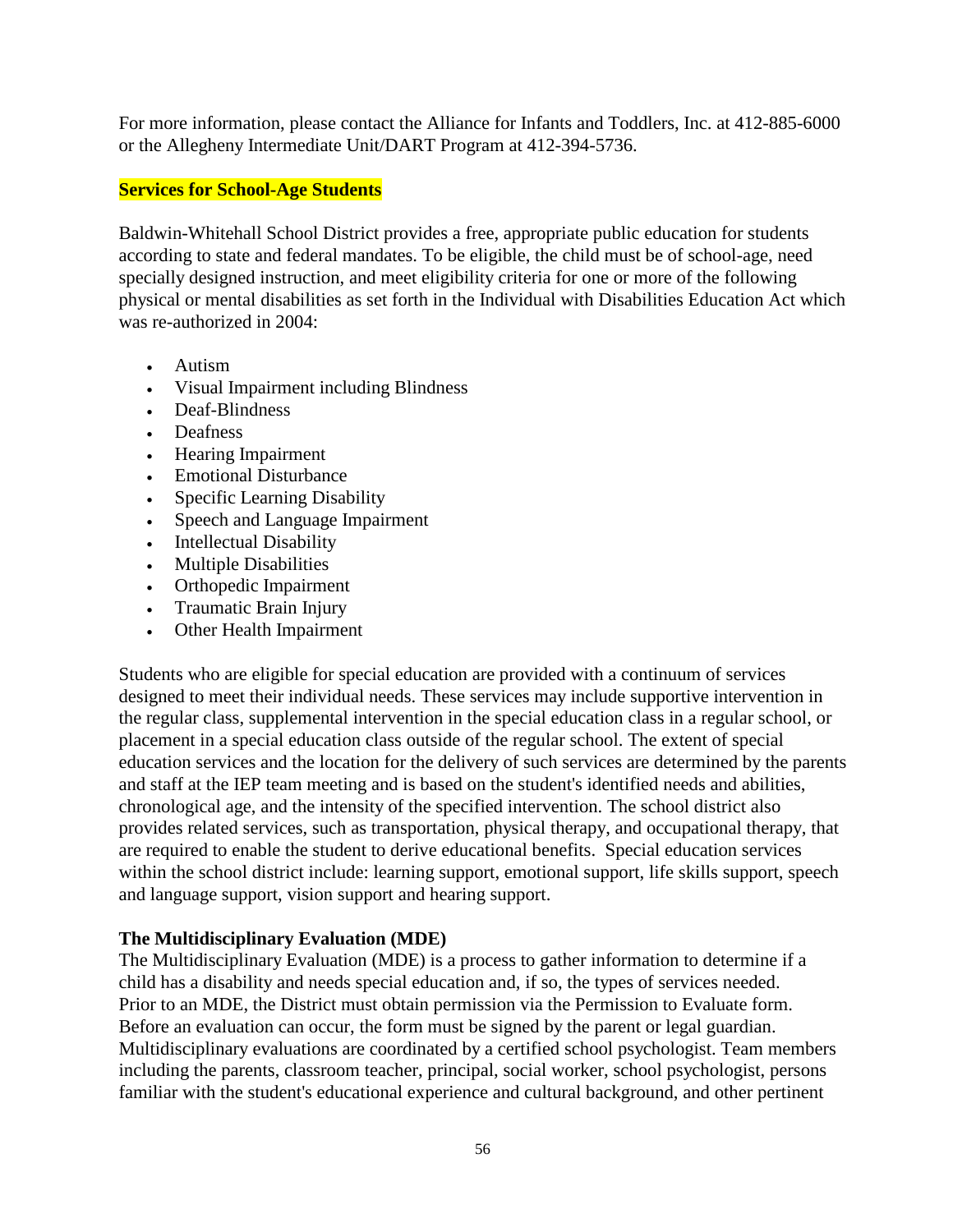individuals that work with the student provide information as a part of the evaluation. The evaluation must be sufficient in scope and depth to provide information about the student's academic functioning, adaptive and social behavior, weaknesses, strengths, and response to intervention. All this information is compiled into an Evaluation Report (ER) which recommends whether a child has one or more disabilities, whether or not the child requires special education, and the type of program and services that the child needs. The ER may recommend that a child is not exceptional and, therefore, does not need special education services. If this is recommended, the report will list changes that may be made in the regular classroom to maximize the child's success. All members *of* the MDT, including the parents, are entitled to review the ER.

When a parent requests a MDE verbally or in writing, the principal will schedule a meeting to discuss the parent/guardian's concerns. This meeting will include the principal, school psychologist, teacher(s) who are knowledgeable in the area(s) of concern and must occur within 10 days of the receipt of the request. The purpose of this procedure is to connect with parents and guardians of struggling students to collaborate solutions that can be implemented immediately. The goal is to support struggling students quickly and efficiently through engaging parents.

At the conclusion of the meeting, the teacher will make recommendations for support which may or may not include evaluation for Special Education Services. If the team determines to increase support without completing an evaluation for eligibility for Special Education Services, the Supervisor of Pupil Services will issue a letter to the parent outlining the decision and supports. Included with that letter will be the Notice of Recommended Educational Placement (NOREP) or Notice of Recommended Assignment (NORA) which indicates the District will not complete the requested evaluation. If the team determines that an evaluation for services is needed, the School Psychologist will explain the process and initiate an evaluation by sending the Permission to Evaluate Form to the parents.

Reevaluations for students who are eligible for special education services are completed every three (3) years or when requested by one or more members of the IEP team and in compliance with the requirements of IDEA. Reevaluations for students with mental retardation are completed every two (2) years.

#### **Individualized Education Program (IEP)**

Children with a disability and in need of specially designed instruction are entitled to receive special education services. These services are described in the Individualized Education Program (IEP) which is written by the IEP team. Required members of the IEP team include:

- The child's parents
- At least one of the child's regular education teachers
- At least one special education teacher
- A representative of the public agency who is qualified to provide, or supervise the provision of, specially designed instruction to meet the unique needs of children with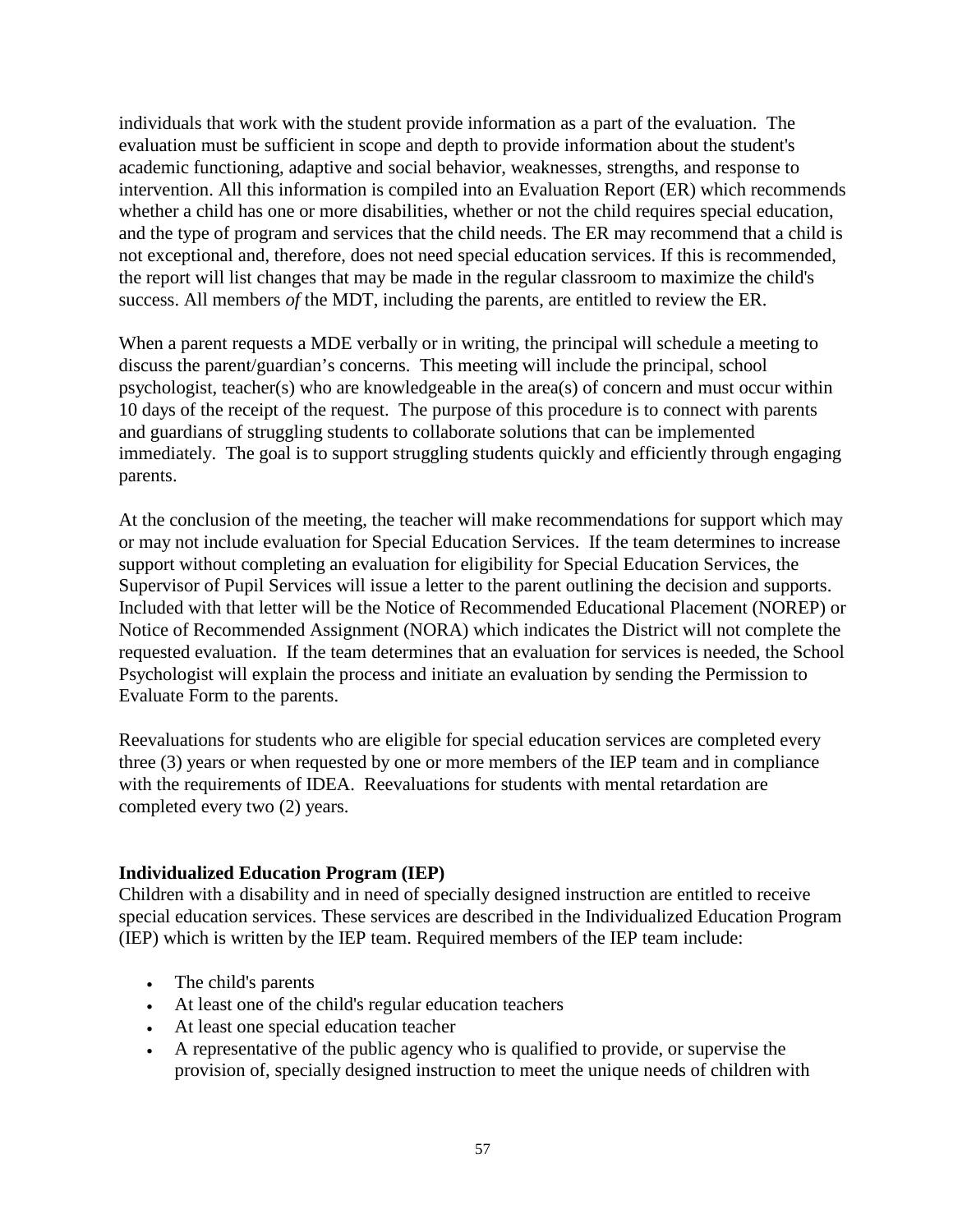disabilities; is knowledgeable about the general education curriculum; and is knowledgeable about the availability of resources of the public agency.

- Someone who can interpret the evaluation results, who may already be a member of the team
- At your request or that of the school, other people who know the child well or who have worked with your child
- The child (at age 14 or any time before that age, at the parent's request
- A representative from a vocational-technical school if a vocational-technical school is being considered for the child

The IEP team will review all the evaluation material to determine how the child is performing in school, and write annual measurable goals to meet the child's needs. IEPs for eligible students are developed on an annual basis, or sooner, if requested by one or more members of the IEP team. The extent of special education services and the location for the delivery of such services are determined by the IEP team and are based on the student's identified needs and abilities, chronological age and the level of intensity of the specified intervention.

## **Notice of Recommended Education Placement (NOREP)**

Once the IEP has been developed, a Notice of Recommended Educational Placement (NOREP) is issued to the parent. The NOREP explains the placement or class recommended for your child and explains the rights of parents. Parents must approve the NOREP in writing for the child's initial special education placement. The Baldwin-Whitehall School District offers a continuum of educational services designed to meet the needs of eligible students. In addition, related services such as transportation, occupational therapy, physical therapy, vision support, deaf and hearing support, and speech and language support are available to those students who qualify.

Detailed information regarding special education procedures may be obtained by calling the Pupil Services Department at 412.884.6300 Ext. 7342.

Potential Signs of Developmental Delay and/or Characteristics that could be Symptoms of a Disability can be found at [www.parentcenterhub.org/repository/categories](http://www.parentcenterhub.org/repository/categories) (Center for Parent information and Resources).

The definitions of these specific disability terms from the IDEA regulations are shown beneath each term listed below. Note, in order to fully meet the definition and eligibility for special education and related services as a "child with a disability," a child's educational performance must be [adversely](http://nichcy.org/disability/categories#adversely)  [affected](http://nichcy.org/disability/categories#adversely) due to the disability. (CPIR, www.parentcenterhub.org/repository/categories)

1. [Autism](http://nichcy.org/disability/specific/autism/)**…**

means a developmental disability significantly affecting verbal and nonverbal communication and social interaction, generally evident before age three, that [adversely affects](http://nichcy.org/disability/categories#adversely) a child's educational performance. Other characteristics often associated with autism are engaging in repetitive activities and stereotyped movements, resistance to environmental change or change in daily routines, and unusual responses to sensory experiences. The term autism does not apply if the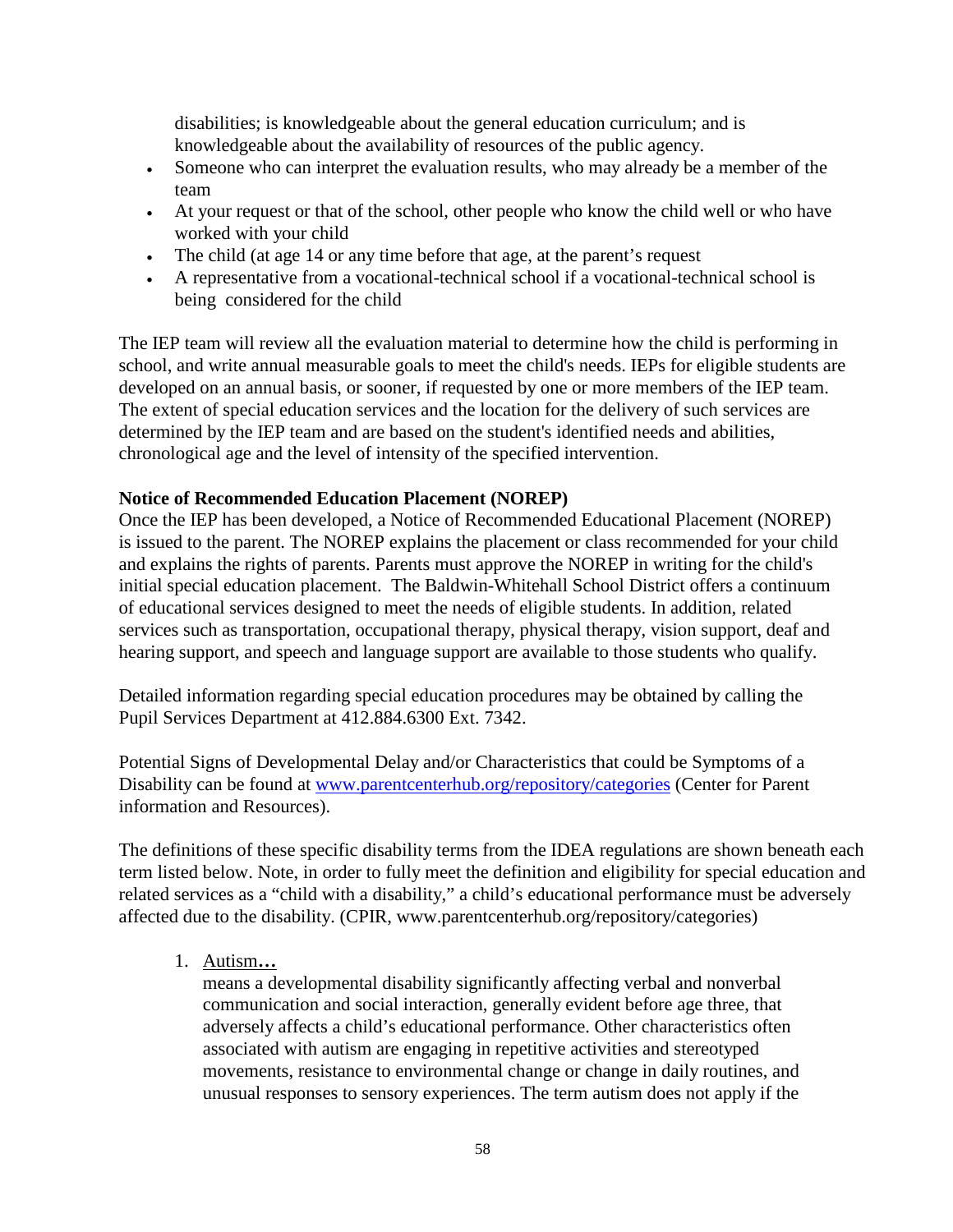child's educational performance is adversely affected primarily because the child has an emotional disturbance, as defined in #5 below.

A child who shows the characteristics of autism after age 3 could be diagnosed as having autism if the criteria above are satisfied.

### 2. [Deaf-Blindness](http://nichcy.org/disability/specific/deafblindness/)**…**

means concomitant [simultaneous] hearing and visual impairments, the combination of which causes such severe communication and other developmental and educational needs that they cannot be accommodated in special education programs solely for children with deafness or children with blindness.

### 3. [Deafness](http://nichcy.org/disability/specific/hearingloss/)**…**

means a hearing impairment so severe that a child is impaired in processing linguistic information through hearing, with or without amplification, that [adversely affects](http://nichcy.org/disability/categories#adversely) a child's educational performance.

### 4. [Emotional Disturbance…](http://nichcy.org/disability/specific/emotionaldisturbance/)

means a condition exhibiting one or more of the following characteristics over a long period of time and to a marked degree that [adversely affects](http://nichcy.org/disability/categories#adversely) a child's educational performance:

- a. An inability to learn that cannot be explained by intellectual, sensory, or health factors.
- b. An inability to build or maintain satisfactory interpersonal relationships with peers and teachers.
- c. Inappropriate types of behavior or feelings under normal circumstances.
- d. A general pervasive mood of unhappiness or depression.
- e. A tendency to develop physical symptoms or fears associated with personal or school problems.

The term includes schizophrenia. The term does not apply to children who are socially maladjusted, unless it is determined that they have an emotional disturbance.

5. [Hearing Impairment…](http://nichcy.org/disability/specific/hearingloss/)

means an impairment in hearing, whether permanent or fluctuating, that [adversely](http://nichcy.org/disability/categories#adversely)  [affects](http://nichcy.org/disability/categories#adversely) a child's educational performance but is not included under the definition of "deafness."

6. [Intellectual Disability…](http://nichcy.org/disability/specific/intellectual/)

means significantly subaverage general intellectual functioning, existing concurrently [at the same time] with deficits in adaptive behavior and manifested during the developmental period, that [adversely affects](http://nichcy.org/disability/categories#adversely) a child's educational performance.

(*Editor's Note, February 2011:* "Intellectual Disability" is a new term in IDEA. Until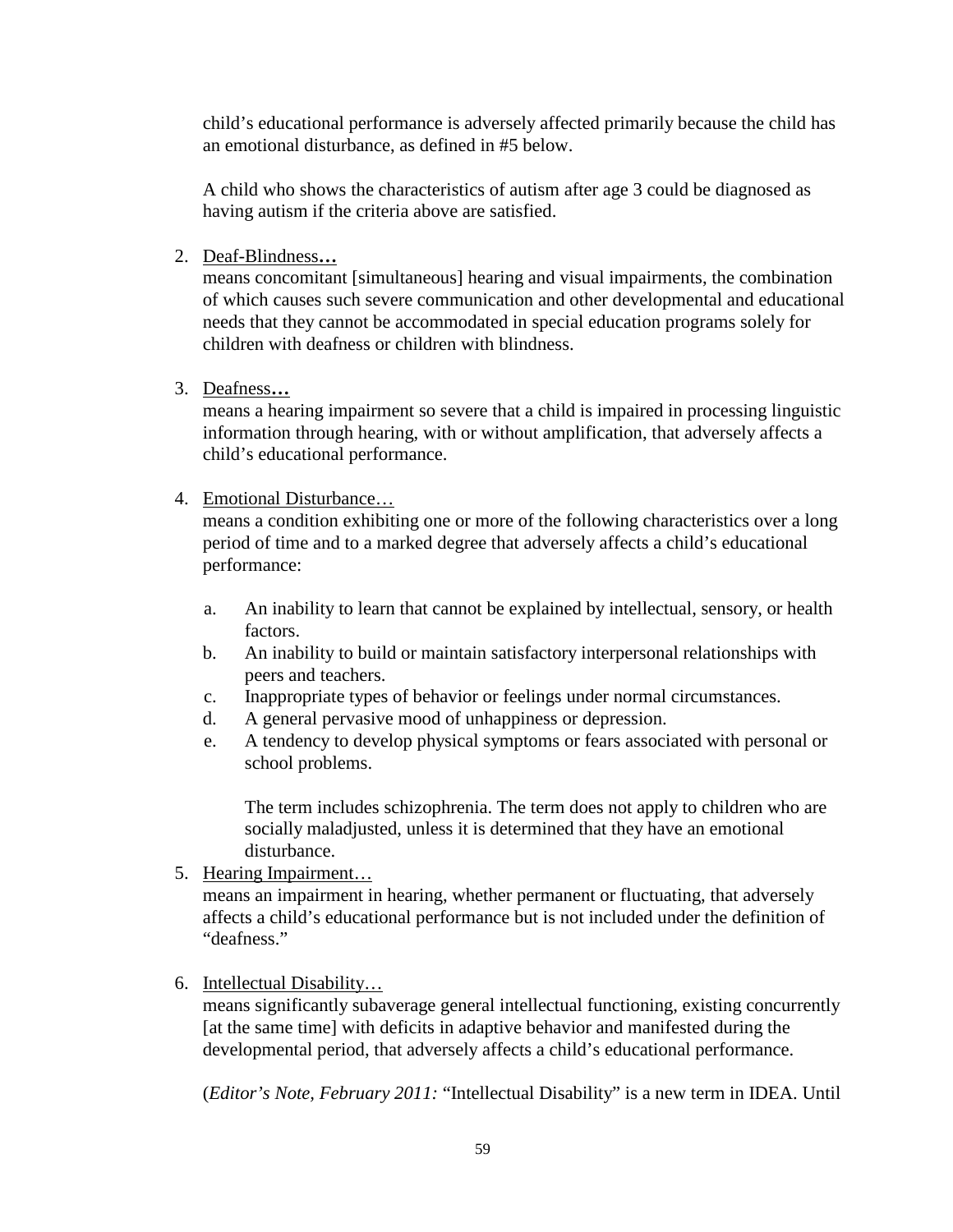October 2010, the law used the term "mental retardation." In October 2010, [Rosa's](http://blog.govdelivery.com/usodep/2010/10/president-obama-signs-rosas-law.html)  [Law](http://blog.govdelivery.com/usodep/2010/10/president-obama-signs-rosas-law.html) was signed into law by President Obama. Rosa's Law changed the term to be used in future to "intellectual disability." The definition of the term itself did not change and is what has just been shown above.

7. [Multiple Disabilities…](http://nichcy.org/disability/specific/multiple/)

means concomitant [simultaneous] impairments (such as intellectual disabilityblindness, intellectual disability-orthopedic impairment, etc.), the combination of which causes such severe educational needs that they cannot be accommodated in a special education program solely for one of the impairments. The term does not include deaf-blindness.

8. Orthopedic Impairment…

means a severe orthopedic impairment that [adversely affects](http://nichcy.org/disability/categories#adversely) a child's educational performance. The term includes impairments caused by a congenital anomaly, impairments caused by disease (e.g., poliomyelitis, bone tuberculosis), and impairments from other causes (e.g., cerebral palsy, amputations, and fractures or burns that cause contractures).

9. [Other Health Impairment…](http://nichcy.org/disability/specific/ohi/)

means having limited strength, vitality, or alertness, including a heightened alertness to environmental stimuli, that results in limited alertness with respect to the educational environment, that—

- a. is due to chronic or acute health problems such as asthma, attention deficit disorder or attention deficit hyperactivity disorder, diabetes, epilepsy, a heart condition, hemophilia, lead poisoning, leukemia, nephritis, rheumatic fever, sickle cell anemia, and Tourette syndrome; and
- b. [adversely affects](http://nichcy.org/disability/categories#adversely) a child's educational performance.
- 10. [Specific Learning Disability…](http://nichcy.org/disability/specific/ld/)

means a disorder in one or more of the basic psychological processes involved in understanding or in using language, spoken or written, that may manifest itself in the imperfect ability to listen, think, speak, read, write, spell, or to do mathematical calculations. The term includes such conditions as perceptual disabilities, brain injury, minimal brain dysfunction, dyslexia, and developmental aphasia. The term does not include learning problems that are primarily the result of visual, hearing, or motor disabilities; of mental retardation; of emotional disturbance; or of environmental, cultural, or economic disadvantage.

11. [Speech or Language Impairment…](http://nichcy.org/disability/specific/speechlanguage/)

means a communication disorder such as stuttering, impaired articulation, a language impairment, or a voice impairment that [adversely affects](http://nichcy.org/disability/categories#adversely) a child's educational performance.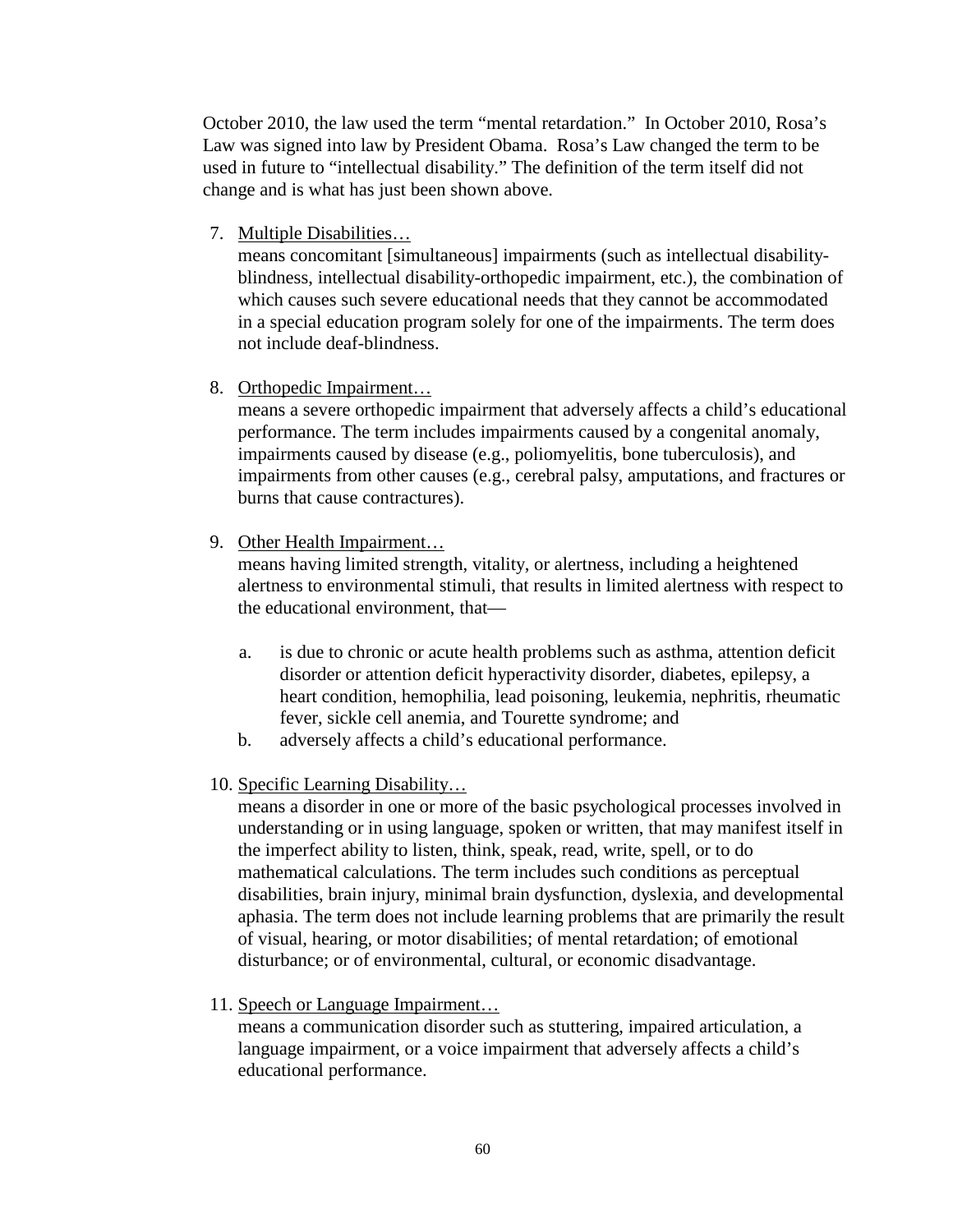12. [Traumatic Brain Injury…](http://nichcy.org/disability/specific/tbi/)

means an acquired injury to the brain caused by an external physical force, resulting in total or partial functional disability or psychosocial impairment, or both, that [adversely affects](http://nichcy.org/disability/categories#adversely) a child's educational performance. The term applies to open or closed head injuries resulting in impairments in one or more areas, such as cognition; language; memory; attention; reasoning; abstract thinking; judgment; problem-solving; sensory, perceptual, and motor abilities; psychosocial behavior; physical functions; information processing; and speech.

The term does not apply to brain injuries that are congenital or degenerative, or to brain injuries induced by birth trauma.

13. [Visual Impairment Including Blindness…](http://nichcy.org/disability/specific/visualimpairment/) means an impairment in vision that, even with correction, [adversely affects](http://nichcy.org/disability/categories#adversely) a child's educational performance. The term includes both partial sight and blindness.

## **Services for Protected Handicapped Students (Chapter 15)**

In compliance with state and federal law, the Baldwin-Whitehall School District will provide to each protected handicapped student without discrimination or cost to the student, or family, those related aids, services or accommodations which are needed to provide equal opportunity to participate in and obtain the benefits of the school program and extracurricular activities to the maximum extent appropriate to the student's abilities. In order to qualify as a protected handicapped student, the child must be of school-age with a physical or mental disability which substantially limits or prohibits participation in or access to an aspect of the school program.

These services for "protected handicapped students" are distinct from those applicable to all eligible or exceptional students enrolled or seeking enrollment in special education programs. Parents may request evaluation for services under Chapter 15 by contacting the building principal.

For further information on the evaluation procedures and provision of service to protected handicapped students, contact your building principal or the Pupil Services Department.

Pupil Services Department Baldwin-Whitehall School District 4900 Curry Road Pittsburgh, PA 15236-1817 412.884.6300 Ext. 7342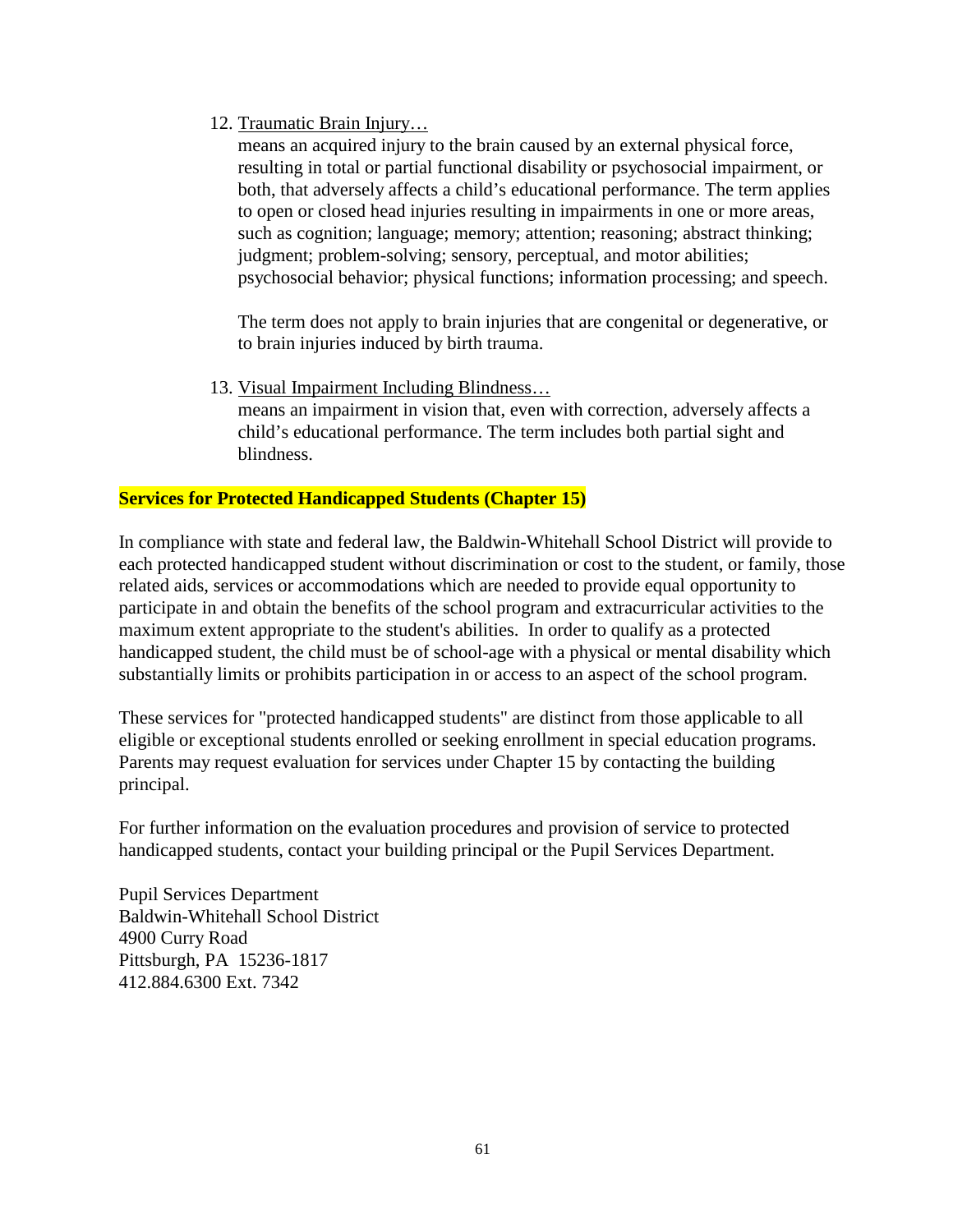#### **Services for Students in Non-Public Schools**

Non-public school students who are eligible for special education services have the opportunity to enroll on a part-time, dual-enrollment basis in a special education program operated within the District.

Parents of nonpublic school students who suspect that their child is eligible and in need of special education may request a multidisciplinary team evaluation of their child through a written request to the Pupil Services Department.

#### **Gifted Education Services and Programs**

The Baldwin-Whitehall School District recognizes that the pace of change in our world is placing new and more complex demands on students and schools. These demands impact the acquisition and use of knowledge, the nature and speed of communication, the scope of business and finance, and the manner in which people conduct their daily lives. The school's responsibility is to promote the importance of learning and seek the support of the entire community in the education and training of young people. It is our intent to provide all students in the Baldwin-Whitehall School District the opportunities to participate in challenges and enrichment experiences that meet instructional and academic needs/abilities.

Our District program is transitioning from a more traditional test and place model to a true comprehensive and inclusive enrichment model. Data from the WISC-IV, Woodcock-Johnson Tests of Achievement, GATES scale, teacher recommendations, and information provided by the parents in still utilized to determine the need for gifted services based on the scores along with the other multiple criteria. However, our new model represents the District's commitment to providing these enrichment opportunities to all students. Selection for activities is based on multiple data measures, student interest level, academic strength, and counselor and/or teacher recommendation. Students will have access and offered opportunities as appropriate to their individual needs whether they are identified as mentally gifted or not.

#### **Title I**

Parents in all Title I schools have the right to request and receive timely information on the professional qualifications of their children's classroom teachers and paraprofessionals who provide instructional services. This applies to all children in the school, whether or not they receive identifiable Title I services.

#### **Supplemental Discipline Records – Policy 216.1**

The school district shall maintain required records concerning adjudicated students and transfer students disciplined for offenses involving weapons, alcohol, drugs and violence on school property.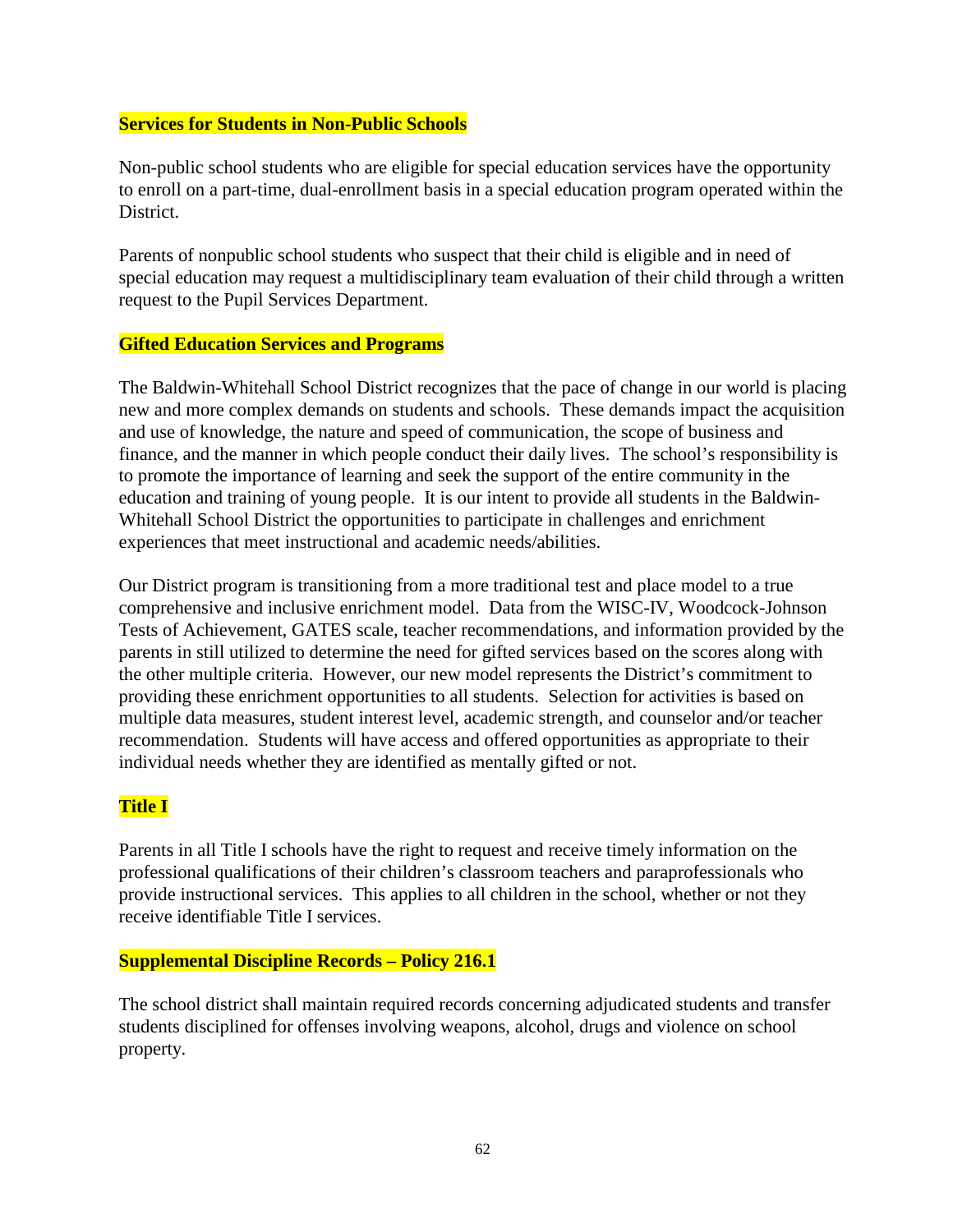### Adjudicated Students

Through the juvenile probation department, the court shall report to school principals information concerning the adjudication of an enrolled student. Such reports shall include a description of delinquent acts committed by the student, disposition of the case, probation or treatment reports, prior delinquent history, the supervision plan, and any other information deemed necessary.

The building principal must share this information with the student's teacher and the principal of another school to which the student may transfer.

Required reports concerning an adjudicated student shall be maintained separately from the student's official school record.

### Transfer Students

Upon registration and prior to admission to the school district, the parent/guardian or person having charge of the student shall provide a sworn statement or affirmation stating whether the student previously was or presently is suspended or expelled from any public or private school for an offense involving weapons, alcohol or drugs; willful infliction of injury to another person; or any act of violence committed on school property. The statement shall include the dates of suspension or expulsion and the name of the school from which the student was suspended or expelled for these reasons.

Parents/Guardians shall be informed that any willful false statements concerning this registration shall be a misdemeanor of the third degree.

This registration statement shall be maintained as part of the student's disciplinary record.

When a student transfers to a district school from another school district, a nonpublic school, or other school within this district, the district shall request a certified copy of the student's disciplinary record from the school from which the student is transferring. The sending school shall have ten (10) days from receipt of the request to provide the disciplinary record. This record shall be maintained as part of the student's disciplinary record and shall be available for inspection as required by law.

When a student transfers from a district school to another school district, a nonpublic school or other school within the district, the district shall transmit a certified copy of the student's disciplinary record within ten (10) days of receiving the request from the school to which the student has transferred.

Adopted: March 8, 2006 Revised: September 12, 2012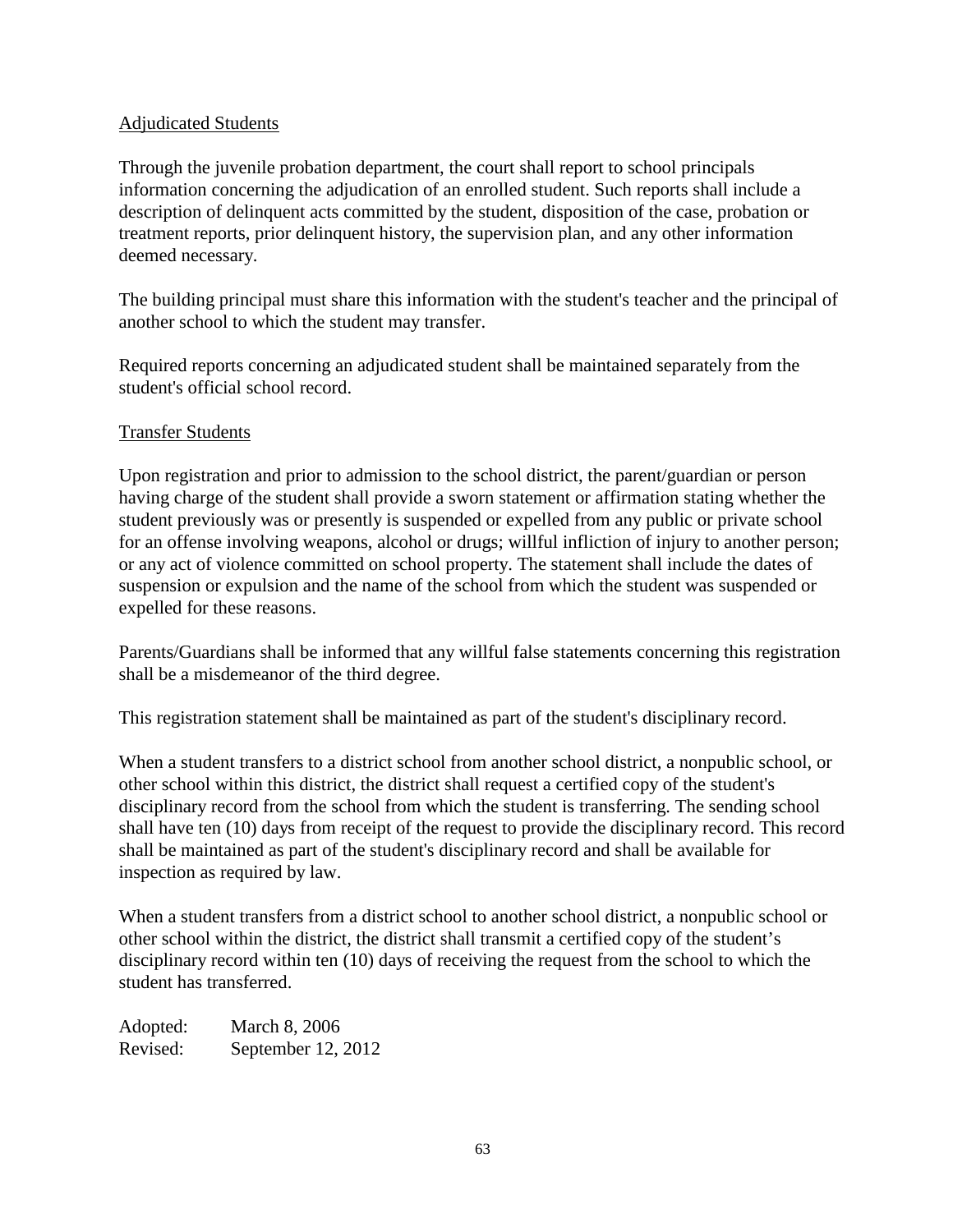### **Student Rights and Responsibilities – Policy 235**

This policy sets forth guidelines by which student rights and responsibilities are determined, consistent with law and regulations.

The Board has the authority and responsibility to establish reasonable rules and regulations for the conduct and deportment of district students. At the same time, no student shall be deprived of equal treatment and equal access to the educational program, due process, a presumption of innocence, and free expression and association, in accordance with Board policy and school rules.

Attendant upon the rights established for each student are certain responsibilities, which include regular attendance; conscientious effort in classroom work and homework; conformance to Board policies and school rules and regulations; respect for the rights of teachers, students, administrators and all others who are involved in the educational process; and expression of ideas and opinions in a respectful manner.

It shall be the responsibility of the student to:

- 1. Be aware of all policies, rules and regulations for student behavior and conduct him/herself accordingly. Each student shall assume that, until a rule is waived, altered or repealed in writing, it is in effect.
- 2. Volunteer information in matters relating to the health, safety and welfare of the school community and the protection of school property.
- 3. Dress and groom to meet standards of safety and health, and not to cause substantial disruption to the educational processes.
- 4. Assist the school staff in operating a safe school.
- 5. Comply with federal, state and local laws.
- 6. Exercise proper care when using district facilities, school supplies and equipment.
- 7. Attend school daily and be on time to all classes and other school functions.
- 8. Make up work when absent from school.
- 9. Pursue and attempt to satisfactorily complete the courses of study prescribed by local school authorities.
- 10. Report accurately in student media.
- 11. Not use obscene language in student media or on school property.

Violations of this policy may result in disciplinary action, consistent with the Code of Student Conduct and Board policy.

A listing of students' rights and responsibilities shall be included in the Code of Student Conduct, which shall be distributed annually to students and parents/guardians.

The Superintendent or designee shall develop administrative regulations consistent with law and Board policy to ensure that student rights under specific conditions are properly recognized and maintained.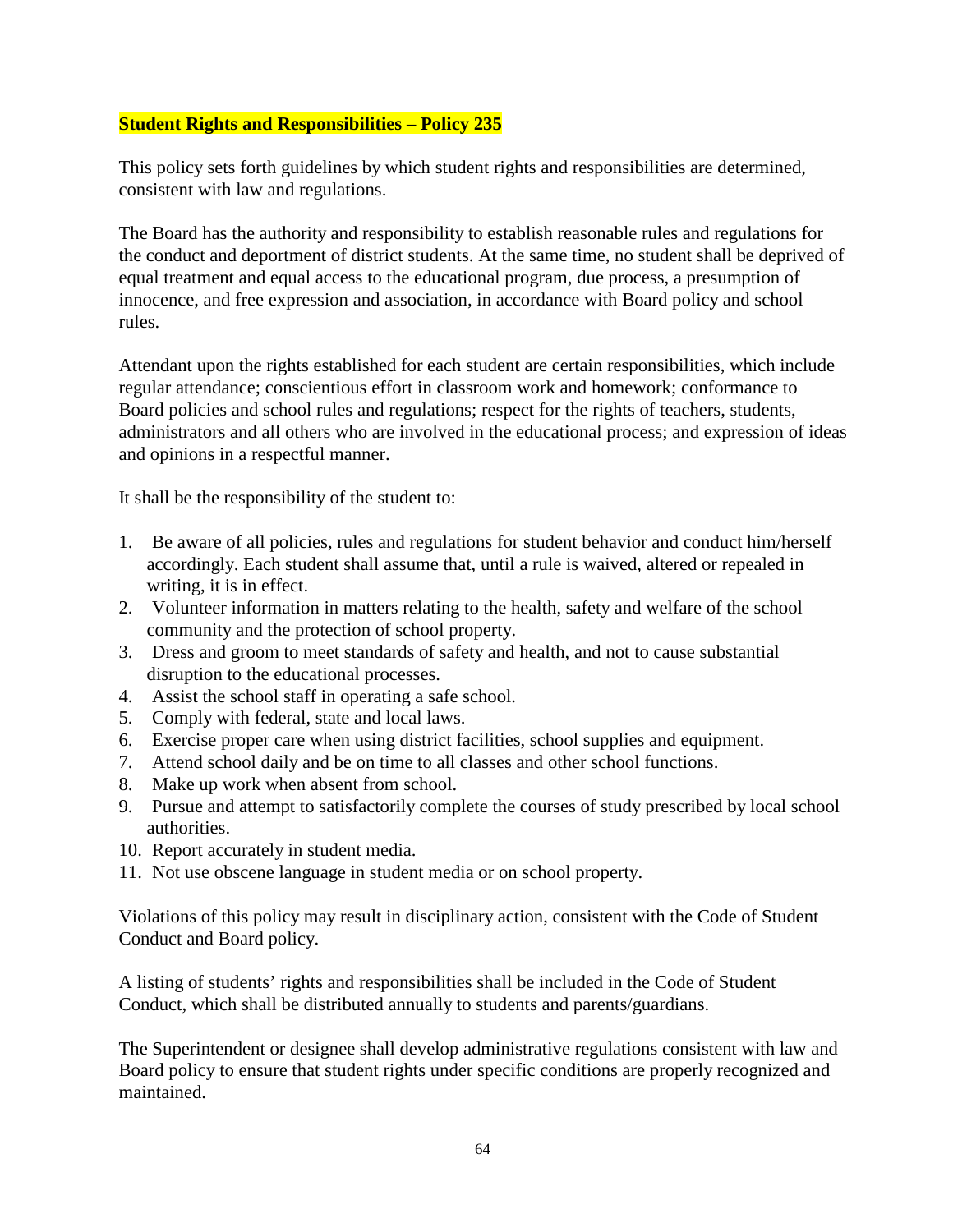Adopted: March 8, 2006 Replaced: August 12, 2015

### **Surveys – Policy 235.1**

This policy sets forth guidelines regarding the conduct of surveys and collection and use of information for marketing purposes, consistent with law and regulations.

Personal information means individually identifiable information, including a student's or parent's/guardian's first and last name; home or physical address, including street name and the name of the city or town; telephone number; or social security number.

For purposes of this policy, protected information, as addressed by the Protection of Pupil Rights Amendment (PPRA), includes:

- 1. Political affiliations or beliefs of the student or student's parent/guardian.
- 2. Mental or psychological problems of the student or student's family.
- 3. Sex behavior or attitudes.
- 4. Illegal, anti-social, self-incriminating or demeaning behavior.
- 5. Critical appraisals of other individuals with whom respondents have close family relationships.
- 6. Legally recognized privileged or analogous relationships, such as those with lawyers, physicians, and ministers.
- 7. Religious practices, affiliations, or beliefs of the student or student's parent/guardian.
- 8. Income, other than that required by law to determine eligibility for participation in a program or for receiving financial assistance under such program.

Surveys conducted by outside agencies, organizations and individuals shall be approved by the Board, based on the Superintendent's recommendation, prior to administration to students.

All surveys and instruments used to collect information from students shall relate to the district's educational objectives.

#### U.S. Department Of Education Funded Surveys

No student shall be required, as part of any program funded in whole or in part by the U.S. Department of Education, to submit to a survey, analysis or evaluation that reveals protected information without written parental consent for students under eighteen (18) years of age or written consent of emancipated students or those over eighteen (18) years of age.

All instructional materials, including teachers' manuals, films, tapes or other supplementary material, that will be used in connection with any survey, analysis or evaluation as part of any program funded in whole or in part by the U.S. Department of Education, shall be made available for inspection by the parent(s)/guardian(s) of the student.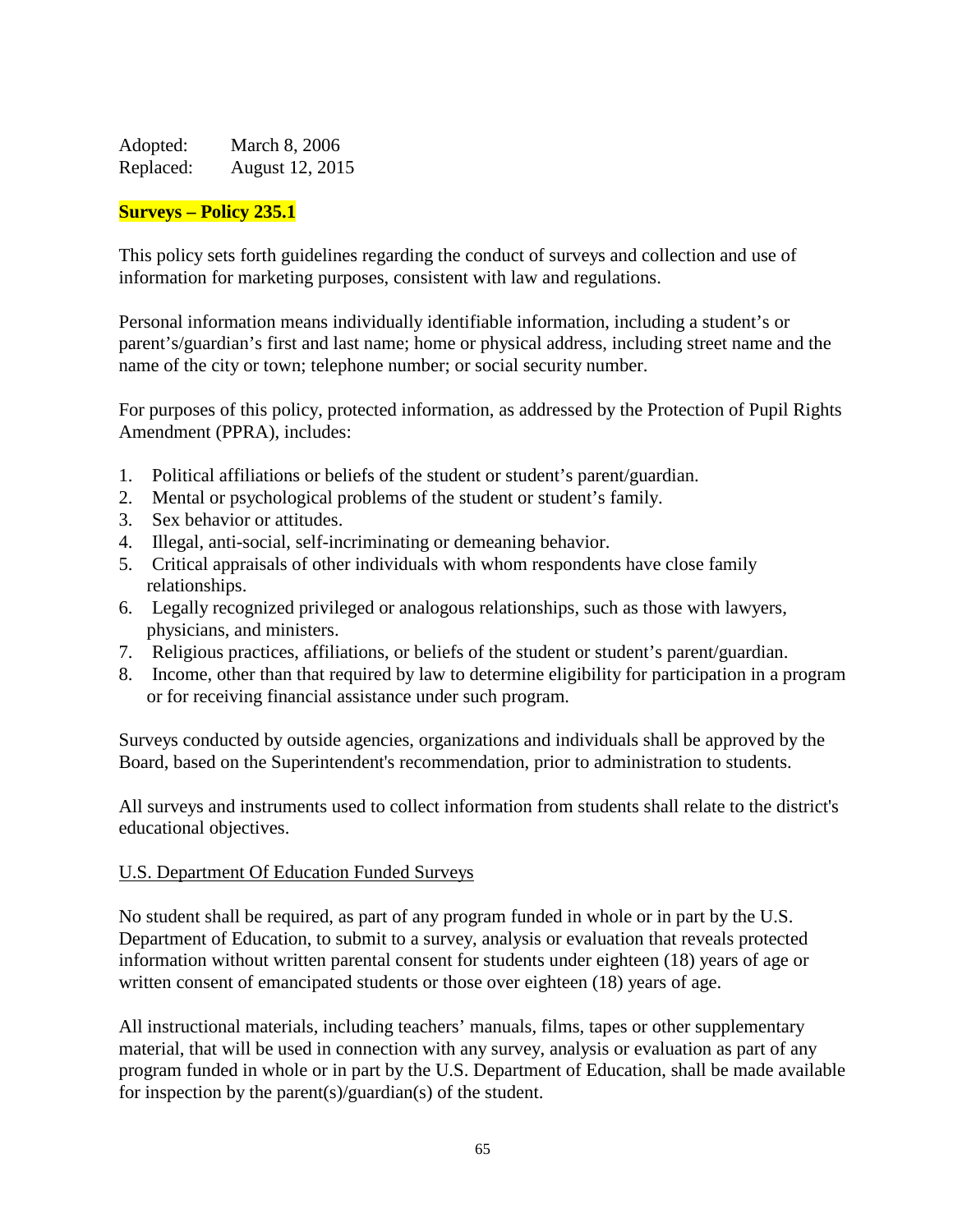## Surveys Funded By Other Sources

Parents/Guardians shall be informed of the nature and scope of individual surveys and their relationship to the educational program of their child and the parent's/guardian's right to inspect, upon request, a survey created by a third party prior to administration or distribution to a student. Such requests shall be in writing and submitted to the

- Building principal.
- Superintendent.
- Assistant Superintendent.

Parents/Guardians shall be informed of their right to have their child excluded from any research studies or surveys conducted by entities other than a school entity without prior written consent.

### Collection Of Information For Marketing, Sales Or Other Distribution Purposes

The district shall notify parents/guardians of any activities involving the collection, disclosure or use of personal information collected from students for the purpose of marketing or selling, or otherwise providing the information to others for that purpose.

The parent/guardian has the right to inspect the instrument used in collection of personal information for the purpose of marketing or selling that information and opt the student out of participating in any activity that results in the collection, disclosure or use of personal information for purposes of marketing or selling that information.

This provision does not apply to the collection, disclosure or use of personal information collected from students for the exclusive purpose of developing, evaluating or providing educational products or services for, or to, students or educational institutions, such as the following: recruiters, books clubs, curriculum and instructional materials used by schools, sale by students of products or services to raise funds for school-related or education-related activities, or student recognition programs.

### Privacy

The district shall implement procedures to protect student identity and privacy when a survey containing one or more of the items listed under protected information is administered or distributed to a student and in the event of the collection, disclosure or use of personal information for marketing, sales or other distribution purposes.

#### Student And Parent/Guardian Rights

Under federal law, the rights provided to parents/guardians under this policy transfer to the student when the student turns eighteen (18) years old or is an emancipated minor. These rights do not transfer under state law; therefore, parents/guardians retain their rights to receive notice and to inspect.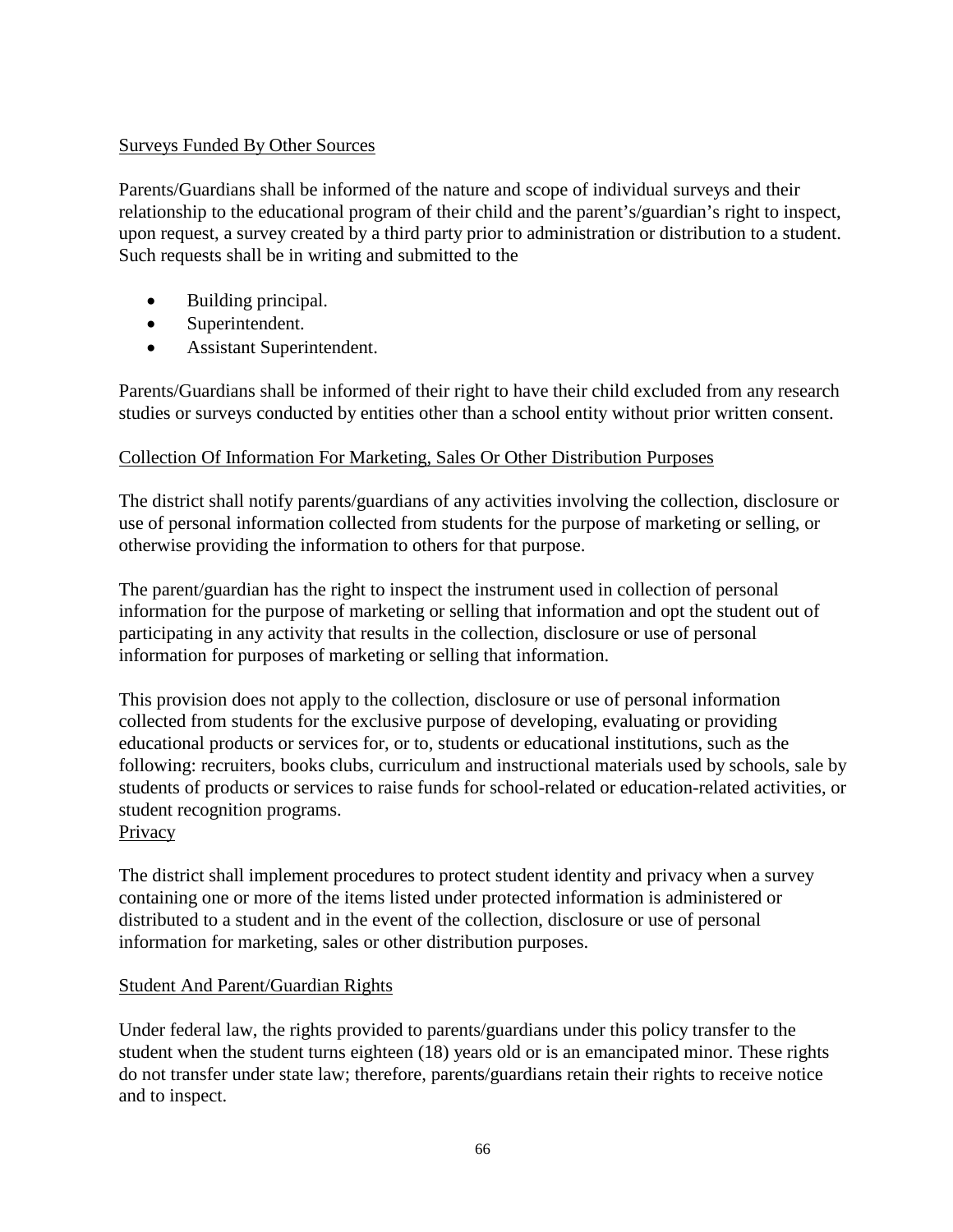The Superintendent or designee shall notify parents/guardians and students of:

- 1. This policy and its availability.
- 2. The specific or approximate dates during the school year when activities described above are scheduled, or expected to be scheduled.
- 3. How to opt their child out of participation in activities as provided in this policy.
- 4. How to request access to any survey or other material described in this policy.

This notification shall be given at least annually, at the beginning of each school year, and within a reasonable time after any substantive changes regarding the contents of this policy.

The Superintendent or designee shall establish administrative regulations for protecting student identity and privacy in the administration of protected information surveys and the collection, disclosure or use of personal information for marketing, sales or other distribution purposes.

Adopted: August 12, 2015

# **Student Complaint Process – Policy 219**

The Board recognizes that students have the right to request redress of complaints. In addition, the Board believes that the inculcation of respect for established procedures is an important part of the educational process. Accordingly, individual and group complaints shall be recognized, and appropriate appeal procedures shall be provided.

For purposes of this policy, a student complaint shall be one that arises from actions that directly affect the student's participation in an approved educational program.

The Board and its employees will recognize the complaints of students, provided that such complaints are submitted according to the guidelines established by Board policy.

The student should first make the complaint known to the staff member most closely involved or, if none is identifiable, a guidance counselor; and both shall attempt to resolve the issue informally and directly.

For complaints that must move beyond the first step, the student shall prepare a written statement of his/her complaint which shall set forth:

- 1. Specific nature of the complaint and a brief statement of relevant facts.
- 2. Manner and extent to which the student believes s/he has been adversely affected.
- 3. Relief sought by the student.
- 4. Reasons why the student feels entitled to the relief sought.

The complaint may then be submitted, in turn, to the building principal, the Superintendent and the Board, with a suitable period of time allowed at each level for hearing of the complaint and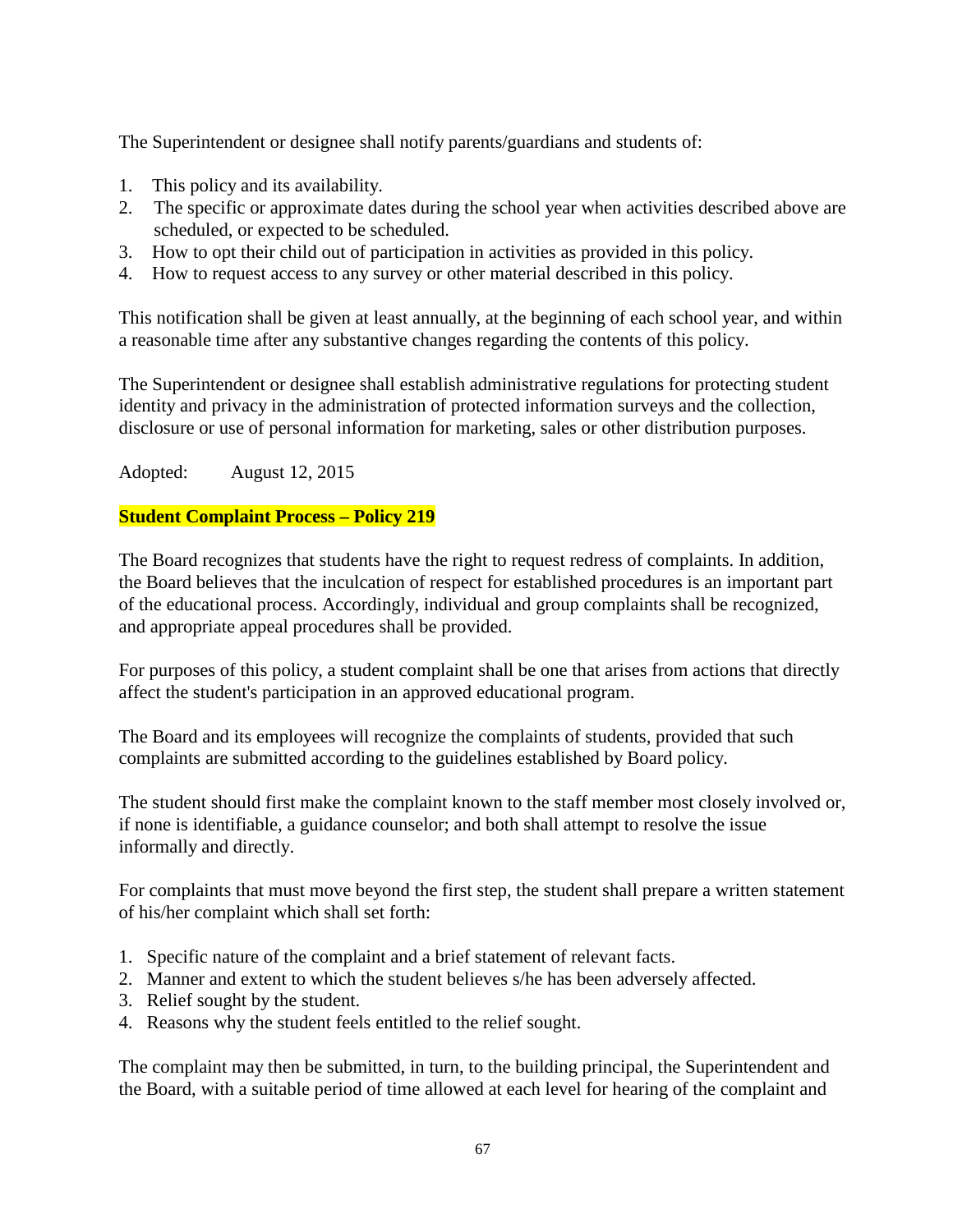preparation of a response.

At each level the student shall be afforded the opportunity to be heard personally by the school authority.

The student may seek the help of a parent/guardian at any step.

Adopted: March 8, 2006

## **Student Expression/Distribution and Posting of Materials – Policy 220**

The right of public school students to freedom of speech is guaranteed by the Constitution of the United States and the constitution of the Commonwealth. The Board respects the right of students to express themselves in word or symbol and to distribute and post materials in areas designated for posting as a part of that expression. The Board also recognizes that exercise of that right must be limited by the district's responsibility to maintain an orderly school environment and to protect the rights of all members of the school community. This policy addresses student expression in general and distribution and posting of materials that are not part of district-sponsored activities. Materials sought to be distributed or posted as part of the curricular or extracurricular programs of the district shall be regulated as part of the school district's educational program.

Distribution – students handing nonschool materials to others on school property or during schoolsponsored events; placing upon desks, on or in lockers; or engaging in any other manner of delivery of nonschool materials to others while on school property or during school functions. When e-mail, text messaging or other technological delivery is used as a means of distributing or accessing nonschool materials via use of school equipment or while on school property or at school functions, it shall be governed by this policy. Off-campus or after hours distribution, including technological distribution, that does or is likely to materially or substantially interfere with the educational process, including school activities, school work, or discipline and order on school property or at school functions; threatens serious harm to the school or community; encourages unlawful activity; or interferes with another's rights is also covered by this policy.

Expression – verbal, written or symbolic representation or communication.

Nonschool materials – any printed or written materials meant for posting or general distribution to others that are not prepared as part of the curricular or extracurricular program of the district, including but not limited to fliers, invitations, announcements, pamphlets, posters, Internet bulletin boards, personal web sites and the like.

Posting – publicly displaying nonschool materials on school property or at school-sponsored events, including but not limited to affixing such materials to walls, doors, bulletin boards, easels, the outside of lockers, on district-sponsored or student web sites, through other district-owned technology and the like.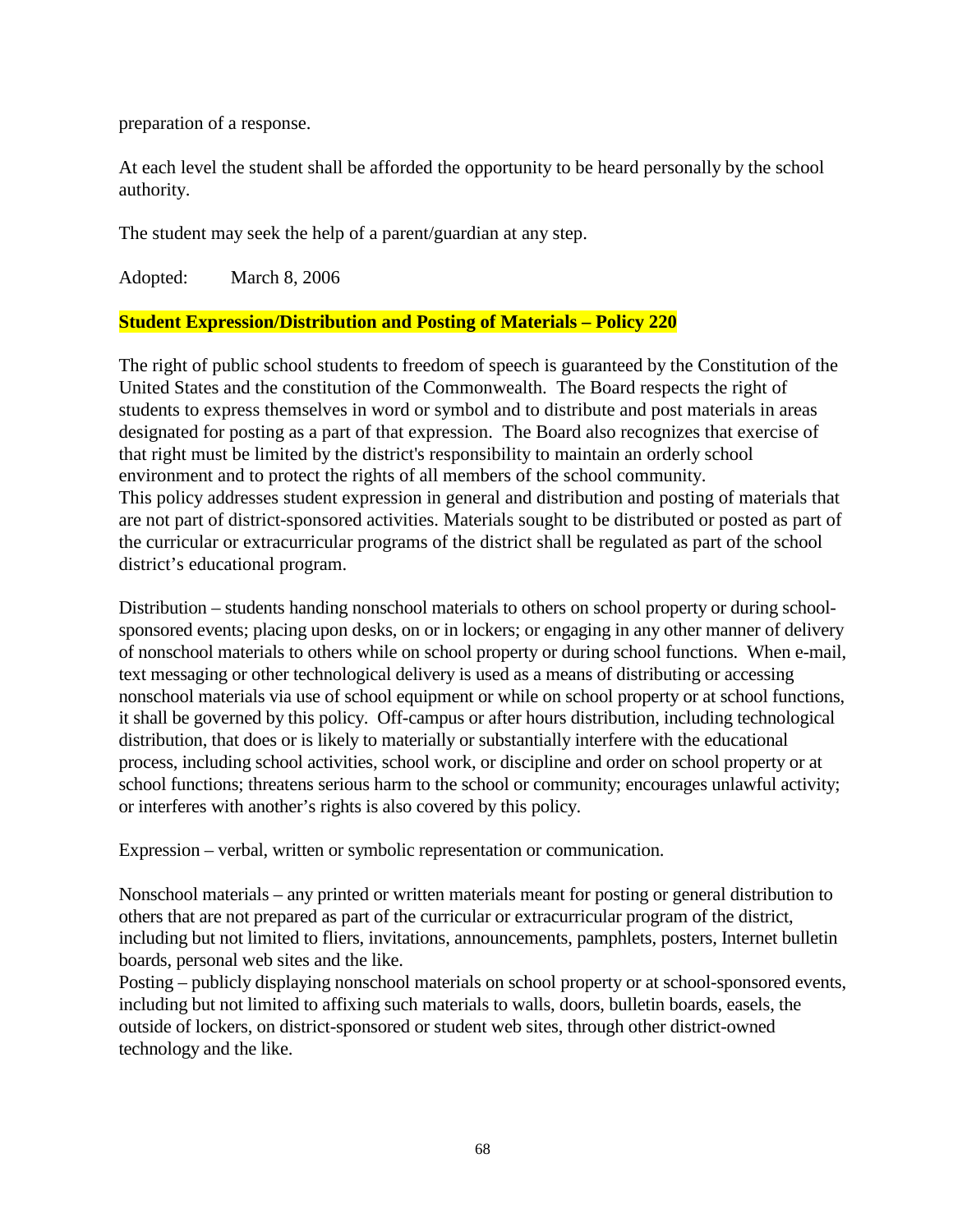Students have the right to express themselves unless such expression is likely to or does materially or substantially interfere with the educational process,

including school activities, school work or discipline and order on school property or at school functions; threatens serious harm to the school or community; encourages unlawful activity; or interferes with another's rights.

Student expression that occurs on school property or at school-sponsored events is fully governed by this policy. In addition, off-campus or after hours expression is governed by this policy if the student expression involved constitutes unprotected expression as stated in this policy and provided the off-campus or after hours expression does or is likely to materially or substantially interfere with the educational process, including school activities, school work, or discipline and order on school property or at school functions; threatens serious harm to the school or community; encourages unlawful activity; or interferes with another's rights.

The Board shall require that distribution and posting of nonschool materials occur only at the places and during the times set forth in written administrative regulations. Such regulations or procedures shall be written to permit the orderly operation of schools, while recognizing the rights of students to engage in protected expression.

### Unprotected Student Expression

The Board reserves the right to designate and prohibit manifestations of student expression that are not protected by the right of free expression because they violate the rights of others or where such expression is likely to or does materially or substantially interfere with school activities, school work, or discipline and order on school property or at school functions including but not limited to:

- 1. Libel of any specific person or persons.
- 2. Advocating the use or advertising the availability of any substance or material that may reasonably be believed to constitute a direct and serious danger to the health or welfare of students.
- 3. Using obscene, lewd, vulgar or profane language -- whether verbal, written or symbolic.
- 4. Inciting violence; advocating use of force; or encouraging violation of federal, state or municipal law, Board policy or district rules or regulations.
- 5. Are likely to or do materially or substantially interfere with the educational process, including school activities, school work, or discipline and order on school property or at school functions; threaten serious harm to the school or community; encourage unlawful activity; or interfere with another's rights.
- 6. Violating written school district administrative regulations or procedures on time, place and manner for posting and distribution of otherwise protected expression. Spontaneous student expression which is otherwise protected speech is not prohibited by this section.

## Discipline for Engaging in Unprotected Expression

The Board reserves the right to prohibit the posting or distribution of nonschool materials containing unprotected expression and to prohibit students from engaging in other unprotected student expression, as well as to stop unprotected student expression when it occurs. The Board reserves the right to discipline students for engaging in unprotected expression. Where such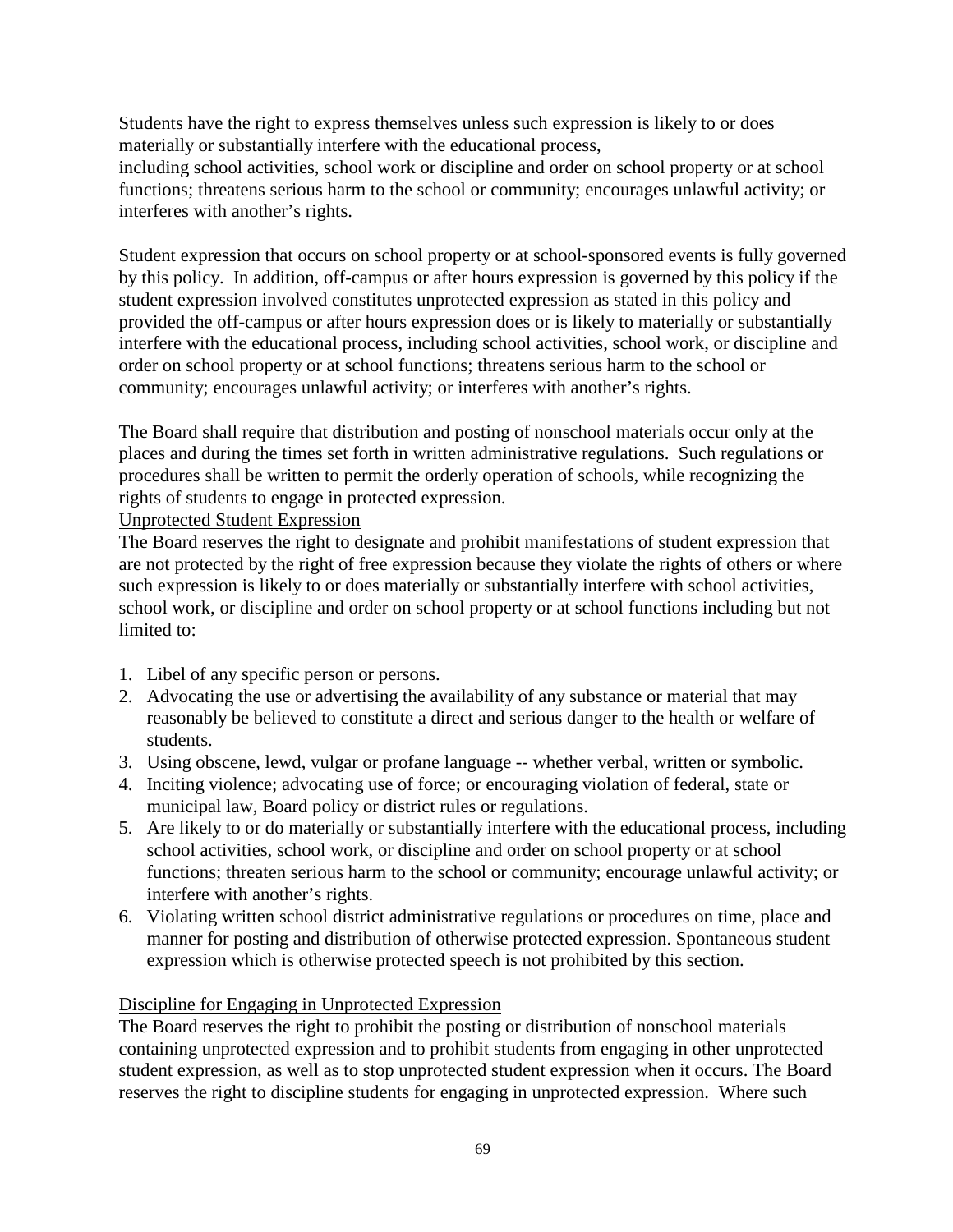expression occurs off campus and away from school functions, a nexus between the unprotected expression and a substantial and material disruption of the school program must be established.

### Distribution of Nonschool Written Materials

The Board requires that students who wish to distribute or post nonschool materials on school property shall submit them one (1) school day in advance of planned distribution or posting to the building principal or designee, who shall forward a copy to the Superintendent.

If the nonschool materials contain unprotected expression as stated in this policy, the building principal or designee shall notify the students that they may not post or distribute the materials because the materials constitute a violation of Board policy.

If notice is not given during the period between submission and the time for the planned distribution or posting, students may proceed with the planned distribution or posting, provided they comply with written administrative regulations or procedures on time, place and manner of posting or distribution of nonschool written materials.

Students who post or distribute nonschool materials in compliance with this provision may still be ordered to desist such distribution if the materials are later found to be unprotected expression under this policy.

Students who distribute printed materials shall be responsible for clearing any litter that results from their activity and shall schedule the event so that they do not miss instructional time themselves.

## Posting of Nonschool Materials

If a school building has an area where individuals are allowed to post nonschool materials, students may post such items as well, if the materials do not constitute unprotected expression and the items are submitted for prior review in the same manner as if the students were going to distribute them.

Such materials shall be officially dated, and the district may remove the materials within ten (10) days of the posting or other reasonable time as stated in the administrative regulations or procedures relating to posting.

## Review of Student Expression

School officials shall not censor or restrict nonschool materials or other student expression for the sole reason that it is critical of the school or its administration, or because the views espoused are unpopular or may make people uncomfortable.

Student-initiated religious expression is permissible and shall not be prohibited except as to time, place and manner of distribution, or if the expression involved violates some other part of this policy, e.g., because it is independently determined to be unprotected expression under the standards and definitions of this policy.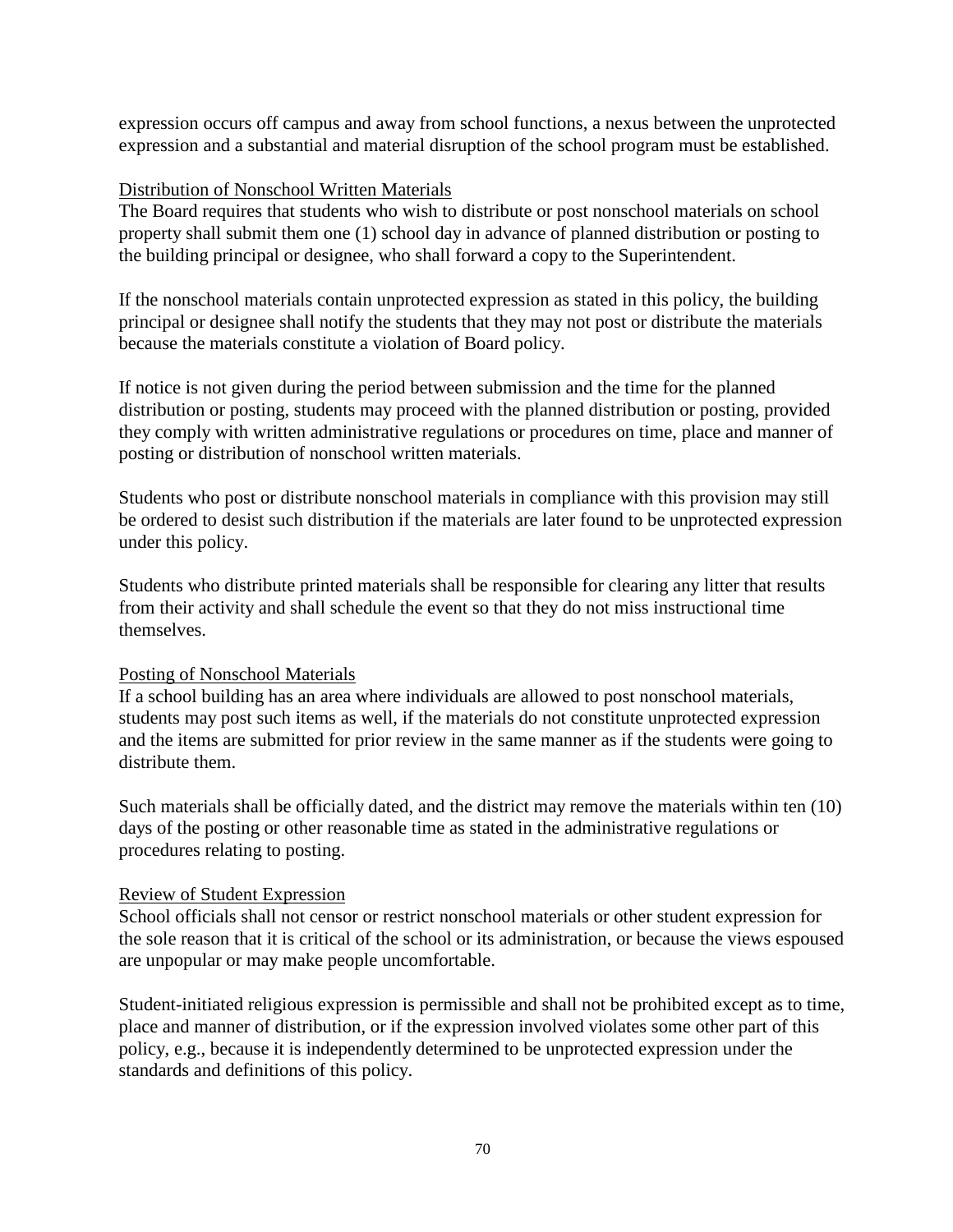The review for unprotected expression shall be reasonable and not calculated to delay distribution.

Appeal of the reviewer's decision may be made to the Superintendent and then to the Board, in accordance with Board policy and district administrative procedures.

The Superintendent shall assist each building principal in determining the designation of the places and times nonschool materials may be distributed in each school building. Such designations may take into account maintenance of the flow of student traffic throughout the school and shall limit distribution of nonschool materials to noninstructional times.

Disciplinary action may be determined by the administrators for students who distribute or post nonschool materials in violation of this policy and district regulations or procedures, or who continue the manifestation of unprotected expression after a person in authority orders that they desist. Disciplinary actions shall be included in the disciplinary Code of Conduct for students.

This Board policy and any administrative regulations or procedures written to implement this policy shall be referenced in student handbooks so that students can access them for further information.

Adopted: March 20, 2006 Revised: June 14, 2006 Reviewed: August 5, 2015

## **Student Recruitment – Policy 250**

In accordance with law, the Board shall permit disclosure of required student information about secondary students to representatives of postsecondary institutions and to representatives of the Armed Forces of the United States.

Equitable access to secondary students shall be granted to postsecondary education representatives, military recruiters and prospective employers.

Postsecondary institutions and military recruiters shall have access to secondary students' names, addresses and telephone numbers, unless the student or parent/guardian requests that such information not be released without prior written parental consent.

The district shall notify parents/guardians of the right of the secondary student or parent/guardian to request that student information not be released to representatives of postsecondary institutions and/or military recruiters without prior written parental consent.

The district shall provide a list of graduating seniors, which shall be available to military recruiters by the first day of the academic year of graduation.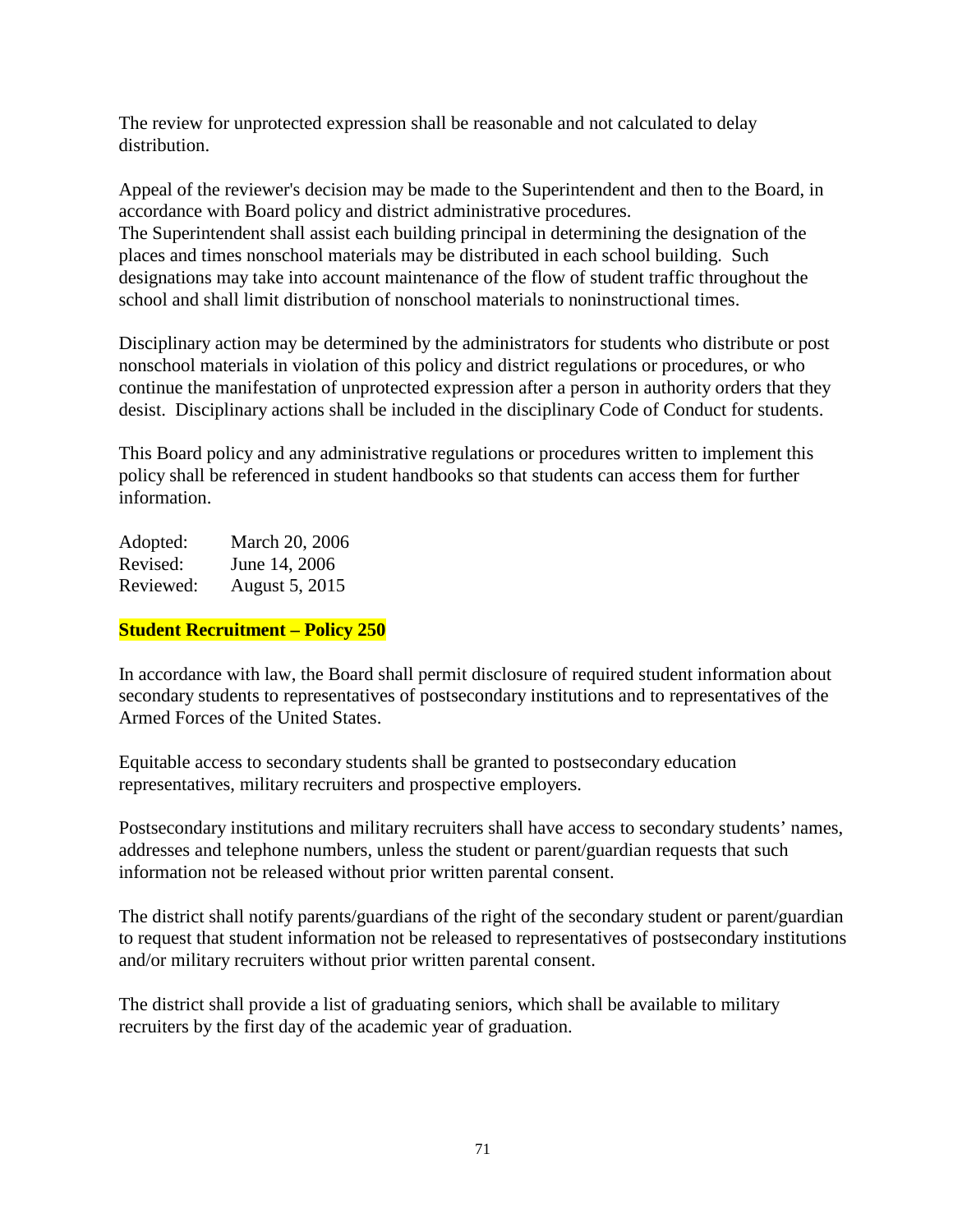### **Military Personnel**

**Military recruiters and all other members of the active and retired Armed Forces, including the National Guard and Reserves, shall be permitted to wear their official military uniforms while on district property.**

The building principal shall determine under what conditions and when access to secondary students will be provided to representatives of postsecondary institutions, military recruiters and prospective employers.

The building principal reserves the right to deny access to students when such access will materially and substantially interfere with the proper and orderly operation of the school.

The Superintendent or designee shall notify parents/guardians prior to the end of the student's junior year about the provisions of this policy. The notice shall include:

- 12. Notice that the school routinely discloses names, addresses and telephone numbers of junior and senior students to postsecondary institutions and military recruiters, subject to a parent's/guardian's or secondary student's request not to disclose such information without prior written parental consent.
- 13. Explanation of the parent's/guardian's or secondary student's right to request that information not be disclosed without prior written parental consent.
- 14. Procedures for how the parent/guardian or secondary student can opt out of the public, nonconsensual disclosure of such information, and the method and timeline for doing so.

Adopted: March 8, 2006 Revised: September 8, 2010

#### **Food Services – Policy 808**

The Board recognizes that students require adequate, nourishing food and beverages in order to grow, learn and maintain good health. The Board directs that students shall be provided with adequate space and time to eat meals during the school day.

The Board shall provide food service that meets the nutritional standards required by state and federal school breakfast and lunch programs.

A statement of receipts and expenditures for cafeteria funds shall be presented monthly to the Board for its approval.

Food sold by the school may be purchased by students and district employees but only for consumption on school premises. The charge to the student must be set at a level so that the charge to the student, plus any local, state, and federal reimbursement, does not exceed the cost of operation.

Operation and supervision of the food services program shall be the responsibility of the Director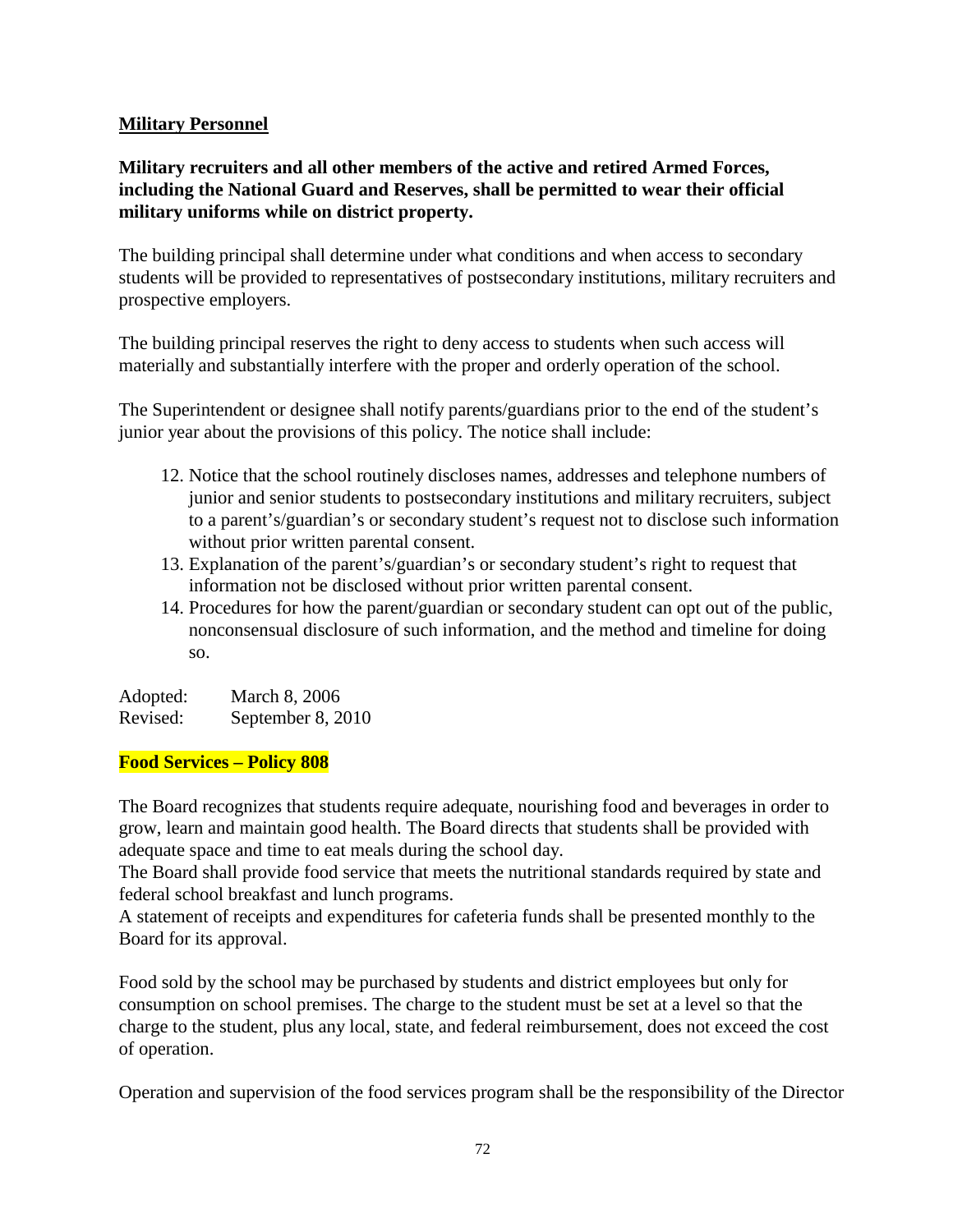of Administrative Services.

Cafeterias shall be operated on a nonprofit basis. A periodic review of the cafeteria accounts shall be made by the Director of Administrative Services or designee.

The Superintendent or designee shall comply with state and federal requirements for conducting cafeteria health and safety inspections and ensuring employee participation in appropriate inspection services and training programs.

To reinforce the district's nutrition education program, foods served in school cafeterias shall:

- 1. Be carefully selected to contribute to students' nutritional well-being and health.
- 2. Meet the nutritional standards specified in laws and regulations and approved by the Board.
- 3. Be prepared by methods that will retain nutritive quality, appeal to students, and foster lifelong healthy eating habits.
- 4. Be served in age-appropriate quantities, at reasonable prices.

The district shall use food commodities for school menus available under the Federal Food Commodity Program.

Surplus accounts shall be used only for the improvement and maintenance of the cafeteria.

All funds derived from the operation, maintenance or sponsorship of the food service program shall be deposited in the cafeteria fund, a special bank account, in the same manner as other district funds. Such funds shall be expended in the manner approved and directed by the Board, but no amount shall be transferred from the cafeteria fund to any other account or fund, except that district advances to the food service program may be returned to the district's general fund from any surplus resulting from its operation.

The district shall participate in the School Breakfast Program, the National School Lunch Program, and the Special Milk Program.

The district shall offer meals to all students without regard to race, color, age, creed, religion, sex, sexual orientation, ancestry, national origin, marital status, pregnancy or handicap/disability.

#### School Food Safety Inspections

The district shall obtain two (2) safety inspections per year in accordance with all local, state, and federal laws and regulations.

The district shall post the most recent inspection report and release a copy of the report to members of the public, upon request.

#### School Food Safety Program

The district shall comply with federal requirements in developing a food safety program that enables district schools to take systematic action to prevent or minimize the risk of foodborne illness among students.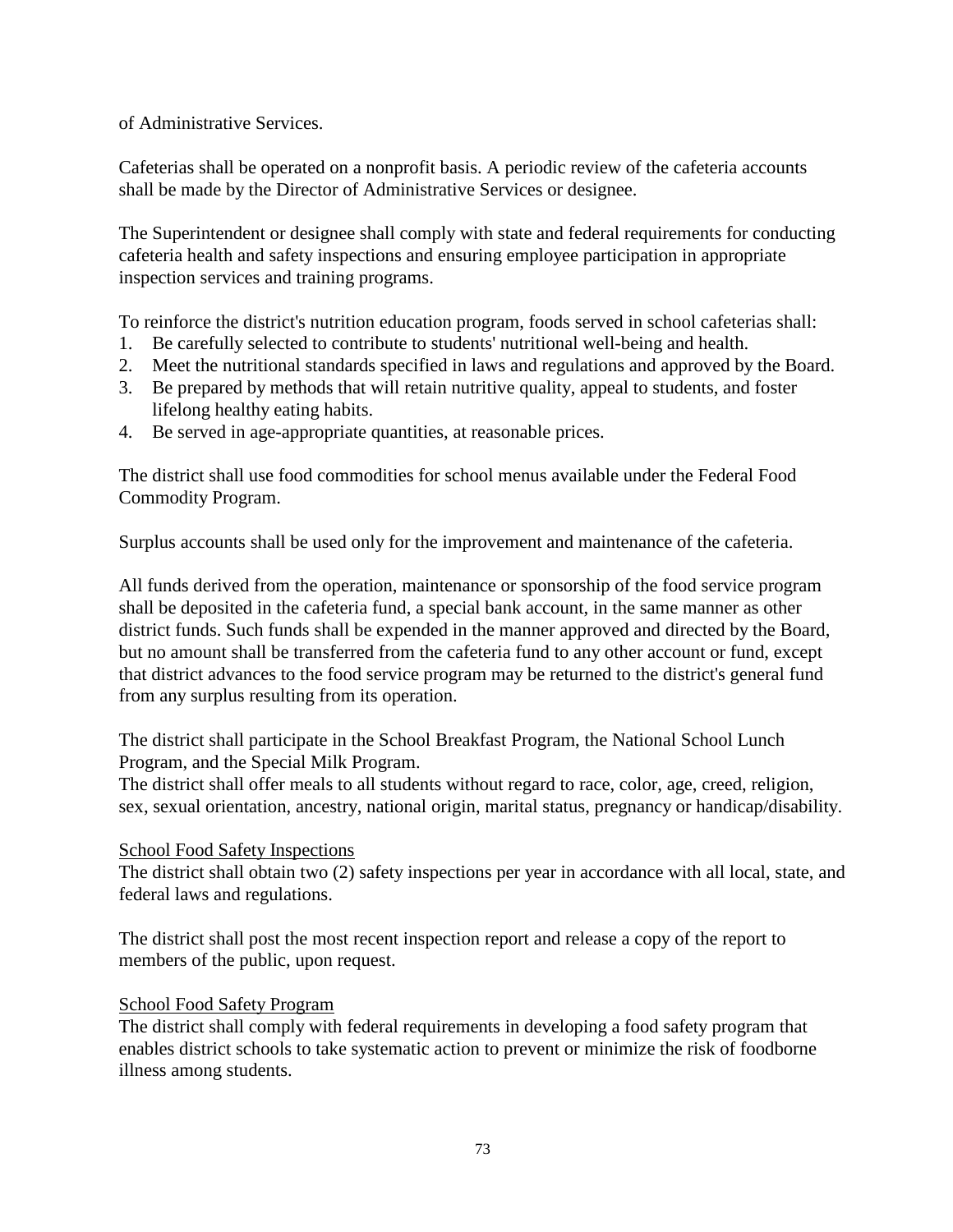The district shall maintain proper sanitation and health standards in food storage, preparation and service, in accordance with all applicable state and local laws and regulations and federal food safety requirements.

#### School Meal Accounts

Individual accounts shall be assigned to each student for accounting purposes for the purchase of meals served in school cafeterias.

The Superintendent or designee shall develop and disseminate administrative regulations that establish procedures to control school meal accounts. Administrative regulations should include the following:

- 1. Procedures for collecting money for individual student accounts which ensure that the identity of each student is protected.
- 2. Method in which students and parents/guardians are notified when the student's account reaches a specified level. At least one (1) advance written warning shall be given to the student and parent/guardian.
- 3. Procedures for providing students with meals when the student forgets or loses his/her money or when his/her account has insufficient funds.

Students and parents/guardians shall be notified annually concerning the contents of this policy and district procedures.

| Adopted: | June 7, 2006 |
|----------|--------------|
| Revised: | May 12, 2010 |

## **Lunch Accounts – Policy 808.1**

Each year, students forget, lose, and misuse their lunch debit cards and money. For this reason, the Board adopts this policy to govern situations when students do not have lunch money or when their lunch accounts have insufficient funds.

For purposes of this policy, the term lunch account means all forms of exchange, including money, debit cards or coins.

The district shall permit a student in kindergarten through grade 8 to incur reasonable charges for replacement lunches, and the parent/guardian shall be contacted for payment.

Reasonable charges shall not exceed \$20 per student for each school year.

Unpaid lunch charges in excess of \$10 for a student shall result in the school withholding the quarterly report card until the charges are paid in full. Unpaid lunch charges shall accumulate from year to year.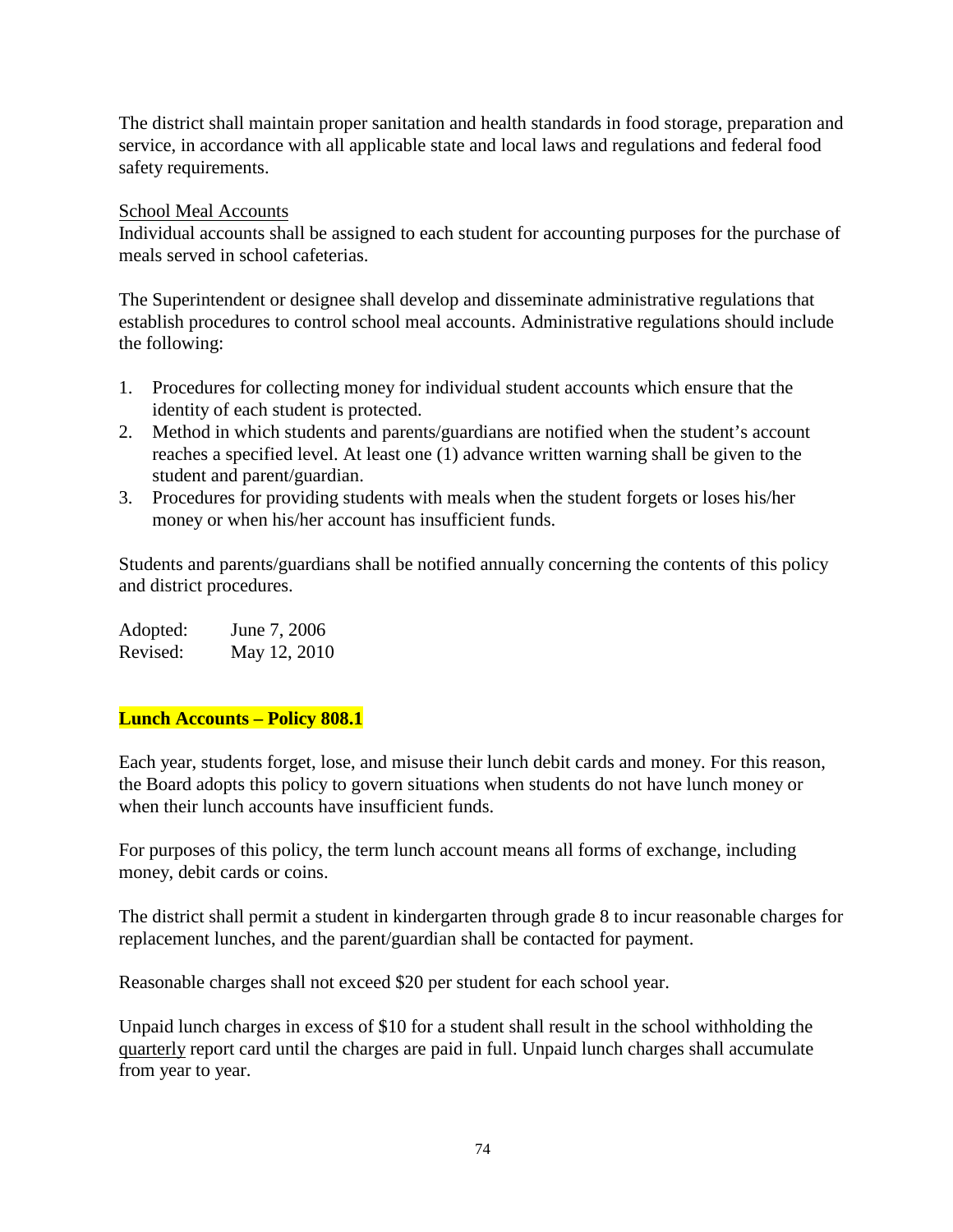The district annually shall inform the student and parent/guardian in writing of the district's policy regarding lunch accounts and the student's responsibility for their debit cards. The notice shall be included with the district's annual notification literature.

Five (5) lunch replacements (i.e., Type A lunch) or special meal arrangements shall be allowed for each student. After five (5) replacements or special arrangements, the student will be provided with a sandwich and milk, all of which will be charged to the student's account.

Each school cafeteria shall maintain a list of students who overdraw accounts in the current school year and the number of occurrences for each student. This list should be reviewed in all instances where the student is charging a replacement lunch to determine the student's eligibility for a replacement lunch or for a sandwich and milk.

At least one (1) written warning shall be given to the student and parent/guardian which shall include an explanation that the student has repeatedly had a problem with an under-funded lunch account and that s/he is expected to bring a lunch until the account has been paid in full.

Alternative methods of paying may be developed for students in kindergarten, first, second and third grades and for disabled students unable to take full responsibility for a lunch ticket.

Students K-12 shall be assessed for a lost or damaged debit card at a cost of \$5.00 per debit card.

Adopted: June 7, 2006 Revised: November 11, 2009

## **Free/Reduced-Price Meals and Free Milk – Policy 808.2**

The Board shall provide free and reduced-price meals and/or free milk to students in accordance with the terms and conditions of the National School Lunch Program, the School Breakfast Program, and the Special Milk Program.

Point of service - the point in the food service operation where a determination can accurately be made that a reimbursable free, reduced-price or paid lunch has been served to any eligible student.

The Assistant to the Superintendent Finance and Operations or designee shall review applications for free or reduced-price meals and/or free milk and make determinations of eligibility.

The Superintendent or designee shall develop and disseminate administrative regulations that establish procedures in accordance with the terms and conditions of the National School Lunch Program, the School Breakfast Program, and the Special Milk Program. Administrative regulations should include the following:

1. Application procedures, including procedures for approval, denial and verification of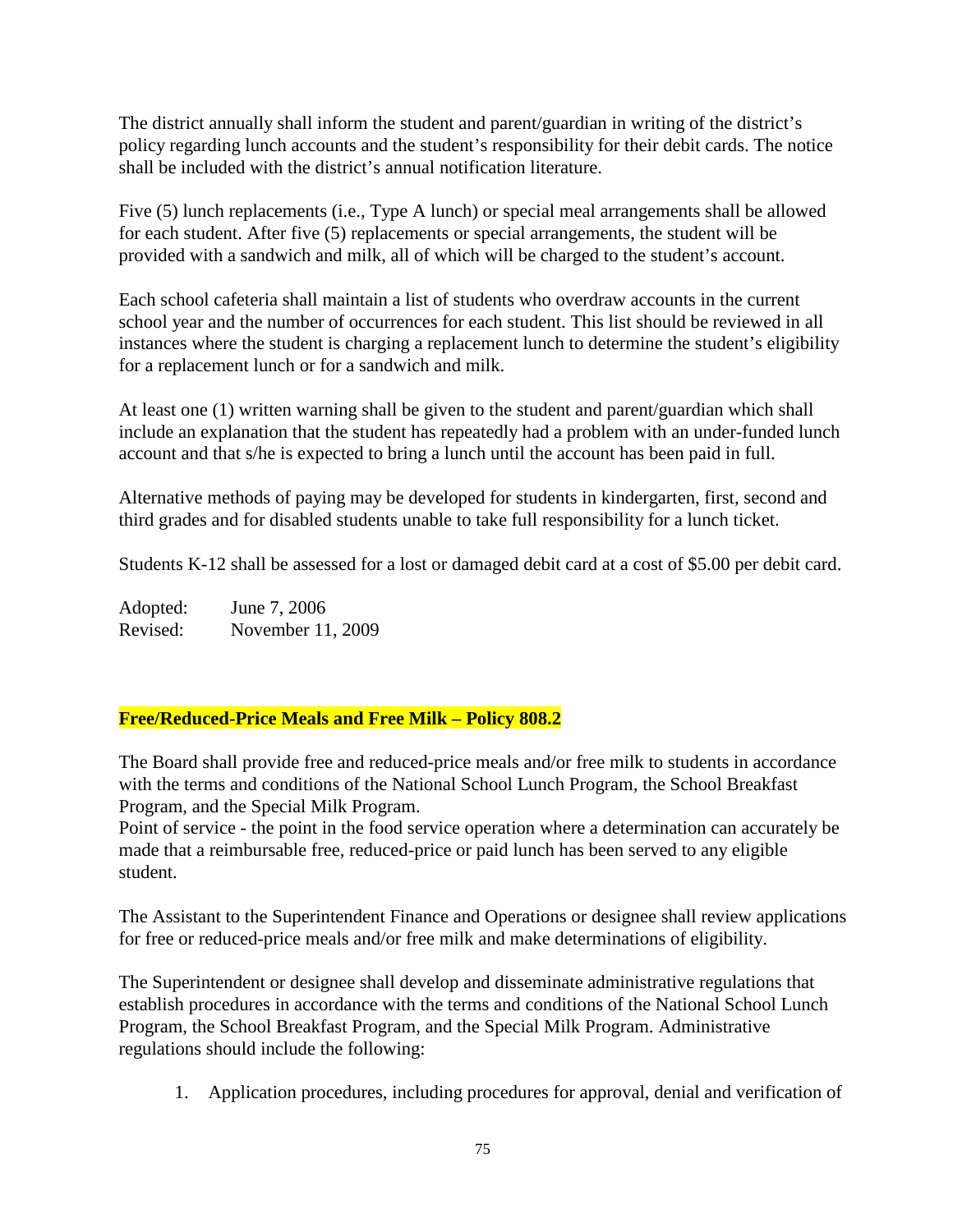applications.

- 2. An appeals process for parents/guardians to appeal a district's decision regarding eligibility.
- 3. Method of retaining records required by this policy.
- 4. Procedures for disclosure of information, including what information can be disclosed with or without consent from the parent/guardian.
- 5. Procedures for compliance with nondiscrimination practices as well as procedures for receiving and processing discrimination complaints.
- 6. Procedures for collecting money from students or parents/guardians eligible for reduced-price meals because of an outstanding balance in the student's account.
- 7. Method by which the district will keep an accurate count of meals served in each building.

## General Requirements

The district shall publish and disseminate information about free and reduced-price meals and/or free milk and the income eligibility guidelines on or before the first day of school on the District website and by sending a letter to parents/guardians and issuing a public media release to the local news media, local unemployment offices and major employers contemplating or experiencing large layoffs.

#### Application Procedures

The district shall provide all parents/guardians with program application forms on or before the first day of school, upon enrollment, or whenever there is a change in eligibility criteria.

The district shall approve, deny and verify applications in accordance with state and federal laws and regulations.

The district shall inform parents/guardians of their eligibility status.

## Confidentiality/Disclosure Of Eligibility

The district shall only release a student's name, eligibility status, and other information provided on the application, or obtained through direct certification or verification, if disclosure of such information is specifically authorized by law.

## Appeals

The district shall establish an appeals process under which a parent/guardian may appeal a decision regarding his/her initial application for benefits, or any subsequent reduction or termination of benefits.

#### Meal Pricing

The district shall set reduced-price charges for lunch and breakfast at or below the maximum reduced price allowed by federal regulations and below the full price of lunch or breakfast.

The district shall make meal substitutions at no extra charge to eligible students who require such modifications because of a disability.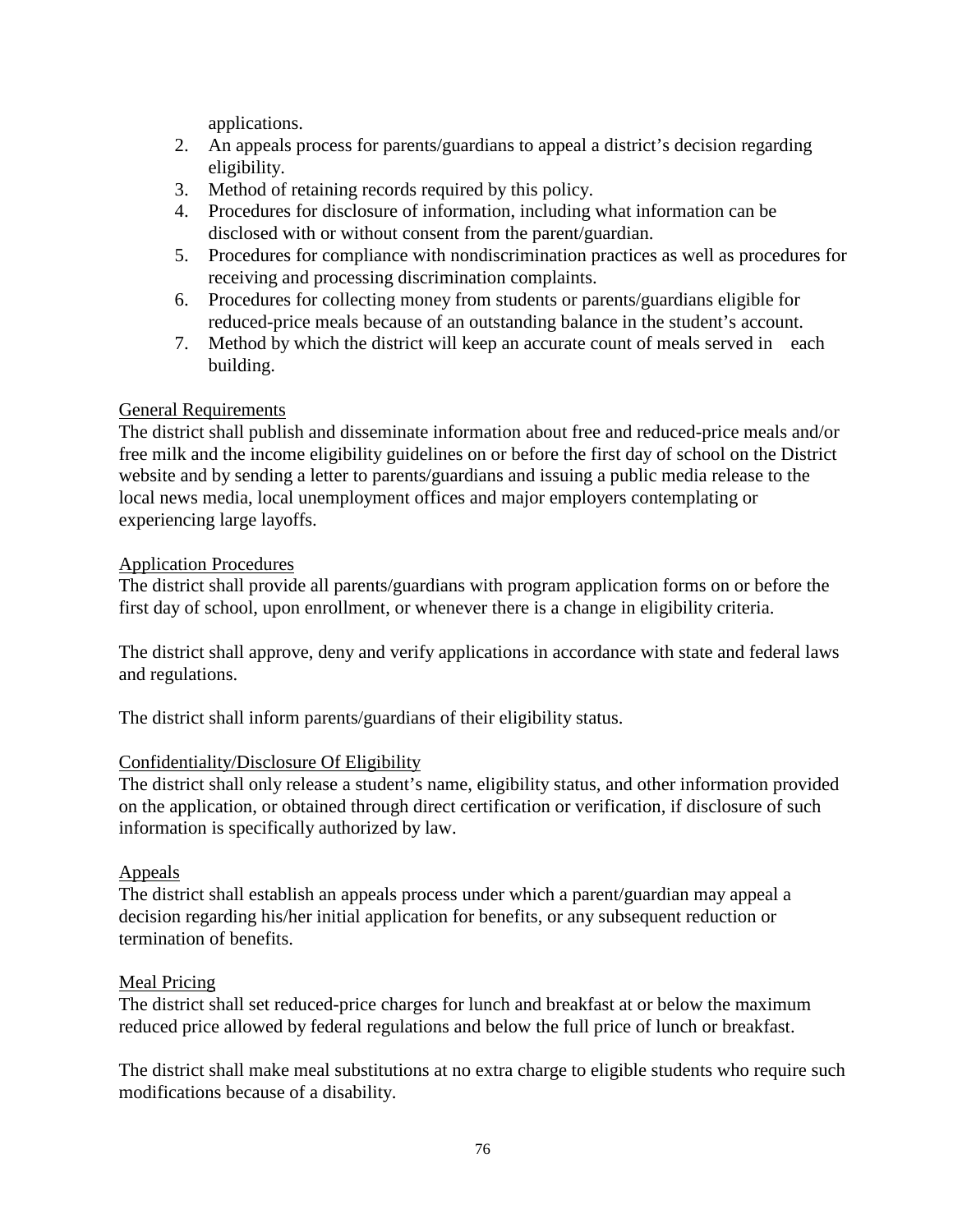### Counting/Claiming

The district shall be responsible for the establishment and maintenance of the free and reducedprice meals eligibility roster.

The district shall implement an approved counting system that provides an accurate count at the point of service of free, reduced-price and paid meals in each building.

The district shall claim reimbursement only for reimbursable meals served to eligible students.

#### Records Retention

The district shall retain all free and reduced-price meal applications for a minimum of three (3) and not in excess of five (5) years after the final claim is submitted for the fiscal year to which they pertain. If a federal audit is being conducted, records must be kept until the audit is completed.

The district shall retain production and menu records for the meals they produce for a minimum of three (3) and not in excess of five (5) years.

#### Nondiscrimination

The district shall ensure that, in the operation of the free and reduced-price meals and/or free milk programs, no student shall be discriminated against because of race, color, age, creed, religion, sex, sexual orientation, ancestry, national origin, marital status, pregnancy or handicap/disability.

The district shall treat students who receive free or reduced-price meals and/or free milk in the same manner as those students who pay full price for their meals.

The district shall take such actions as are necessary to ensure that the names of students eligible to receive free or reduced-price meals and/or milk shall not be published, posted, or announced in any manner and there shall be no overt identification by the use of special tokens or tickets or any other means.

Adopted: May 12, 2010

## **Transportation – Policy 810**

Transportation for students shall be provided in accordance with law and Board policy. The safety of students riding school vehicles (including buses and vans) is of primary concern to the district. It is a joint responsibility of the Board, administration, teachers, transportation employees, parents/guardians, and students. Safety education while riding a bus or van shall be a regular and continuing feature of every student's education.

The Board shall purchase, equip, and maintain vehicles; contract for school bus services; and provide access to public transportation.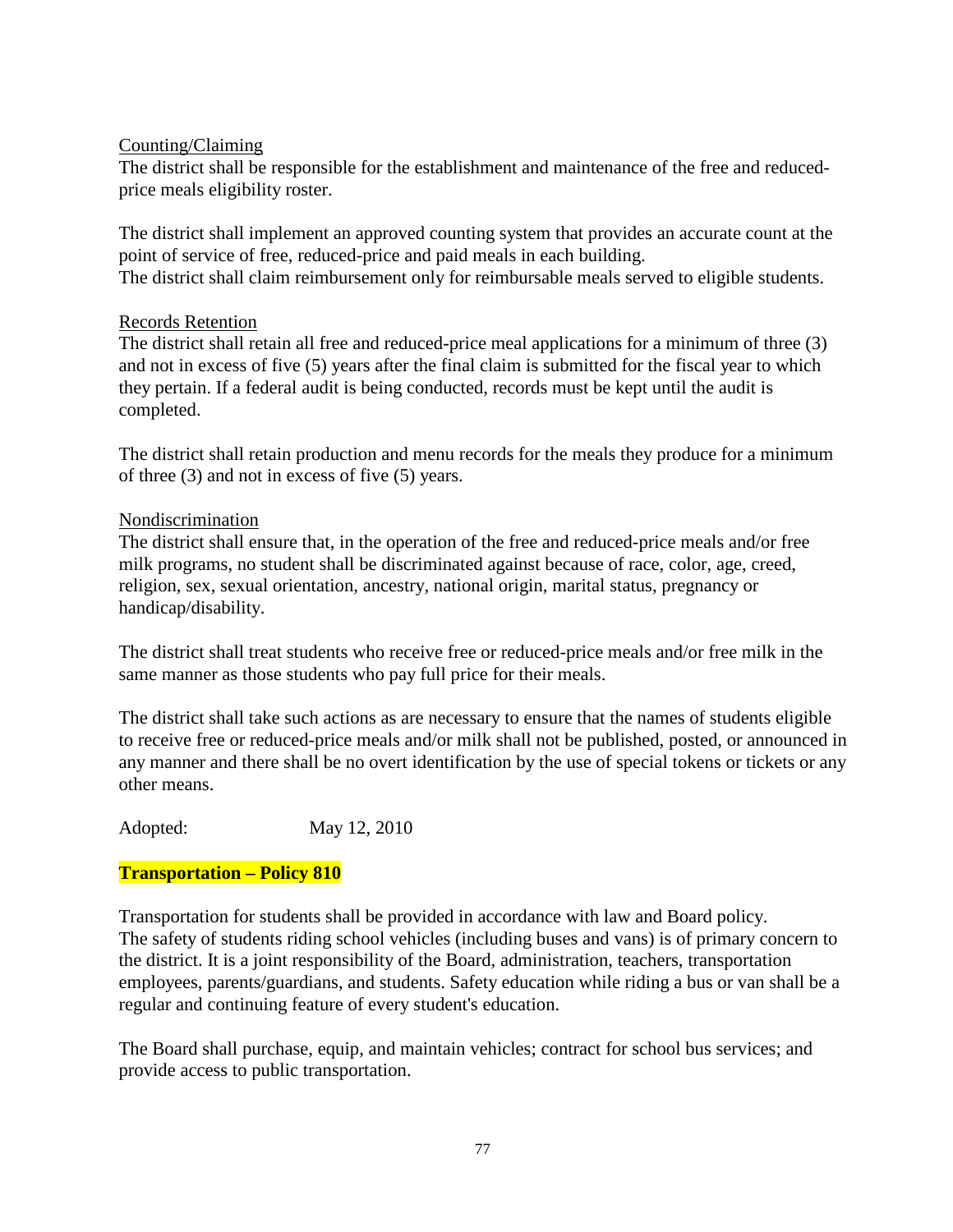Transportation service shall be provided for resident students who live more than two (2) miles from the assigned secondary school or more than one and one-half (1½) miles from the assigned elementary school. Transportation service may be provided to students who walk to and from on roads certified as hazardous by the Department of Transportation.

Prior to the beginning of each school year, the Board shall approve the transportation schedules for that year.

Transportation must be authorized in advance by the Superintendent or designee for all school programs, including but not limited to the following:

- 1. To and from school.
- 2. Interscholastic athletics.
- 3. Extracurricular activities.
- 4. Field trips.

The Board prohibits any diesel-powered motor vehicle weighing 10,001 pounds or more to idle for more than five (5) minutes in any continuous sixty-minute period while parked, loading or unloading, except as allowed by law.

The Board shall ensure that permanent signs, notifying drivers of the idling restrictions, are maintained on district property at locations where passengers load and unload.

The school bus driver shall be responsible for maintaining safety and order on the school vehicle while students are being transported. The driver shall report student misbehavior to the school principal and to the transportation department manager in accordance with administration regulations and procedures.

The principal may suspend a student from bus transportation for disciplinary reasons, and the parents/guardians shall be responsible for the student's transportation.

After transportation schedules have been approved by the Board, minor modifications may be made by the administrative staff to ensure a safe and efficient transportation system. Changes that significantly increase costs or the number of eligible students must be approved by the Board. For reasons of efficiency and economy, transfer schedules may be established for both district and nonpublic school students when deemed necessary by the administration.

#### District Students

District students who meet the criteria for distance or safety shall be provided transportation within the attendance areas served by their assigned schools. If permission is requested and granted to attend a school outside of the normal attendance area because of a change of family residence during the school year, the parents/guardians must provide transportation for the student.

#### Nonpublic Students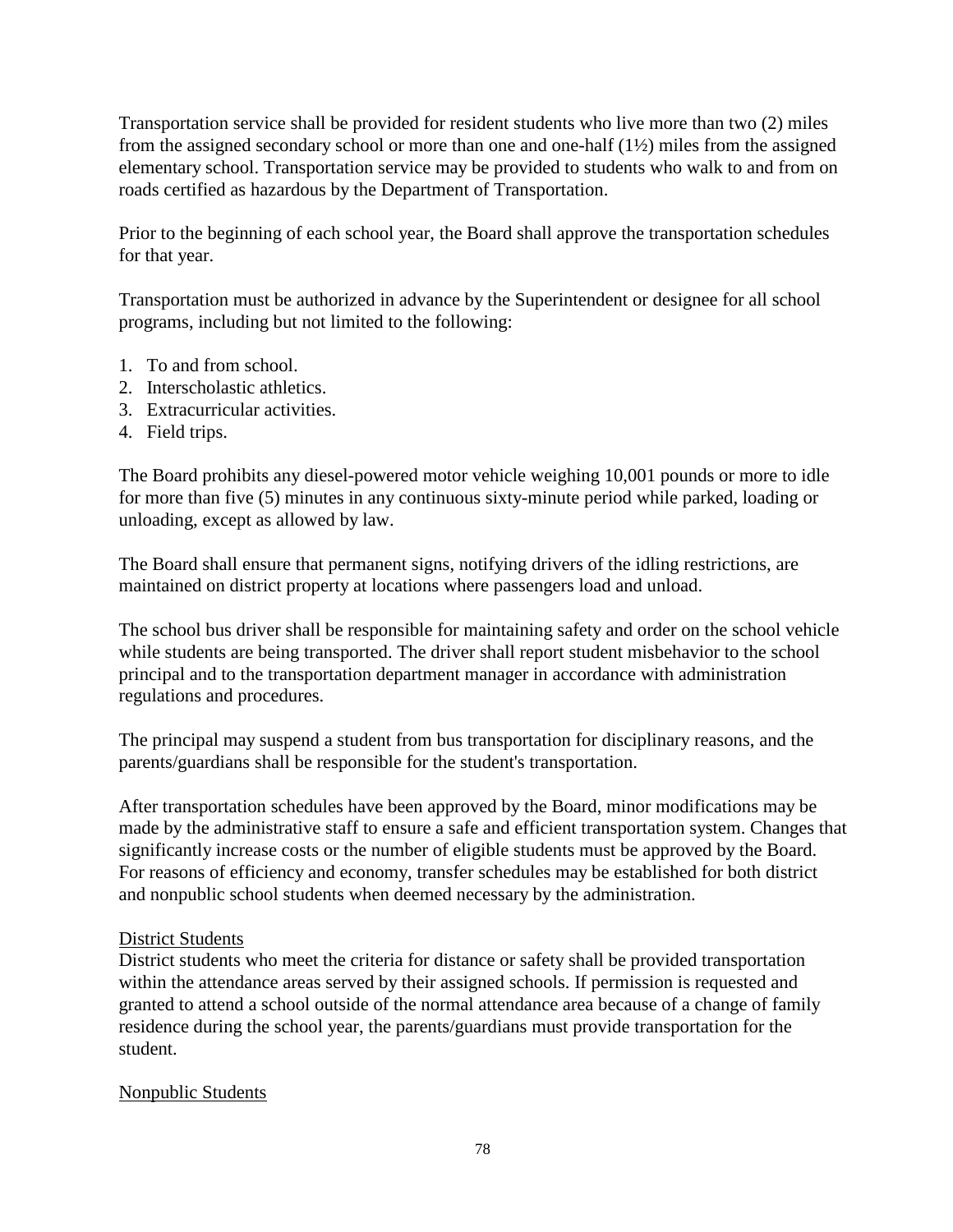Students who attend nonpublic schools shall be provided transportation in accordance with the criteria of distance and safety. Transportation shall not be provided for nonpublic schools located more than ten (10) miles beyond the boundaries of the school district.

The nonpublic school shall certify in writing that all students for whom transportation is requested are residents of the Baldwin-Whitehall School District and are enrolled in the regular educational program from kindergarten (K) through grade twelve (12).

## Special Education/Students With Disabilities

Students approved for placement in approved special education programs shall be provided transportation appropriate to their special needs in accordance with the provisions of law and regulations.

Students who are protected handicapped students shall be provided transportation appropriate to their needs in accordance with law and regulations.

## Walking Distance

Students may be required to walk up to one and one-half (1½) miles to the location of the stop for transportation services.

## Student Assignments

Only eligible students and authorized district personnel shall be transported on school vehicles while engaged in transporting students to and from school, field trips, and extracurricular trips. The Transportation Manager may authorize a driver to transport his/her minor children while operating the vehicle.

Each eligible student for whom transportation is provided shall be assigned to a stop and a route. Students are not permitted to transfer to other stops and/or routes without written authorization.

## Requests For Reassignment

The parent/guardians may request in writing that a student be reassigned to a different stop and/or route. Each request shall be reviewed by the appropriate school district administrator and may be granted in accordance with the following criteria:

- 1. The route operates from the student's assigned school.
- 2. The route does not have to be changed or extended.
- 3. The stop exists on the route; a new stop is not created.
- 4. The load on the vehicle will not exceed the legal limits of the vehicle.
- 5. The change does not result in increased costs to the school district.
- 6. The change shall be reasonably long-term, except under emergency conditions.

## Contracted Services

When providing transportation with district-owned equipment or public transportation is impractical, transportation service may be contracted with a private or public carrier.

Contracted transportation services may be provided by any of the following: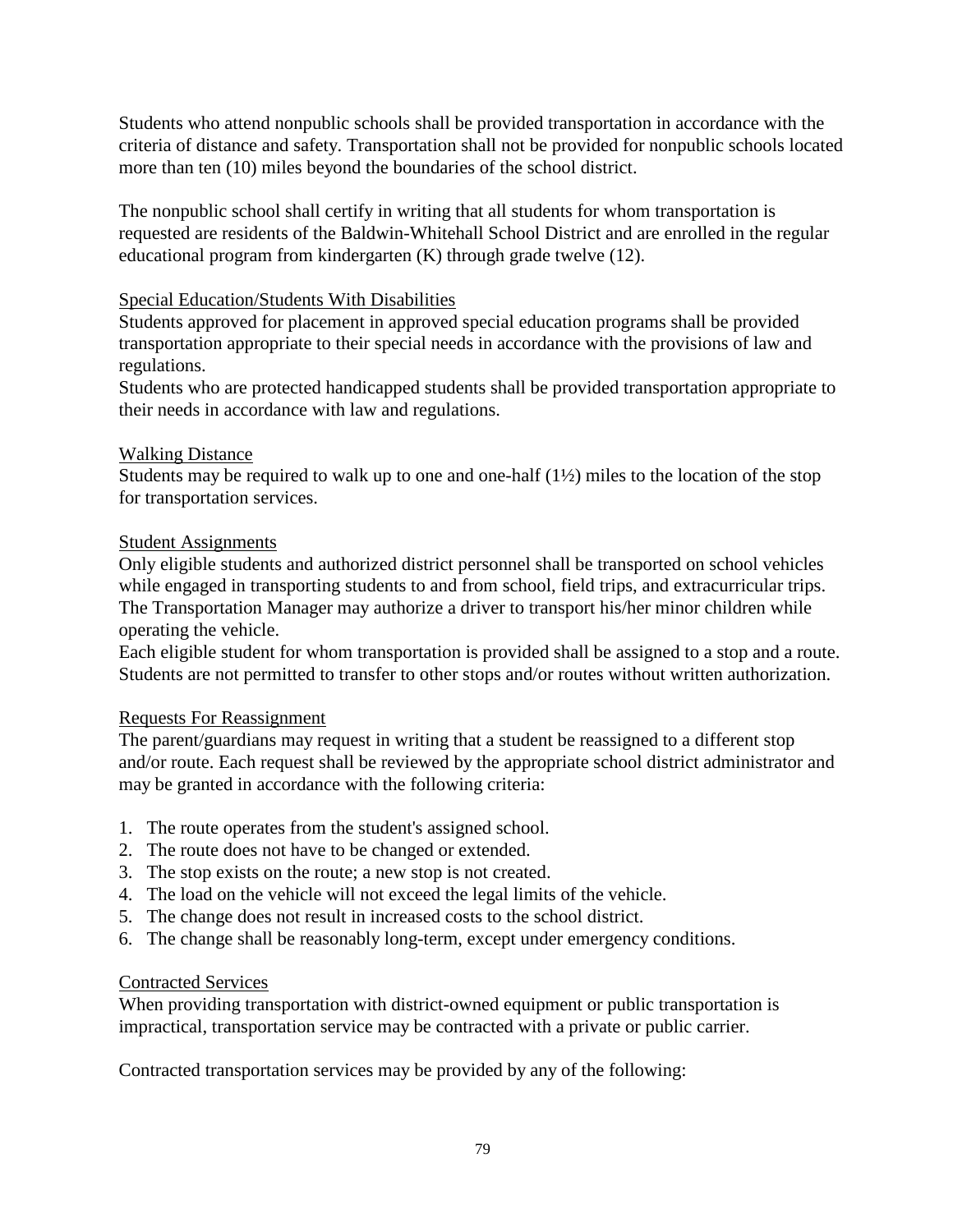- 1. Public school district.
- 2. Nonpublic school entity.
- 3. Public carrier properly licensed in Pennsylvania to provide transportation services.
- 4. Parent contract.

A contractor that provides transportation for the district shall provide a certificate of insurance indicating the levels of insurance coverage required by the school district. The contractor shall also comply with all federal and state laws and regulations that may govern its operation. All contracts for transportation service shall be approved by the Board.

#### Public Transportation

Students eligible for transportation may be issued passes to ride public transportation as provided by the Port Authority of Allegheny County - Transit Division (PAT).

Public transportation passes shall generally be issued to students through the school in which they are enrolled, based on the following criteria:

- 1. Public transportation is the most economical means of service.
- 2. It is not feasible to provide transportation service with district-owned vehicles.
- 3. Public transportation service is available from a stop near the student's residence to the school.
- 4. The student is physically capable of riding public transportation.

### Drivers

All drivers of vehicles used for transporting school students shall be properly licensed and qualified in accordance with the requirements of federal and state laws and regulations. Only authorized employees shall be permitted to operate district-owned vehicles.

District-owned buses (vehicles in excess of ten (10) passengers) may be operated by employees holding a Commercial Driver's License (CDL). Generally, only buses shall be used to transport students to and from school and for most school activities; however, for certain activities, district-owned or district-leased vans may be used.

When practical, those employees who do not possess a CDL, such as teachers, coaches, activity sponsors or administrators, may be permitted to transport students in a district-owned vehicle or a district-leased vehicle. Such vehicles shall not be designed to transport more than ten (10) passengers including the driver.

Teachers, coaches, sponsors, or administrators authorized to transport students in district-owned vehicles or district-leased vehicles for school activities must comply with the following:

- 1. Possess a valid Pennsylvania operator's certificate and provide a copy to the Transportation Manager.
- 2. Meet the physical requirements established by the Pennsylvania Department of Transportation and pass an annual examination by the school physician.
- 3. Submit annually for a license check by the Pennsylvania Department of Transportation.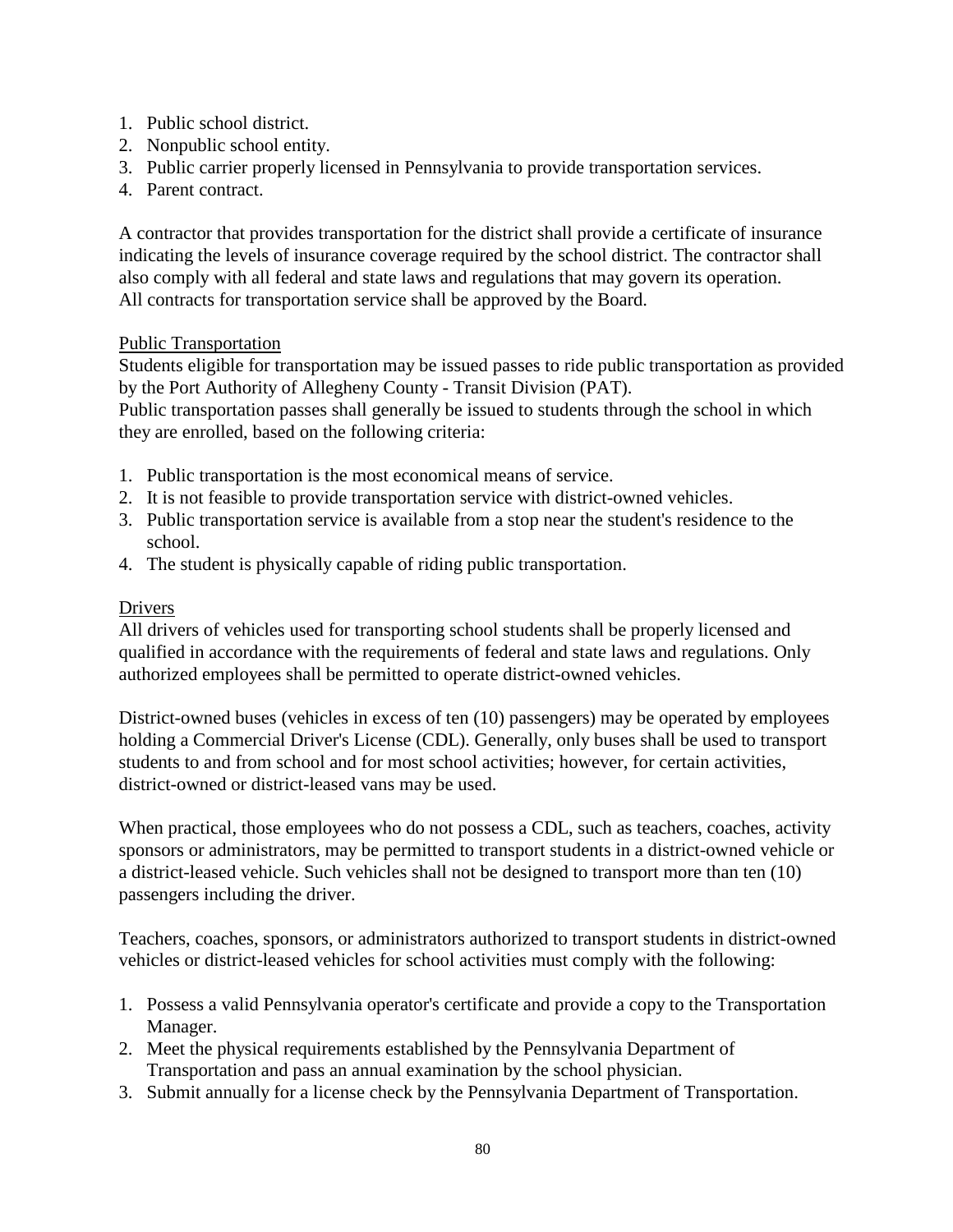An employee requesting the use of a district-owned vehicle must submit a Transportation Request Form in advance to his/her supervisor at least one (1) week in advance. The form is then forwarded to the Assistant Superintendent, Director of Services, and Transportation Manager for approval and scheduling.

An employee operating a district-owned vehicle shall comply with the administrative procedures for the use of such vehicles.

## Ridership Program/Emergency Drills

This statement of policy is intended to comply with requirements of applicable laws and regulations. The district shall provide a ridership program to all students transported in school vehicles. The ridership program shall consist of instruction in safe riding practices and participation in emergency evacuation drills.

The ridership program shall be provided on an annual basis to students. Emergency evacuation drills shall be conducted during the months of September and March and shall include practice and instruction concerning the location, use and operation of emergency doors and fire extinguishers and proper evacuation of buses in the event of fires and accidents.

The ridership program and emergency drills shall be scheduled by the Transportation Manager in cooperation with the building principals.

All drivers shall be provided proper training and instruction in the ridership program and emergency procedures. Drivers shall be responsible for conducting the emergency drills as directed.

#### Chaperones

Only eligible students and authorized district employees may be transported on district vehicles while engaged in transporting students. However, when students are being transported on field trips and extracurricular activity trips, chaperones may be necessary in order to provide assistance to the staff in supervising the students.

In scheduling such field trips and extracurricular trips, the principal shall determine the number of chaperones in cooperation with the teacher, activity sponsor, or coach. In determining the number of chaperones, the principal shall consider the number of district employees participating in the trip, age of the students, educational background of the students, physical abilities of the students, total number of students, destination of the trip, and the length of the trip. This includes overnight trips.

All chaperones must be at least eighteen (18) years of age and shall not be a student in the Baldwin-Whitehall School District. Additionally, minor children shall not accompany the chaperone on the trip unless such children are enrolled in the school and program and/or class that are sponsoring the trip.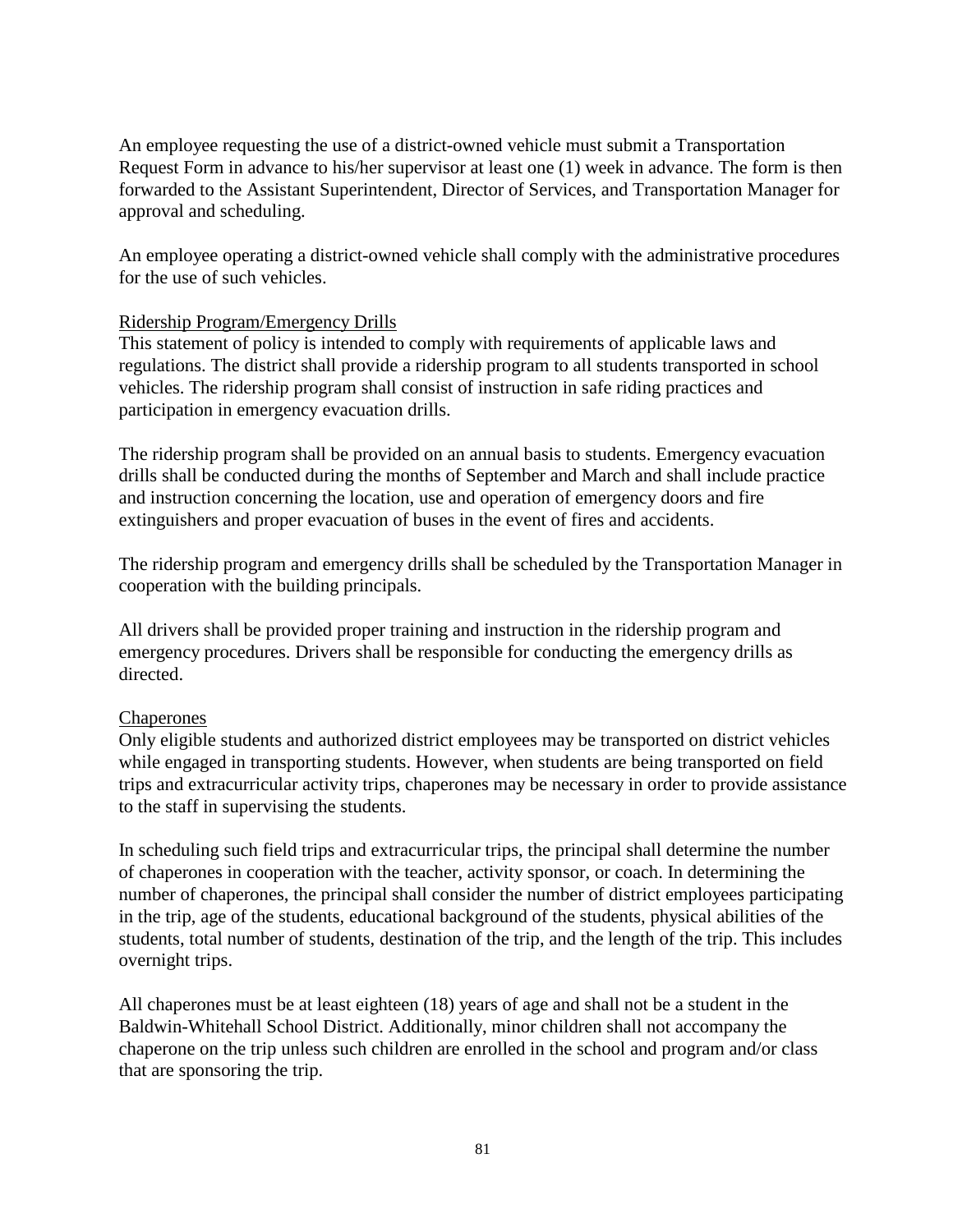The number of chaperones shall be included on the Transportation Request Form submitted for approval of the trip.

Adopted: May 10, 2006 Revised: March 11, 2009

## **Video Cameras on Transportation Vehicles with Audio Monitoring – Policy 810.3**

The Board authorizes the use of a video/audio surveillance camera system on vehicles used for the transportation of students. The Board recognizes that serious misconduct on board a bus jeopardizes the safety of all passengers, monitors and drivers and that the use of video/audio monitoring equipment will help ensure safety by serving as a deterrent to serious misbehavior. Tapes will be utilized for the following:

- 1. Observe rider safety/rules violations.
- 2. Observe the driver adherence of safety, rider control, and standard procedures.
- 3. Document discipline violations to enforce rules and prove to students and drivers that behavior is monitored.
- 4. Observe incidents of alleged driver misconduct.

The Pennsylvania State Board of Education regulations grant School Boards the authority to make reasonable and necessary rules governing the conduct of students in school and while being transported on school vehicles. Authorized by 75 Pa. C.S. §102, the Board sets conditions for the video and audio taping for disciplinary or security purposes on a school bus or school vehicle.

Responsibility for the oversight of the camera system and tapes lies with the Administration. Discriminate use of taped behavior lies with the Administration. The Video tapes will be maintained in the transportation office for a period of ten (10) school days following the date of taping except in those instances where disciplinary action is pending/disposition is reached.

The Superintendent and his/her designee shall oversee the routine procedures necessary to provide for video-taping of each bus.

The responsibility for maintaining reasonable discipline on board our school buses begins with the individual driver. Bus Conduct Reports will continue to be the primary tool for use by the driver to report misconduct s/he observes that cannot be corrected by less formal means, such as assigning of seats or verbal warnings. These Reports are forwarded to the responsible building principal for corrective disciplinary action. The video/audio recording may also be used in situations of alleged driver misconduct.

Video cameras with audio capability for disciplinary or security purposes will be installed on school buses or school vehicles as those terms are defined in 75 Pa.C.S. §102. Notification of the video/audio surveillance system on such vehicles shall be provided to parents and guardians, students and staff. A notice shall be placed, in a clearly visible spot, in each vehicle indicating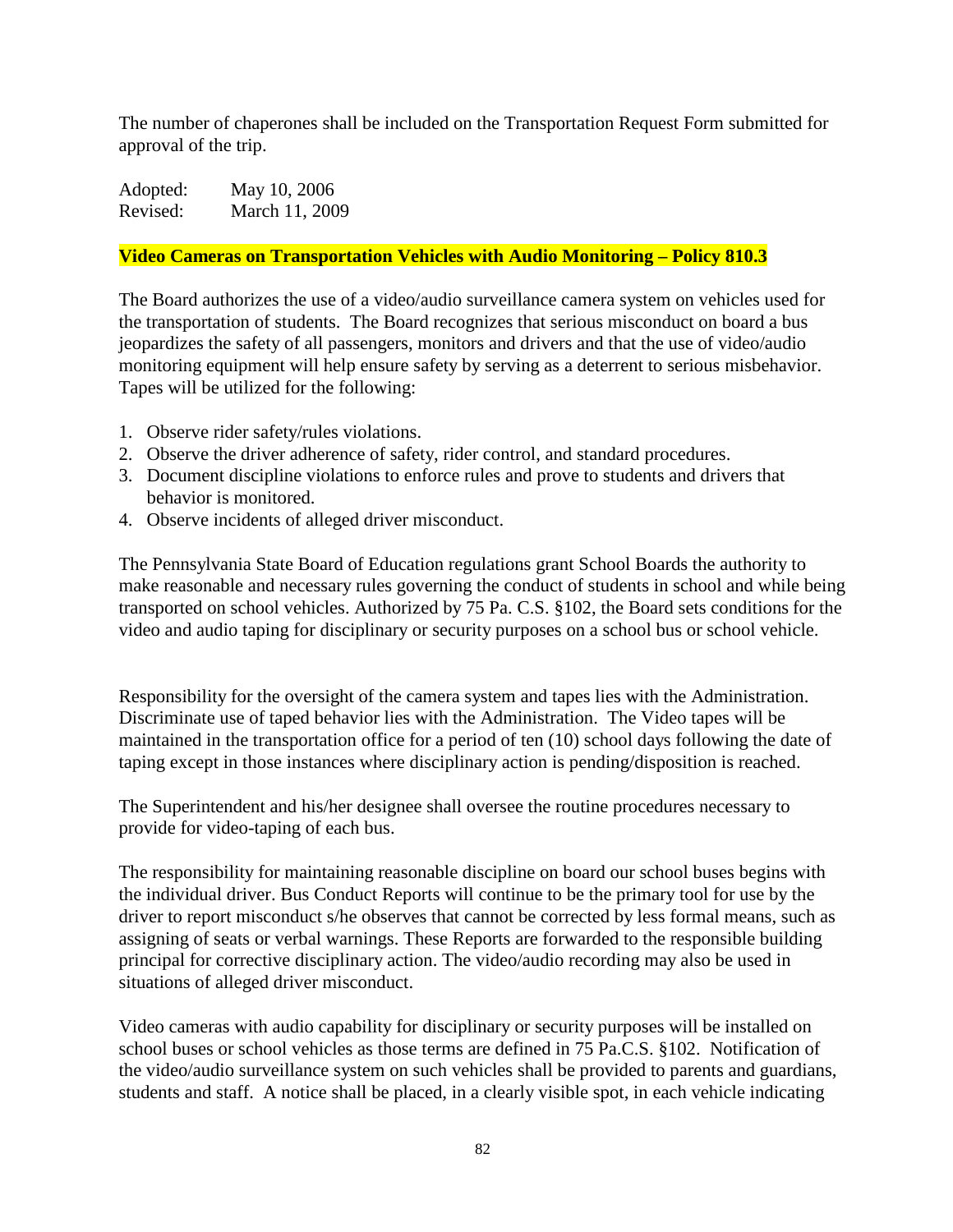that such a surveillance system maybe in operation. Intent of the District to utilize this equipment shall be made available through Student Handbooks, mass mailings and/or media coverage and the parents, guardians or students agree and consent that it is a condition of the privilege of the use of school transportation that there is no expectation of privacy with respect to any use of the video and audio recordings.

The schedule for the placement of cameras is limited to the Superintendent, Transportation Director or the Superintendent's designee.

Bus drivers and student riders will not be provided with any knowledge of the presence or absence of the use of the cameras. Notices will be posted and shall appear as though a camera is installed on board and taping at all times and on all days.

Review of videotapes will be limited to the Superintendent, the principal, the assistant principal, the School Board, the Director of Transportation, student and his/her parents/guardians. A student and his/her parents/guardians may view only that portion of the video tape which relates to the discipline of the student.

Adopted: May 10, 2006 Revised: June 11, 2014

## **Student Discipline and Code of Student Conduct – Policy 218**

The Board finds that student conduct is closely related to learning. An effective educational program requires a safe and orderly school environment.

The Board has authority to establish fair, reasonable and nondiscriminatory rules and regulations regarding the conduct and deportment of all students in the school district during the time they are subject to the supervision and direction of school authorities.

The Board has adopted a Code of Student Conduct to govern student behavior. The Code of Student Conduct consists of this Policy and the following other policies:

Policy 218.1 Weapons

- Policy 218.2 Terroristic Threats/Acts
- Policy 218.3 Aggravated Assault
- Policy 218.4 Controlled Substances/Paraphernalia
- Policy 218.5 Prohibited Behavior
- Policy 218.6 Tobacco Use
- Policy 218.7 Student Behavior on School Vehicles
- Policy 218.8 Suspension and Expulsion

Each student must adhere to Board policies and the Code of Student Conduct governing school discipline. Students shall not be subject to disciplinary action because of race, gender, color, religion, sexual orientation, national origin, or handicap/disability.

The Code of Student Conduct and other policies regarding student behavior and discipline apply when students are under the supervision of the school, while they are on school property, while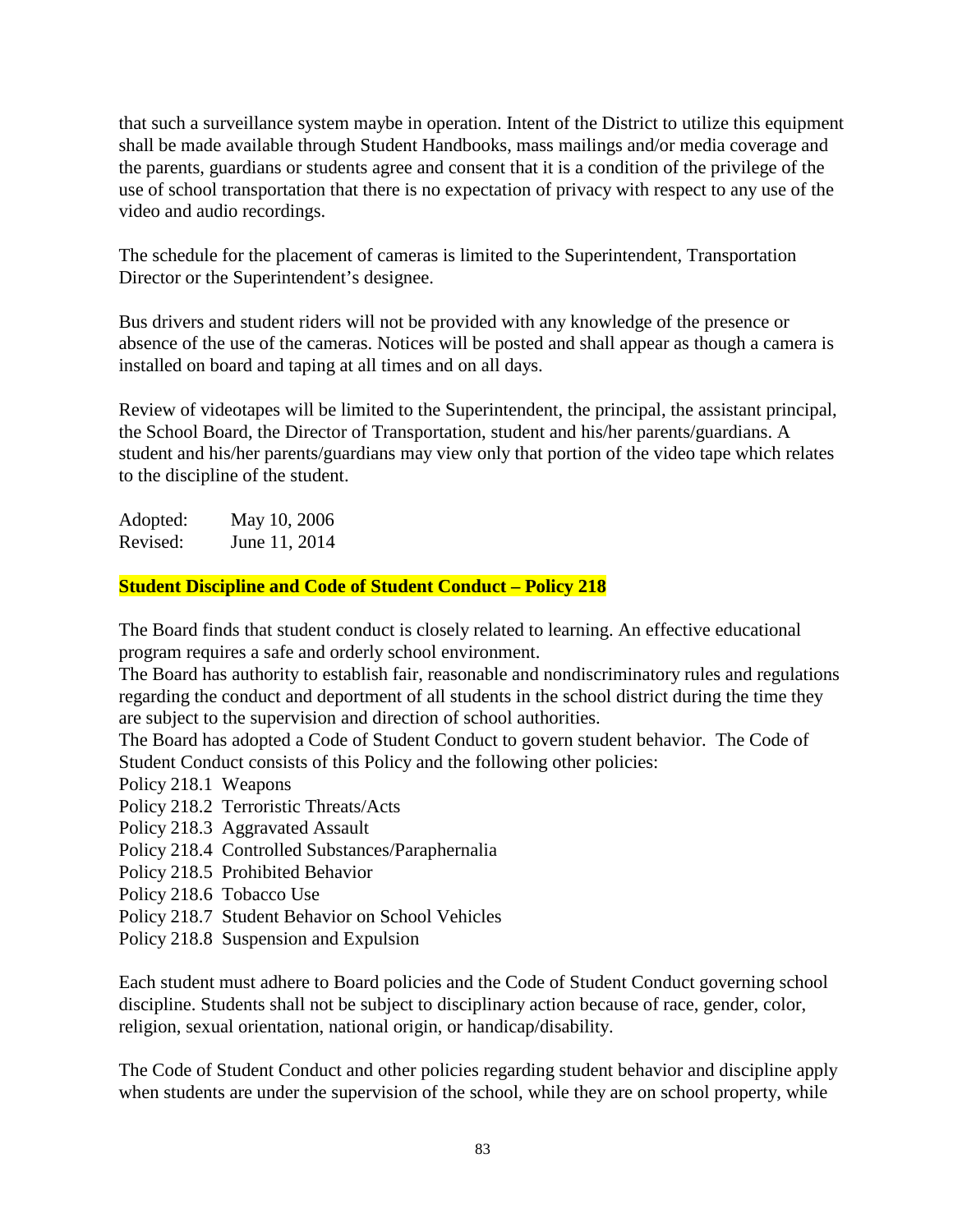present at school sponsored or regulated activities wherever occurring, and while traveling to or from school and school sponsored or regulated activities. In addition, the Code and other policies apply in each of the following circumstances:

- 1. There is a nexus between the proximity or timing of the conduct in relation to the student's attendance at school or school-sponsored activities.
- 2. The student is a member of an extracurricular activity and has been notified that particular off-campus conduct could result in exclusion from such activities.
- 3. Student expression or conduct materially and substantially disrupts the operations of the school, or the Administration reasonably anticipates that the expression or conduct is likely to materially and substantially disrupt the operations of the school.
- 4. The conduct has a direct nexus to attendance at school or a school-sponsored activity, such as an agreement to complete a transaction outside of school that would violate the Code of Student Conduct.
- 5. The conduct involves the theft or vandalism of school property.

Any student disciplined by a district employee shall have the right to notice of the infraction.

When a violation of the Code of Student Conduct involves student expression, Policy 220 shall be followed.

Suspensions and expulsions shall be carried out in accordance with Policy 218.8.

#### Corporal Punishment

The Board prohibits the use of corporal punishment as a form of discipline for students in the district. "Corporal punishment" is the use of physical force such as hitting, spanking or paddling intended to cause pain or fear for the purpose of student discipline.

Reasonable force may still be used by teachers and school authorities under any of the following circumstances: to quell a disturbance, to obtain possession of weapons or other dangerous objects, for the purpose of self-defense, and for the protection of persons or property.

The Superintendent or designee may promulgate rules and regulations to implement Board policy governing student conduct.

The Superintendent or designee shall publish and distribute to all staff, students and parents/guardians the rules for student behavior contained in the Code of Student Conduct and the sanctions that may be imposed for violations of those rules. A copy of the Code of Student Conduct shall be available in each school office and shall be printed in the student handbook.

The building principal shall have the authority to assign discipline to students, subject to the policies, rules and regulations of the district and to the student's due process right to notice, hearing, and appeal.

When conduct so warrants, the building principal shall, in accordance with the Code of Student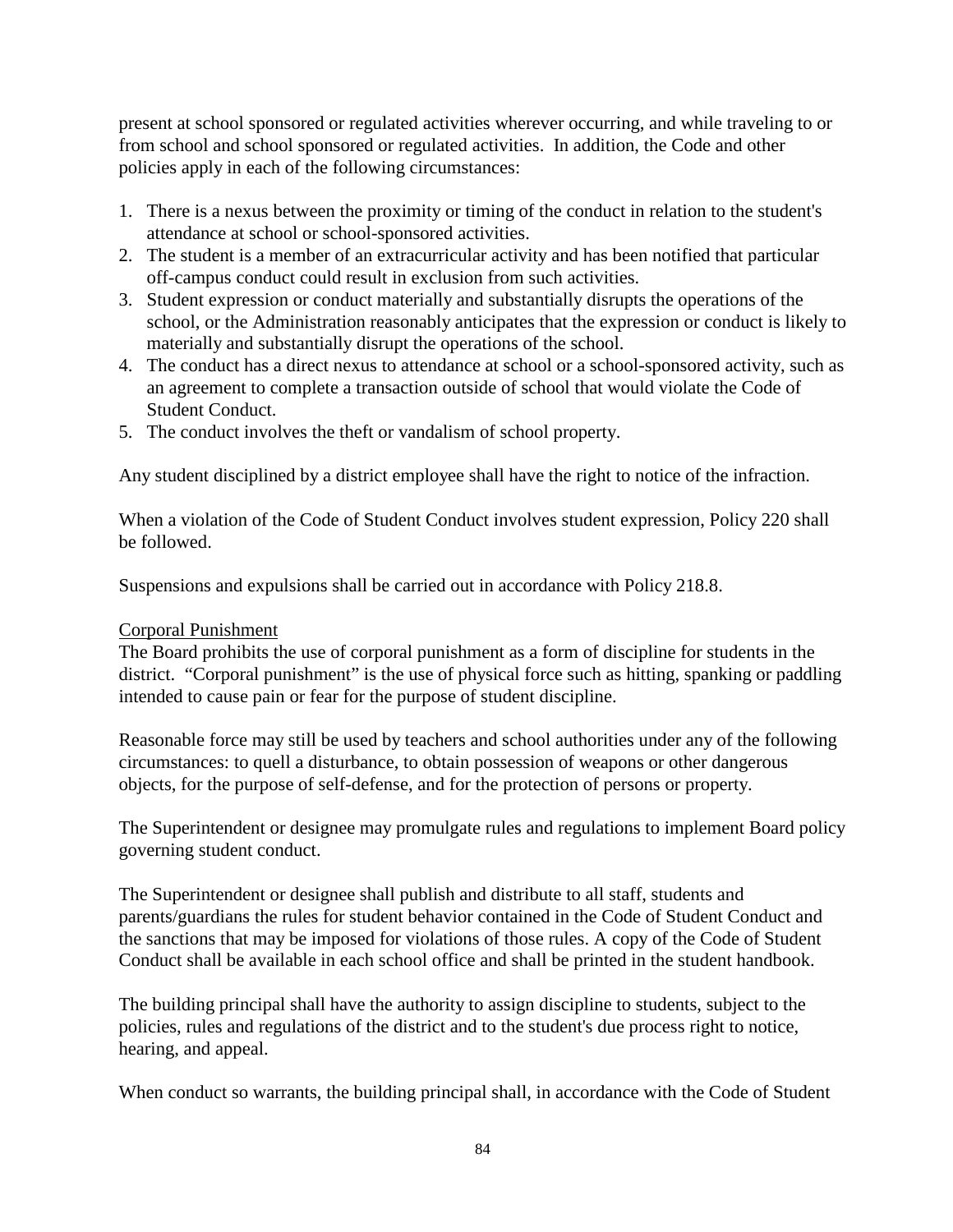Conduct and the memorandum of understanding, contact the police department who has jurisdiction over the school's property.

The memorandum of understanding shall provide procedures for local law enforcement response including, but not limited to, investigation of the incident, interrogation and custody of the student.

Teaching staff and other district employees responsible for students shall have the authority to take reasonable actions necessary to control the conduct of students in all situations and in all places where students are within the jurisdiction of this Board and when such conduct interferes with the educational program of the schools or threatens the health and safety of others.

## **Required Reports**

The Superintendent shall report to the Board the methods of discipline imposed by administrators and incidences of student misconduct, in the degree of specificity required by the Board.

The Superintendent shall annually, by July 31, report to the Office of Safe Schools on the required form all new incidents that occurred on school property and involved conduct including, but not limited to, acts of violence, weapons, terroristic threats, controlled substances, alcohol or tobacco.

The Superintendent shall annually, no later than July 1, submit the prepared Office of Safe Schools report to the police department with jurisdiction over the school building for review and comparison with police incident data. Discrepancies shall be resolved in accordance with the procedures outlined in the memorandum of understanding.

Adopted: March 8, 2006 Revised: August 10, 2011

#### **Weapons – Policy 218.1**

The Board recognizes the importance of a safe school environment relative to the educational process. Possession of weapons in the school setting is a threat to the safety of students and staff and is prohibited by law.

A student commits an offense under this policy if the student is in possession of a weapon. For purposes of this policy, a "weapon" shall include any tool, instrument or implement capable, or having the appearance of being capable, of inflicting serious bodily injury and possessed or used under circumstances not manifestly appropriate for lawful uses which it may have. The term "weapon" shall include, but shall not be limited to, any knife, cutting instrument, cutting tool, club, blackjack, metal knuckles, explosive device; firearm, shotgun, rifle or similar device from which a projectile may be discharged, including a firearm or other weapon which is not loaded or which lacks a component or device necessary to render it immediately operable; and a look-alike or replica of a weapon.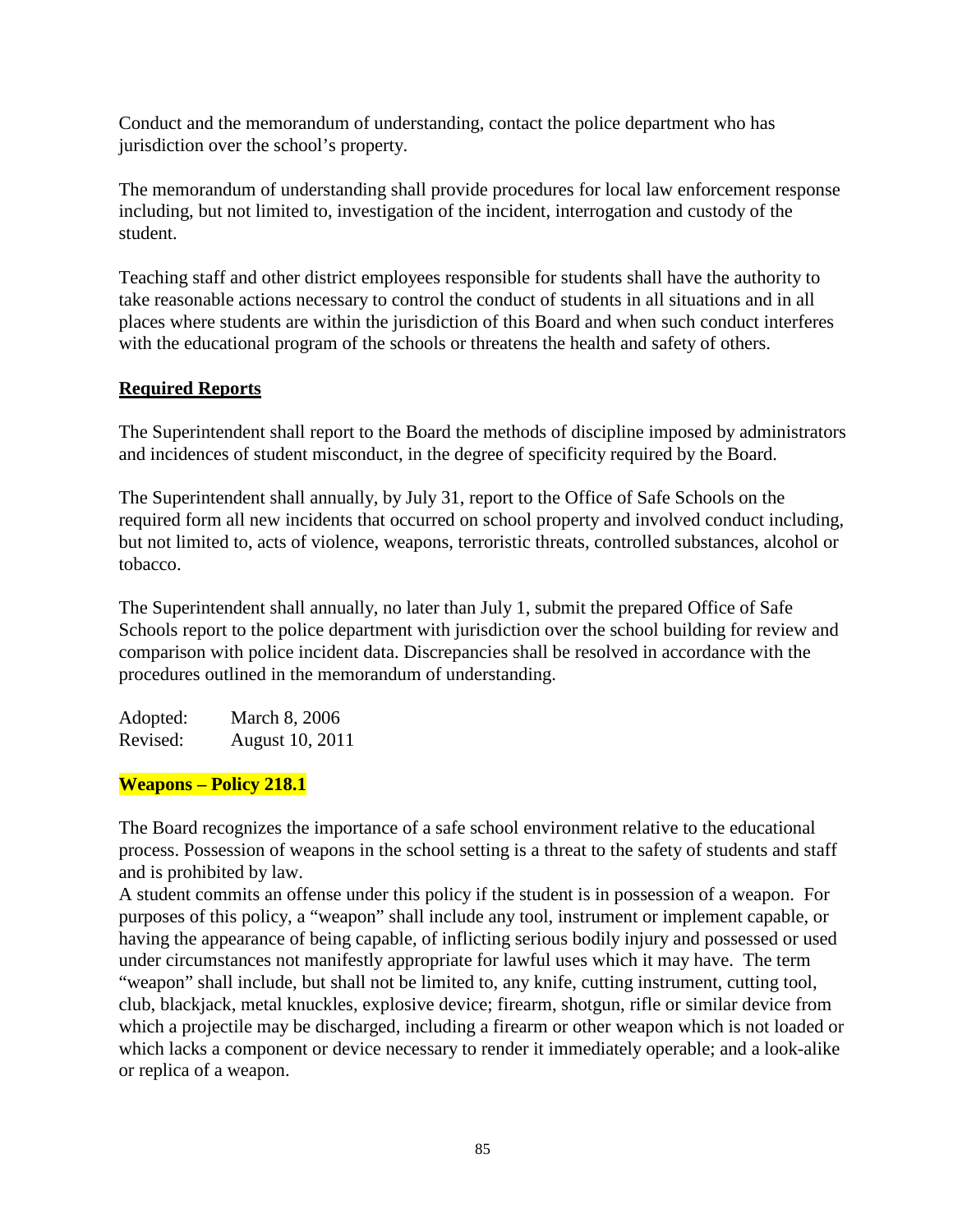Possession of an article which otherwise would be a weapon is justified only when the article is used in conjunction with a lawful, school supervised course, program or activity.

An alleged offense under this policy shall result in a mandatory formal hearing before the Board of School Directors (or, as authorized by the Board, a committee of the Board or hearing examiner). The Superintendent may exclude the student from school pending the hearing. Further disciplinary action will be determined by the Board.

The standard penalty for an offense under this policy shall include expulsion from school for a period of not less than one year. The penalty shall include permanent expulsion from school where one or more of the following aggravating circumstances exist:

- 1. Possession of a firearm.
- 2. Possession of a knife or cutting instrument, the blade of which is exposed in an automatic way by push-button, switch, spring mechanism or otherwise.
- 3. Possession of a bomb or similar explosive device, the use of which could cause serious bodily injury or property damage.
- 4. By use of a weapon, attempt to cause, or intentionally or recklessly causing bodily injury to another.
- 5. By use of a weapon, attempt to put another in fear of imminent bodily injury.
- 6. Significant history of rules violations.

The Superintendent may recommend lesser discipline on a case-by-case basis. The Superintendent or designee shall react promptly to information and knowledge concerning weapons on school property. Such action shall be in compliance with state law and regulation and with the procedures set forth in the memorandum of understanding with local law enforcement officials.

The Superintendent or designee shall immediately report the discovery of any weapon prohibited by this policy to local law enforcement officials and inform the student's parent/guardian.

The Superintendent shall annually, by July 31, report all incidents involving acts of violence or possession of a weapon to the Office of Safe Schools on the required form in accordance with state law and regulation.

Acts of violence or possession of a weapon in violation of this policy shall be reported to the Office of Safe Schools on the required form at least once each year.

Students, staff and parents/guardians shall be informed at least annually concerning this policy.

An exception to this policy may be made by the Superintendent, who shall prescribe special conditions or procedures to be followed.

Weapons under the control of law enforcement personnel are permitted.

In accordance with the federal Gun-Free School Zone Act, possession or discharge of a firearm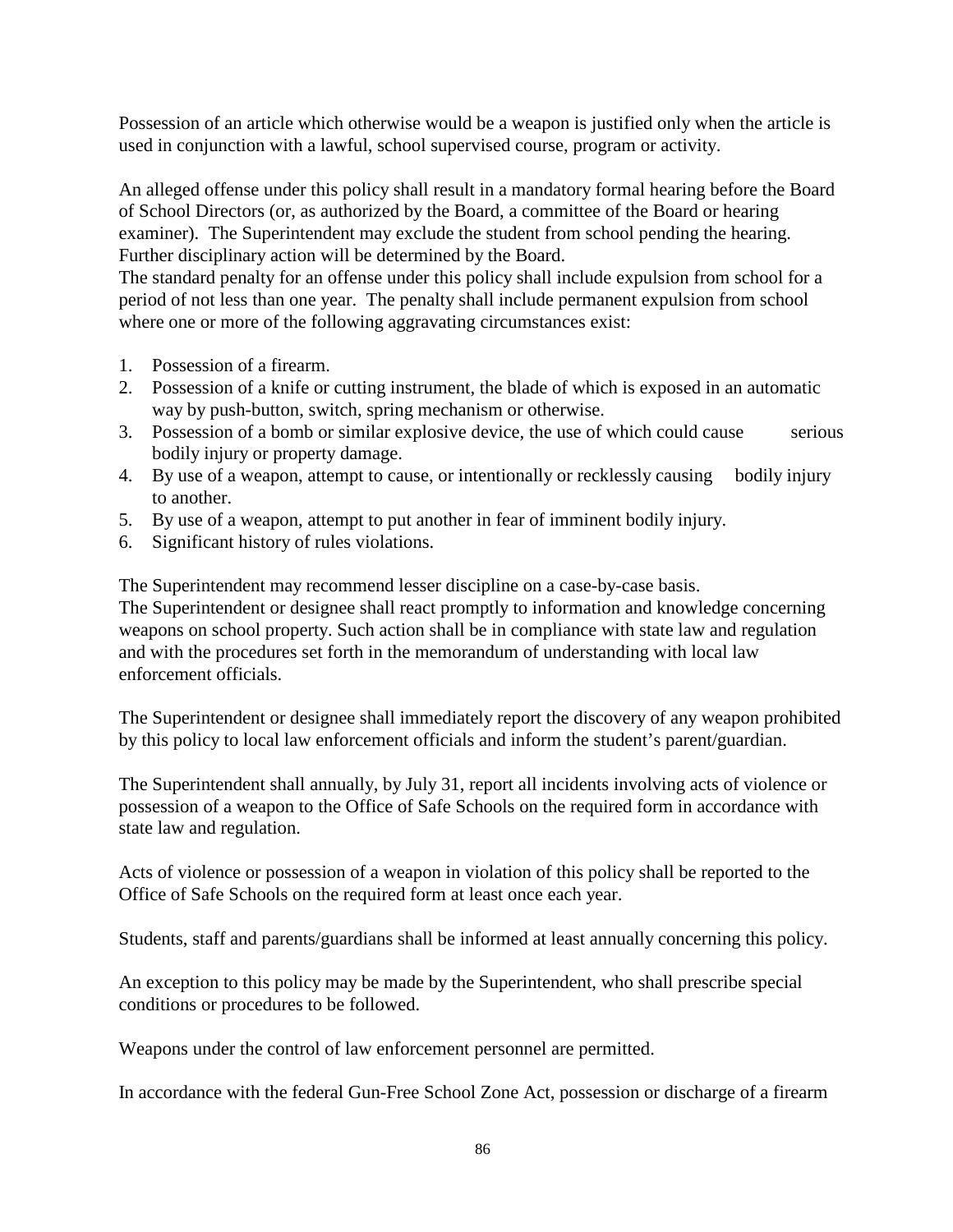in, on, or within 1,000 feet of school grounds is prohibited. Violations shall be reported to the appropriate law enforcement agency.

#### Transfer Students

When the school district receives a student who transfers from a public or private school during an expulsion period for an offense involving a weapon, the district may assign that student to an alternative assignment or may provide alternative education, provided the assignment does not exceed the expulsion period.

Adopted: March 8, 2006 Revised: August 10, 2011

## **Terroristic Threats/Acts – Policy 218.2**

The Board recognizes the danger that terroristic threats and acts by students presents to the safety and welfare of district students, staff and community. The Board acknowledges the need for an immediate and effective response to a situation involving such a threat or act.

Terroristic threat - shall mean a threat communicated either directly or indirectly to commit any crime of violence with the intent to terrorize another; to cause evacuation of a building, place of assembly or facility of public transportation; or to otherwise cause serious public inconvenience, or cause terror or serious public inconvenience with reckless disregard of the risk of causing such terror or inconvenience.

Terroristic act - shall mean an offense against property or involving danger to another person.

The Board prohibits any district student from communicating terroristic threats or committing terroristic acts directed at any student, employee, Board member, community member or school building. A violation of this policy will subject the offender to expulsion from school.

The Superintendent or designee shall react promptly to information and knowledge concerning a possible or actual terroristic threat. Such action shall be in compliance with state law and regulation and with the procedures set forth in the memorandum of understanding with local law enforcement officials.

The Superintendent shall be responsible for developing administrative regulation to implement this policy.

The Superintendent shall annually, by July 31, report all incidents of terroristic threats to the Office of Safe Schools on the required form in accordance with state law and regulation.

Staff members and students shall be responsible for informing the building principal regarding any information or knowledge relevant to a possible or actual terroristic threat or act.

The building principal shall immediately inform the Superintendent after receiving a report of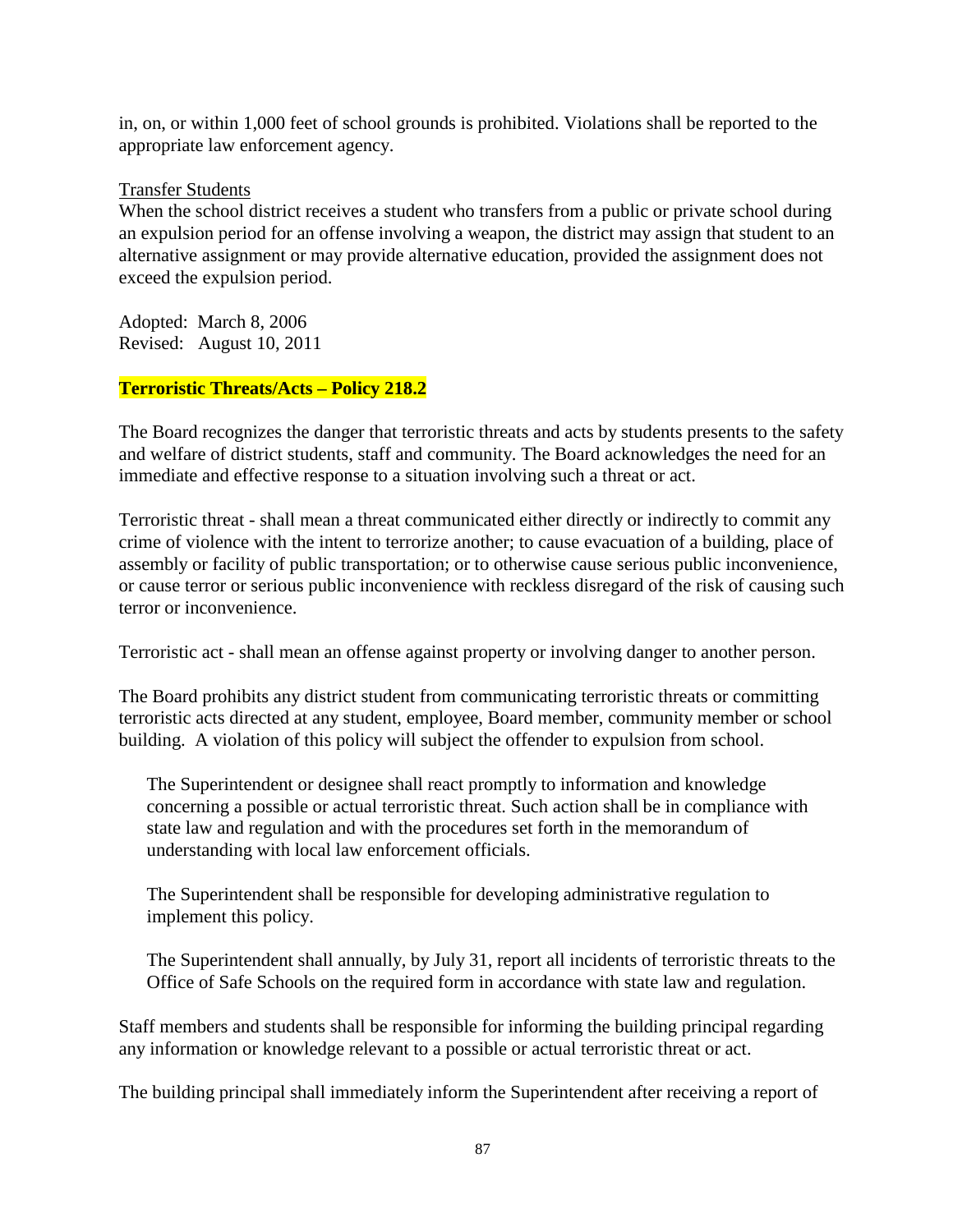such a threat or act.

When an administrator has evidence that a student has made a terroristic threat or committed a terroristic act, the following guidelines shall be applied:

- 1. The building principal may immediately suspend the student.
- 2. The building principal shall promptly report the incident to the Superintendent.
- 3. Based on further investigation, the Superintendent may report the student to law enforcement officials.
- 4. The building principal or Superintendent shall inform any person directly referenced or affected by a terroristic threat.
- 5. The Superintendent may recommend expulsion of the student to the Board.

If a student is expelled for making terroristic threats or committing terroristic acts, the Board may require, prior to readmission, that the student provide competent and credible evidence that the student does not pose a risk of harm to others.

Adopted: March 8, 2006 Revised: August 10, 2011

#### **Aggravated Assault – Policy 218.3**

The Board establishes that a student commits the offense of aggravated assault under this policy if the student:

- 1. Intentionally or recklessly strikes, hits, pushes or shoves, or otherwise physically contacts the person of a school employee in a hostile or offensive manner.
- 2. Attempts by physical menace or threat to put any school employee in fear of imminent bodily injury.
- 3. Attempts to cause or intentionally or recklessly causes bodily injury to another with a weapon, as defined in Board policy.
- 4. Intentionally or recklessly causes serious bodily injury to another.
- 5. Repeatedly uses force or violence, or the threat thereof, against others under circumstances which create a substantial risk of serious bodily injury.

For purposes of this policy, the term school employee means a person actually employed by the school district, as well as a coach, game official, security guard, police officer, parent/guardian volunteer or other similar person, while engaged in service for, or under arrangement with the school district.

The term serious bodily injury means bodily injury which creates a substantial risk of death, or which causes significant disfigurement to, or loss or impairment of, any bodily member or organ.

An alleged offense under this policy shall result in a mandatory formal hearing before the Board or a committee of the Board or hearing examiner. The Superintendent may exclude the student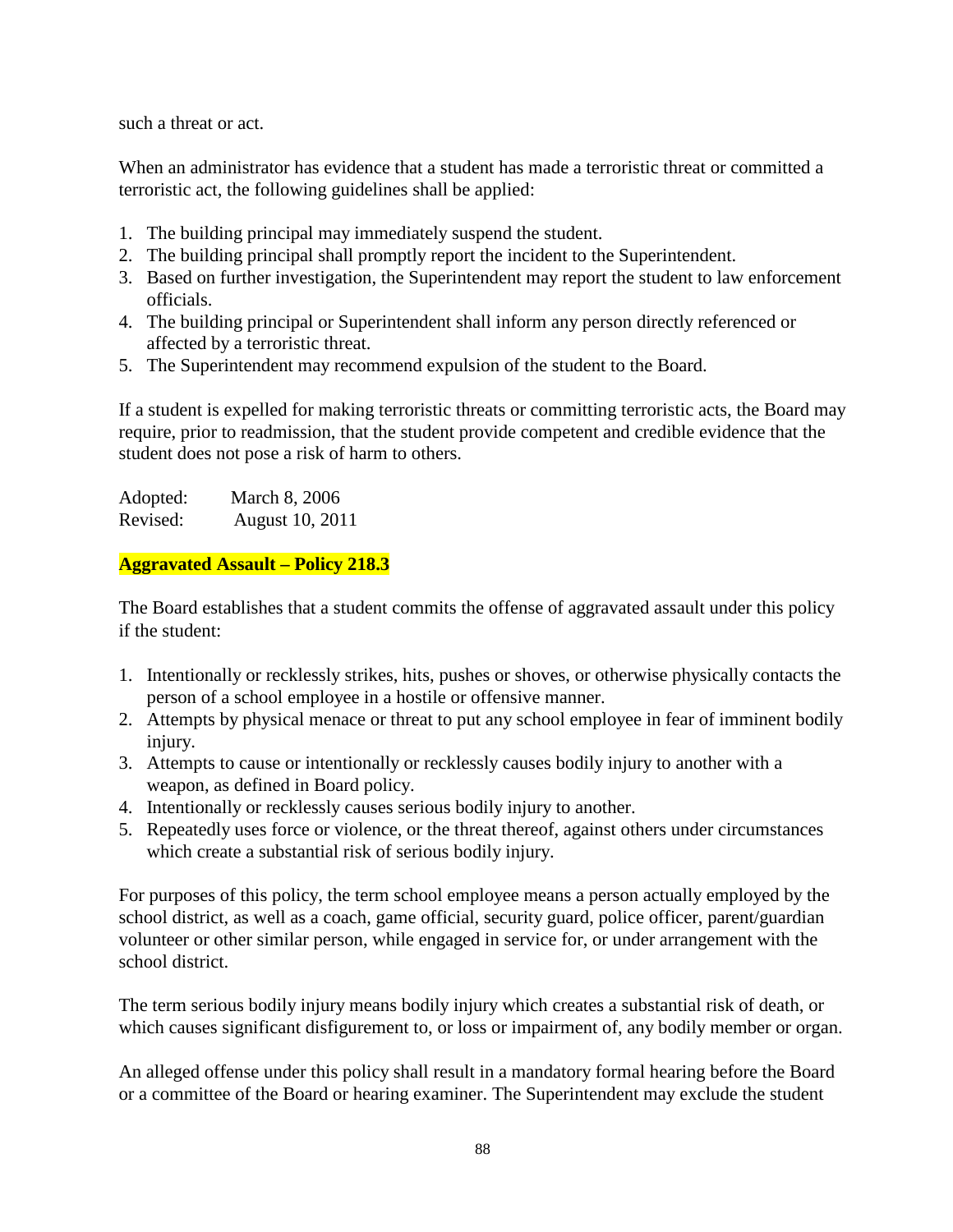from school pending the hearing. Further disciplinary action will be determined by the Board.

The standard penalty for an offense under this policy may include permanent expulsion from school.

The Superintendent or designee shall report suspected violations of this policy to local police and shall implement school/police protocols.

Adopted: March 8, 2006

#### **Controlled Substances/Paraphernalia – Policy 218.4**

The Board recognizes that the abuse of controlled substances and alcohol is a serious problem with legal, physical and social implications for the whole school community. As an educational institution, the schools shall strive to prevent abuse of controlled substances and alcohol.

For purposes of this policy, controlled substances shall include all:

- 1. Controlled substances prohibited by federal and state law.
- 2. Look-alike drugs and substances.
- 3. Alcoholic beverages.
- 4. Anabolic steroids.
- 5. Drug paraphernalia.
- 6. Any volatile solvents or inhalants, such as but not limited to glue and aerosol products.
- 7. Substances that when ingested cause a physiological effect that is similar to the effect of a controlled substance as defined by state or federal law, such as but not limited to herbal incense or other products containing synthetic cannabinoids.
- 8. Prescription or nonprescription (over-the-counter) medications, except those for which permission for use in school has been granted pursuant to Board policy.

For purposes of this policy, look-alike drug shall include any pill, capsule, tablet, powder, plant matter or other item or substance that is designed or intended to resemble a controlled substance prohibited by this policy, or is used in a manner likely to induce others to believe the material is a controlled substance.

The Board prohibits students from being in possession of, using, consuming, distributing, and transacting in any controlled substance while subject to the Code of Student Conduct.

"Possession" includes drinking alcoholic beverages, smoking marijuana and consumption of other prohibited substances prior to attendance at a school regulated activity. Distribution (by sale or otherwise), and possession with intent to distribute, are considered aggravating circumstances.

Any alleged violation of the above rules and regulations shall result in a mandatory formal hearing before the Board of School Directors (or, as authorized by the Board, a committee of the Board or hearing examiner.) The Superintendent may exclude the student from school pending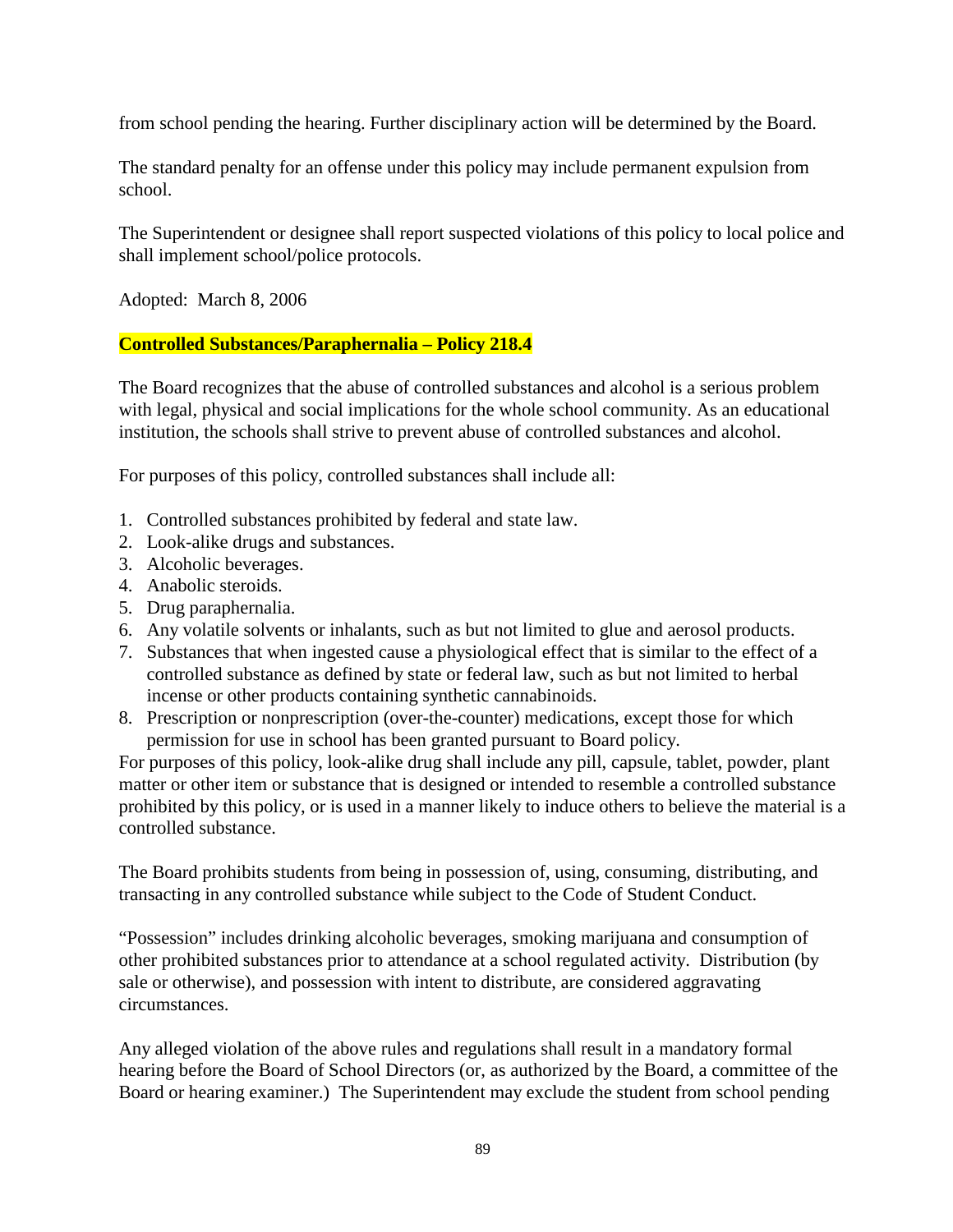the hearing. Further disciplinary action will be determined by the Board.

A violation of this policy will subject the offender to expulsion from school. The Board may require participation in drug counseling, rehabilitation, testing or other programs as a condition of reinstatement into the school's educational, extracurricular or athletic programs resulting from violations of this policy.

The Superintendent or designee shall prepare rules for the identification and control of substance abuse in the schools which:

- 1. Establish procedures to deal with students suspected of using, possessing, being under the influence, or distributing controlled substances in school, up to and including expulsion and referral for prosecution.
- 2. Disseminate to students, parents/guardians and staff the Board policy and district procedures governing student abuse of controlled substances.
- 3. Provide education concerning the dangers of abusing controlled substances.

The Superintendent shall react promptly to information and knowledge concerning possible or actual incidents of possession, use or sale of controlled substances. Such action shall be in compliance with state law and regulation and with the procedures set forth in the memorandum of understanding with local law enforcement officials.

The Superintendent shall annually, by July 31, report all incidents of possession, use and sale of controlled substances by any person on school property to the Office of Safe Schools on the required form in accordance with state law and regulation.

In all cases involving students and controlled substances, the need to protect the school community from undue harm and exposure to drugs shall be recognized.

No student may be admitted to a program that seeks to identify and rehabilitate the potential abuser without the intelligent, voluntary and aware consent of the student and parent/guardian. Anabolic Steroids

The Board prohibits the use of anabolic steroids by students involved in school-related athletics at any time, except for a valid medical purpose. Body building and muscle enhancement of athletic ability are not valid medical purposes. Human Growth Hormone (HGH) shall not be included as an anabolic steroid.

Students shall be made aware of the dangers of steroid use; that anabolic steroids are classified as controlled substances; and that their use, unauthorized possession, purchase, or sale could subject students to suspension, expulsion and/or criminal prosecution.

The following minimum penalties are prescribed for any student athlete found in violation of the prohibited use of anabolic steroids:

- 1. For a first violation, suspension from school athletics for the remainder of the season.
- 2. For a second violation, suspension from school athletics for the remainder of the season and for the following season.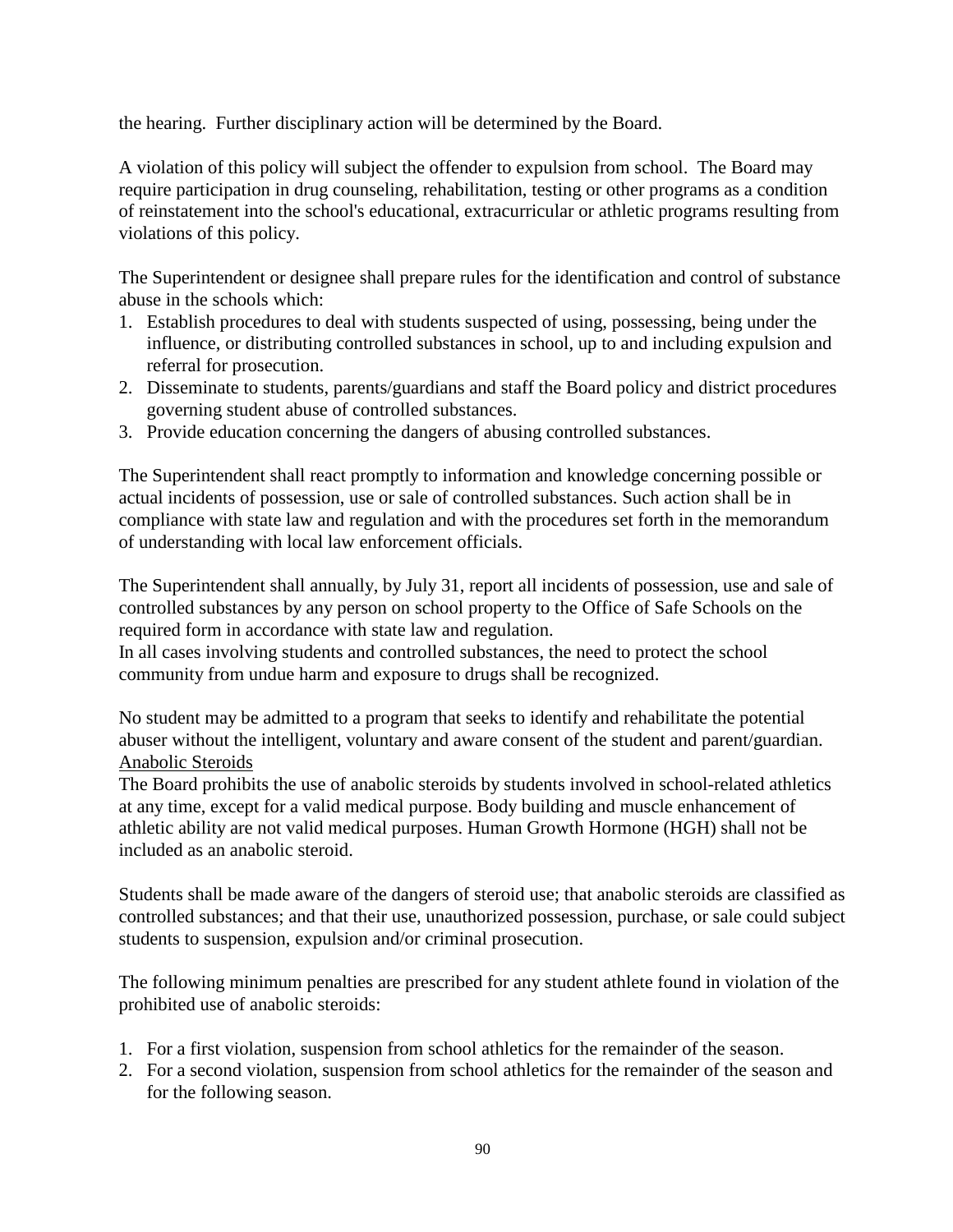3. For a third violation, permanent suspension from school athletics.

No student shall be eligible to resume participation in school athletics unless a medical determination has been submitted, verifying that no residual evidence of steroids exists.

Adopted: March 8, 2006 Revised: August 11, 2011

## **Student Misbehavior – Policy 218.5**

The Board recognizes that misbehavior by students has a negative impact on the education process, and has established fair and reasonable rules and regulations to define and prohibit student misbehavior not covered by other specific student discipline policies.

The following offenses may lead to suspension from school by the principal or expulsion from school by the Board of School Directors:

- 1. Offenses Involving Danger to Persons or Property Including (1) assault, (2) possession of weapons and dangerous instruments, (3) theft, (4) damaging or unauthorized use of school property, (5) trespassing, (6) making threats directed against the schools which involve potential danger to persons or property.
- 2. Offenses Involving Chemical Substances Including (1) possession of alcohol or marijuana, (2) possession, use or distribution of a drug or controlled substance under circumstances that constitute violation of the law, (3) other activities which constitute violations of the Controlled Substance, Drug, Devise and Cosmetic Act, (4) smoking and possession or use of tobacco in any form.
- 3. Offenses Against Public Order and Decency Including (1) using contemptuous words, (2) behaving with disrespect in language or deportment, (3) disobeying a lawful command, regulation or school policy, (4) fighting, (5) making unreasonable noise, (6) using obscene language, (7) creating a hazardous condition, (8) gambling, (9) violating the Dress Code.
- 4. Offenses Against Orderly Operation of the Schools Including (1) cutting of classes, excessive unexcused absences or tardiness, (2) harassing or annoying a school employee, (3) making a false statement or representation, (4) causing disruption to the good order and discipline of the school.

Incidents which involve acts of violence directed at persons or property shall be reported to the Superintendent. The Superintendent or designee shall report such matters to the local police and shall implement school/police protocols.

Adopted: March 8, 2006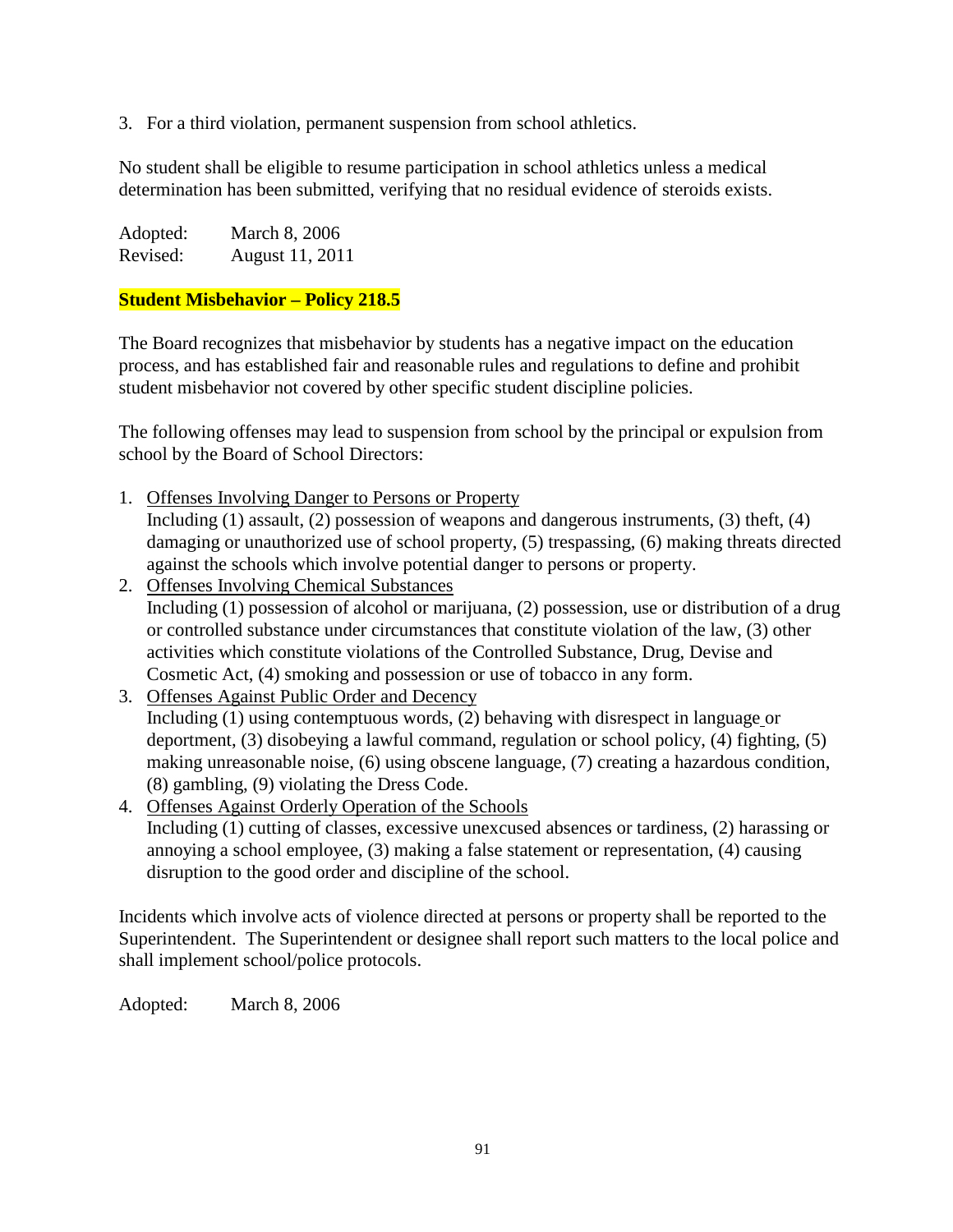#### **Tobacco Use – Policy 218.6**

The Board recognizes that tobacco use by students presents a health and safety hazard that can have serious consequences for both users and nonusers and the safety and environment of the schools.

For the purposes of this policy, tobacco and/or nicotine use shall be defined as use and/or possession of a lighted or unlighted cigarettes, lighted and unlighted cigars, e-cigarettes (electronic), vapor cigarettes, mechanical cigarettes, and pipes; other lighted smoking product; and smokeless tobacco in any form.

The Board prohibits tobacco possession and use by students at any time in a school building and on any property, buses, vans and vehicles that are owned, leased or controlled by the school district.

The Board prohibits tobacco possession and use by students at all school-regulated activities that are held both on and off school property. A violation of this policy may result in suspension from school.

The school district may initiate prosecution of a student who possesses or uses tobacco in violation of this policy.

The Superintendent or designee shall annually notify students, parents/guardians and staff about the district's tobacco use policy by publishing such policy in the student handbook, parent newsletters, posted notices, and other efficient methods.

The Superintendent shall annually, by July 31, report all incidents of possession, use, or sale of tobacco by any person on school property to the Office of Safe Schools on the required form in accordance with state law and regulation.

The Superintendent or designee shall develop procedures to implement this policy.

Incidents of possession, use and sale of tobacco in violation of this policy by any person on school property shall be reported to the Office of Safe Schools on the required form at least once each year.

A student convicted of possessing or using tobacco in violation of this policy may be fined up to \$50 plus court costs or admitted to alternative adjudication in lieu of imposition of a fine.

Adopted: March 8, 2006 Revised: March 11, 2015

## **Student Behavior on School Vehicles – Policy 218.7**

Appropriate discipline is essential for the health and safety of all students who are transported on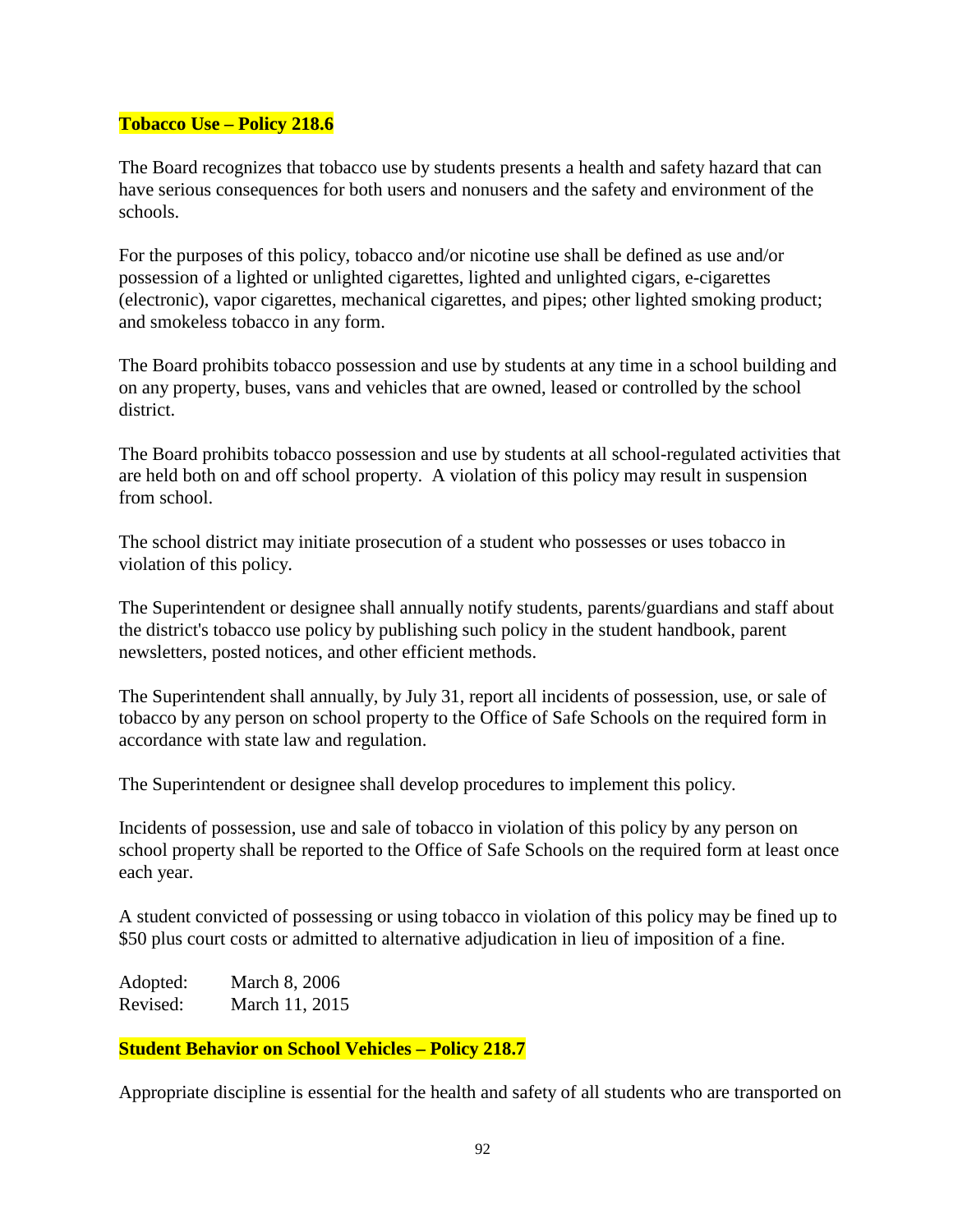school district vehicles.

The building principals and vice principals have an important responsibility in the administration of the transportation operation. Student behavior while waiting for or riding on school vehicles (buses, vans, cabs, etc.) is within the authority of the building principal and his or her staff. A ridership program which sets forth positive student behavior must be developed cooperatively between the building administration and the transportation department. Students who violate school district policy and procedures will face disciplinary action administered by the building principal or designee in accordance with this policy. Such discipline may include temporary or permanent suspension of riding privileges, and in serious cases, uspension or explusion from school. This policy shall apply to all students who ride school vehicles to and from school, on field trips, and on extracurricular trips.

# A. Disciplinary Steps

The following procedures will be implemented in reporting transportation-related student behavior problems:

- 1. The driver or attendant will complete a disciplinary report form describing the observed student's behavior. If more than one student is involved, a separate form for each student must be completed. The driver or attendant shall refrain from writing profane language on the report forms. The first letter of the word with a dash is sufficient to indicate what the student said.
- 2. The driver or attendant shall submit the completed form to the building principal or vice principal upon completion of the run on which the infraction occurred. If the infraction occurred on the afternoon run, the form shall be submitted the next morning.
- 3. The principal or vice principal shall review the disciplinary form and investigate the incident to determine what action is appropriate for the student in accordance with school district policy. If necessary, the principal/vice principal will meet with the parents, students, driver, attendant and/or Transportation Manager. Video tapes, if available, may be used by the principal/vice principal in the investigation.
- 4. The building principal or vice principal will determine what disciplinary action, if any, will be taken. When disciplinary action is warranted, only the principal/vice principal shall administer discipline including suspension.
- 5. After disciplinary action is determined, a written notice shall be provided to the parents and to the driver and/or attendant.
- 6. Except in extreme cases, students who are transported to school will be returned home that day prior to the beginning of any suspension of riding privileges.
- B. Discipline Rules

Students who violate school district discipline policies while walking to and from the transportation stop, while waiting at the stop, or while riding the vehicles are subject to the following disciplinary action:

1. First Level Offenses: pushing, hitting, shouting, tripping, littering, profane language, obscene gestures, bullying of other students, disrespect toward the driver, attendant, or other student, eating, drinking, refusing to comply with the driver's or attendant's directions, refusing to provide identity to the driver or attendant, or other similar offenses deemed by the principal/vice principal shall be subject to the following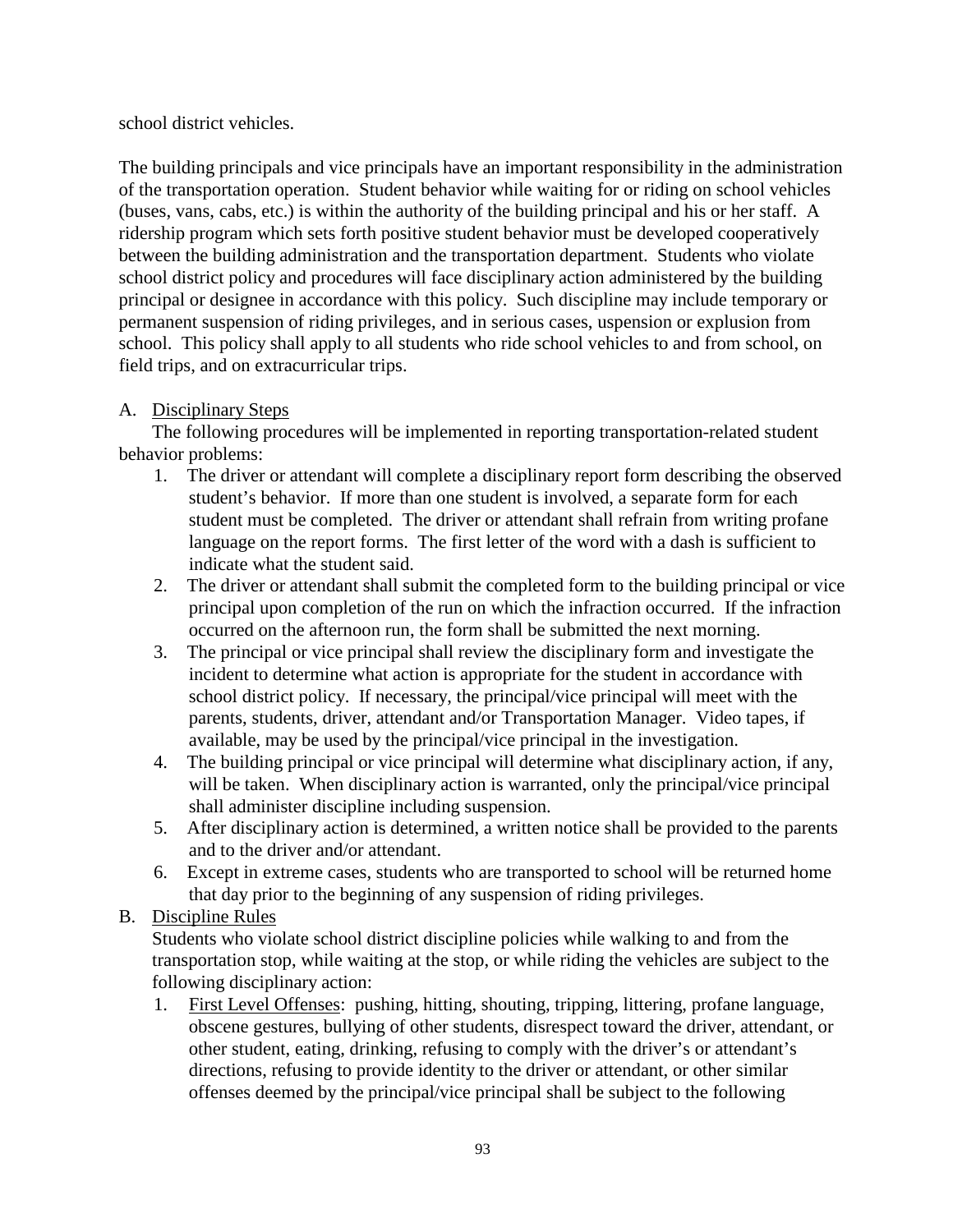penalties:

- a. First Offense A written warning will be issued to the student and the parent. The parent shall acknowledge receipt of the warning in writing.
- b. Subsequent Offenses Discipline shall be administered in accordance with the Discipline Penalties set forth in Section C.
- 2. Second Level Offenses: fighting, smoking or use of tobacco, damaging the bus, throwing objects inside the bus or out of the windows, or other similar offenses deemed by the principal/vice principal shall be subject to the Discipline Penalties set forth in Section C.
- 3. Third Level Offenses: engaging in conduct hazardous to the driver, attendant, and/or other student shall result in immediate suspension of riding privileges. Such conduct shall include but shall not be limited to throwing objects which could cause injury whether it occurs inside the bus or out of the windows or opening emergency exit doors. The case will be reviewed after thirty (30) calendar days.
- 4. Fourth Level Offenses: cases involving serious misconduct, additional discipline including suspension or expulsion from school may be imposed in accordance with the Code of Student Conduct.
- C. Discipline Penalties

The building principal or vice principal shall administer discipline based on the student's age, grade level and the severity of the incident. Any discipline penalty or combination can be administered on a first or subsequent offense. Discipline penalties shall include but shall not be limited to the following:

- 1. Loss of recess periods (elementary level)
- 2. In-school suspension
- 3. Out-of-school suspension
- 4. After-school detention
- 5. Saturday detention
- 6. Safety Education Class (elementary and secondary levels)
- 7. Preparation of written safety reports
- 8. Suspension from bus riding privileges
- 9. Permanent suspension from bus riding privileges

Adopted: March 8, 2006

## **Suspension and Expulsion – Policy 218.8**

The Board recognizes that exclusion from the educational program of the schools, whether by suspension or expulsion, is the most severe sanction that can be imposed on a student and one that cannot be imposed without due process.

The Board may, after a proper hearing, suspend or expel a student for such time as it deems necessary or may permanently expel a student. The building principal may suspend pupils in accordance with the Code of Student Conduct and applicable laws and state regulations. The principal's authority may be delegated to an assistant principal.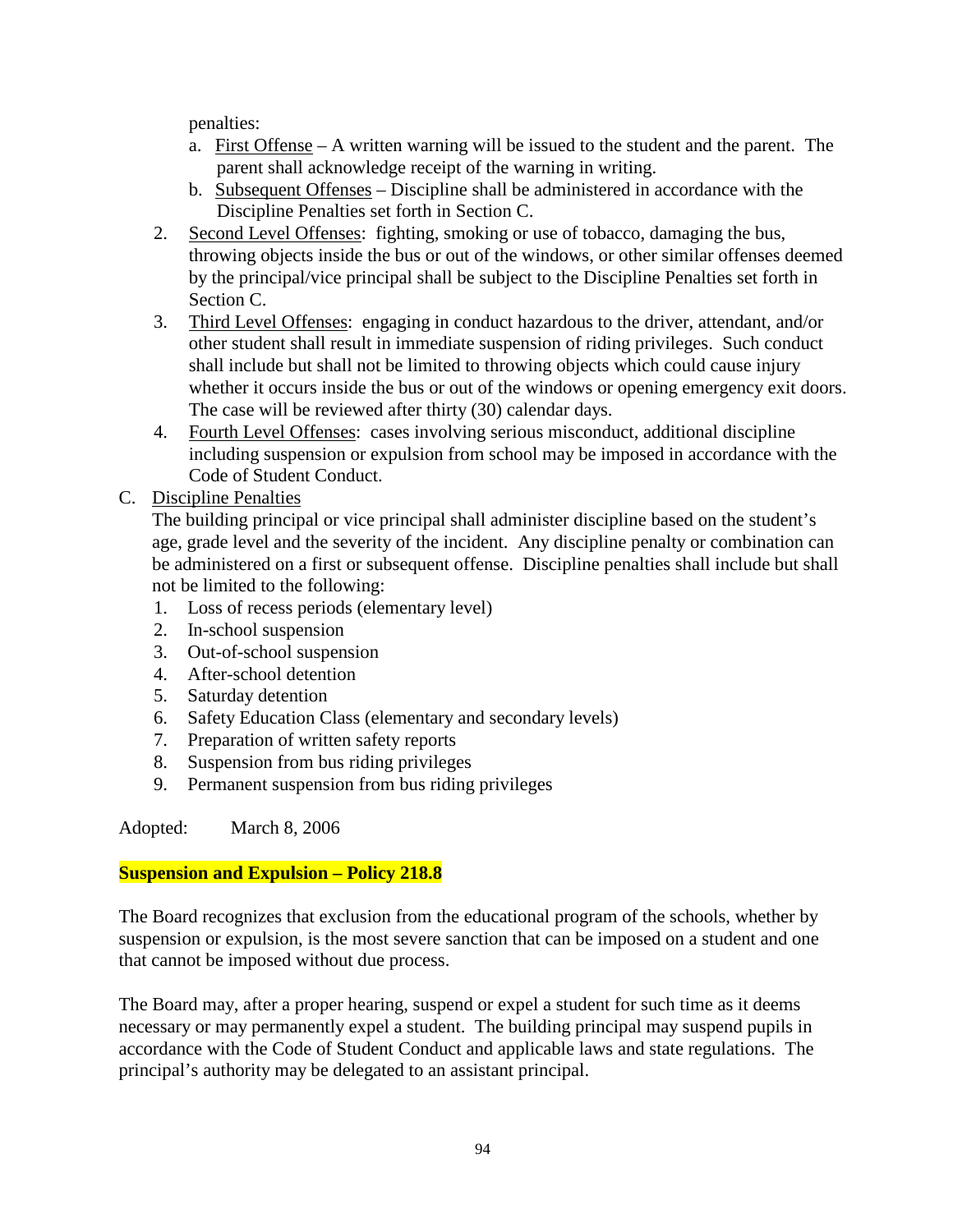## Exclusion from School – Suspension

The principal or administrator in charge of the school may suspend any student for disobedience or misconduct for a period of one (1) to ten (10) consecutive school days. The parents/guardians and Superintendent shall be notified immediately in writing when a student is suspended. Suspensions may not be made to run consecutively beyond the ten (10) school day period. No student may be suspended without notice of the reasons for which s/he is suspended and an opportunity to be heard on his/her own behalf before the school official who holds the authority to reinstate the student. Prior notice is not required where it is clear that the health, safety or welfare of the school population is threatened.

When the suspension exceeds three (3) school days, the student and parent/guardian will be given the opportunity for an informal hearing with the designated school official. Such hearing shall take place as soon as possible after the suspension, and the district shall offer to hold it within the first five (5) days of the suspension.

Informal hearings under this provision shall be conducted by the building principal.

#### Purpose of Informal Hearing

The purpose of the informal hearing is to permit the student to explain the circumstances surrounding the event leading to the suspension, to show why the student should not be suspended, and to discuss ways to avoid future offenses.

### Due Process Requirements for Informal Hearing

- 1. The student and parent/guardian shall be given written notice of the reasons for the suspension.
- 2. The student and parent/guardian shall receive sufficient notice of the time and place of the informal hearing.
- 3. The student may question any witnesses present at the informal hearing.
- 4. The student may speak and produce witnesses who may speak at the informal hearing.
- 5. The school district shall offer to hold the informal hearing within five (5) days of the suspension.

## Exclusion from Class - In-School Suspension

No student may receive an in-school suspension without notice of the reasons for which s/he is suspended and an opportunity to be heard prior to the time the suspension becomes effective. The parent/guardian shall be informed of the suspension action taken by the school.

Should the in-school suspension exceed ten (10) consecutive days, the student and parent/guardian shall be offered an informal hearing with the building principal. Such hearing shall take place prior to the eleventh day of the in-school suspension. The procedure shall be the same as the procedure for informal hearings held in connection with out-of-school suspensions.

The district shall provide for the student's education during the period of in-school suspension.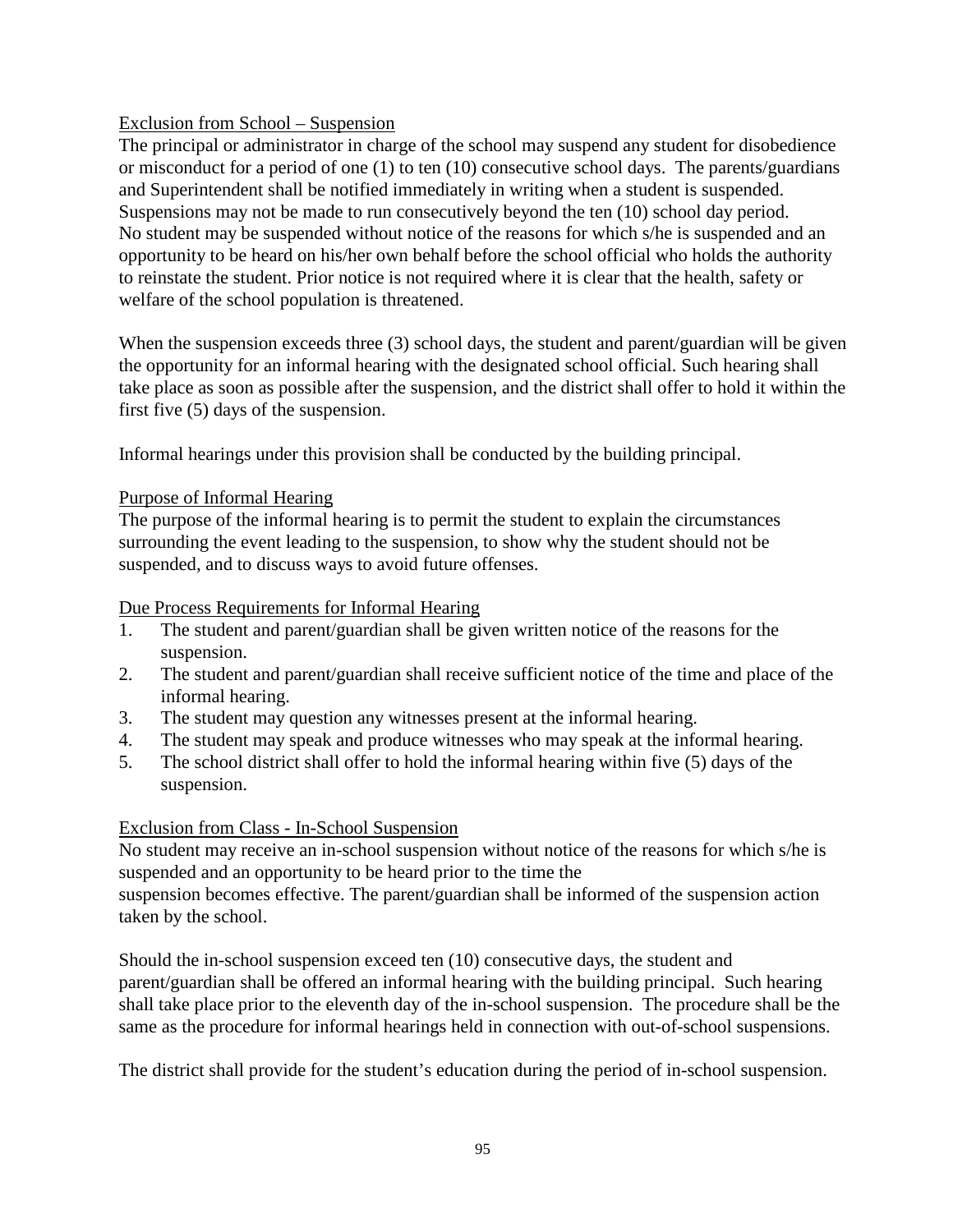### Repeat Offenders

Students who have received three (3) suspensions during a school term shall be referred to the Superintendent's office for consideration of further discipline.

After a fourth suspension resulting from behaviors which threaten school safety or security and/or create serious disturbances to school operations, the offending student shall be referred to the Superintendent's office for the scheduling of a formal hearing before the Board to consider expulsion from school. The Superintendent may recommend alternative discipline on a case-bycase basis.

## Expulsion

Expulsion is exclusion from school by the Board for a period exceeding ten (10) consecutive school days. The Board may permanently expel from the district rolls any student whose misconduct and disobedience warrants this sanction. No student shall be expelled without any opportunity for a formal hearing before the Board, a duly authorized committee of the Board, or a qualified hearing examiner appointed by the Board and upon action taken by the Board after the hearing.

## Expulsion Hearings

No student shall be expelled unless the student is afforded a reasonable opportunity of a hearing after appropriate notice in accordance with this policy and applicable laws and regulations. The Board requires that each hearing shall be closed to the public unless the student and/or the parent/guardian requests a public hearing.

The formal hearing shall observe the due process requirements of:

- 1. Notification of the charges in writing by certified mail to the student's parent/ guardian.
- 2. At least three (3) days' notice of the time and place of the hearing, which shall include a copy of this policy, hearing procedures, and notice of the right to representation by legal counsel. A student may request the rescheduling of the hearing when s/he demonstrates good cause for an extension.
- 3. The hearing shall be private unless the student or parent/guardian requests a public hearing.
- 4. Representation by counsel at the parent's/guardian's expense and parent/guardian may attend the hearing.
- 5. Disclosure of the names of witnesses against the student and copies of their written statements or affidavits.
- 6. The right to request that witnesses against the student appear in person and answer questions or be cross-examined.
- 7. The right to testify and present witnesses on the student's behalf.
- 8. A written or audio record shall be kept of the hearing and a copy made available to the student at the student's expense, or at no charge if the student is indigent.
- 9. The hearing shall be held within fifteen (15) school days of the notice of charges, unless a delay is mutually agreed to by both parties or is delayed by:
	- a. The need for laboratory reports from law enforcement agencies.
	- b. Evaluations or other court or administrative proceedings are pending due to a student's invoking his/her rights under the Individuals with Disabilities Education Act (IDEA).
	- c. Delay is necessary due to the condition or best interests of the victim in cases of juvenile or criminal court involving sexual assault or serious bodily injury.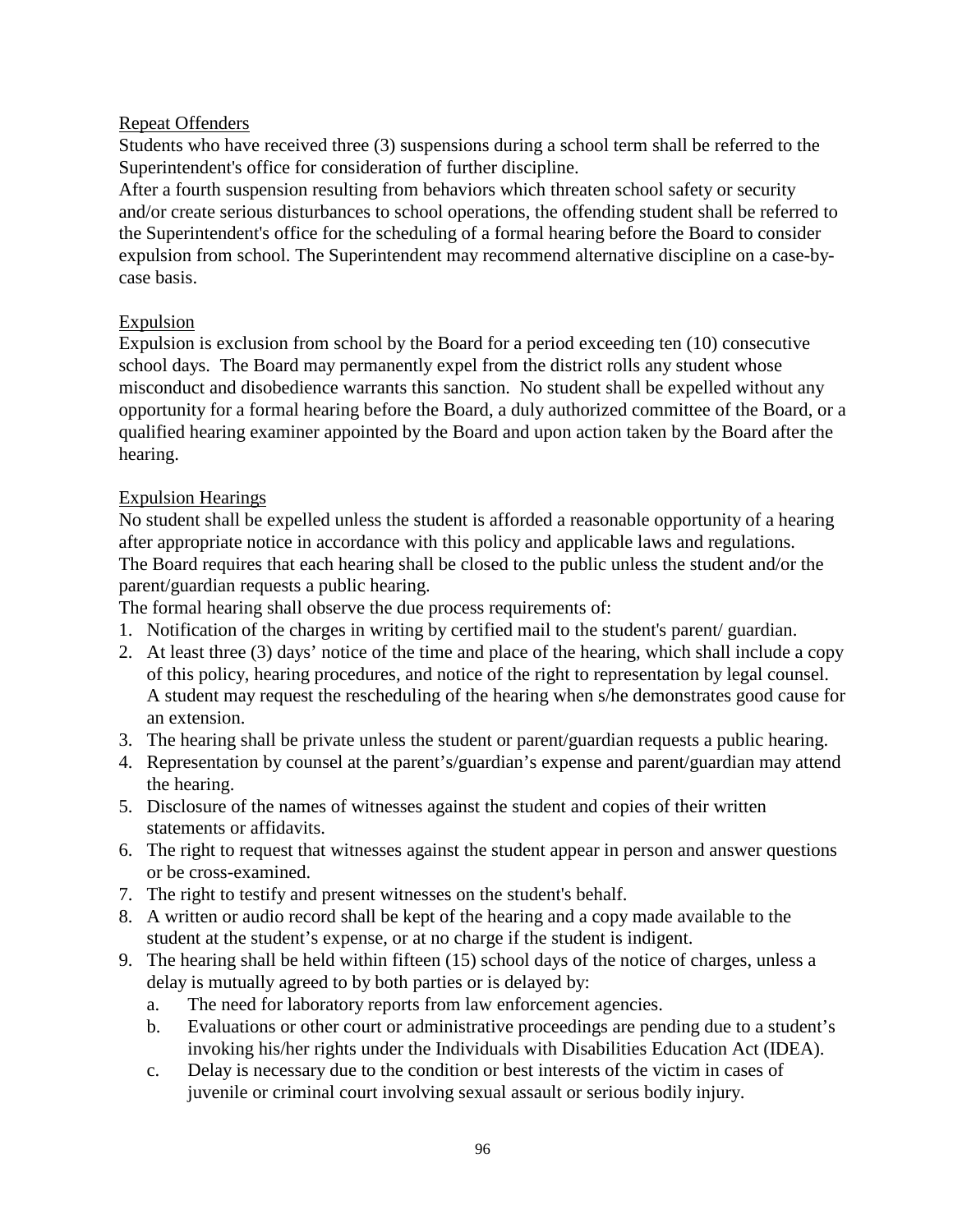10. Notice of a right to appeal the results of the hearing shall be provided to the student with the expulsion decision.

#### Adjudication

A written adjudication shall be issued after the Board has acted to expel a student. The adjudication may include additional conditions or sanctions.

The Superintendent or designee shall develop rules and regulations to implement this policy which include:

- 1. Publication of a Code of Student Conduct, in accordance with Board policy on student discipline.
- 2. Procedures that ensure due process when depriving a student the right to attend school.
- 3. Regulations regarding student records which require that records of disciplinary suspension be maintained in accordance with Board policy on student records.
- 4. The name of a student who has been disciplined shall not become part of the agenda or minutes of a public meeting, nor part of any public record of the Board; but such students may be designated by code.
- 5. Any student who has been expelled may apply for readmission to school upon such conditions as may be imposed by the Board.

#### Attendance/School Work During Suspension and Prior to Expulsion

Students serving an out-of-school suspension must make up missed exams and work, and shall be permitted to complete assignments pursuant to established guidelines.

Students who are facing an expulsion hearing must be placed in their normal classes if the formal hearing is not held within the ten-school day suspension.

If it is not possible to hold the formal hearing within the first ten (10) school days, the school district may exclude such a student from class for up to five (5) additional – fifteen (15) total – school days if, after an informal hearing, it is determined that the student's presence in his/her normal class would constitute a threat to the health, safety or welfare of others.

Any further exclusion prior to a formal hearing may be only by mutual agreement. Such students shall be given alternative education, which may include home study.

#### Attendance/School Work After Expulsion

Students who are under seventeen (17) years of age are still subject to compulsory school attendance even though expelled and shall be provided an education.

The parent/guardian has the initial responsibility of providing the required education and shall, within thirty (30) days, submit written evidence to the school that the required education is being provided or that they are unable to do so. If the parent/guardian is unable to provide for the required education, the school district shall, within ten (10) days of receipt of the parent's/guardian's notification, make provision for the student's education.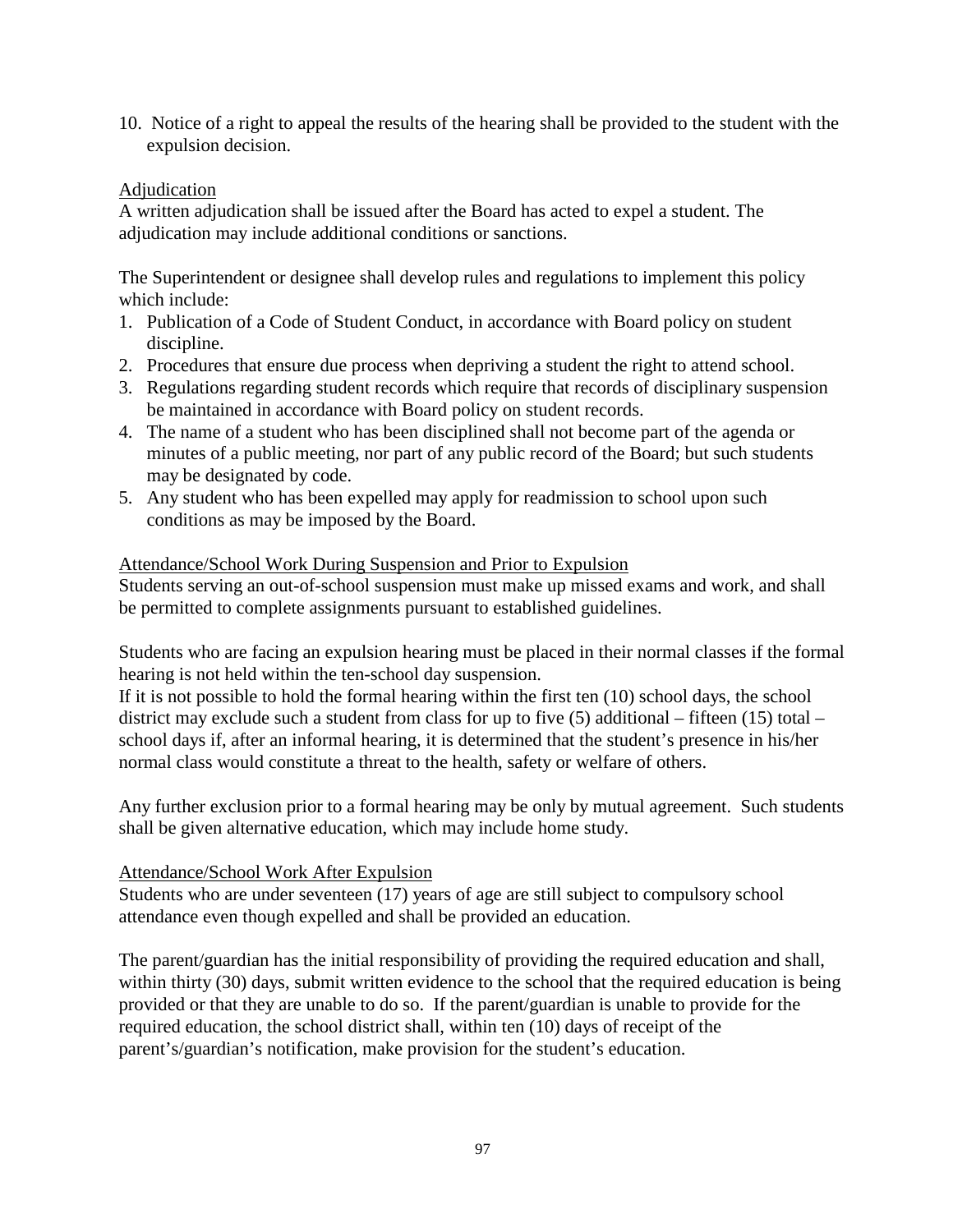#### Students with Disabilities

A student with a disability shall be provided educational services as required by state and federal laws and regulations and Board policies.

The Superintendent or designee shall develop rules and regulations to implement this policy which include:

- 1. Publication of a Code of Student Conduct, in accordance with Board policy on student discipline.
- 2. Procedures that ensure due process when a student is being deprived of the right to attend school.
- 3. Regulations regarding student records which require that records of disciplinary suspension be maintained in accordance with the Board policy on student records.
- 4. The name of a student who has been disciplined shall not become part of the agenda or minutes of a public meeting, nor part of any public record of the Board. Such students may be designated by code.
- 5. Any student who has been expelled may apply for readmission to school upon such conditions as may be imposed by the Board.

Adopted: March 8, 2006 Revised: April 11, 2007

# **Care of School Property – Policy 224**

The Board believes that the schools should help students learn to respect property and develop feelings of pride in community institutions.

The Board charges each student in the district's schools with responsibility for the proper care of the school property, school supplies and equipment entrusted to the student's use. It is the policy of the Board that students who willfully cause damage to school property shall be subject to disciplinary measures. Students and others who damage or deface school property may be prosecuted and punished under law. Parents/ Guardians shall be held accountable for the actions of their child.

The Board may report to appropriate juvenile authorities any student whose damage of school property is serious or chronic in nature. In no case shall referral to juvenile authorities be made without prior notification to the student's parent/guardian.

The Superintendent or designee shall develop procedures to implement this policy which include rules for safekeeping and accounting of textbooks, supplies and equipment and an established schedule of fines for lost or damaged textbooks, supplies and equipment.

The Superintendent shall submit a report on incidences of vandalism to the Board on each occurrence.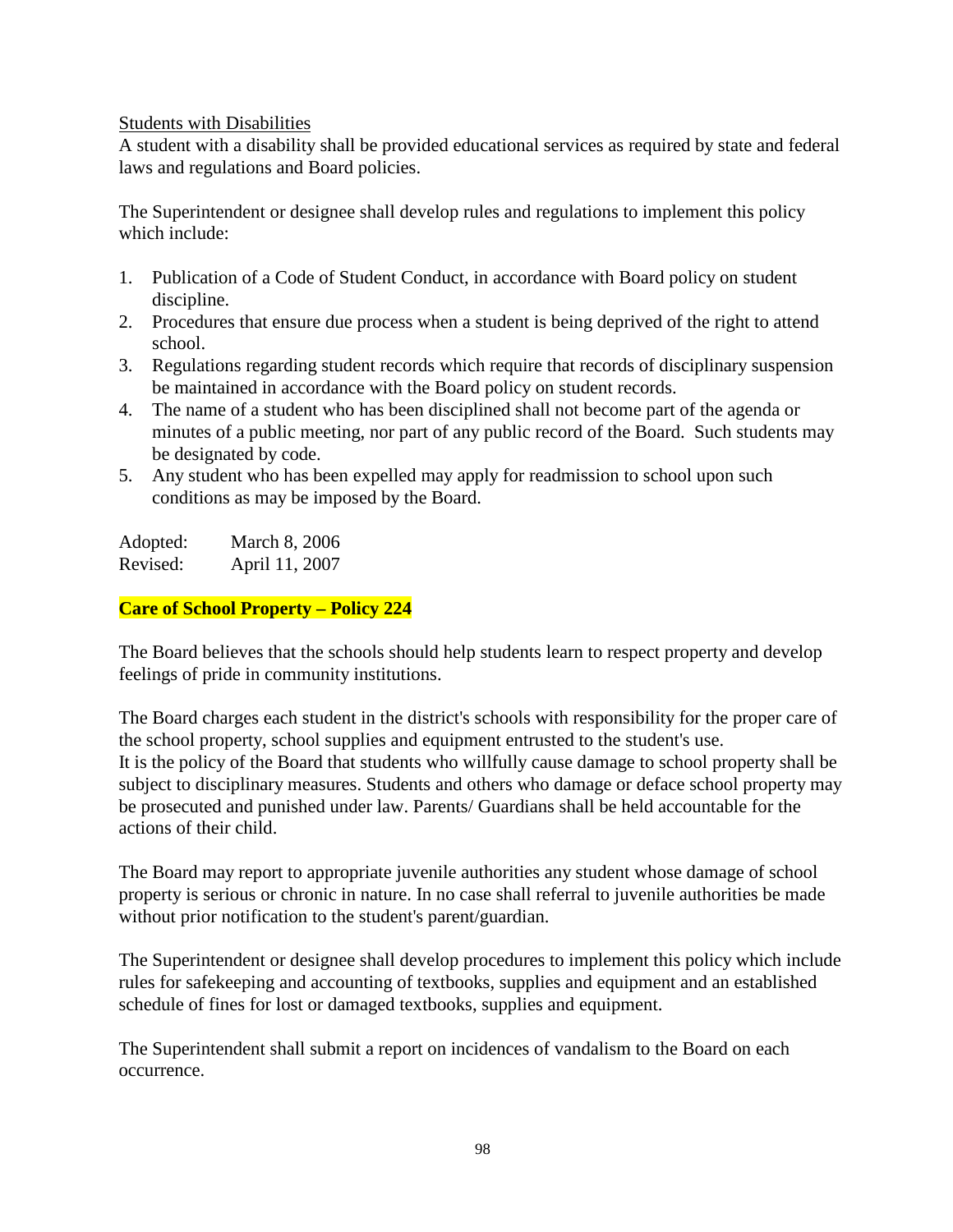Vandalism reports shall include the number and kind of incident, cost to the district, and related information the Superintendent deems necessary.

Adopted: March 8, 2006

## **Acceptable Use of Internet, Computers and Network Resources – Policy 815**

The Board supports use of the computers**,** Internet and other network resources in the district's instructional and operational programs in order to facilitate learning, teaching and daily operations through interpersonal communications and access to information, research and collaboration.

The district provides students, staff and other authorized individuals with access to the district's computers, electronic communication systems and network, which includes Internet access, whether wired or wireless, or by any other means.

For instructional purposes, the use of network facilities shall be consistent with the curriculum adopted by the district as well as the varied instructional needs, learning styles, abilities, and developmental levels of students.

The term child pornography is defined under both federal and state law.

Child pornography - under federal law, is any visual depiction, including any photograph, film, video, picture, or computer or computer-generated image or picture, whether made or produced by electronic, mechanical, or other means, of sexually explicit conduct, where:

- 1. The production of such visual depiction involves the use of a minor engaging in sexually explicit conduct;
- 2. Such visual depiction is a digital image, computer image, or computer-generated image that is, or is indistinguishable from, that of a minor engaging in sexually explicit conduct; or
- 3. Such visual depiction has been created, adapted, or modified to appear that an identifiable minor is engaging in sexually explicit conduct.

Child pornography - under state law, is any book, magazine, pamphlet, slide, photograph, film, videotape, computer depiction or other material depicting a child under the age of eighteen (18) years engaging in a prohibited sexual act or in the simulation of such act. The term harmful to minors is defined under both federal and state law.

Harmful to minors - under federal law, is any picture, image, graphic image file or other visual depiction that:

- 1. Taken as a whole, with respect to minors, appeals to a prurient interest in nudity, sex or excretion;
- 2. Depicts, describes or represents in a patently offensive way with respect to what is suitable for minors, an actual or simulated sexual act or sexual contact, actual or simulated normal or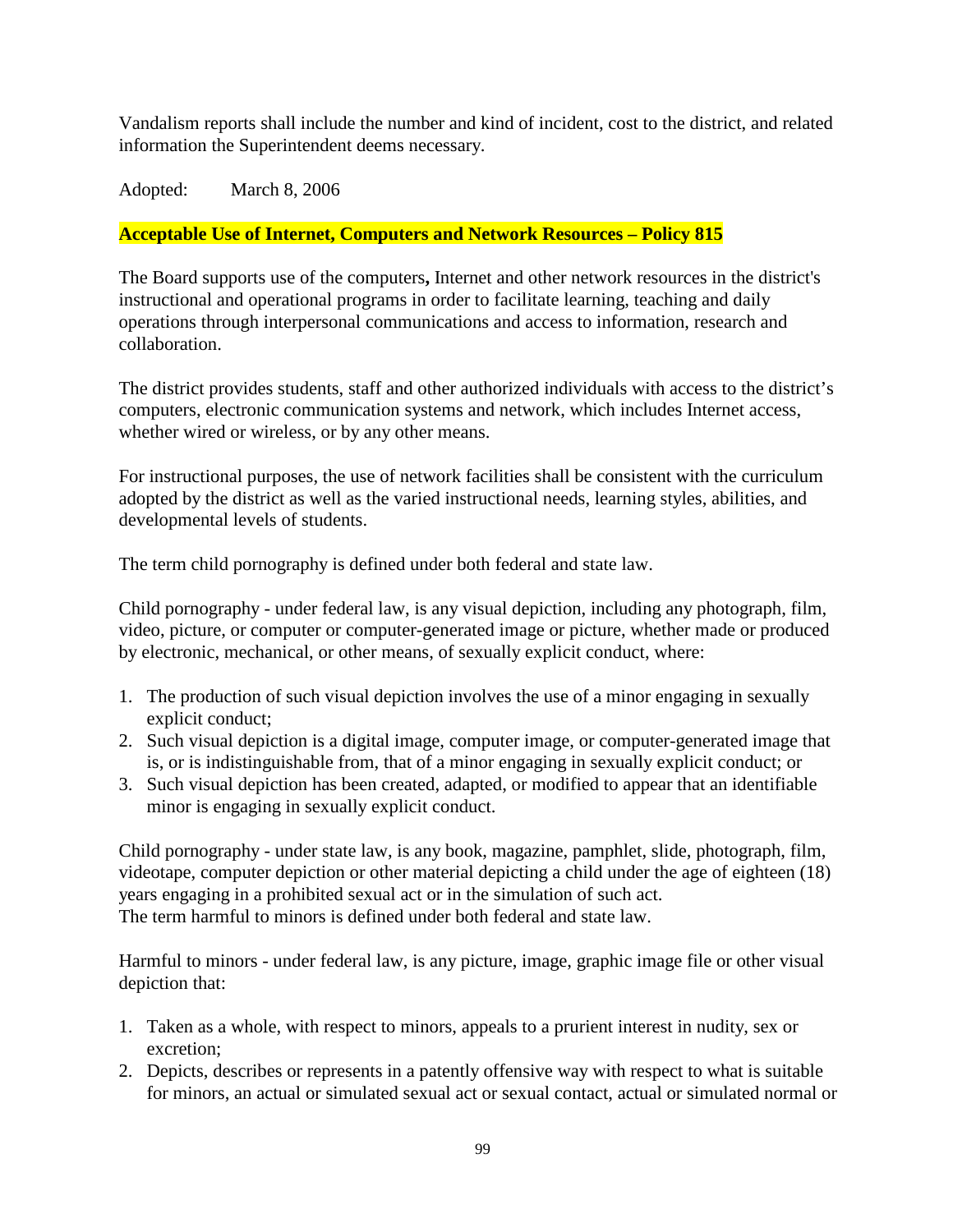perverted sexual acts, or lewd exhibition of the genitals; and

3. Taken as a whole lacks serious literary, artistic, political or scientific value as to minors.

Harmful to minors - under state law, is any depiction or representation in whatever form, of nudity, sexual conduct, sexual excitement, or sadomasochistic abuse, when it:

- 1. Predominantly appeals to the prurient, shameful, or morbid interest of minors;
- 2. Is patently offensive to prevailing standards in the adult community as a whole with respect to what is suitable for minors; and
- 3. Taken as a whole lacks serious literary, artistic, political, educational or scientific value for minors.

Obscene - any material or performance, if:

- 1. The average person applying contemporary community standards would find that the subject matter taken as a whole appeals to the prurient interest;
- 2. The subject matter depicts or describes in a patently offensive way, sexual conduct described in the law to be obscene; and
- 3. The subject matter, taken as a whole, lacks serious literary, artistic, political, educational or scientific value.

Technology protection measure - a specific technology that blocks or filters Internet access to visual depictions that are obscene, child pornography or harmful to minors.

The availability of access to electronic information does not imply endorsement by the district of the content, nor does the district guarantee the accuracy of information received. The district shall not be responsible for any information that may be lost, damaged or unavailable when using the network or for any information that is retrieved via the Internet.

The district shall not be responsible for any unauthorized charges or fees resulting from access to the Internet or other network resources.

The Board declares that computer and network use is a privilege, not a right. The district's computer and network resources are the property of the district. Users shall have no expectation of privacy in anything they create, store, send, receive or display on or over the district's Internet, computers or network resources, including personal files or any use of the district's Internet, computers or network resources. The district reserves the right to monitor, track, and log network access and use; monitor fileserver space utilization by district users; or deny access to prevent unauthorized, inappropriate or illegal activity and may revoke access privileges and/or administer appropriate disciplinary action. The district shall cooperate to the extent legally required with the ISP, local, state and federal officials in any investigation concerning or related to the misuse of the district's Internet, computers and network resources.

The Board requires all users to fully comply with this policy and to immediately report any violations or suspicious activities to the Superintendent or designee.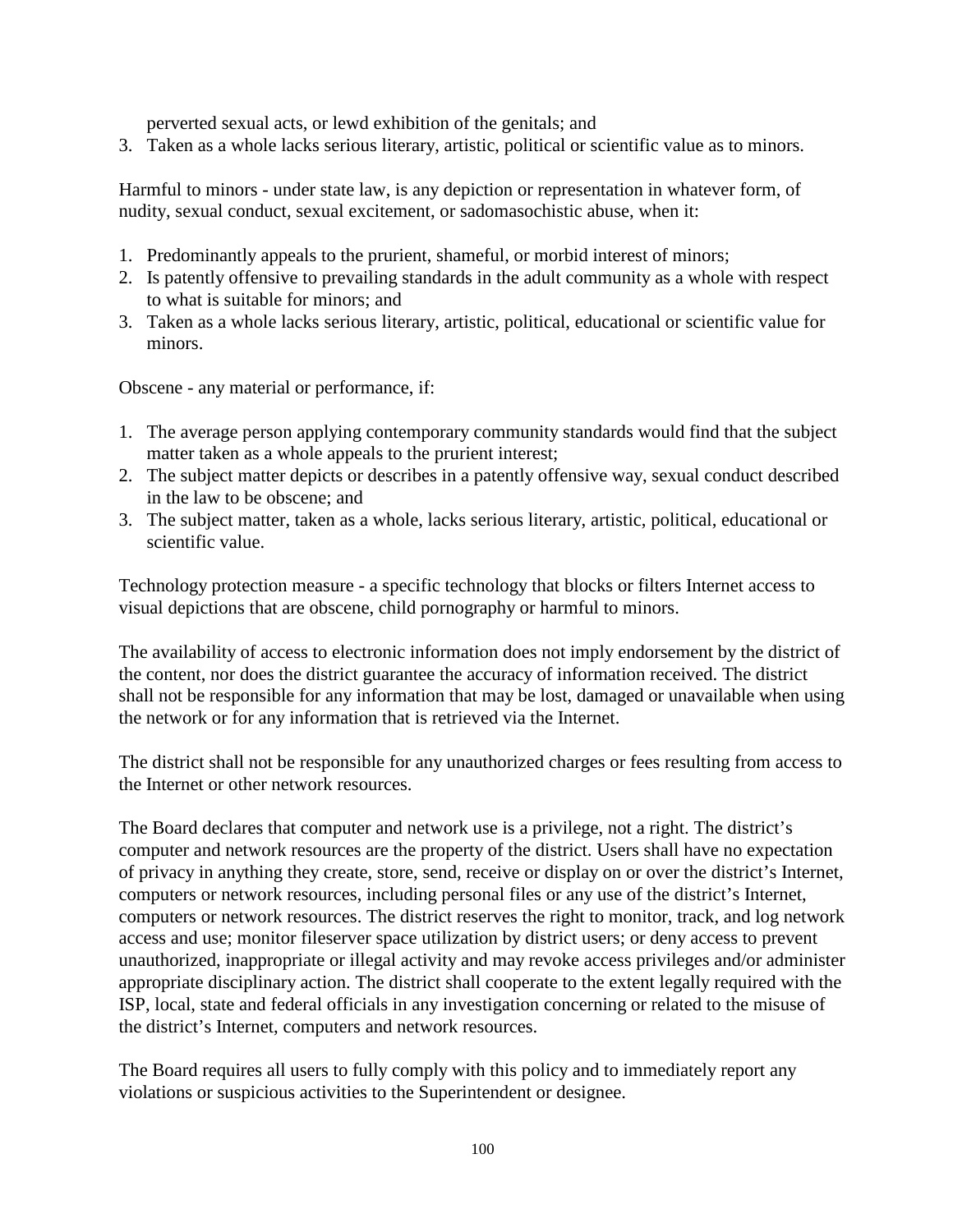The Board establishes the following materials, in addition to those stated in law and defined in this policy, that are inappropriate for access by minors:

- 1. Defamatory.
- 2. Lewd, vulgar, or profane.
- 3. Threatening.
- 4. Harassing or discriminatory.
- 5. Bullying.
- 6. Terroristic.

The district reserves the right to restrict access to any Internet sites or functions it deems inappropriate through established Board policy, or the use of software and/or online server blocking. Specifically, the district operates and enforces a technology protection measure(s) that blocks or filters access to inappropriate matter by minors on its computers used and accessible to adults and students. The technology protection measure shall be enforced during use of computers with Internet access.

Upon request by students or staff, the Superintendent or designee shall expedite a review and may authorize the disabling of Internet blocking/filtering software to enable access to material that is blocked through technology protection measures but is not prohibited by this policy. Upon request by students or staff, building administrators may authorize the temporary disabling of Internet blocking/filtering software to enable access for bona fide research or for other lawful purposes. Written permission from the parent/guardian is required prior to disabling Internet blocking/filtering software for a student's use. If a request for temporary disabling of Internet blocking/filtering software is denied, the requesting student or staff member may appeal the denial to the Superintendent or designee for expedited review.

The district shall make every effort to ensure that this resource is used responsibly by students and staff.

The district shall inform staff, students, parents/guardians and other users about this policy through employee and student handbooks, posting on the district web site, and by other appropriate methods. A copy of this policy shall be provided to parents/guardians, upon written request.

Users of district networks or district-owned equipment shall, prior to being given access or being issued equipment, sign user agreements acknowledging awareness of the provisions of this policy, and awareness that the district uses monitoring systems to monitor and detect inappropriate use and tracking systems to track and recover lost or stolen equipment.

Student user agreements shall also be signed by a parent/guardian.

Administrators, teachers and staff have a professional responsibility to work together to help students develop the intellectual skills necessary to discern among information sources, to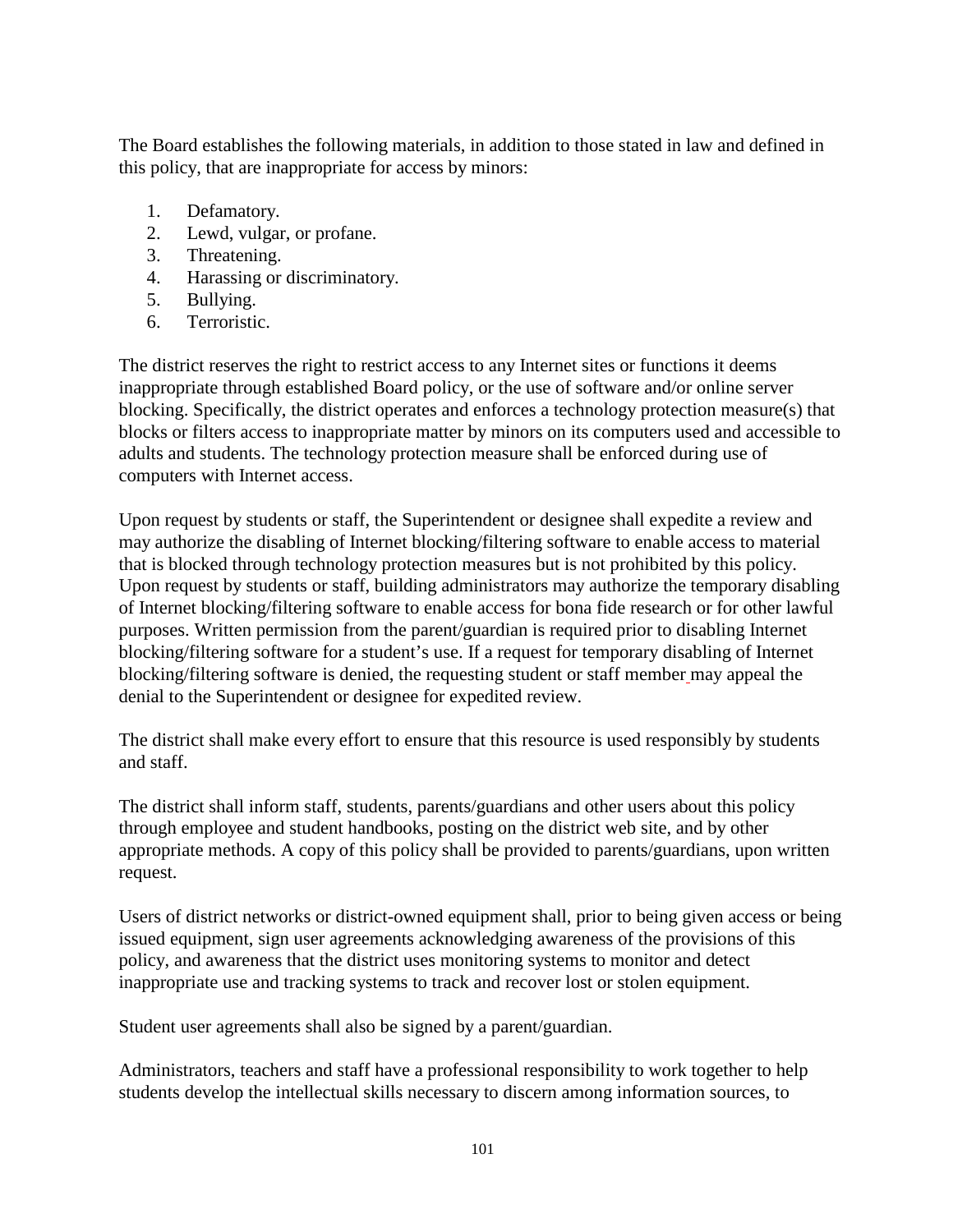identify information appropriate to their age and developmental levels, and to evaluate and use the information to meet their educational goals.

Students, staff and other authorized individuals have the responsibility to respect and protect the rights of every other user in the district and on the Internet.

Building administrators shall make initial determinations of whether inappropriate use has occurred.

The Superintendent or designee shall be responsible for recommending technology and developing procedures used to determine whether the district's computers are being used for purposes prohibited by law or for accessing sexually explicit materials. The procedures shall include but not be limited to:

- 1. Utilizing a technology protection measure that blocks or filters Internet access for minors and adults to certain visual depictions that are obscene, child pornography, harmful to minors with respect to use by minors, or determined inappropriate for use by minors by the Board.
- 2. Maintaining and securing a usage log.
- 3. Monitoring online activities of minors.

The Superintendent or designee shall develop and implement administrative regulations that ensure students are educated on network etiquette and other appropriate online behavior, including:

- 1. Interaction with other individuals on social networking web sites and in chat rooms.
- 2. Cyberbullying awareness and response.

Network accounts shall be used only by the authorized owner of the account for its approved purpose. Network users shall respect the privacy of other users on the system.

## **Safety**

It is the district's goal to protect users of the network from harassment and unwanted or unsolicited electronic communications. Any network user who receives threatening or unwelcome electronic communications or inadvertently visits or accesses an inappropriate site shall report such immediately to a teacher or administrator. Network users shall not reveal personal information to other users on the network, including chat rooms, e-mail, social networking web sites, etc.

Internet safety measures shall effectively address the following:

- 1. Control of access by minors to inappropriate matter on the Internet and World Wide Web.
- 2. Safety and security of minors when using electronic mail, chat rooms, and other forms of direct electronic communications.
- 3. Prevention of unauthorized online access by minors, including "hacking" and other unlawful activities.
- 4. Unauthorized disclosure, use, and dissemination of personal information regarding minors.
- 5. Restriction of minors' access to materials harmful to them.

Prohibitions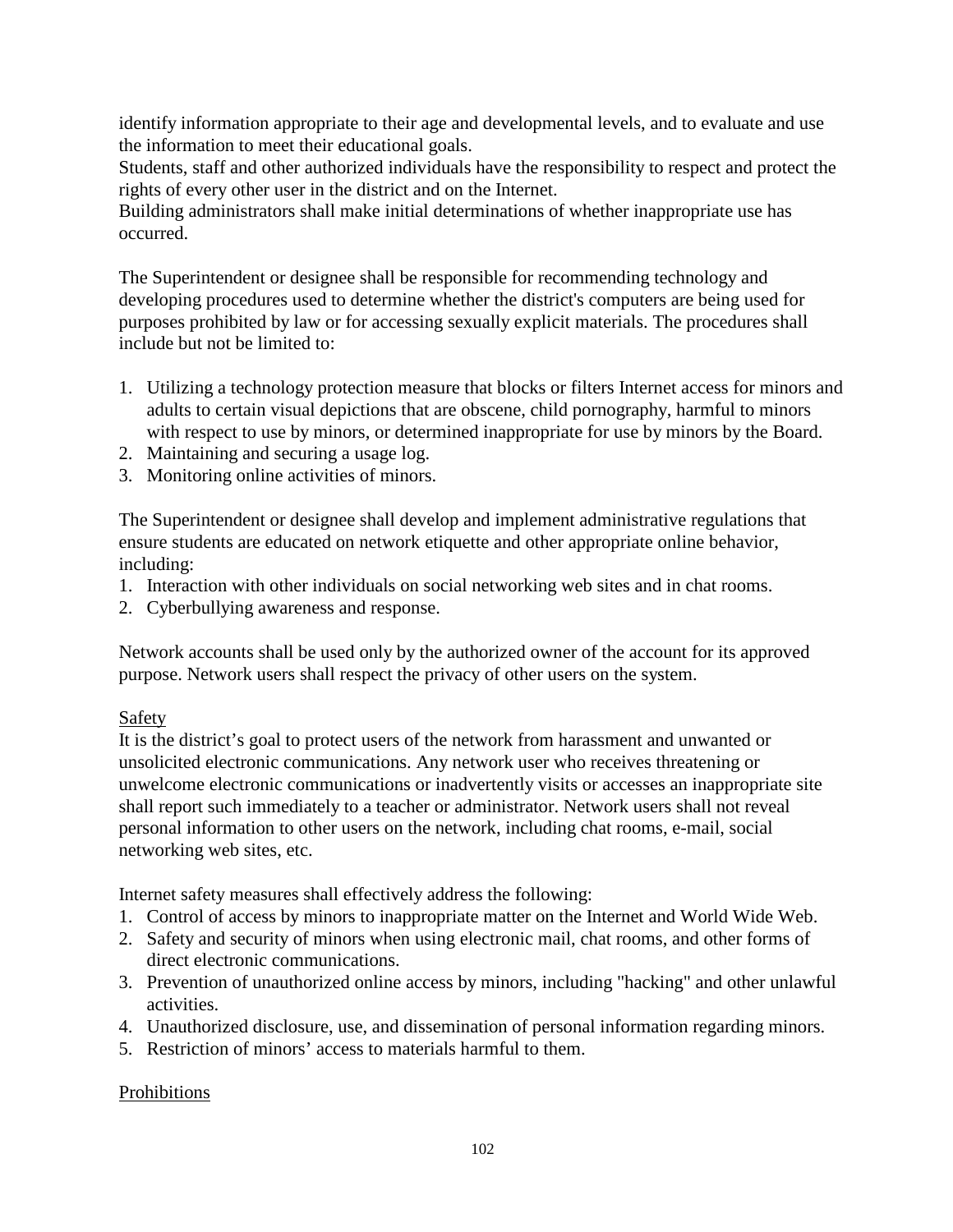Users are expected to act in a responsible, ethical and legal manner in accordance with district policy, accepted rules of network etiquette, and federal and state law. Specifically, the following uses are prohibited:

- 1. Facilitating illegal activity.
- 2. Commercial or for-profit purposes.
- 3. Nonwork or nonschool related work.
- 4. Product advertisement or political lobbying.
- 5. Bullying/Cyberbullying.
- 6. Hate mail, discriminatory remarks, and offensive or inflammatory communication.
- 7. Unauthorized or illegal installation, distribution, reproduction, or use of copyrighted materials.
- 8. Accessing, sending, receiving, transferring, viewing, sharing or downloading obscene, pornographic, lewd, or otherwise illegal materials, images or photographs.
- 9. Access by students and minors to material that is harmful to minors or is determined inappropriate for minors in accordance with Board policy.
- 10. Inappropriate language or profanity.
- 11. Transmission of material likely to be offensive or objectionable to recipients.
- 12. Intentional obtaining or modifying of files, passwords, and data belonging to other users.
- 13. Impersonation of another user, anonymity, and pseudonyms.
- 14. Fraudulent copying, communications, or modification of materials in violation of copyright laws.
- 15. Loading or using of unauthorized games, programs, files, or other electronic media.
- 16. Disruption of the work of other users.
- 17. Destruction, modification, abuse or unauthorized access to network hardware, software and files.
- 18. Accessing the Internet, district computers or other network resources without authorization.
- 19. Disabling or bypassing the Internet blocking/filtering software without authorization.
- 20. Accessing, sending, receiving, transferring, viewing, sharing or downloading confidential information without authorization.

## Security

System security is protected through the use of passwords. Failure to adequately protect or update passwords could result in unauthorized access to personal or district files. To protect the integrity of the system, these guidelines shall be followed:

- 1. Employees and students shall not reveal their passwords to another individual.
- 2. Users are not to use a computer that has been logged in under another student's or employee's name.
- 3. Any user identified as a security risk or having a history of problems with other computer systems may be denied access to the network.

# **Copyright**

The illegal use of copyrighted materials is prohibited. Any data uploaded to or downloaded from the network shall be subject to fair use guidelines and applicable laws and regulations.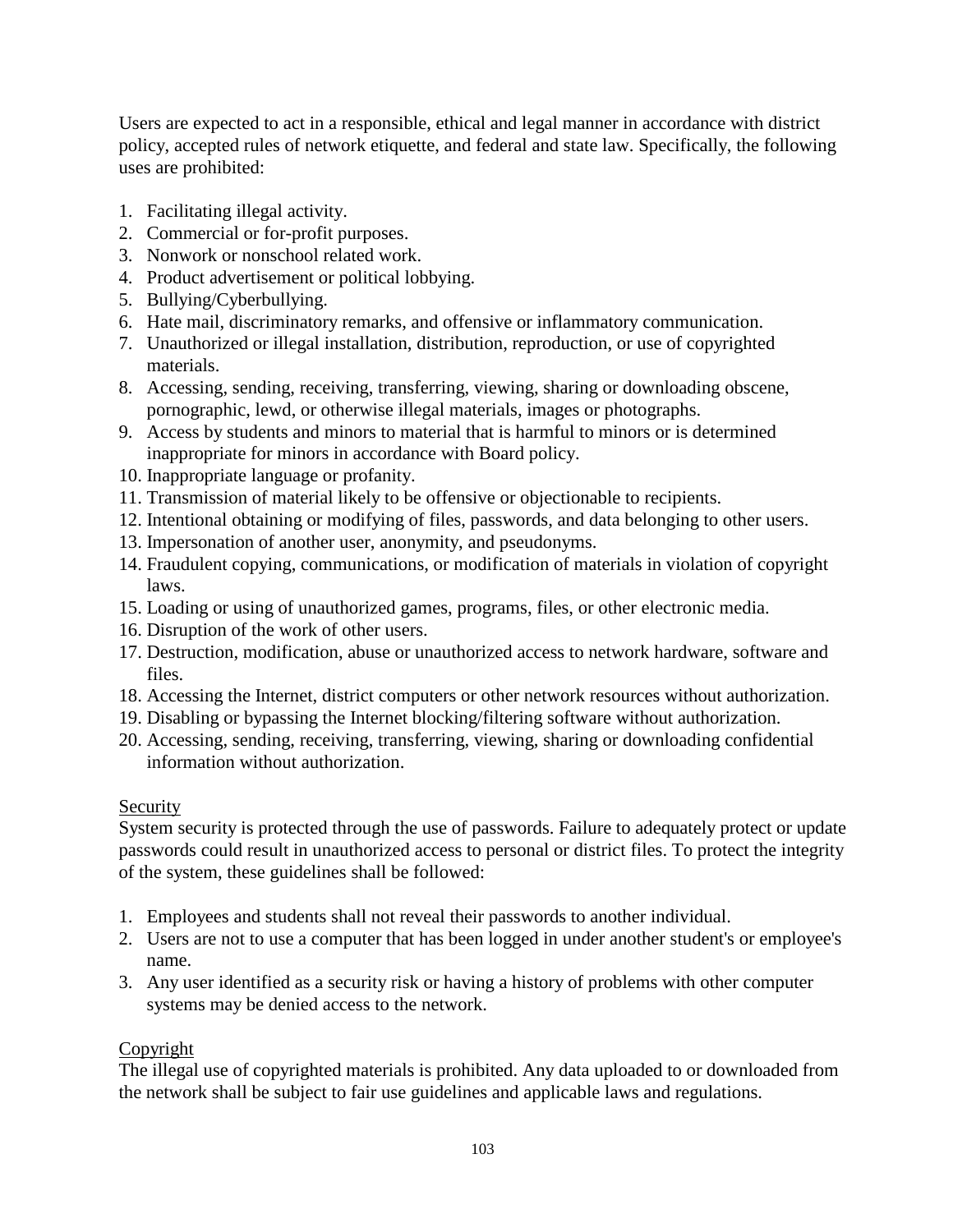### District Web Site

The district shall establish and maintain a web site and shall develop and modify its web pages to present information about the district under the direction of the Superintendent or designee. All users publishing content on the district web site shall comply with this and other applicable district policies.

Users shall not copy or download information from the district web site and disseminate such information on unauthorized web pages without authorization from the building principal. Consequences For Inappropriate Use

The network user shall be responsible for damages to the equipment, systems, and software resulting from deliberate or willful acts.

Illegal use of the network; intentional deletion or damage to files or data belonging to others; copyright violations; and theft of services shall be reported to the appropriate legal authorities for possible prosecution.

General rules for behavior and communications apply when using the Internet, in addition to the stipulations of this policy.

Vandalism shall result in loss of access privileges, disciplinary action, and/or legal proceedings. Vandalism is defined as any malicious attempt to harm or destroy data of another user, Internet or other networks; this includes but is not limited to uploading or creating computer viruses. Failure to comply with this policy or inappropriate use of the Internet, district network or computers shall result in usage restrictions, loss of access privileges, disciplinary action, and/or legal proceedings.

Adopted: May 10, 2006 Revised: August 5, 2010

## **Electronic Devices – Policy 237**

The Board adopts this policy in order to maintain an educational environment that is safe and secure for district students and employees.

Electronic devices shall include all devices that can take photographs; record audio or video data; store, transmit or receive messages or images; or provide a wireless, unfiltered connection to the Internet. Examples of these electronic devices include, but shall not be limited to, radios, walkmans, CD players, iPods, MP3 players, DVD players, handheld game consoles, Personal Digital Assistants (PDAs), cellular telephones, BlackBerries, and laptop computers, as well as any new technology developed with similar capabilities.

The Board prohibits use of electronic devices by students during the school day in district buildings; on district property; on district buses and vehicles; during the time students are under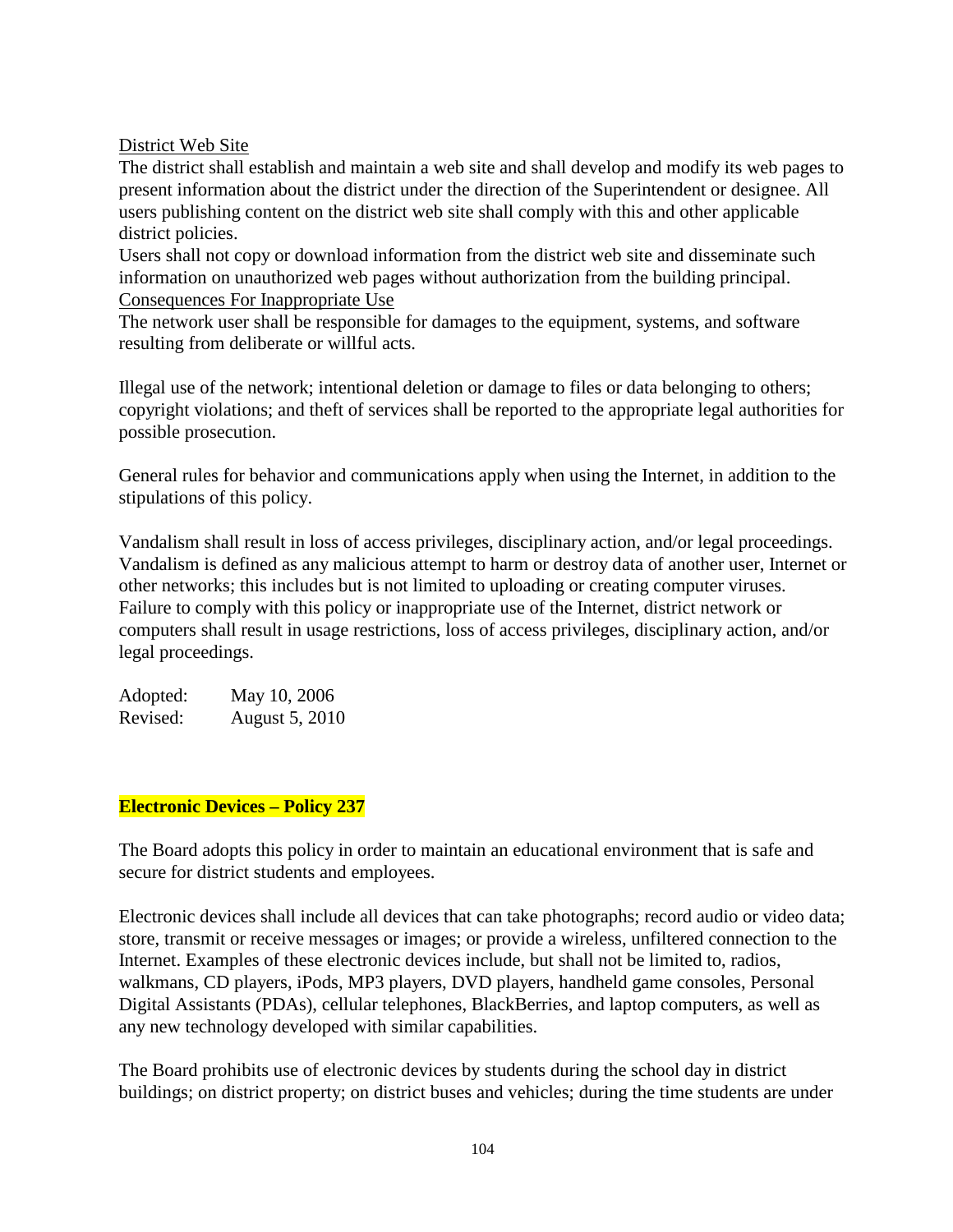the supervision of the district; and in locker rooms, bathrooms, health suites and other changing areas at any time.

The Board prohibits possession of laser pointers and attachments and telephone paging devices/beepers by students in district buildings; on district property; on district buses and vehicles; and at school-sponsored activities.

The district shall not be liable for the loss, damage or misuse of any electronic device.

#### Electronic Images And Photographs

The Board prohibits the taking, storing, disseminating, transferring, viewing, or sharing of obscene, pornographic, lewd, or otherwise illegal images or photographs, whether by electronic data transfer or other means, including but not limited to texting and e-mailing.

Because such violations may constitute a crime under state and/or federal law, the district may report such conduct to state and/or federal law enforcement agencies.

The Superintendent or designee shall annually notify students, parents/guardians and employees about the Board's electronic device policy.

The Superintendent or designee shall develop administrative regulations to implement this policy.

Violations of this policy by a student shall result in disciplinary action and may result in confiscation of the electronic device.

The confiscated item shall not be returned until a conference has been held with a parent/guardian.

#### Exceptions

The building administrator may grant approval for possession and use of an electronic device by a student for the following reasons:

- 1. Health, safety or emergency reasons.
- 2. An individualized education program (IEP).
- 3. Classroom or instructional-related activities.
- 4. Other reasons determined appropriate by the building principal.

The building administrator may grant approval for possession and use of a telephone paging device/beeper by a student for the following reasons:

1. Student is a member of a volunteer fire company, ambulance or rescue squad.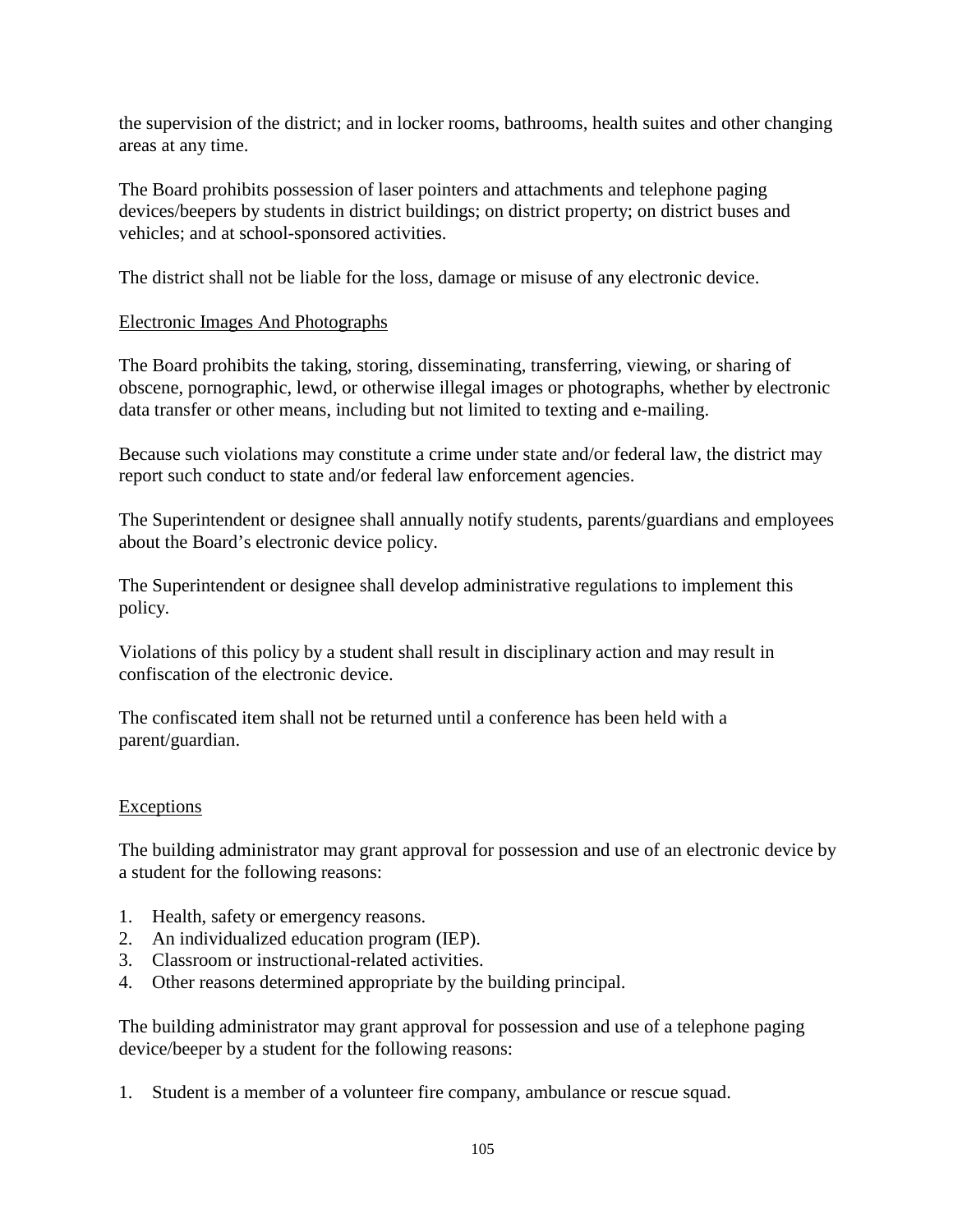- 2. Student has a need due to the medical condition of an immediate family member.
- 3. Other reasons determined appropriate by the building administrator.

Adopted: March 8, 2006 Revised: November 11, 2009

### **Academic Dishonesty – Policy 252**

The Board supports student learning and academic achievement attained through honest and ethical effort of students and not by Plagiarism, cheating and other forms of Academic Dishonesty.

Academic Dishonesty consists of deceptive and dishonest behaviors such as Plagiarism, cheating on tests and quizzes, and assisting other students to cheat, for the purpose of producing unwarranted academic outcomes.

Plagiarism is one type of Academic Dishonesty. It is the use of another person's ideas, visual expressions and works without giving credit to that person.

Examples of Academic Dishonesty include but are not limited to:

- 1. Copying source material into your paper without quotation marks and without an in-text citation to author and page.
- 2. Paraphrasing source material into your paper without an in-text citation to author and page.
- 3. Summarizing source material without a clear reference to the original source.
- 4. Copying another student's homework/assignment.
- 5. Working with others on projects that are meant to be done individually.
- 6. Looking at or copying another student's test or quiz answers.
- 7. Allowing another student to look or copy answers from tests or quizzes.
- 8. Using any other method to get/give test or quiz answers (e.g. cell phone text messaging).
- 9. Taking and passing off as your own papers from other students, publications, or the Internet. Plagiarism and other forms of Academic Dishonesty are prohibited.

The Superintendent or designee will develop administrative procedures and practices to implement this policy.

Teachers and administrators on an annual basis will provide students with information regarding the rules against Academic Dishonesty and the application of those rules in the context of each teacher's course.

When Academic Dishonesty occurs, the incident will be handled consistently and fairly by the classroom teacher under the direction of the building principal. The teacher will make a written disciplinary referral to the building principal. The parent will be notified. Disciplinary procedures will be administered in accordance with the Code of Student Conduct.

No academic credit will be given for coursework affected by Academic Dishonesty. The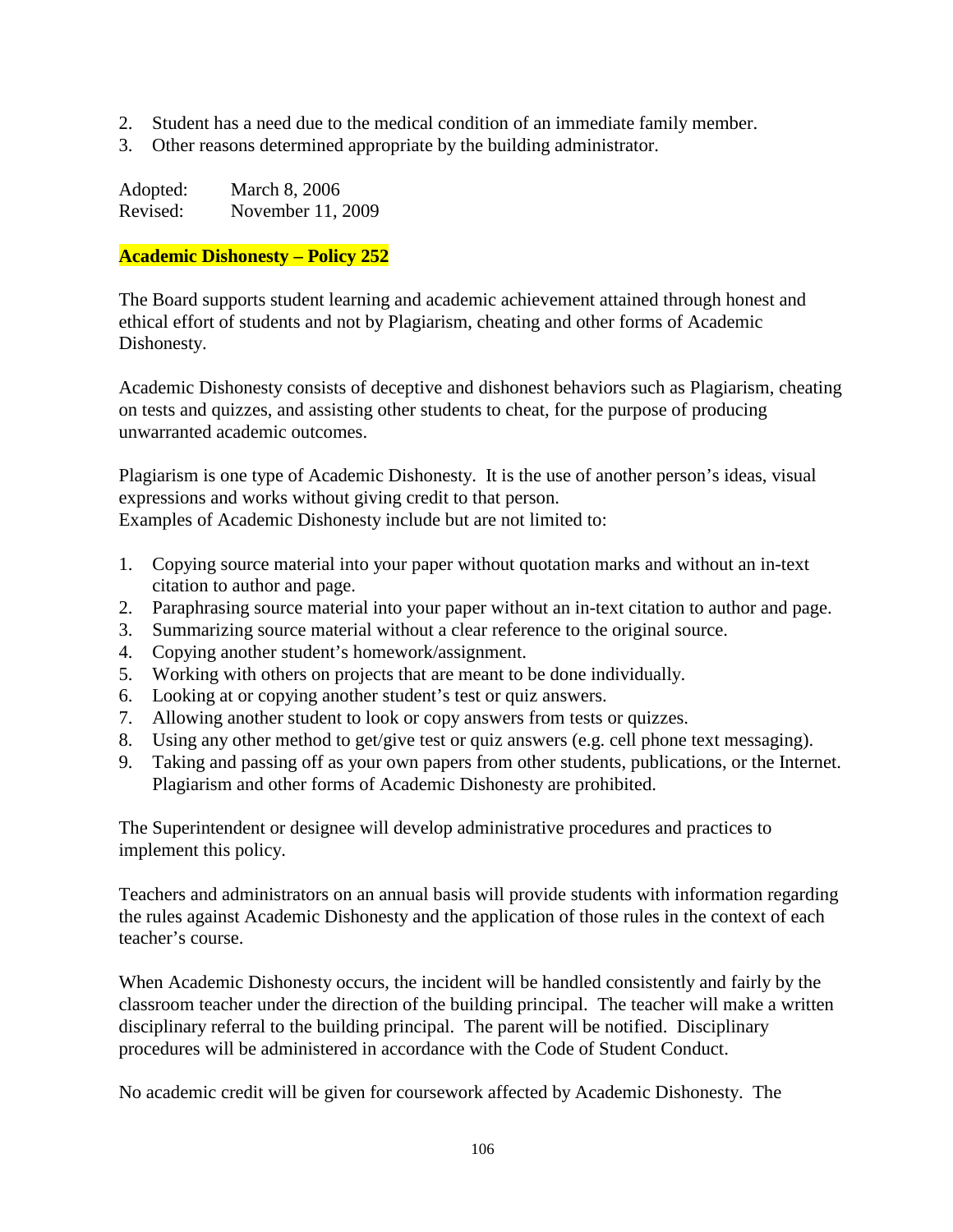assignment or test will be given a zero grade.

Adopted: March 12, 2008

#### **Hazing – Policy 247**

The purpose of this policy is to maintain a safe, positive environment for students and staff that is free from hazing. Hazing activities of any type are inconsistent with the educational goals of the district and are prohibited at all times.

For purposes of this policy hazing is defined as any activity that recklessly or intentionally endangers the mental health, physical health or safety of a student or causes willful destruction or removal of public or private property for the purpose of initiation or membership in or affiliation with any organization recognized by the Board.

Endanger the physical health shall include but not be limited to any brutality of a physical nature, such as whipping; beating; branding; forced calisthenics; exposure to the elements; forced consumption of any food, alcoholic beverage, drug, or controlled substance; or other forced physical activity that could adversely affect the physical health or safety of the individual.

Endanger the mental health shall include any activity that would subject an individual to extreme mental stress, such as prolonged sleep deprivation, forced prolonged exclusion from social contact, forced conduct which could result in extreme embarrassment, or any other forced activity which could adversely affect the mental health or dignity of the individual. Any hazing activity, whether by an individual or a group, shall be presumed to be a forced activity, even if a student willingly participates.

The Board does not condone any form of initiation or harassment, known as hazing, as part of any school-sponsored student activity. No student, coach, sponsor, volunteer or district employee shall plan, direct, encourage, assist or engage in any hazing activity.

The Board directs that no administrator, coach, sponsor, volunteer or district employee shall permit, condone or tolerate any form of hazing.

The district will investigate all complaints of hazing and will administer appropriate discipline to any individual who violates this policy.

The Board encourages students who have been subjected to hazing to promptly report such incidents to the building principal.

The district prohibits retaliation against any person because s/he has made a report of alleged hazing or participated in any investigation of alleged hazing.

This policy applies during all school regulated or sponsored activities, including time spent in coming to and returning from school activities, both on and off school district property.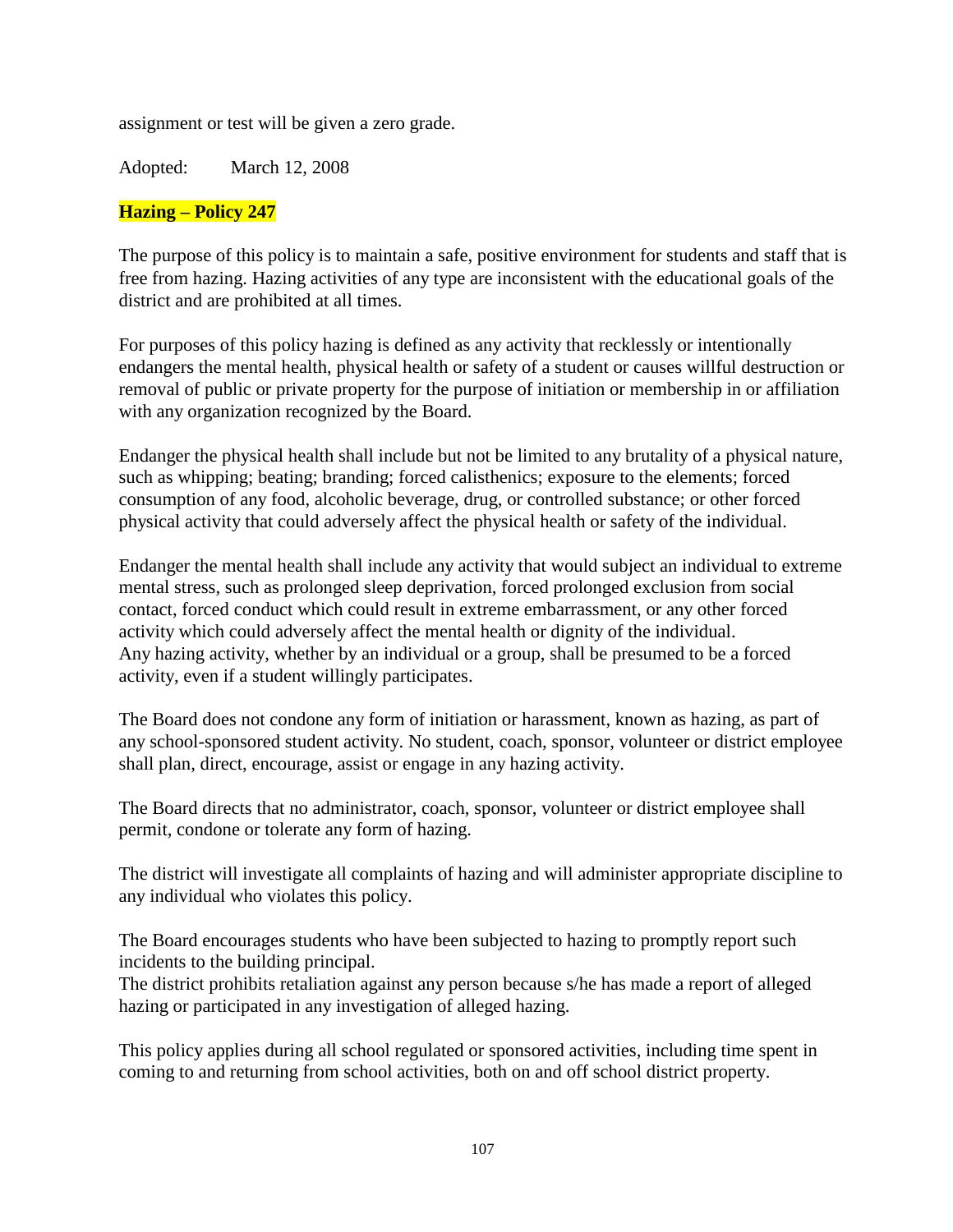The district shall periodically inform students, parents/guardians, district staff, coaches, sponsors and volunteers of this policy through publication in handbooks and other publications, presentation in student assemblies and other educational settings.

District employees, coaches, sponsors, and volunteers will receive inservice training in the implementation of the hazing policy.

Each student shall be responsible to respect the rights of his/her fellow students and to ensure an atmosphere free from hazing.

Each school employee is responsible to maintain an educational environment for all students which is free from hazing.

Employees who observe or receive information about student hazing should promptly report same to the building principal.

Teachers, coaches and sponsors who witness any student being subjected to hazing should intercede to prevent or terminate the hazing activity.

#### Confidentiality

A complaint about hazing will be kept in strict confidence, where practical, for the protection of all parties. However, the district's obligation to investigate and take appropriate preventive action may supersede an individual's right to privacy.

## Complaint Procedure

All complaints regarding any alleged violation of this policy shall be submitted to the building principal. The building principal may designate an administrator or other person to conduct an investigation of the complaint, but shall maintain oversight responsibility for the administration of the complaint procedure.

The building principal or designee will conduct a prompt, impartial and comprehensive investigation of the complaint. A written report will be prepared summarizing the investigation and recommending disposition of the complaint. The complainant and the accused shall be informed of the outcome of the investigation, including the recommended disposition of the complaint.

Findings of the investigation will be submitted to the building principal and the Superintendent. The Superintendent shall inform the Board of the complaint and the results of the investigation.

The building principal, after appropriate consultation with the Superintendent and coach or sponsor, shall determine whether the complaint is founded or unfounded and will direct the implementation of appropriate actions responsive to the findings and conclusions of the report. The building principal will advise the complainant and/or parent/guardian and any accused persons of the outcome of the investigation, subject to applicable confidentiality restraints.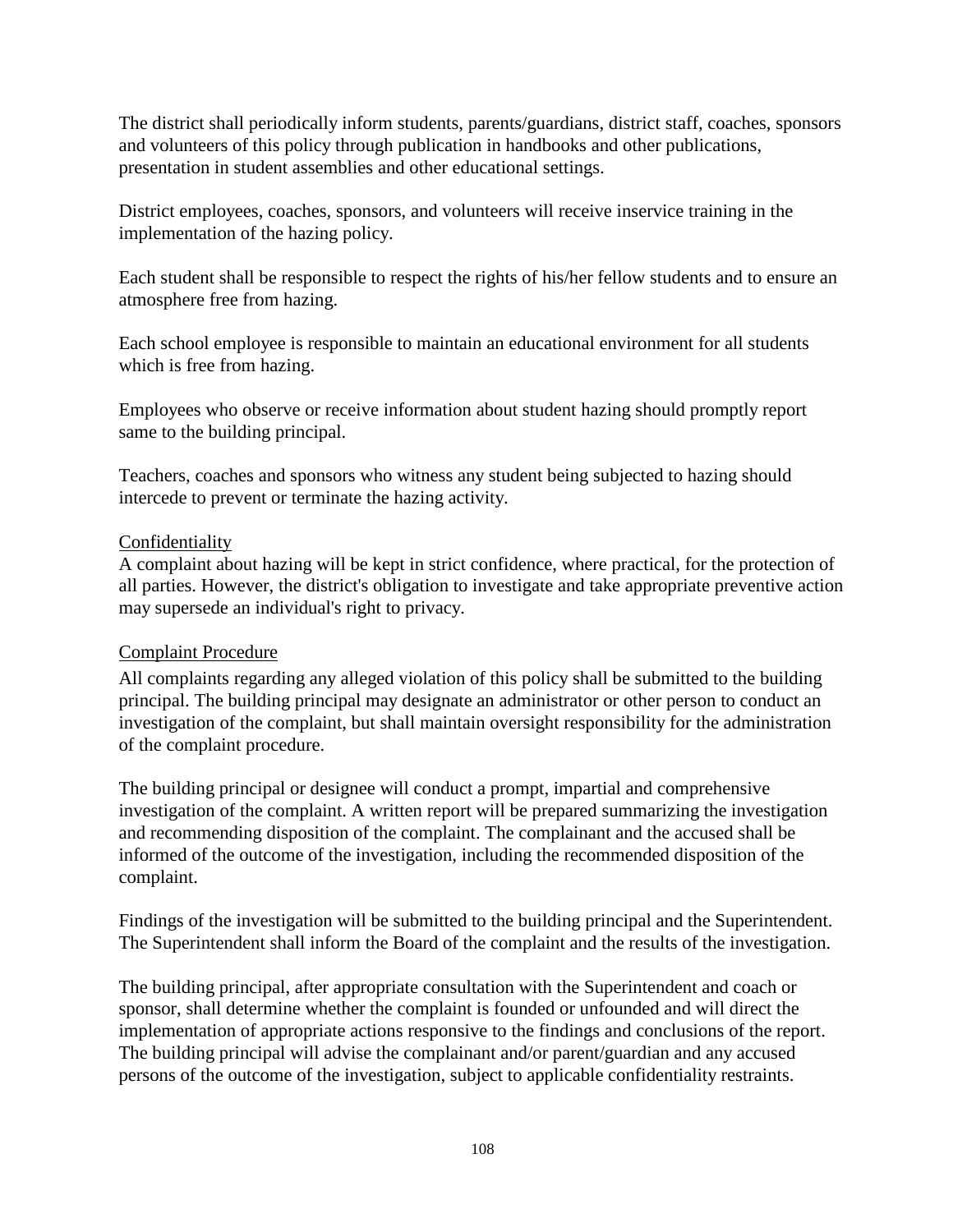## **Discipline**

A substantiated charge against a student will subject the student to appropriate disciplinary action in accordance with the Code of Student Conduct. The range of penalties includes loss of extracurricular or athletic privileges and suspension or expulsion from school, as circumstances warrant.

A substantiated charge against a district employee will subject the employee to appropriate disciplinary action, including suspension or discharge from employment, as circumstances warrant.

The district shall document the corrective action taken and, where not prohibited by law, inform the complainant.

Adopted: March 8, 2006 Revised: February 9, 2011

## **Bullying/Cyberbullying – Policy 249**

The Board is committed to providing a safe, positive learning environment for district students. The Board recognizes that bullying creates an atmosphere of fear and intimidation, detracts from the safe environment necessary for student learning, and may lead to more serious violence. Therefore, the Board prohibits bullying by district students.

Bullying means an intentional electronic, written, verbal or physical act or series of acts directed at another student or students, which occurs in a school setting that is severe, persistent or pervasive and has the effect of doing any of the following:

- 1. Substantial interference with a student's education.
- 2. Creation of a threatening environment.
- 3. Substantial disruption of the orderly operation of the school.

Bullying, as defined in this policy, includes cyberbullying.

School setting means in the school, on school grounds, in school vehicles, at a designated bus stop or at any activity sponsored, supervised or sanctioned by the school. The Board prohibits all forms of bullying by district students.

The Board encourages students who have been bullied to promptly report such incidents to the building principal or designee.

The Board directs that complaints of bullying shall be investigated promptly, and corrective action shall be taken when allegations are verified. Confidentiality of all parties shall be maintained, consistent with the district's legal and investigative obligations. The District prohibits retaliation against any person because he or she has made a report of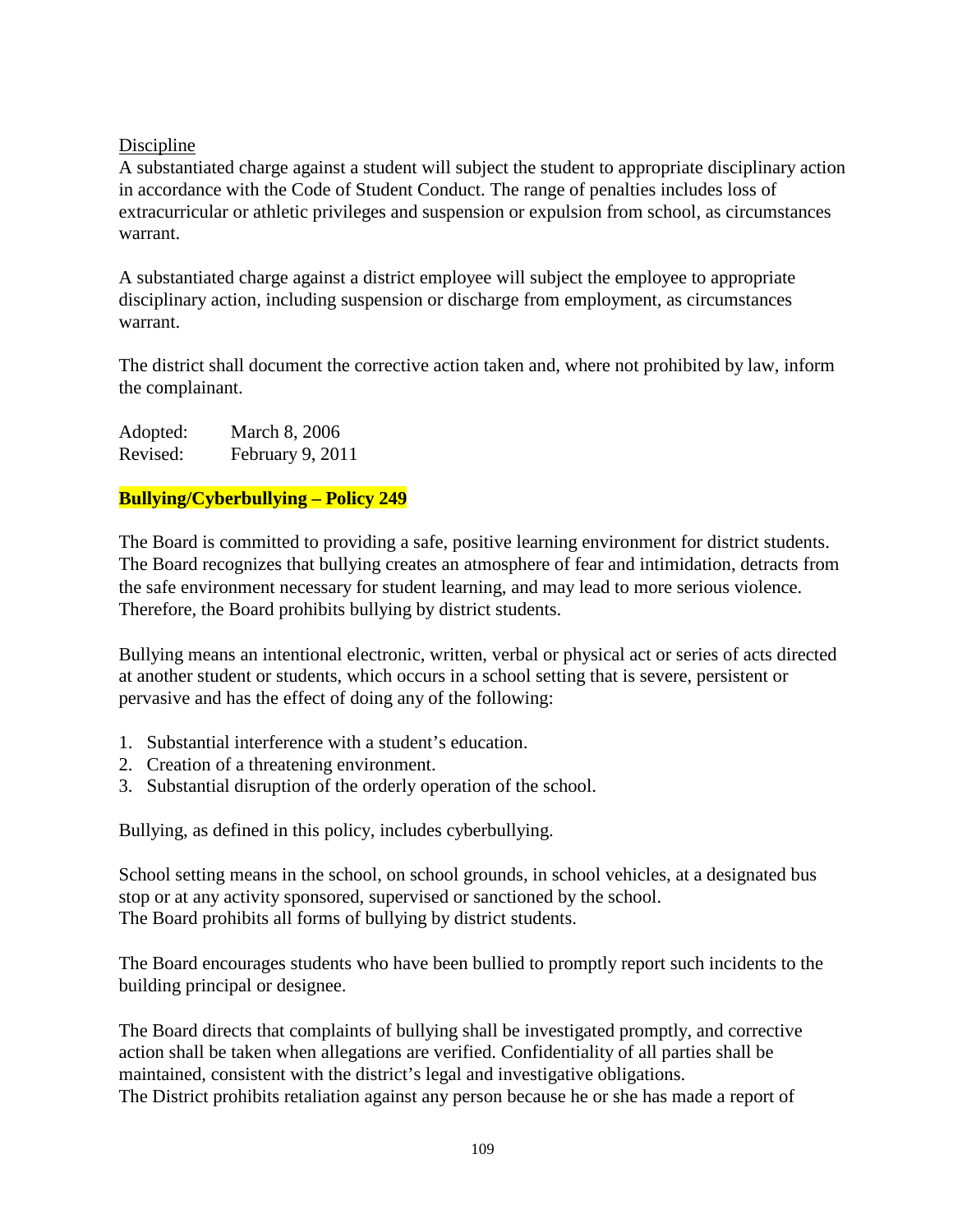alleged bullying, or who has testified, provided assistance or otherwise participated in the investigation of a complaint. Violations of this prohibition may subject the retaliating party to disciplinary action.

Each student shall be responsible to respect the rights of others and to ensure an atmosphere free from bullying.

The Superintendent or designee shall develop administrative regulations to implement this policy.

The Superintendent or designee shall ensure that this policy and administrative regulations are reviewed annually with students.

The Superintendent or designee, in cooperation with other appropriate administrators, shall review this policy every three (3) years and recommend necessary revisions to the Board.

District administration shall annually provide the following information with the Safe School Report:

- 1. Board's Bullying Policy.
- 2. Report of bullying incidents.
- 3. Information on the development and implementation of any bullying prevention, intervention or education programs.

The Code of Student Conduct, which shall contain this policy, shall be disseminated annually to students.

This policy shall be accessible in every classroom. The policy shall be posted in a prominent location within each school building and on the district web site, if available.

# Education

The district may develop and implement bullying prevention and intervention programs. Such programs shall provide district staff and students with appropriate training for effectively responding to, intervening in and reporting incidents of bullying.

# Consequences For Violations

A student who violates this policy shall be subject to appropriate disciplinary action consistent with the Code of Student Conduct. Disciplinary action may include but is not limited to counseling within the school; parental conference; loss of school privileges; exclusion from school-sponsored activities; detention; suspension, and/or expulsion; counseling/therapy outside of school; and/or referral to law enforcement officials.

| Adopted:  | September 10, 2008 |
|-----------|--------------------|
| Reviewed: | September 12, 2012 |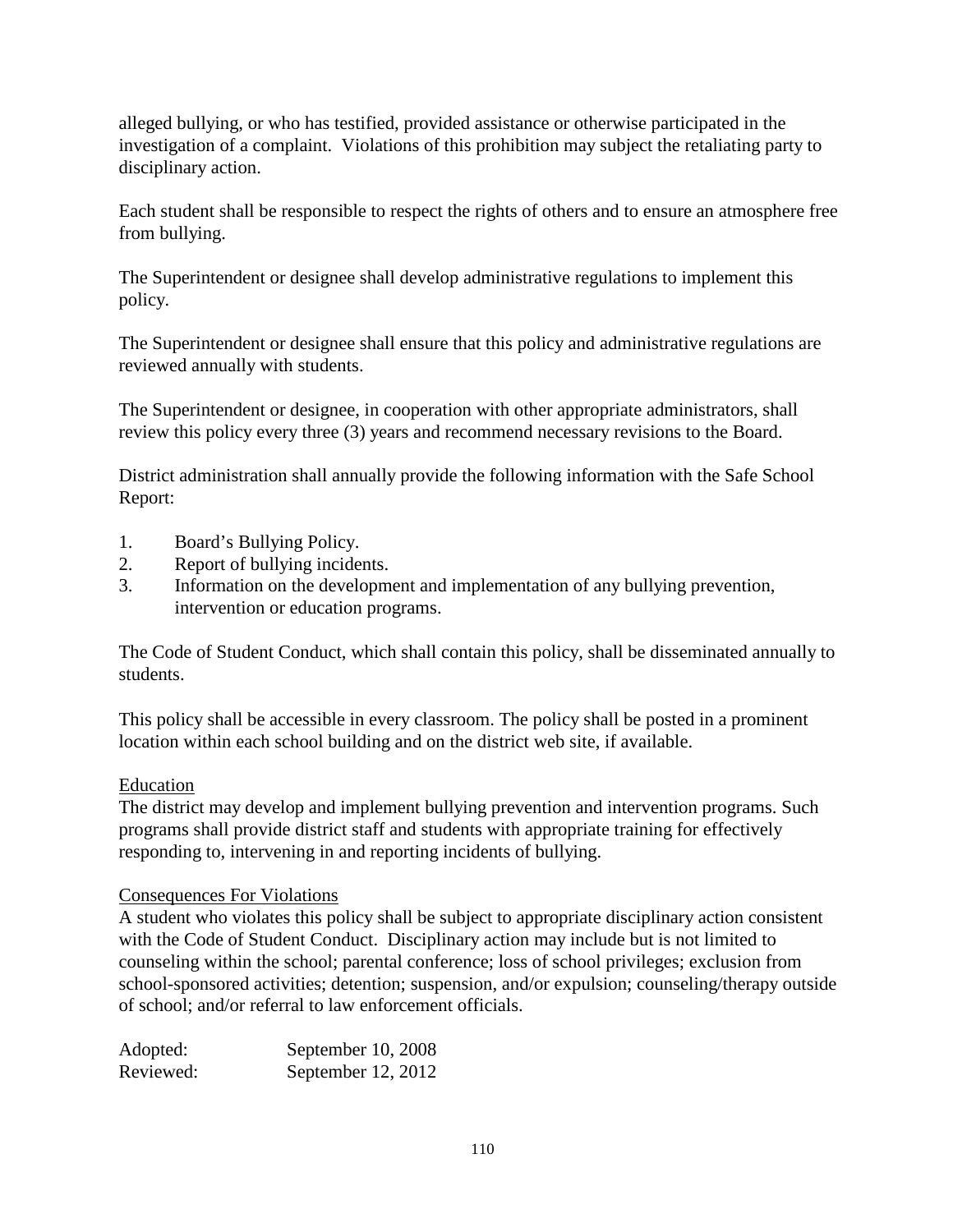### **Searches – Policy 226**

The Board acknowledges the need to respect the rights of students to be free from unreasonable searches and seizures while fulfilling the district's interest in protecting and preserving the health, safety and welfare of the school population, enforcing rules of conduct, and maintaining an appropriate atmosphere conducive to learning.

School officials have the authority to lawfully search students or their belongings, including lockers, automobiles, electronic devices, purses, backpacks, clothing, and other possessions, without a warrant, when in school, on school grounds or when otherwise under school supervision, if there is a reasonable suspicion that the place or thing to be searched contains prohibited contraband, material that would pose a threat to the health, safety and welfare of the school population, or evidence that there has been a violation of the law, Board policy, or school rules. The scope and extent of searches must be reasonable in relation to the nature of the suspected evidence, contraband or dangerous material and to the reasons for suspecting that it may be found in the person, place or thing being searched.

The district has a compelling interest in protecting and preserving the health, safety and welfare of the school population, which under certain circumstances may warrant general or random searches of students and their lockers, vehicles or other belongings without individualized suspicion, for the purpose of finding or preventing entry onto school property of controlled substances, weapons or other dangerous materials.

The Board authorizes the administration to conduct searches of students or their belongings, including lockers, automobiles, electronic devices, purses, backpacks, clothing, and other possessions in accordance with the standards set forth in this policy.

The Superintendent or designee, in consultation with the district solicitor, shall develop guidelines and procedures to implement this policy, and shall ensure that school staff who are involved in carrying out searches or determining when searches will be conducted receive appropriate periodic training about such procedures and currently applicable legal standards.

Students, parents/guardians and staff shall be notified at least annually, or more often if deemed appropriate by administration, about the standards and procedures in effect pursuant to this policy.

## Individualized Suspicion Searches

Students or their belongings, including lockers, automobiles, electronic devices, purses, backpacks, clothing, and other possessions, may be searched without a warrant when in school, on school grounds or when otherwise under school supervision, if there is a reasonable suspicion that the person, place or thing to be searched contains prohibited contraband, material that would pose a threat to the health, safety and welfare of the school population, or evidence that there has been a violation of the law, Board policy, or school rules. The scope and extent of searches must be reasonable in relation to the nature of the suspected evidence, contraband or dangerous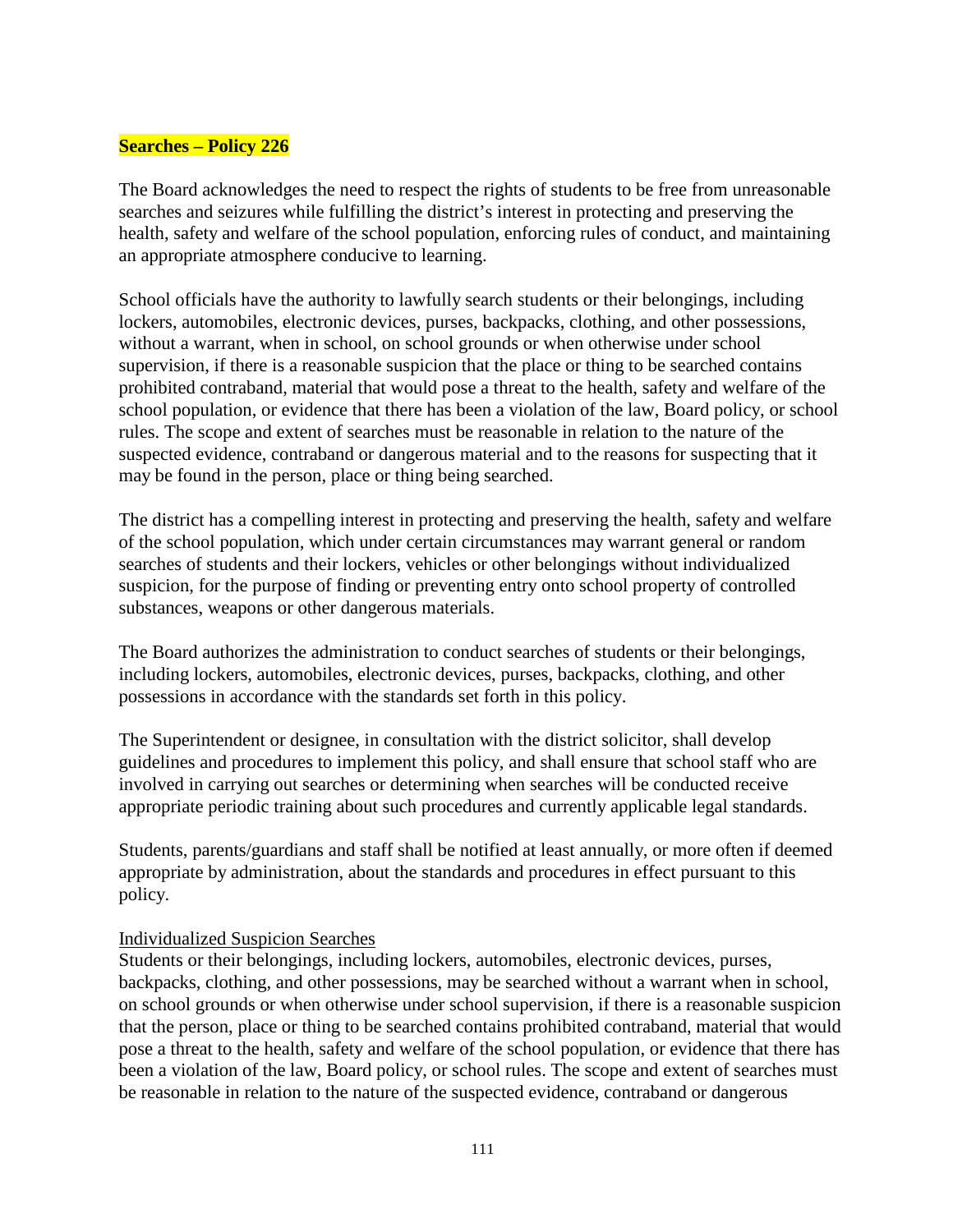material and to the reasons for suspecting that it may be found in the person, place or thing being searched.

In determining whether reasonable suspicion exists, the principal or designee always should be able to articulate what is being looked for, and why it is thought to be located in the particular place to be searched. The scope of a search should be limited to the place or places the item sought is believed to be.

Examination by school staff of text messages, call logs, files, images or other data contained in a student's mobile telephone or other electronic device, without the student's consent, normally constitutes a search that must be justified by reasonable suspicion that material in violation of law, district policy or school rules, or evidence of such a violation, is contained in the particular files, directories or other data locations being examined in the device.

## Random Or General Searches Without Individualized Suspicion

Under certain circumstances, random or general searches of students and their belongings, including student lockers or vehicles parked on school property, may be conducted during the school day or upon entry into school buildings or school activities, in the absence of suspicion focused on a particular student or students, for the purpose of finding or preventing entry onto school property or activities of controlled substances, weapons or other dangerous materials. Such searches normally will be conducted in a minimally intrusive manner using screening methods such as dogs or other animals trained to detect controlled substances, explosives or other harmful materials by smell, as well as metal detectors and other technology. When such screening methods provide a reasonable suspicion that particular students, items or places possess or contain controlled substances, weapons or other dangerous material, screening may be followed by physical searches of those particular students, items or places on an individualized basis.

Random or general searches for weapons may be conducted when there are circumstances, information or events tending to indicate increased likelihood that students may be armed or headed for physical confrontation because of community strife or tensions, or as a continuation or escalation of a prior incident, in or out of school, which threatens to spill over into school, into a school-sponsored activity, or into other times and places that students are under school supervision.

Random or general searches for controlled substances may be conducted when there are circumstances, events or information tending to indicate significant drug use, possession or trafficking among students in school.

Random or general searches not based on individualized suspicion must be approved in advance by the Superintendent or designee, in consultation with the district solicitor. Coordination with law enforcement officials will be accomplished as provided in the memorandum of understanding with the applicable law enforcement agency.

## Searches Upon Consent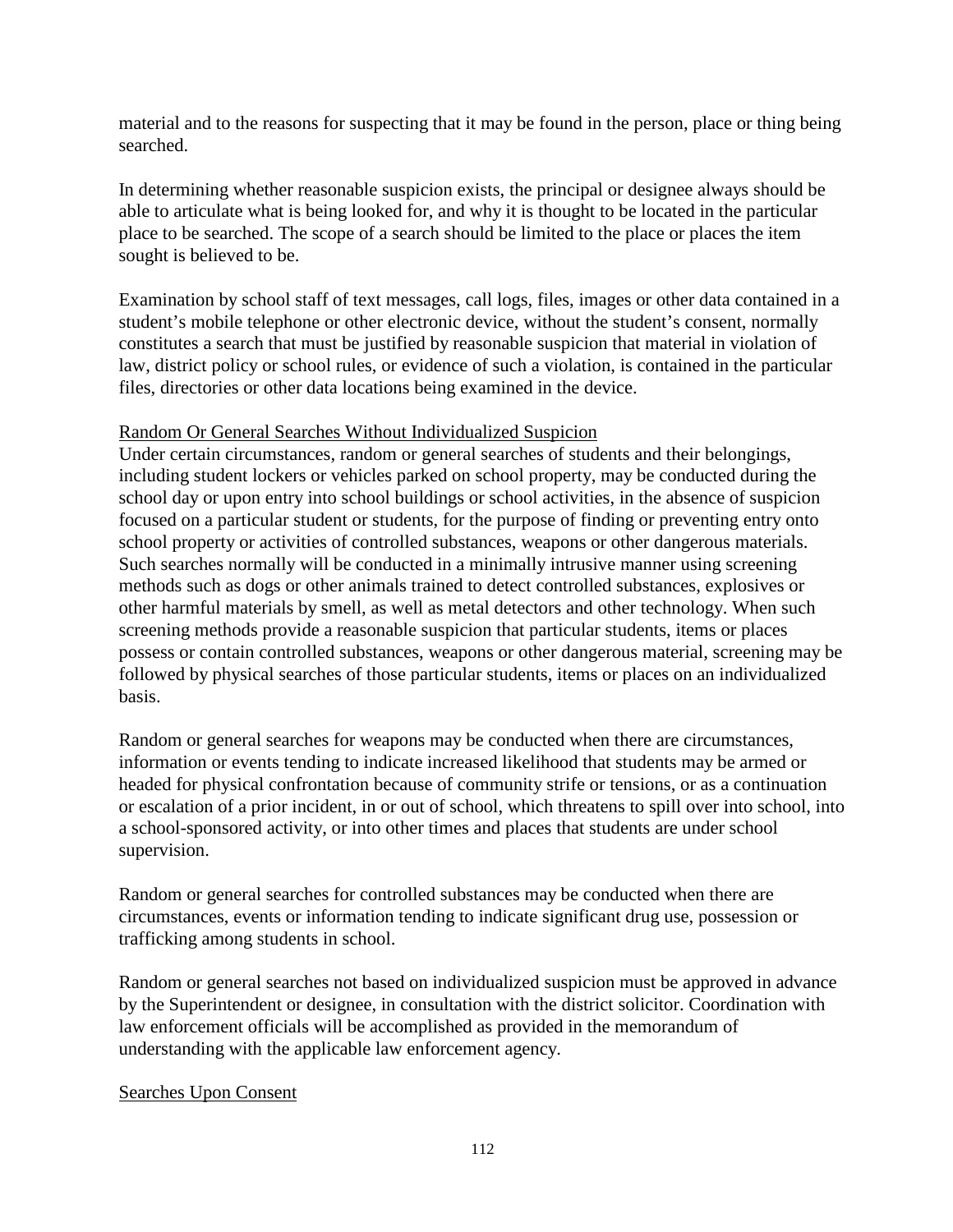Searches may be conducted at any time, with or without reasonable suspicion, if the student has given knowing and voluntary consent specific to the place to be searched.

The administration may establish rules and procedures governing certain privileges enjoyed by students, such as the privilege of parking a vehicle on school grounds, that make the student's consent to random searches or inspections a condition of access to the privilege.

## Searches By Or At The Request Of Law Enforcement Officials

The legal standards governing searches initiated by school officials are less strict than the standards applicable to law enforcement authorities in many situations. When searches of students, student belongings, vehicles or lockers are conducted by or at the request of law enforcement officials, with or without the involvement of school staff, the law enforcement officials are solely responsible for ensuring that a warrant has been issued or that the circumstances otherwise permit the search to be lawfully conducted in accordance with the standards applicable to law enforcement actions. School staff will not interfere with or obstruct searches initiated by law enforcement, but may assist when law enforcement officials have requested such assistance and have represented that a warrant has been issued or that they otherwise have proper authority for a lawful search.

## Locker Inspections And Searches

Lockers are assigned to or otherwise made available to students as a convenience for the safe storage of books, clothing, school materials and limited personal property, and to facilitate movement between classes and activities and to and from school. Such lockers are and shall remain the property of the school district, and to the extent students have any expectation of privacy of lockers at all, it is very limited.

No student may place or keep in a locker any substance or object that is prohibited by law, Board policy or school rules, or that constitutes a threat to the health, safety or welfare of the student, occupants of the school building or the building itself. Students are required to ensure that their lockers do not contain spoiled food items or beverages, or soiled clothing which may attract pests, create odors or cause unhealthy conditions. A student locker may be opened and inspected for cleanliness, with or without the consent of the student, whenever there are odors, pests or other indications that a locker contains spoiled food, soiled clothing in need of laundering or similarly unhealthy matter.

Students are exclusively responsible for locking their assigned lockers to ensure the security of their personal belongings and school property entrusted to them. Students are permitted to secure their assigned lockers only with locks provided by the district, or if the district does not provide locks, personal combination locks for which the combination has been provided to designated school staff.

Prior to an individual locker search or inspection, the student to whom the locker is assigned shall be notified and be given a reasonable opportunity to be present. However, when there is a reasonable suspicion that a locker contains materials which pose a threat to the health, welfare or safety of the school population, student lockers may be searched without prior notice to the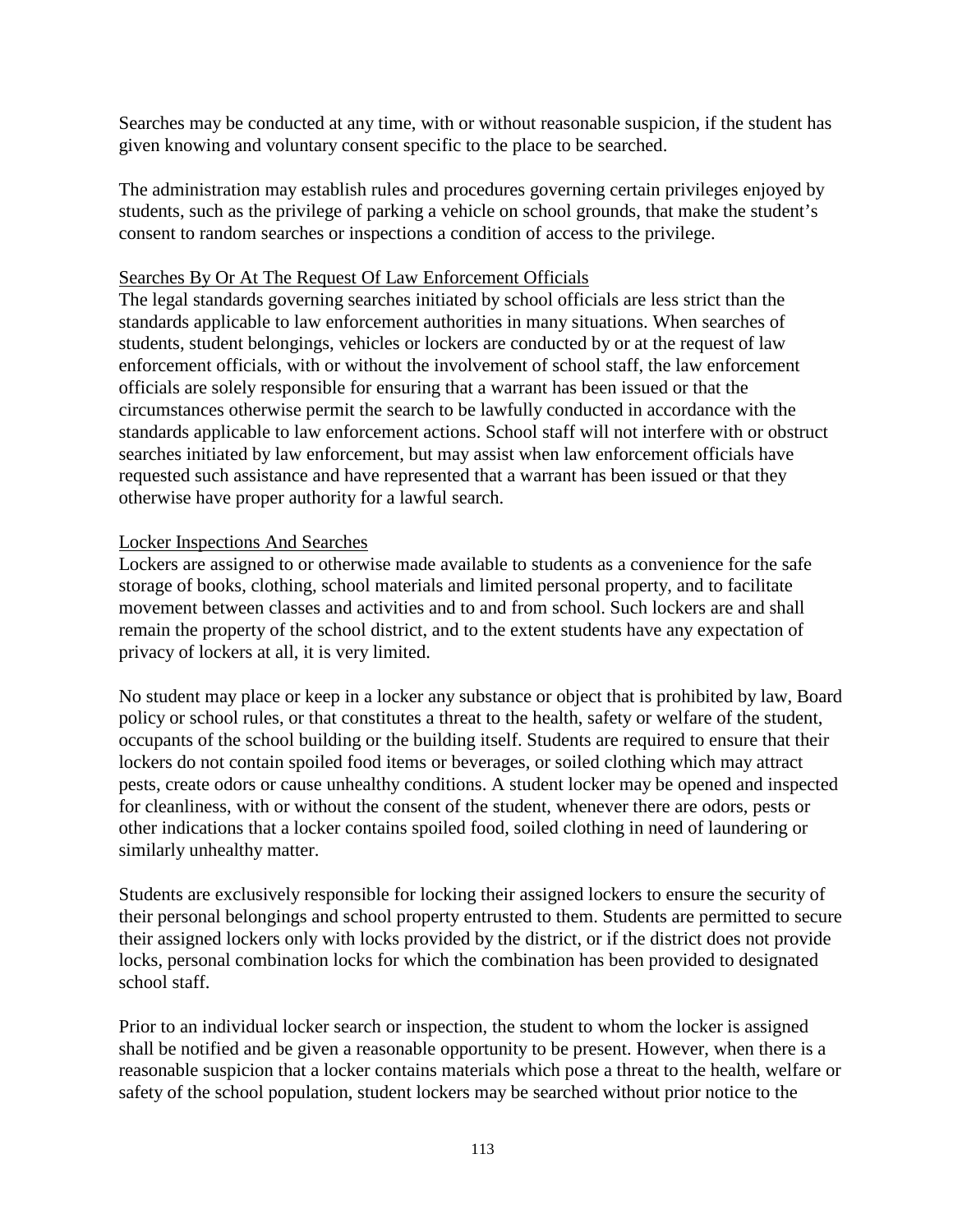## student.

The principal or a designated staff person shall be present whenever a student locker is inspected for cleanliness or is searched. The principal or designee shall maintain written records of all occasions when a locker is searched or inspected. Such records shall include the reason(s) for the search, persons present, objects found and their disposition.

Searches Involving Removal Of Clothing Or Examination Beneath Clothing Searches of students involving the removal of undergarments or examination beneath undergarments are subject to stricter standards than are required to justify other searches of a student's person or belongings. Such searches are permitted only when the basis for suspicion establishes either:

- 1. That the reasons for believing that the items being searched for are concealed specifically inside undergarments are stronger reasons than reasons that would support only a more general reasonable suspicion that the student is in possession of the items or has them somewhere on the student's person; or,
- 2. That the quantity or nature of the items being sought present a higher level of danger to the school population than other kinds of contraband.

Searches involving the removal of or examination beneath any clothing of a student, other than jackets, coats or other outerwear, shall be conducted only by a staff person of the same gender as the student, with at least one (1) other staff person of the same gender present as a witness, and in a location assuring privacy from observation by persons not involved in the search or of the opposite sex.

Searches involving the removal of undergarments or examination beneath undergarments will be conducted only after consultation with the district solicitor.

# Handling And Disposal Of Items Found In The Course Of Searches

Any items or material found during a search or inspection, the student's possession of which is in violation of law, district policies or school rules, or otherwise is evidence of such a violation, may be confiscated, and may be used as evidence in student discipline proceedings or criminal investigations, even if such items or material were not the original objective of the search or inspection.

The principal shall be responsible to ensure that confiscated items or material are properly inventoried and secured until the conclusion of disciplinary action, if any, and are then properly disposed of if not appropriate to be returned to the student. Items or materials that are evidence of a criminal offense, or that are not lawful for ordinary citizens to possess will be promptly turned over to proper law enforcement authorities for custody or disposal.

Adopted: March 8, 2006 Revised: August 11, 2011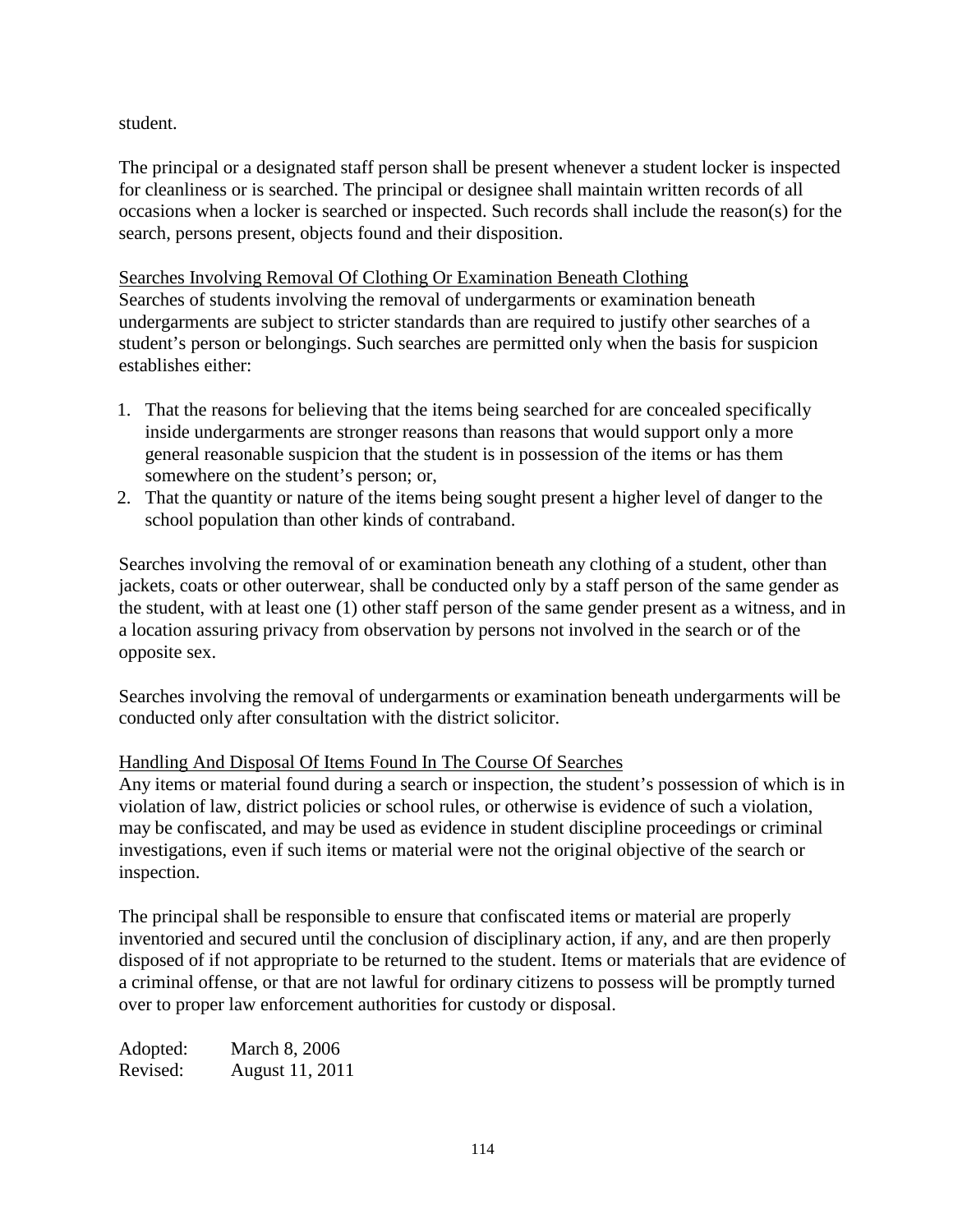## **Suicide Awareness, Prevention and Response – Policy 819**

The Board is committed to protecting the health, safety and welfare of its students and school community. This policy supports federal, state and local efforts to provide education on youth suicide awareness and prevention; establish methods of prevention, intervention, and response to suicide or suicide attempt; and to promote access to suicide awareness and prevention resources.

In compliance with state law and regulations, and in support of the district's suicide prevention measures, information received in confidence from a student may be revealed to the student's parents/guardians, the building principal or other appropriate authority when the health, welfare or safety of the student or any other person is deemed to be at risk.

The district shall utilize a multifaceted approach to suicide prevention which integrates school and community-based supports.

The district shall notify district employees, students and parents/guardians of this policy and shall post the policy on the district's website.

# SUICIDE AWARENESS AND PREVENTION EDUCATION

## Protocols for Administration of Student Education

Students shall receive age-appropriate education on the importance of safe and healthy choices, coping strategies, how to recognize risk factors and warning signs, as well as help-seeking strategies for self or others including how to engage school resources and refer friends for help.

Lessons shall contain information on comprehensive health and wellness, including emotional, behavioral and social skills development.

## Protocols for Administration of Employee Education

All district employees, including but not limited to secretaries, coaches, bus drivers, custodians and cafeteria workers, shall receive information regarding risk factors, warning signs, response procedures, referrals, and resources regarding youth suicide prevention.

As part of the district's professional development plan, professional educators in school buildings serving students in grades six (6) through twelve (12) shall participate in four (4) hours of youth suicide awareness and prevention training every five (5) years.

Additional professional development in risk assessment and crisis intervention shall be provided to guidance counselors, district mental health professionals and school nurses.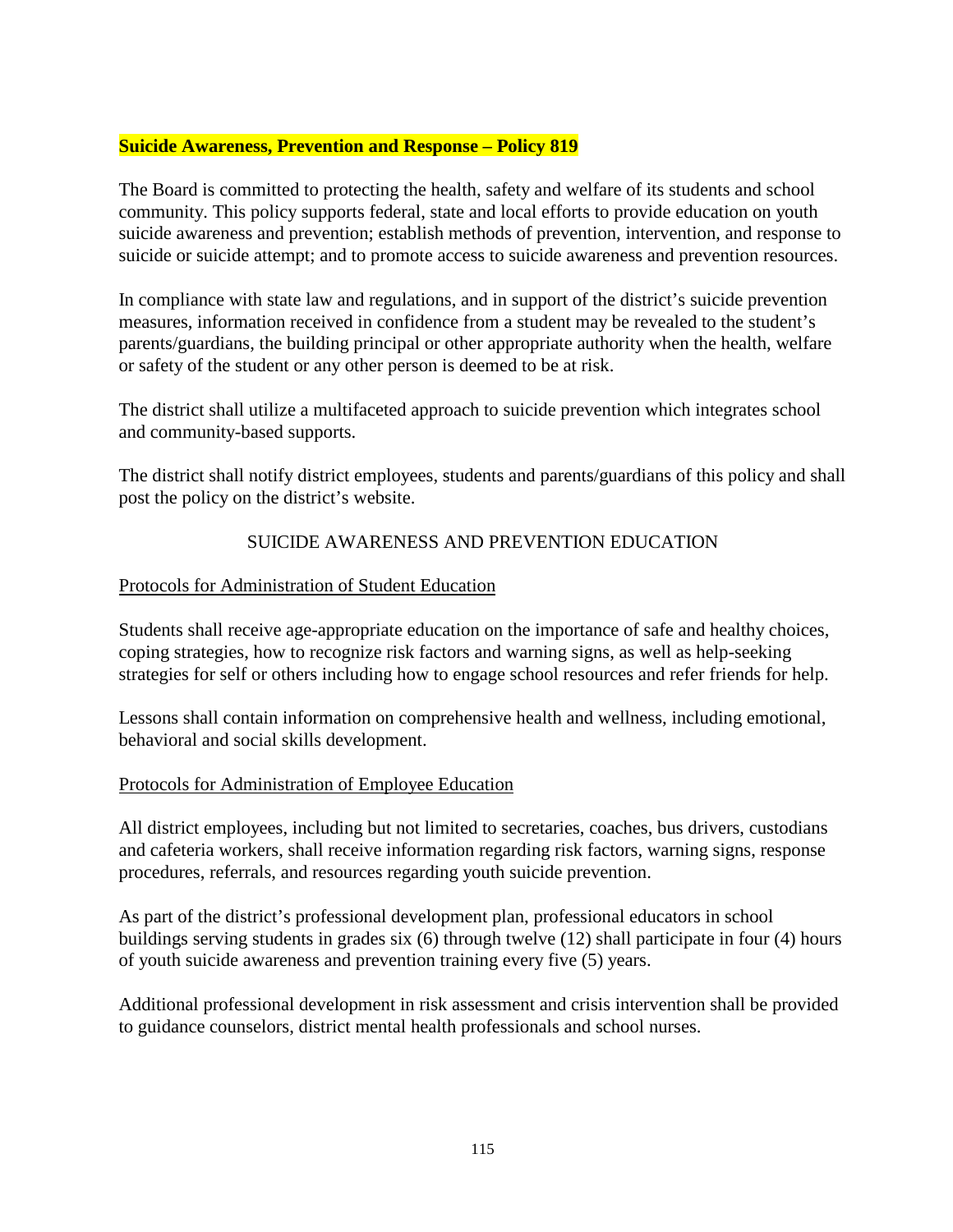## Resources for Parents/Guardians

The district may provide parents/guardians with resources including, but not limited to, health promotion and suicide risk, including characteristics and warning signs; and information about local behavioral/mental health resources.

## METHODS OF PREVENTION

The methods of prevention utilized by the district include, but are not limited to, early identification and support for students at risk; education for students, staff and parents/guardians; and delegation of responsibility for planning and coordination of suicide prevention efforts.

## Suicide Prevention Coordinators

## *District-Wide –*

A district-wide suicide prevention coordinator shall be designated by the Superintendent. This may be an existing district employee. The district suicide prevention coordinator shall be responsible for planning and coordinating implementation of this policy.

## *Building Level –*

Each building principal shall designate a school suicide prevention coordinator to act as a point of contact in each school for issues relating to suicide prevention and policy implementation. This may be an existing district employee.

### Early Identification Procedures

Early identification of individuals with one (1) or more suicidal risk factors or of individuals exhibiting warning signs, is crucial to the district's suicide prevention efforts. To promote awareness, district employees, students and parents/guardians should be educated about suicidal risk factors and warning signs.

Risk factors refer to personal or environmental characteristics that are associated with suicide including, but not limited to:

- Behavioral Health Issues/Disorders:
	- o Depression.
	- o Substance abuse or dependence.
	- o Previous suicide attempts.
	- o Self-injury.
- Personal Characteristics:
	- o Hopelessness/Low self-esteem.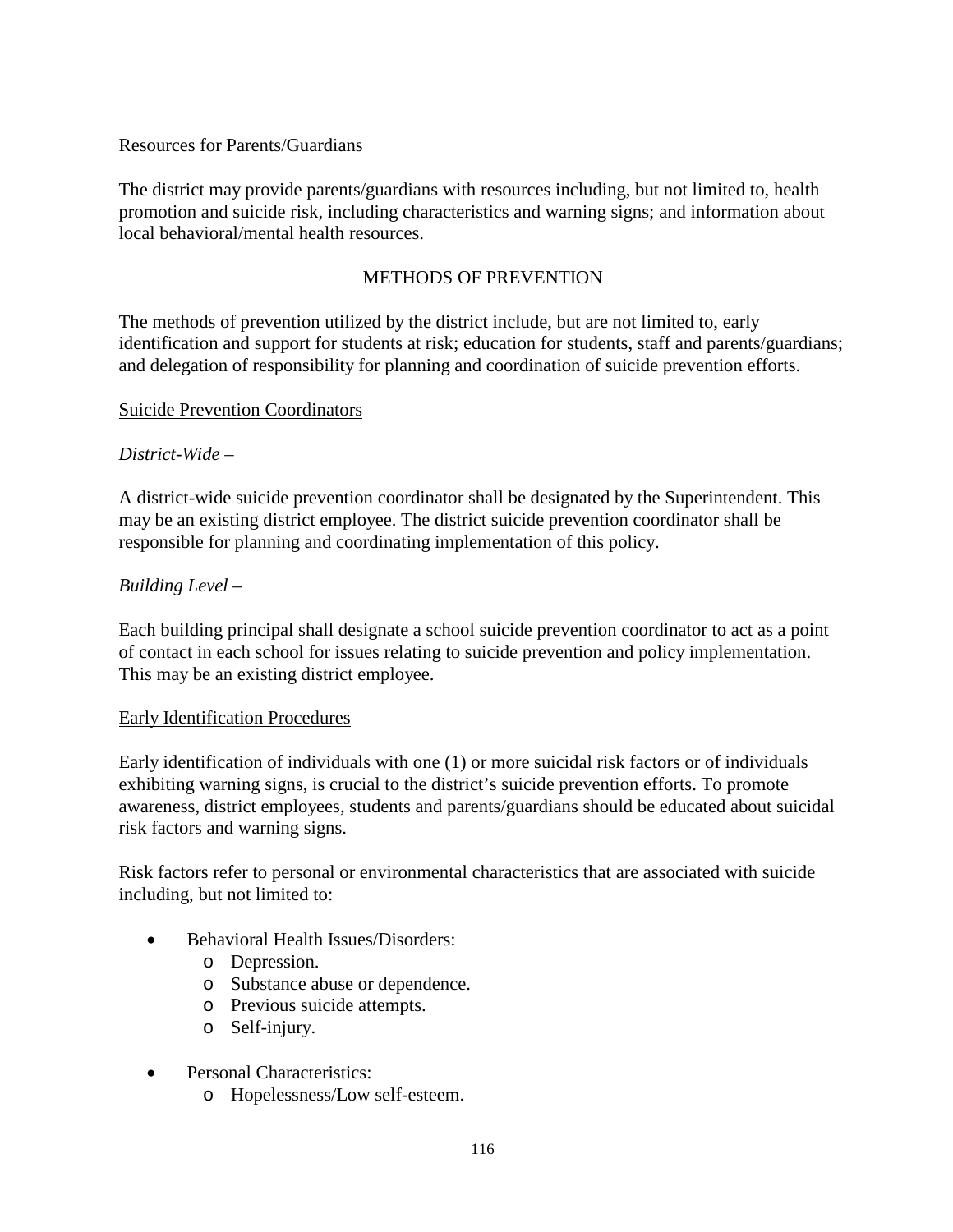- o Loneliness/Social alienation/isolation/lack of belonging.
- o Poor problem-solving or coping skills.
- o Impulsivity/Risk-taking/recklessness.
- Adverse/Stressful Life Circumstances:
	- o Interpersonal difficulties or losses.
	- o Disciplinary or legal problems.
	- o Bullying (victim or perpetrator).
	- o School or work issues
	- o Physical, sexual or psychological abuse.
	- o Exposure to peer suicide.
- Family Characteristics:
	- o Family history of suicide or suicidal behavior.
	- o Family mental health problems.
	- o Divorce/Death of parent/guardian.
	- o Parental-Child relationship.

Warning signs are indications that someone may be in danger of suicide, either immediately or in the near future. Warning signs include, but are not limited to:

- Expressions such as hopelessness, rage, anger, seeking revenge, feeling trapped, anxiety, agitation, no reason to live or sense of purpose.
- Recklessness or risky behavior.
- Increased alcohol or drug use.
- Withdrawal from friends, family, or society.
- Dramatic mood changes.

## Referral Procedures

Any district employee who has identified a student with one (1) or more risk factors or who has an indication that a student may be contemplating suicide, shall refer the student for further assessment and intervention.

## Documentation

The district shall document the reasons for referral, including specific warning signs and risk factors identified as indications that the student may be at risk.

## METHODS OF INTERVENTION

The methods of intervention utilized by the district include, but are not limited to, responding to suicide threats, suicide attempts in school, suicide attempts outside of school, and completed suicide. Suicide intervention procedures shall address the development of an emotional or mental health safety plan for students identified as being at increased risk of suicide.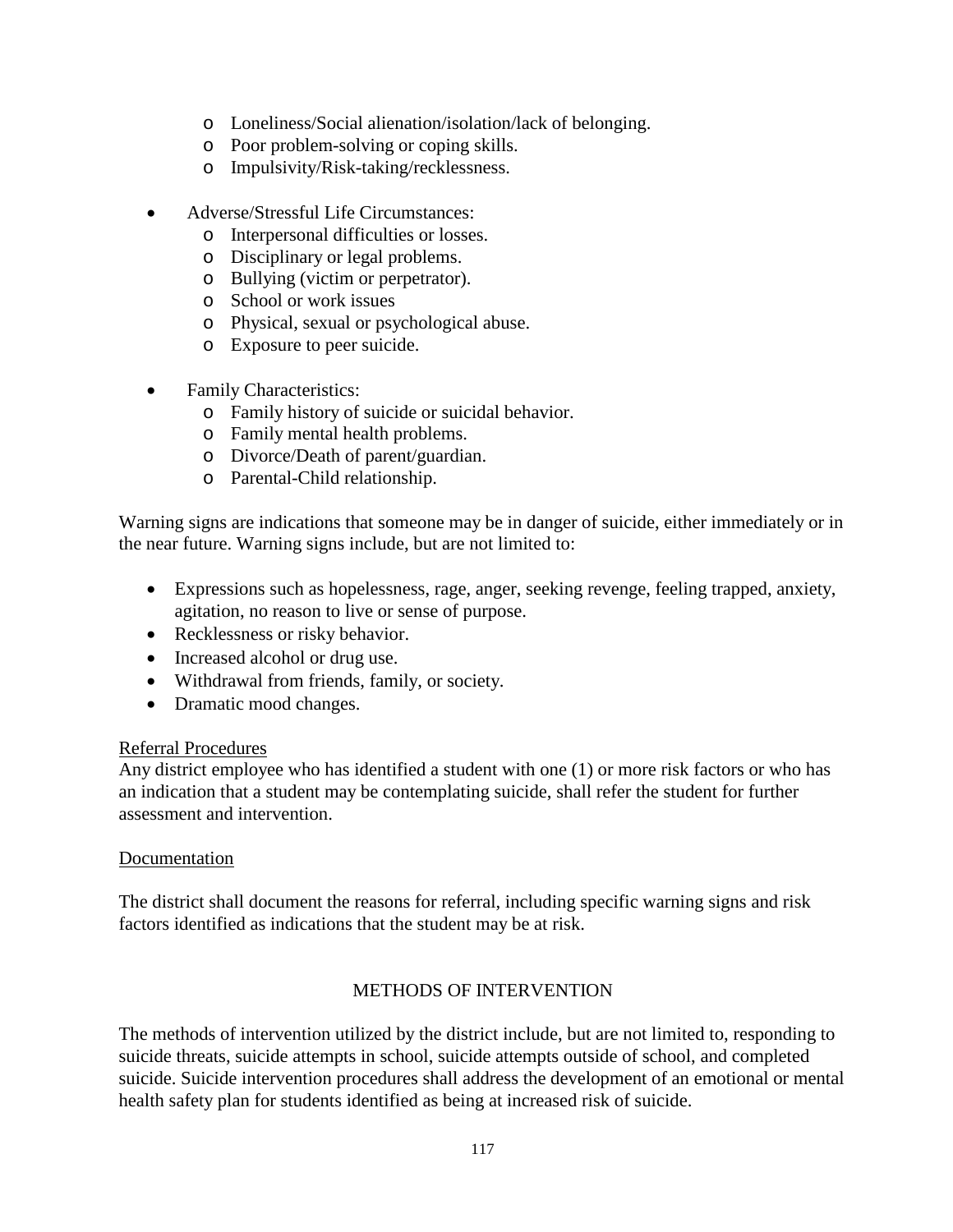## Procedures for Students at Risk

A district-approved suicide assessment instrument may be used by trained mental health staff such as counselors, psychologists, social workers.

Parents/Guardians of a student identified as being at risk of suicide shall be notified by the school. If the school suspects that the student's risk status is the result of abuse or neglect, school staff shall immediately notify Children and Youth Services.

The district shall identify mental health service providers to whom students can be referred for further assessment and assistance.

Mental health service providers – may include, but not be limited to, hospital emergency departments, psychiatric hospitals, community mental health centers, psychiatrists, psychologists, social workers, and primary care providers.

The district shall create an emotional or mental health safety plan to support a student and the student's family if the student has been identified as being at increased risk of suicide.

## Students With Disabilities

For students with disabilities who are identified as being at risk for suicide or who attempt suicide, the appropriate team shall be notified and shall address the student's needs in accordance with applicable law, regulations and Board policy.

If a student is identified as being at risk for suicide or attempts suicide and the student may require special education services or accommodations, the Director of Special Education shall be notified and shall take action to address the student's needs in accordance with applicable law, regulations and Board policy.

## Documentation

The district shall document observations, recommendations and actions conducted throughout the intervention and assessment process including verbal and written communications with students, parents/guardians and mental health service providers.

The Superintendent or designee shall develop administrative regulations providing recommended guidelines for responding to a suicide threat.

# METHODS OF RESPONSE TO SUICIDE OR SUICIDE ATTEMPT

The methods of response to a suicide or a suicide attempt utilized by the district include, but are not limited to: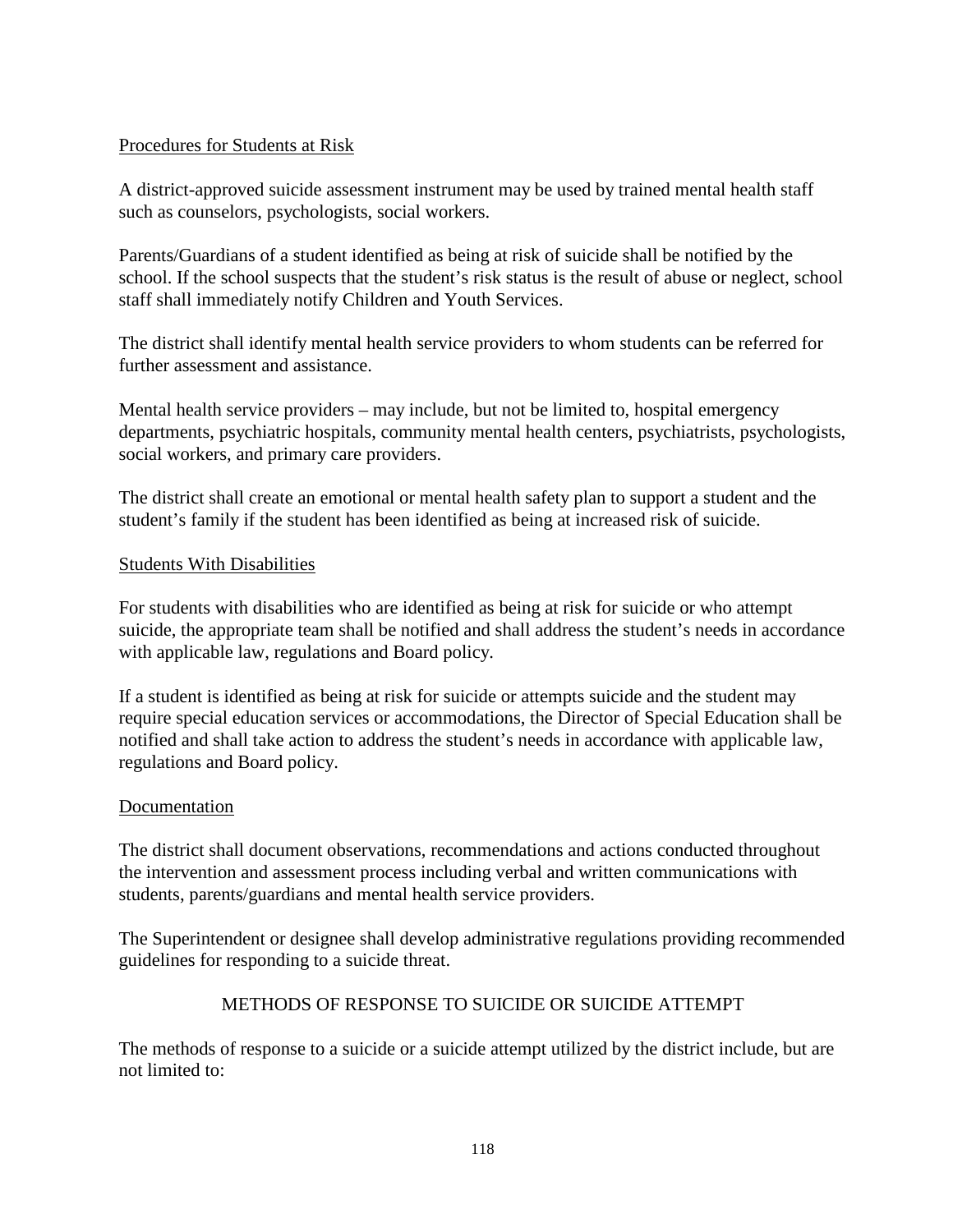- 1. Identifying and training the school crisis response/crisis intervention team.
- 2. Determining the roles and responsibilities of each crisis response team member.
- 3. Notifying students, employees and parents/guardians.
- 4. Working with families.
- 5. Responding appropriately to the media.
- 6. Collaborating with community providers.

The Superintendent or designee shall develop administrative regulations with recommended guidelines for responding to a suicidal act or attempt on school grounds or during a schoolsponsored event.

## Re-Entry Procedures

A student's excusal from school attendance after a mental health crisis and the student's return to school shall be consistent with state and federal laws and regulations.

A district-employed mental health professional, the building principal or suicide prevention coordinator shall meet with the parents/guardians of a student returning to school after a mental health crisis, and, if appropriate, meet with the student to discuss re-entry and applicable next steps to ensure the student's readiness to return to school.

When authorized by the student's parent/guardian, the designated district employee shall coordinate with the appropriate outside mental health care providers.

The designated district employee will periodically check in, as needed, with the student to facilitate the transition back into the school community and address any concerns.

# REPORT PROCEDURES

Effective documentation assists in preserving the safety of the student and ensuring communication among school staff, parents/guardians and mental health service providers.

When a district employee takes notes on any conversations or situations involving or relating to an at-risk student, the notes should contain only factual or directly observed information, not opinions or hearsay.

As stated in this policy, district employees shall be responsible for effective documentation of incidents involving suicide prevention, intervention and response.

The suicide prevention coordinator shall provide the Superintendent with a copy of all reports and documentation regarding the at-risk student. Information and reports shall be provided, as appropriate, to guidance counselors, district mental health professionals and school nurses.

## SUICIDE AWARENESS AND PREVENTION RESOURCES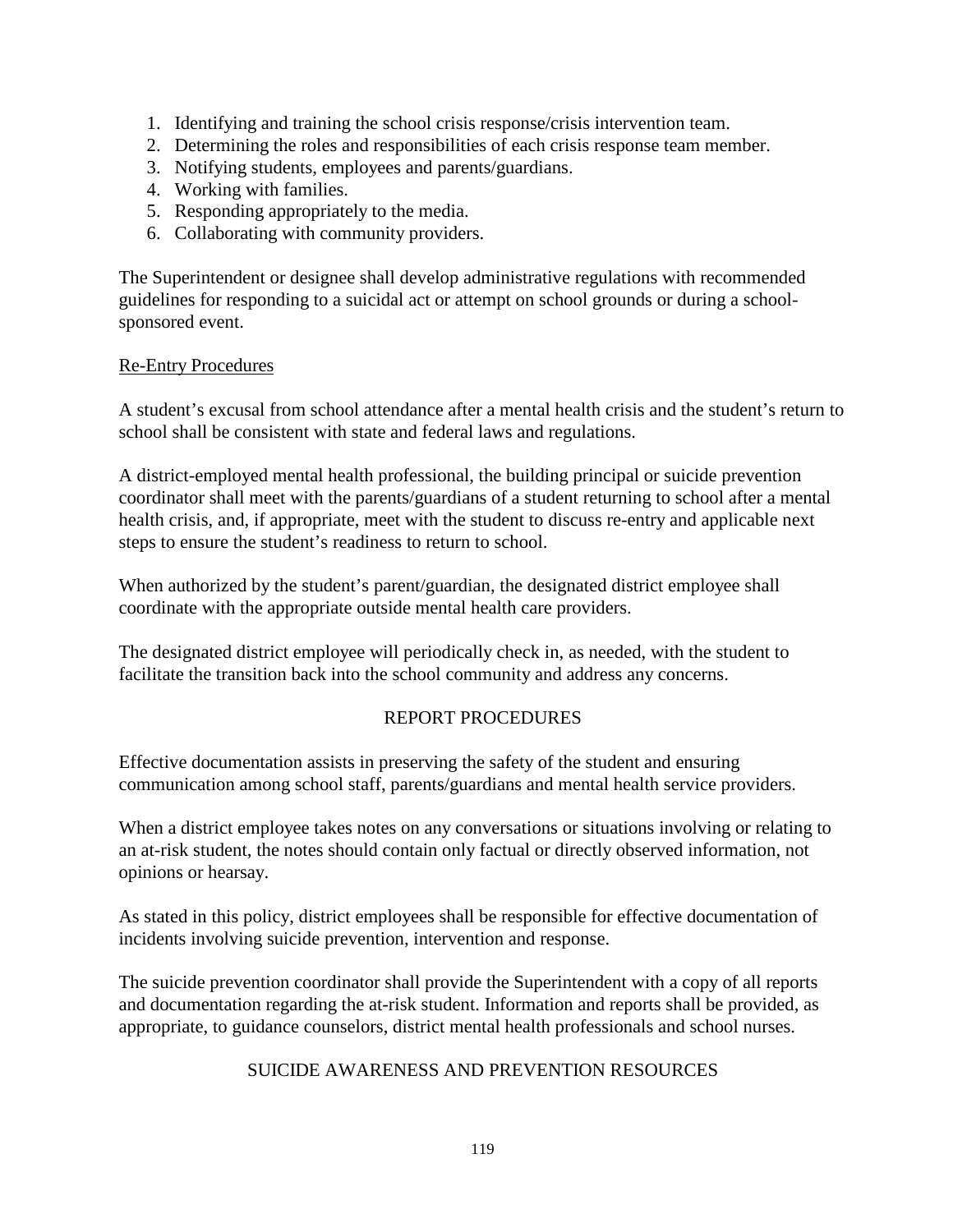A listing of resources regarding suicide awareness and prevention shall be attached to this policy.

Adopted: May 10, 2006 Revised: August 12, 2015

# **Suicide Awareness, Prevention and Response – Policy 819 Attachment**

# **Suicide Prevention Resources for Schools**

\*\*\*Please note that the resources listed here are free of charge. There are many more excellent resources for minimal cost.

# **General Information** (many with webinar sessions)

## **PA Youth Suicide Prevention Initiative Mission** <http://www.payspi.org/>

**Mission** - The Pennsylvania Youth Suicide Prevention Initiative is a multi-system collaboration to reduce youth suicide.

**Vision** - Youth suicide prevention will be embraced and incorporated into the fabric of every community in Pennsylvania to address the social and emotional needs of youth at risk and survivors of suicide.

# **Suicide Prevention Resource Center** <http://www.sprc.org/>

SPRC is the nation's only federally supported resource center devoted to advancing the *National Strategy for Suicide Prevention*. They provide technical assistance, training, and materials to increase the knowledge and expertise of suicide prevention practitioners and other professionals serving people at risk for suicide. They also promote collaboration among a variety of organizations that play a role in developing the field of suicide prevention.

# **Toolkit for High Schools** <http://store.samhsa.gov/product/SMA12-4669>

Assists high schools and school districts in designing and implementing strategies to prevent suicide and promote behavioral health. Includes tools to implement a multi-faceted suicide prevention program that responds to the needs and cultures of students. Released in June 2012.

# **American Foundation for Suicide Prevention** <http://www.afsp.org/>

The American Foundation for Suicide Prevention has been at the forefront of a wide range of suicide prevention initiatives – each designed to reduce loss of life from suicide. They are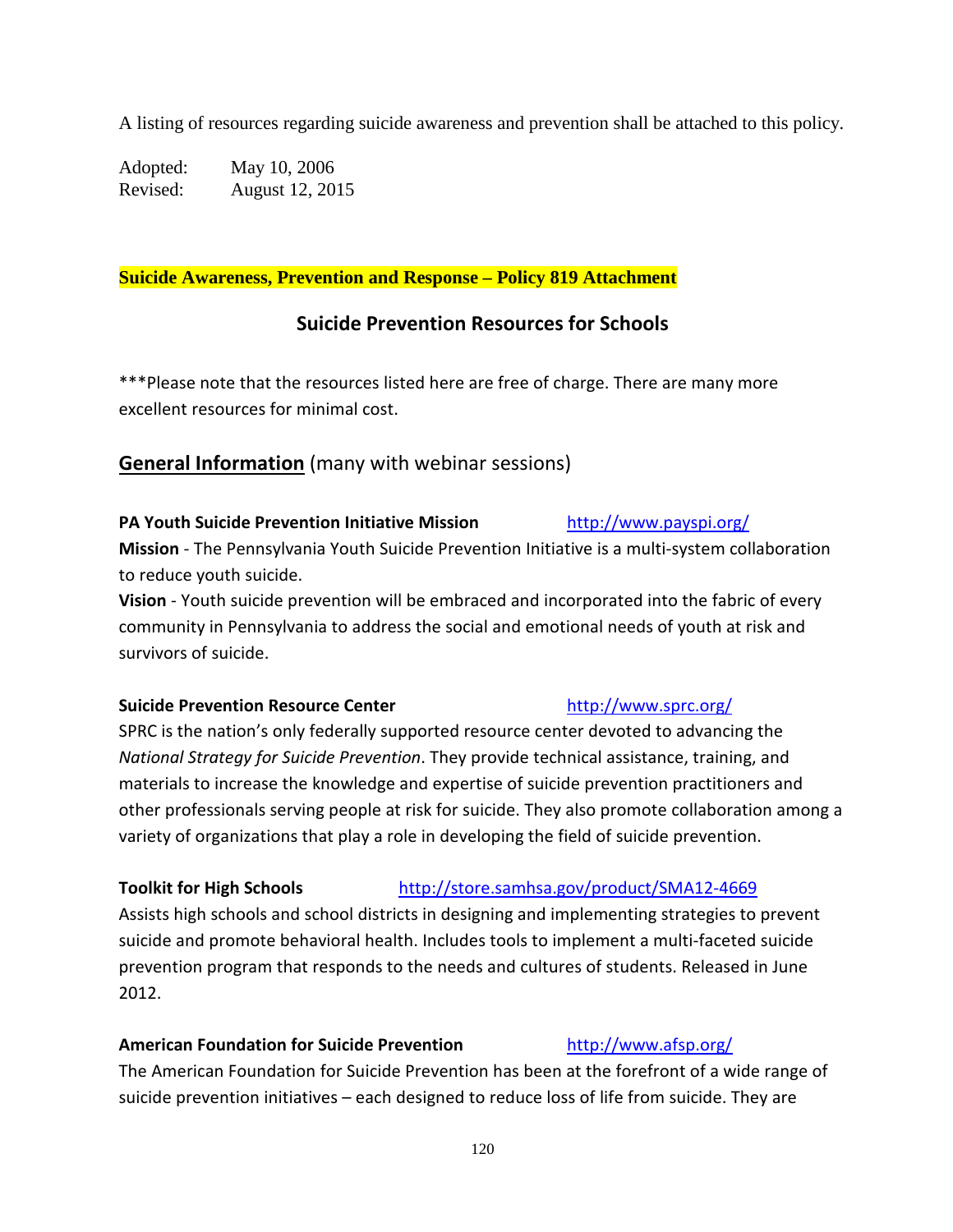**American Association of Suicidology <http://www.suicidology.org/home>** AAS is a membership organization for all those involved in suicide prevention and intervention,

or touched by suicide. AAS is a leader in the advancement of scientific and programmatic efforts in suicide prevention through research, education and training, the development of standards and resources, and survivor support services.

investing in groundbreaking research, new educational campaigns, innovative demonstration projects and critical policy work. And they are expanding their assistance to people, whose lives

have been affected by suicide, reaching out to offer support and offering opportunities to

## **Services for Teens At Risk (STAR Center)** <http://www.starcenter.pitt.edu/>

Services for Teens At Risk (STAR-Center) is a comprehensive research, treatment, and training center. Funded by the State of Pennsylvania's General Assembly in 1986 to address adolescent suicide and depression, the program provides individual assessment and treatment to teens that are experiencing depression and suicidality. They also provide community education services about depression and suicidality to schools, social service agencies, churches and other organizations that request them.

## **The Trevor Project <http://www.thetrevorproject.org/>**

The Trevor Project is the leading national organization providing crisis intervention and suicide prevention services to lesbian, gay, bisexual, transgender, and questioning youth.

# **Comprehensive School Guide**

## **Youth Suicide Prevention School-Based Guide** <http://theguide.fmhi.usf.edu/>

The Youth Suicide Prevention School-Based Guide is designed to provide accurate, user-friendly information. The Guide is not a program but a tool that provides a framework for schools to assess their existing or proposed suicide prevention efforts (thought a series of checklists) and provides resources and information that school administrators can use to enhance or add to their existing program. First, checklists can be completed to help evaluate the adequacy of the schools' suicide prevention programs. Second, information is offered in a series of issue briefs corresponding to a specific checklist. Each brief offers a rationale for the importance of the specific topic together with a brief overview of the key points. The briefs also offer specific strategies that have proven to work in reducing the incidence of suicide, with references that schools may then explore in greater detail. A resource section with helpful links is also included. The Guide provides information to school to assist them in the development of a framework to work in partnership with community resources and families.

become involved in prevention.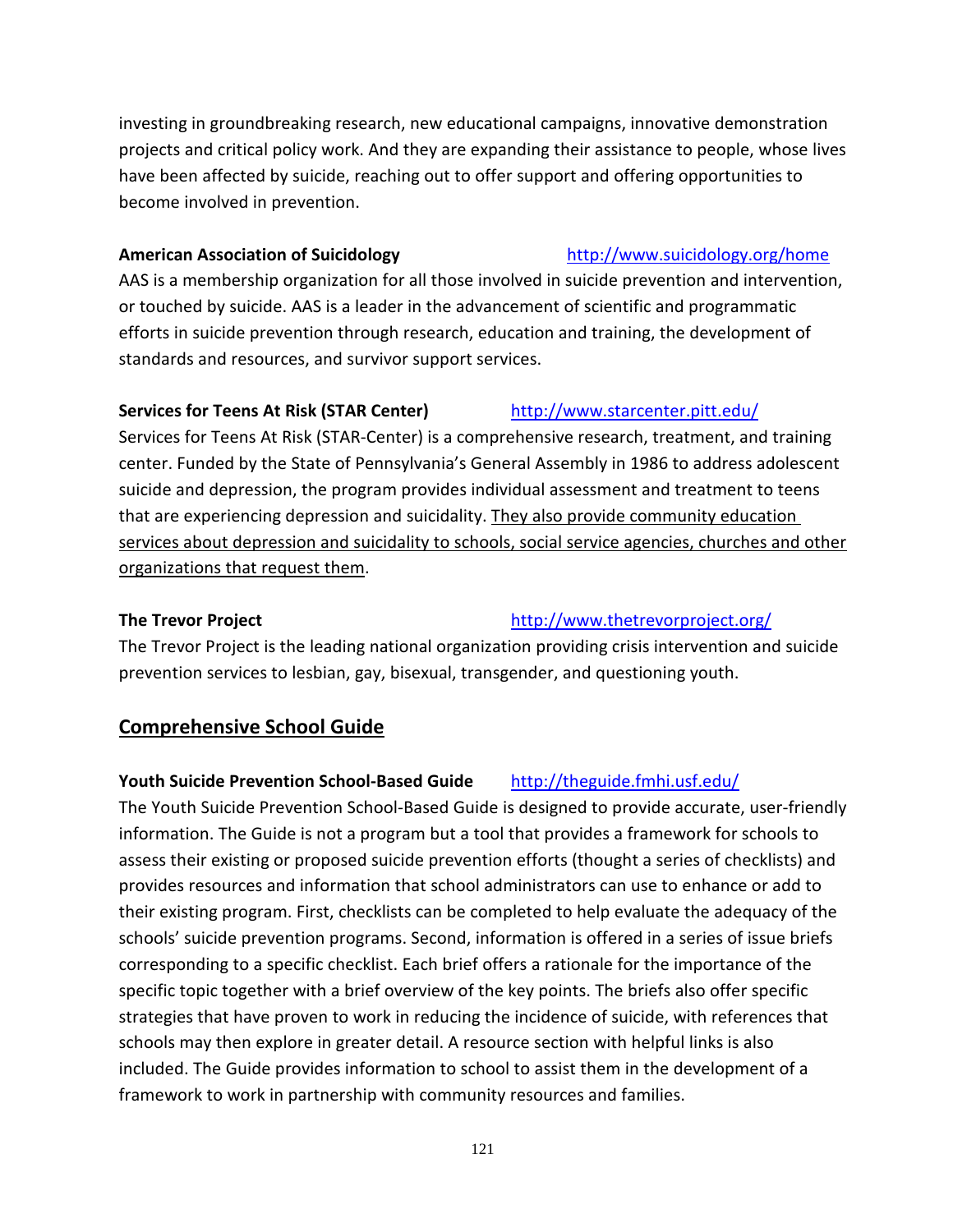# **School Policy**

## **Model School Policy on Suicide Prevention** –

[https://www.afsp.org/content/download/10555/186750/file/Model%20Policy\\_FINAL.pdf](https://www.afsp.org/content/download/10555/186750/file/Model%20Policy_FINAL.pdf)

Written by American Foundation for Suicide Prevention, National Association of School Psychologists, American School Counselor Association, and The Trevor Project. This modular, adaptable document will help educators and school administrators implement comprehensive suicide prevention policies in communities nationwide.

## **STAR Center Sample School Suicide Policy and Procedure** -

<http://www.starcenter.pitt.edu/Sample-School-Suicide-Policy-And-Procedure/41/Default.aspx>

# **Training for School Staff**

## **Society for Prevention of Teen Suicide <http://www.sptsusa.org/>**

The mission of the Society for the Prevention of Teen Suicide is to reduce the number of youth suicides and attempted suicides by encouraging overall public awareness through the development and promotion of educational training programs for teens, parents and educators.

The free, interactive series Making Educators Partners in Suicide Prevention is designed to be completed at the viewer's own pace. Pennsylvania school staff requiring Act 48 hours may submit the certificate of completion to [c-paschool@pa.gov](mailto:c-paschool@pa.gov) or fax it to 717-783-4790, along with your Dept. of Education Professional ID number, to have these hours submitted.

## **More Than Sad Program** [http://www.afsp.org/preventing-suicide/our-](http://www.afsp.org/preventing-suicide/our-education-and-prevention-programs/programs-for-professionals/more-than-sad-suicide-prevention-education-for-teachers-and-other-school-personnel)

[education-and-prevention-programs/programs-for-professionals/more-than-sad-suicide-prevention](http://www.afsp.org/preventing-suicide/our-education-and-prevention-programs/programs-for-professionals/more-than-sad-suicide-prevention-education-for-teachers-and-other-school-personnel)[education-for-teachers-and-other-school-personnel](http://www.afsp.org/preventing-suicide/our-education-and-prevention-programs/programs-for-professionals/more-than-sad-suicide-prevention-education-for-teachers-and-other-school-personnel)

The More Than Sad Program of the American Foundation for Suicide prevention provides education about factors that put youth at risk for suicide, in particular depression and other mental disorders. Instructional materials accompany the More Than Sad Program, including a power point presentation.

**American Foundation for Suicide Prevention** [\(http://www.afsp.org/\)](http://www.afsp.org/) – PA AFSP chapters will make the "More Than Sad" DVD available **free** to all high and middle schools in PA that request one. **Contact Pat Gainey to receive your copy.** Patricia Gainey, Regional Director, American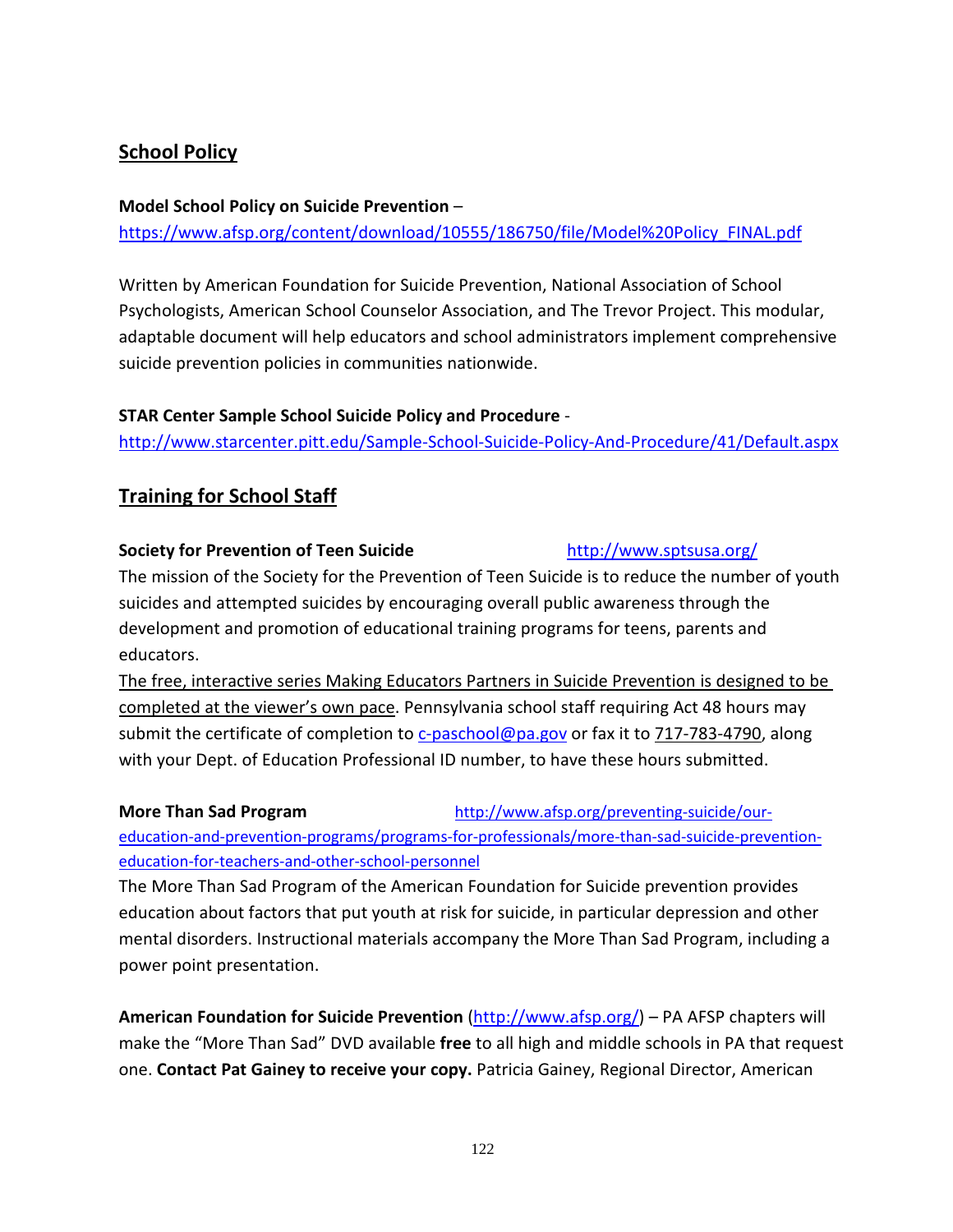Foundation for Suicide Prevention, Greater Philadelphia Regional Office, 3535 Market Street, Suite 4047, Philadelphia, PA 19104; Office: (215)746-7256

# **Suicide Prevention Resource Center – Best Practice Registry** <http://www.sprc.org/bpr>

The purpose of the Best Practices Registry (BPR) is to identify, review, and disseminate information about best practices that address specific objective of *the National Strategy for Suicide Prevention*. The BPR is a collaborative project of the Suicide Prevention Resource Center (SPRC) and the American Foundation for Suicide Prevention (AFSP). It is funded by the Substance Abuse and Mental Health Services Administration (SAMHSA). Many of the best practice resources listed have to be purchased.

# **Material for Students**

**More Than Sad Program [http://www.afsp.org/preventing-suicide/our](http://www.afsp.org/preventing-suicide/our-education-and-prevention-programs/programs-for-teens-and-young-adults/more-than-sad-teen-depression)**[education-and-prevention-programs/programs-for-teens-and-young-adults/more-than-sad-teen](http://www.afsp.org/preventing-suicide/our-education-and-prevention-programs/programs-for-teens-and-young-adults/more-than-sad-teen-depression)[depression](http://www.afsp.org/preventing-suicide/our-education-and-prevention-programs/programs-for-teens-and-young-adults/more-than-sad-teen-depression)

The More Than Sad Program of the American Foundation for Suicide prevention provides education about factors that put youth at risk for suicide, in particular depression and other mental disorders.

**American Foundation for Suicide Prevention** [\(http://www.afsp.org\)](http://www.afsp.org/) – PA AFSP chapters will make the "More Than Sad" DVD available free to all high and middle schools in PA that request one. **Contact Pat Gainey to receive your copy.** Patricia Gainey, Regional Director, American Foundation for Suicide Prevention, Greater Philadelphia Regional Office, 3535 Market Street, Suite 4047, Philadelphia, PA 19104; Office: (215)746-7256

# **Suicide Prevention Resource Center Best Practice Registry**

# <http://www.sprc.org/bpr>

The purpose of the Best Practices Registry (BPR) is to identify, review, and disseminate information about best practices that address specific objectives of the *National Strategy for Suicide Prevention*. The BPR is a collaborative project of the Suicide Prevention Resource Center (SPRC) and the American Foundation for Suicide Prevention (AFSP). It is funded by the Substance Abuse and Mental Health Services Administration (SAMHSA). Many of the best practice resources listed have to be purchased.

# **Wisconsin Department of Public Instruction**

The curriculum is not SPRC listed, but does use elements of SOS and Lifelines. [http://sspw.dpi.wi.gov/sspw\\_suicideprev](http://sspw.dpi.wi.gov/sspw_suicideprev) main page Link to Student programs: [http://sspw.dpi.wi.gov/sspw\\_spstudentprograms](http://sspw.dpi.wi.gov/sspw_spstudentprograms)